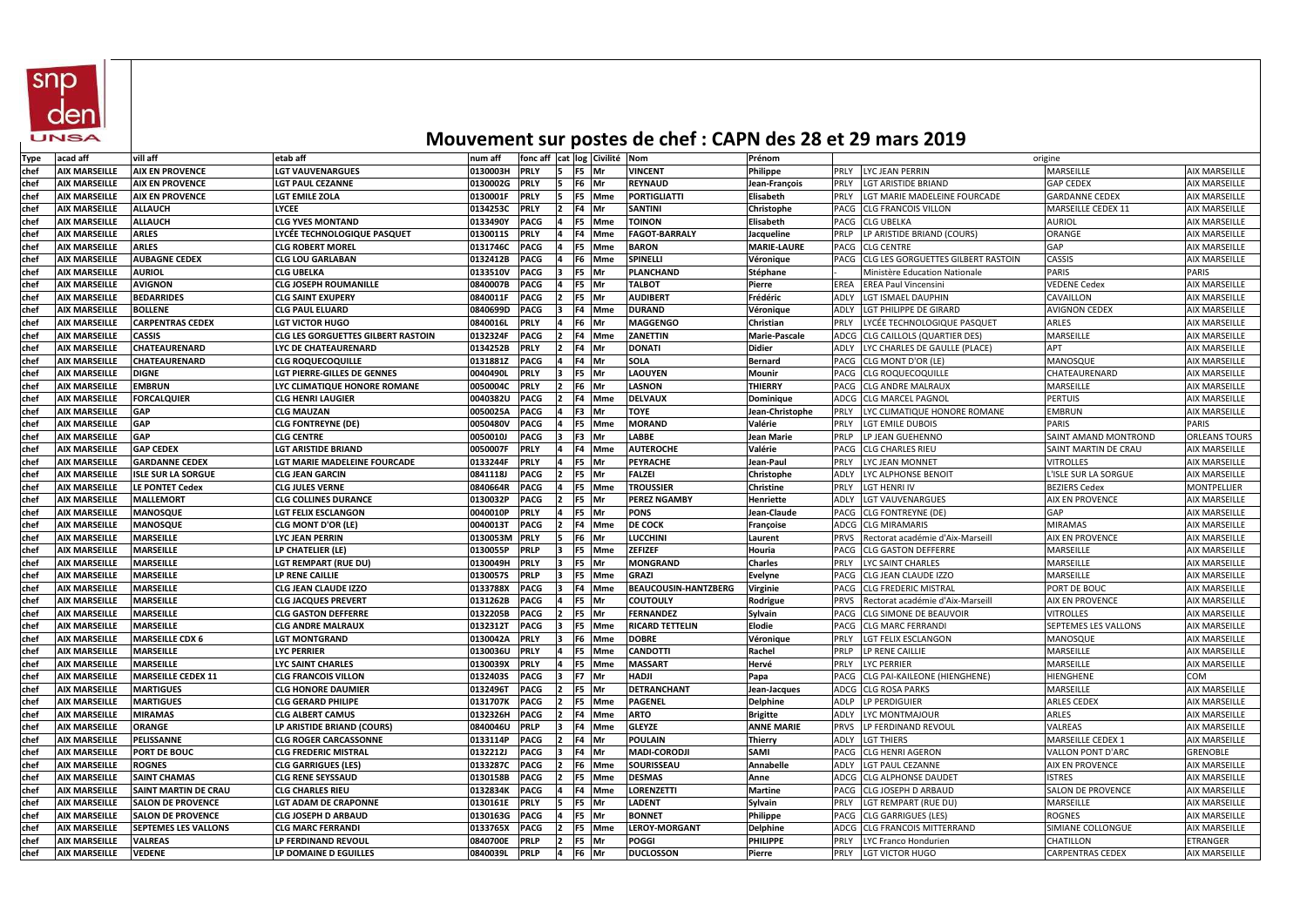| chef         | <b>AIX MARSEILLE</b>               | <b>VITROLLES</b>                 | LYC JEAN MONNET                                                     | 0133288D             | <b>PRLY</b>                |                | F4 Mme          | <b>STRAUSS</b>                 | Emmanuelle                          | LP CHATELIER (LE)<br><b>PRLP</b>                | MARSEILLE                              | <b>AIX MARSEILLE</b>               |
|--------------|------------------------------------|----------------------------------|---------------------------------------------------------------------|----------------------|----------------------------|----------------|-----------------|--------------------------------|-------------------------------------|-------------------------------------------------|----------------------------------------|------------------------------------|
| <b>chef</b>  | <b>AIX MARSEILLE</b>               | <b>VITROLLES</b>                 | <b>CLG SIMONE DE BEAUVOIR</b>                                       | 0133196D             | <b>PACG</b>                |                | F4 Mme          | <b>PONS</b>                    | France                              | <b>CLG LA PAJOTTERIE</b><br>PACG                | <b>CHATEAUNEUF EN THYME</b>            | <b>ORLEANS TOURS</b>               |
| <b>chef</b>  | <b>AMIENS</b>                      | <b>ACHEUX EN AMIENOIS</b>        | <b>CLG EDMEE JARLAUD</b>                                            | <b>0800003U</b>      | <b>PACG</b>                |                | F4 Mr           | <b>DUFLOT</b>                  | Guillaume                           | ADCG  CLG JEAN MOULIN                           | <b>MOREUIL</b>                         | <b>AMIENS</b>                      |
| <b>chef</b>  | <b>AMIENS</b>                      | <b>AILLY HAUT CLOCHER</b>        | <b>CLG ALAIN JACQUES</b>                                            | 0801372G             | <b>PACG</b>                |                | F4 Mme          | <b>ROUSSEL</b>                 | Maud                                | ADCG<br><b>CLG JEAN ROSTAND</b>                 | <b>DOULLENS</b>                        | <b>AMIENS</b>                      |
| chef         | <b>AMIENS</b>                      | <b>AMIENS</b>                    | <b>CLG CESAR FRANCK</b>                                             | 0800019I             | <b>PACG</b>                |                | F5 Mr           | <b>MANIAK</b>                  | <b>Fabien</b>                       | ADCG CLLG DE PONTHIEU                           | ABBEVILLE                              | <b>AMIENS</b>                      |
| chef         | <b>AMIENS</b>                      | <b>AMIENS Cedex 3</b>            | LYCÉE TECHNOLOGIQUE EDOUARD GAND                                    | 0800011c             | <b>PRLY</b>                |                | F6 Mr           | <b>LHERMITTE</b>               | Olivier                             | <b>LYC RECTORAT</b><br>PRLY                     | AMIENS CEDEX 09                        | AMIENS                             |
| chef         | <b>AMIENS</b>                      | <b>AMIENS CEDEX 3</b>            | <b>LGT ROBERT DE LUZARCHES</b>                                      | 0801841s             | <b>PRLY</b>                |                | F5 Mme          | <b>POLLET</b>                  | <b>CORINNE</b>                      | PACG CLG JULES FERRY                            | <b>CONTY</b>                           | <b>AMIENS</b>                      |
| chef         | <b>AMIENS</b>                      | <b>AUNEUIL</b>                   | <b>CLG LE POINT DU JOUR</b>                                         | 0601799e             | <b>PACG</b>                |                | F0 Mme          | <b>BERTHET-BONDET</b>          | Sophie                              | LYC CHARLES DE GAULLE<br>ADLY                   | COMPIEGNE                              | <b>AMIENS</b>                      |
| chef         | <b>AMIENS</b>                      | <b>BEAUVAIS</b>                  | <b>CLG GEORGE SAND</b>                                              | 0601487r             | PACG                       |                | F6 Mr           | <b>BOISSELIER</b>              | Laurent                             | <b>CLG ABEL LEFRANC</b><br>PACG                 | LASSIGNY                               | AMIENS                             |
| chef         | <b>AMIENS</b>                      | <b>BRAY SUR SOMME</b>            | <b>CLG ANTOINE DE ST EXUPERY</b>                                    | 0800023r             | <b>PACG</b>                |                | F5 Mr           | <b>VARLET</b>                  | <b>Tanguy</b>                       | ADCG CLLG HENRI MARTIN                          | <b>SAINT QUENTIN</b>                   | AMIENS                             |
| chef         | <b>AMIENS</b>                      | <b>BRENOUILLE PAR RIEUX</b>      | <b>CLG RENE CASSIN</b>                                              | 0601786r             | <b>PACG</b>                |                | F5 Mme          | <b>TREVILY</b>                 | Laure                               | LGT FELIX FAURE<br>ADLY                         | <b>BEAUVAIS CEDEX</b>                  | <b>AMIENS</b>                      |
| chef         | <b>AMIENS</b>                      | <b>BRETEUIL</b>                  | <b>CLG COMPERE MOREL</b>                                            | 0601406с             | PACG                       | F5             | <b>IMr</b>      | <b>BRULE</b>                   | <b>NICOLAS</b>                      | CLG LE POINT DU JOUR<br>ADCG                    | <b>AUNEUIL</b>                         | AMIENS                             |
| chef         | <b>AMIENS</b>                      | BREUIL LE VERT                   | <b>LP ROBERVAL</b>                                                  | 0601787s             | PRLP                       |                | F4 Mr           | <b>SOUHAILE</b>                | <b>NOUREDINE</b>                    | PRLY<br>LGT GERARD DE NERVAL                    | SOISSONS                               | AMIENS                             |
| <b>chef</b>  | <b>AMIENS</b>                      | <b>CHANTILLY</b>                 | <b>LGT JEAN ROSTAND</b>                                             | 0600009j             | <b>PRLY</b>                |                | F5 Mr           | <b>DINARD</b>                  | <b>THIERRY</b>                      | PRLY<br>LYC ROMAIN ROLLAND                      | <b>GOUSSAINVILLE</b>                   | VERSAILLES                         |
| chef         | <b>AMIENS</b>                      | CHATEAU THIERRY                  | <b>CLG JEAN RACINE</b>                                              | 0021724n             | <b>PACG</b>                | F6             | Mme             | <b>Torres-Brutus</b>           | <b>Marie-Ange</b>                   | ADCG   CLG JACQUES CARTIER                      | <b>CHAUNY</b>                          | AMIENS                             |
| chef         | <b>AMIENS</b>                      | CHATEAU THIERRY CEDEX            | LYC JEAN DE LA FONTAINE                                             | 0020012c             | <b>PRLY</b>                |                | F6 Mr           | <b>LEJEUNE</b>                 | <b>Etienne</b>                      | PRLY<br>YC LEONARD DE VINCI                     | <b>SOISSONS Cedex</b>                  | AMIENS                             |
| chef         | <b>AMIENS</b>                      | <b>CHAUNY</b>                    | <b>LGT GAY LUSSAC</b>                                               | 0020014e             | <b>PRLY</b>                |                | F7 Mr           | <b>PEDOUX</b>                  | <b>BERTRAND</b>                     | PRLY<br><b>LGT PAUL CLAUDEL</b>                 | <b>LAON CEDEX</b>                      | AMIENS                             |
| chef         | <b>AMIENS</b>                      | <b>CLERMONT</b>                  | <b>CLG JEAN FERNEL</b>                                              | 0601471y             | <b>PACG</b>                | F <sub>5</sub> | <b>Mme</b>      | <b>BARATTE</b>                 | Isabelle                            | <b>CLG JULES MICHELET</b><br>PACG               | <b>CREIL</b>                           | AMIENS                             |
| chef         | <b>AMIENS</b>                      | <b>CONTY</b>                     | <b>CLG JULES FERRY</b>                                              | 0800025t             | <b>PACG</b>                |                | F5 Mr           | <b>OUDIN</b>                   | Jean                                | <b>CLG ANTOINE DE ST EXUPERY</b><br>PACG        | <b>BRAY SUR SOMME</b>                  | <b>AMIENS</b>                      |
| chef         | <b>AMIENS</b>                      | <b>CREIL</b>                     | <b>CLG JULES MICHELET</b>                                           | 0601449z             | <b>PACG</b>                |                | F6 Mr           | <b>LEMOINE</b>                 | <b>Benoit</b>                       | LP ROBERVAL<br>ADLP                             | <b>BREUIL LE VERT</b>                  | <b>AMIENS</b>                      |
| chef         | <b>AMIENS</b>                      | <b>CUFFIES</b>                   | <b>CLG MAURICE WAJSFELNER</b>                                       | 0021491k             | <b>PACG</b>                |                | F6 Mme          | <b>BURCKENSTOCK</b>            | <b>Sandrine</b>                     | PACG CLG ALAN SEEGER                            | <b>VAILLY SUR AISNE</b>                | <b>AMIENS</b>                      |
| chef         | <b>AMIENS</b>                      | <b>FLAVY LE MARTEL</b>           | <b>CLG JACQUES PREVERT</b>                                          | 0021593w             | PACG                       |                | F6 Mme          | <b>VIDAL</b>                   | <b>MARYSE</b>                       | LYC PIERRE MECHAIN<br>ADLY                      | <b>LAON CEDEX</b>                      | AMIENS                             |
| chef         | <b>AMIENS</b>                      | <b>FRESNOY LE GRAND</b>          | <b>CLG VILLARD DE HONNECOURT</b>                                    | 0021661v             | <b>PACG</b>                |                | F5 Mr           | <b>BERNA</b>                   | Jérôme                              | ADCG   CLG PIERRE DE LA RAMEE                   | <b>SAINT QUENTIN</b>                   | <b>AMIENS</b>                      |
| chef         | <b>AMIENS</b>                      | <b>GAUCHY</b>                    | <b>CLG PAUL ELUARD</b>                                              | 0021494n             | <b>PACG</b>                |                | F6 Mme          | <b>LAHI ROGLET</b>             | Véronique                           | <b>CLG LA TUILERIE</b><br>PACG                  | <b>SAINT GERMAIN LES CORBEIL</b>       | VERSAILLES                         |
| chef         | <b>AMIENS</b>                      | <b>LA FERTE MILON</b>            | LP DE LA FERTE MILON                                                | 0020025s             | <b>PRLP</b>                |                | FO Mr           | <b>THOMAS</b>                  | <b>PASCAL</b>                       | ADLP<br>LP PAUL LOUIS CYFFLE                    | <b>NANCY</b>                           | <b>NANCY METZ</b>                  |
| <b>chef</b>  | <b>AMIENS</b>                      | LAON CEDEX                       | <b>LGT PAUL CLAUDEL</b>                                             | 0020032z             | <b>PRLY</b>                |                | F0 Mr           | <b>DHOLLANDE</b>               | <b>KARL</b>                         | LGT GERARD DE NERVAL<br>PRLY                    | SOISSONS                               | <b>AMIENS</b>                      |
| chef         | <b>AMIENS</b>                      | LASSIGNY                         | <b>CLG ABEL LEFRANC</b>                                             | 0601970r             | PACG                       |                | F4 Mr           | <b>MINEUR</b>                  | <b>NIcolas</b>                      | ADLY<br>LGT MIREILLE GRENET                     | <b>COMPIEGNE CEDEX</b>                 | AMIENS                             |
| chef         | <b>AMIENS</b>                      | RIBECOURT DRESLINCOURT           | LP ARTHUR RIMBAUD                                                   | 0601822e             | <b>PRLP</b>                |                | F6 Mme          | <b>DUPONT</b>                  | <b>Emmanuelle</b>                   | PACG<br><b>CLG LE POINT DU JOUR</b>             | <b>AUNEUIL</b>                         | AMIENS                             |
| <b>chef</b>  | <b>AMIENS</b>                      | RIBEMONT                         | <b>CLG ANTOINE NICOLAS DE CONDORCET</b>                             | 0021689a             | <b>PACG</b>                | F5             | <b>Mr</b>       | <b>DUPONT</b>                  | Philippe                            | ADLY<br>LYC HENRI MARTIN                        | <b>SAINT QUENTIN</b>                   | AMIENS                             |
| chef         | <b>AMIENS</b>                      | <b>ROISEL</b>                    | <b>CLG GASTON BOUCOURT</b>                                          | 0800050v             | <b>PACG</b>                |                | F5 Mme          | <b>ANTHOINE</b>                | <b>MARIELLE</b>                     | <b>CLG ANTOINE NICOLAS DE CONDORCET</b><br>PACG | RIBEMONT                               | <b>AMIENS</b>                      |
| chef         | <b>AMIENS</b>                      | <b>ROYE</b>                      | <b>CLG LOUISE MICHEL</b>                                            | 0801341y             | <b>PACG</b>                |                | F5 Mr           | <b>POLAN</b>                   | <b>JOACHIM</b>                      | <b>CLG GASTON BOUCOURT</b><br>PACG              | <b>ROISEL</b>                          | AMIENS                             |
| chef         | <b>AMIENS</b>                      | <b>SAINT QUENTIN</b>             | <b>LGT CONDORCET</b>                                                | 0020050u             | <b>PRLY</b>                |                | F4 Mr           | <b>STORZ</b>                   | Jean-Christophe                     | <b>PRLY</b><br>LYC LA FONTAINE DU VE            | SEZANNE                                | <b>REIMS</b>                       |
| chef         | <b>AMIENS</b>                      | <b>SOISSONS</b>                  | <b>LGT GERARD DE NERVAL</b>                                         | 0020059d             | <b>PRLY</b>                |                | F0 Mr           | <b>DRUBIGNY</b>                | <b>Patrick</b>                      | LP DE LA FERTE MILON<br><b>PRLP</b>             | LA FERTE MILON                         | <b>AMIENS</b>                      |
| chef         | <b>AMIENS</b>                      | <b>SOISSONS</b>                  | <b>CLG SAINT JUST</b>                                               | 0021691c             | <b>PACG</b>                |                | F5 Mme          | <b>COCUSSE</b>                 | Anne                                | ADLY<br><b>LGT CASSINI</b>                      | <b>CLERMONT</b>                        | <b>AMIENS</b>                      |
| chef         | <b>AMIENS</b>                      | <b>SOISSONS Cedex</b>            | LYC LEONARD DE VINCI                                                | 0021476u             | <b>PRLY</b>                |                | F5 Mr           | <b>HARAUT</b>                  | <b>DOMINIQUE</b>                    | PRLY<br><b>LGT LYCEE EUROPEEN</b>               | <b>VILLERS COTTERETS Cedex</b>         | AMIENS                             |
| chef         | <b>AMIENS</b>                      | <b>ST AUBIN EN BRAY</b>          | <b>CLG DES FONTAINETTES</b>                                         | 0601292d             | <b>PACG</b>                |                | F4 Mr           | <b>QUAREZ</b>                  | <b>XAVIER</b>                       | ADLP<br>LP LAVOISIER                            | <b>MERU</b>                            | <b>AMIENS</b>                      |
| chef         | <b>AMIENS</b>                      | <b>ST JUST EN CHAUSSEE CEDEX</b> | <b>CLG LOUISE MICHEL</b>                                            | 0601445v             | PACG                       |                | F4 Mr           | <b>SYLVAIN</b>                 | <b>Xavier</b>                       | <b>CLG DES FONTAINETTES</b><br><b>PACG</b>      | <b>ST AUBIN EN BRAY</b>                | AMIENS                             |
| chef         | <b>AMIENS</b>                      | VAILLY SUR AISNE                 | <b>CLG ALAN SEEGER</b>                                              | 0020065k             | <b>PACG</b>                |                | F5 Mr           | <b>GARNIER</b>                 | Stéphanie                           | ADCG ICLG LOUISE MICHEL                         | <b>VILLENEUVE ST GERMAIN</b>           | AMIENS                             |
| chef         | <b>AMIENS</b>                      | VILLERS COTTERETS Cedex          | <b>ILGT LYCEE EUROPEEN</b>                                          | 0021946e             | <b>PRLY</b>                | 12             | <b>FO</b> Mme   | <b>PICARD</b>                  | Annie                               | PACG CLG SAINT JUST                             | <b>SOISSONS</b>                        | <b>AMIENS</b>                      |
| chef         | <b>BESANCON</b>                    | <b>ARBOIS</b>                    | <b>CLG PASTEUR</b>                                                  | 0390960g             | <b>PACG</b>                |                | F5 Mr           | <b>RASSON</b>                  | Dominique                           | PACG CLG SAINT-EXUPERY                          | <b>LONS LE SAUNIER</b>                 | <b>BESANCON</b>                    |
| <b>chef</b>  | <b>BESANCON</b>                    | <b>BAVILLIERS</b>                | LP DENIS DIDEROT                                                    | 0900355x             | <b>PRLP</b>                |                | F5 Mme          | <b>DYSLI</b>                   | <b>Nathalie</b>                     | ADCG CLG CHATEAUDUN                             | <b>BELFORT</b>                         | <b>BESANCON</b>                    |
| chef         | <b>BESANCON</b>                    | <b>BELFORT CEDEX</b>             | <b>CLG LEONARD DE VINCI</b>                                         | 0900006t             | <b>PACG</b>                |                | F4 Mr           | <b>BRZUSTOWSKI</b>             | Yves                                | PACG CLG MOZART                                 | DANJOUTIN                              | <b>BESANCON</b>                    |
| chef         | <b>BESANCON</b>                    | <b>BESANCON Cedex</b>            | <b>LGT VICTOR HUGO</b>                                              | 0250007x             | <b>PRLY</b>                |                | F5 Mr           | <b>BROYER</b>                  | Jean                                | PRLY<br>LYC VAUGELAS                            | <b>CHAMBERY Cedex</b>                  | <b>GRENOBLE</b>                    |
| chef         | <b>BESANCON</b>                    | <b>BESANCON CEDEX</b>            | <b>CLG STENDHAL</b>                                                 | 0250009z             | <b>PACG</b>                |                | F5 Mme          | <b>FAIVRE</b>                  | <b>Murielle</b>                     | CLG CLG JC BOUQUET-VAL DE MORTEAU<br>PACG       | MORTEAU                                | <b>BESANCON</b>                    |
| chef         | <b>BESANCON</b>                    | <b>CHATILLON LE DUC</b>          | <b>CLG CLAUDE GIRARD LES SORENTINES</b>                             | 0251857h             | <b>PACG</b>                |                | F4 Mr           | <b>LUCAS</b>                   | Hervé                               | PACG CLG GEROME                                 | <b>VESOUL</b>                          | <b>BESANCON</b>                    |
| chef         | <b>BESANCON</b>                    | <b>CHAUSSIN</b>                  | <b>CLG MARCEL AYME</b>                                              | 0390922r             | <b>PACG</b>                |                | F5 Mr           | <b>CHEVALIER</b>               | Jérôme                              | LP TRISTAN BERNARD<br>ADLP                      | <b>BESANCON</b>                        | <b>BESANCON</b>                    |
| chef         | <b>BESANCON</b>                    | <b>DAMPARIS</b>                  | <b>CLG JEAN JAURES</b>                                              | 0390010z             | <b>PACG</b>                |                | F4 Mr           | <b>TUPIN</b>                   | <b>JEROME</b>                       | LYC JACQUES DUHAMEL<br>ADLY                     | <b>DOLE</b>                            | <b>BESANCON</b>                    |
| chef         | <b>BESANCON</b>                    | <b>DANJOUTIN</b>                 | <b>CLG MOZART</b>                                                   | 0900237u             | <b>PACG</b>                |                | F6 Mme          | <b>MOUGIN</b>                  | <b>Isabelle</b>                     | PACG<br><b>CLG CAMILLE CLAUDEL</b>              | <b>MONTREUX CHATEAU</b>                | <b>BESANCON</b>                    |
| chef         | <b>BESANCON</b>                    | <b>DOLE</b>                      | <b>CLG MARYSE BASTIE</b><br>LP DES METIERS DE LA MODE               | 0390883y             | PACG                       |                | F5 Mme<br>F4 Mr | <b>PELLIGAND</b>               | <b>Nathalie</b>                     | PACG CLG PASTEUR<br><b>CLG JEAN JAURES</b>      | <b>ARBOIS</b>                          | <b>BESANCON</b>                    |
| chef         | <b>BESANCON</b>                    | <b>DOLE Cedex</b>                |                                                                     | 0390015e             | <b>PRLP</b>                |                |                 | <b>BURILLARD</b>               | <b>Thierry</b>                      | PACG                                            | <b>DAMPARIS</b>                        | <b>BESANCON</b>                    |
| chef         | <b>BESANCON</b>                    | <b>FRAISANS</b>                  | <b>CLG GUSTAVE EIFFEL</b>                                           | 0390016f             | PACG                       |                | F4 Mme          | <b>BLOSCH</b>                  | LYSIANNE                            | PACG CLG MARCEL AYME                            | <b>CHAUSSIN</b>                        | <b>BESANCON</b>                    |
| chef         | <b>BESANCON</b>                    | <b>FRASNE</b>                    | <b>CLG EMILE LAROUE</b>                                             | 0250018j             | PACG                       |                | F6 Mr           | <b>BOILLOD-CERNEUX</b>         | Joel                                | LYC XAVIER MARMIER<br>ADLY                      | <b>PONTARLIER CEDEX</b>                | <b>BESANCON</b>                    |
| chef         | <b>BESANCON</b>                    | <b>GRAY</b>                      | <b>LYC AUGUSTIN COURNOT</b>                                         | 0700009e             | <b>PRLY</b>                |                | F5 Mme          | <b>GAUTHIER</b>                | <b>Catherine</b>                    | <b>CLG LOUIS PASTEUR</b><br>PACG                | <b>JUSSEY</b>                          | <b>BESANCON</b>                    |
| chef         | <b>BESANCON</b>                    | <b>GRAY CEDEX</b>                | LP HENRI FERTET                                                     | 0700011g             | <b>PRLP</b>                |                | F5 Mr           | <b>LONCHAMPT</b>               | <b>Gilles</b>                       | PRLY<br>LYC JEAN-JACQUES ROUSSEAU               | <b>SARCELLES CEDEX</b>                 | VERSAILLES                         |
| chef         | <b>BESANCON</b><br><b>BESANCON</b> | <b>JUSSEY</b>                    | <b>CLG LOUIS PASTEUR</b>                                            | 0700016m             | <b>PACG</b>                |                | F4 Mr<br>F5 Mme | <b>LAINE</b><br><b>NICOD</b>   | Stéphane                            | <b>ADLY</b><br>LGT GUSTAVE COURBET<br>PRLP      | <b>BELFORT</b>                         | <b>BESANCON</b><br><b>BESANCON</b> |
| chef         |                                    | <b>LONS LE SAUNIER</b>           | <b>CLG SAINT-EXUPERY</b>                                            | 0390907z             | <b>PACG</b>                |                |                 | <b>GARCIA</b>                  | <b>Christine</b><br><b>NATHALIE</b> | LP DES METIERS DE LA MODE                       | <b>DOLE Cedex</b><br>MONTBELIARD CEDEX |                                    |
| chef         | <b>BESANCON</b>                    | <b>MONTREUX CHATEAU</b>          | <b>CLG CAMILLE CLAUDEL</b>                                          | 0900011y             | <b>PACG</b>                |                | F5 Mme          |                                |                                     | <b>ADLY</b><br>LYC Germaine Tillion             |                                        | <b>BESANCON</b>                    |
| chef         | <b>BESANCON</b>                    | <b>MOREZ CEDEX</b>               | <b>CLG PIERRE HYACINTHE CAZEAUX</b>                                 | 0390028u             | <b>PACG</b>                |                | F5 Mr           | <b>BASILLE</b>                 | Philippe                            | LYC EDGAR FAURE<br>ADLY                         | MORTEAU CEDEX                          | <b>BESANCON</b>                    |
| chef<br>chef | <b>BESANCON</b><br><b>BESANCON</b> | <b>MORTEAU</b><br><b>MOUTHE</b>  | <b>CLG CLG JC BOUQUET-VAL DE MORTEAU</b><br><b>CLG DE LA SOURCE</b> | 0251090z<br>0250040h | <b>PACG</b><br><b>PACG</b> |                | F5 Mr<br>F5 Mr  | <b>MOREL</b><br><b>LAPLAZA</b> | Pascal<br><b>Eric</b>               | PACG CLG DE LA SOURCE<br>PACG CLG EMILE LAROUE  | <b>MOUTHE</b><br><b>FRASNE</b>         | <b>BESANCON</b><br><b>BESANCON</b> |
| chef         | <b>BESANCON</b>                    | <b>VALENTIGNEY</b>               | <b>CLG LES BRUYERES</b>                                             | 0251599c             | <b>PACG</b>                |                | F5 Mme          | <b>POLONI</b>                  | <b>Marie-Pierre</b>                 | PACG CLG LEONARD DE VINCI                       | <b>BELFORT CEDEX</b>                   | <b>BESANCON</b>                    |
|              | <b>BORDEAUX</b>                    |                                  |                                                                     | 0470001w             | <b>PRLY</b>                |                |                 |                                |                                     | <b>PRLY</b>                                     | <b>BLAYE</b>                           | <b>BORDEAUX</b>                    |
| chef         |                                    | <b>AGEN</b>                      | <b>LGT BERNARD PALISSY</b>                                          |                      |                            |                | F5 Mr<br>F5 Mr  | <b>JOYET</b>                   | François                            | <b>LGT JAUFRE RUDEL</b>                         |                                        |                                    |
| chef         | <b>BORDEAUX</b>                    | <b>AGEN</b>                      | <b>CLG PAUL DANGLA</b>                                              | 0470008d             | <b>PACG</b>                | 2              |                 | <b>BOUGARDIER</b>              | Jean-Marc                           | PACG CLG LUCIE AUBRAC                           | <b>CASTELMORON SUR LOT</b>             | <b>BORDEAUX</b>                    |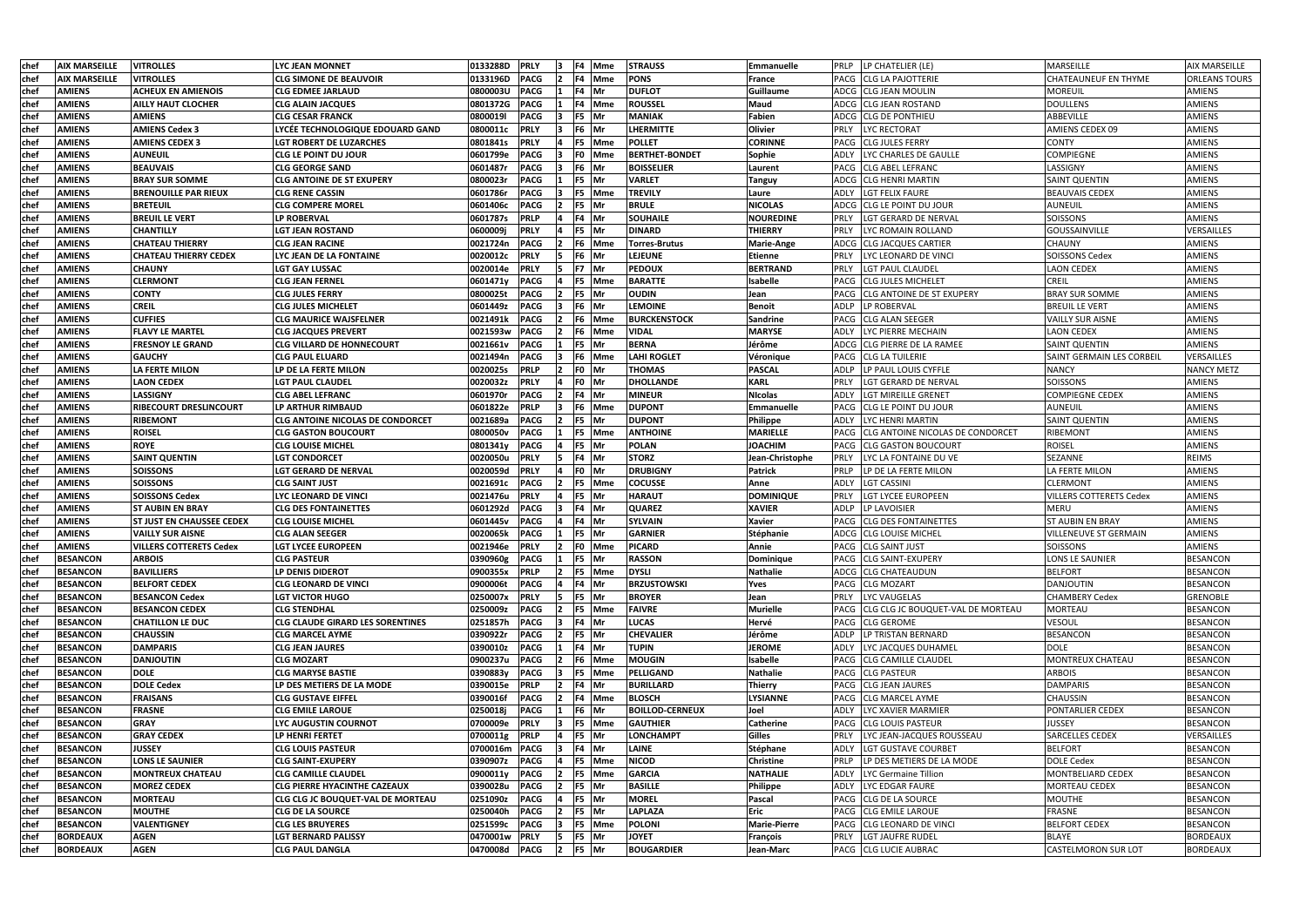| lchef       | <b>BORDEAUX</b> | <b>AIRE SUR L'ADOUR</b>     | LP JEAN D ARCET                           | 0400047i        | <b>PRLP</b> |                | F4 Mme        | <b>SARRAUTE</b>        | Sophie                 | PACG CLG GEORGE SAND                       | ROQUEFORT                         | <b>BORDEAUX</b>      |
|-------------|-----------------|-----------------------------|-------------------------------------------|-----------------|-------------|----------------|---------------|------------------------|------------------------|--------------------------------------------|-----------------------------------|----------------------|
| lchef       | <b>BORDEAUX</b> | <b>ANDERNOS LES BAINS</b>   | LYC NORD BASSIN                           | 0332724g        | <b>PRLY</b> |                | F7 Mr         | <b>LE HOUEDEC</b>      | <b>Eric</b>            | LP TREGEY RIVE DE GARONNE<br>PRLP          | <b>BORDEAUX CEDEX</b>             | <b>BORDEAUX</b>      |
| lchef       | <b>BORDEAUX</b> | <b>ANNESSE ET BEAULIEU</b>  | CLG D'ANNESSE ET BEAULIEU                 | 0240997d        | <b>PACG</b> |                | <b>F3</b> Mme | <b>BEROUAG</b>         | <b>Ouacila</b>         | PACG<br><b>CLG CHARLES DE GAULLE</b>       | LA COQUILLE                       | <b>BORDEAUX</b>      |
| chef        | <b>BORDEAUX</b> | <b>ARCACHON</b>             | LGT GRAND AIR                             | 0330003z        | <b>PRLY</b> |                | F5 Mme        | <b>DECOMBEROUSSE</b>   | <b>Béatrice</b>        | PACG<br><b>CLG F. MITTERRAND</b>           | <b>CREON</b>                      | <b>BORDEAUX</b>      |
| chef        | <b>BORDEAUX</b> | <b>ARZACQ ARRAZIGUET</b>    | <b>CLG D'ARZACQ ARRAZIGUET</b>            | 06400081        | <b>PACG</b> |                | F2 Mme        | <b>BANSE</b>           | <b>Marthe</b>          | <b>LYC GASTON CRAMPE</b><br>ADLY           | <b>AIRE SUR L'ADOUR</b>           | <b>BORDEAUX</b>      |
| chef        | <b>BORDEAUX</b> | <b>AUDENGE</b>              | <b>CLG JEAN VERDIER</b>                   | 0330008E        | <b>PACG</b> |                | F4 Mme        | <b>DEGUILLAUME</b>     | Fabienne               | <b>ADLY</b><br>LYC DE LA MER               | <b>GUJAN MESTRAS</b>              | <b>BORDEAUX</b>      |
| chef        | <b>BORDEAUX</b> | <b>BAYONNE</b>              | LGT LOUIS DE FOIX                         | 0640011P        | <b>PRLY</b> | 14             | F6 Mme        | <b>BUTTAZZONI</b>      | <b>Marie-Anne</b>      | <b>PRLP</b><br>LP ANDRE CAMPA              | <b>JURANCON</b>                   | <b>BORDEAUX</b>      |
| chef        | <b>BORDEAUX</b> | <b>BEDOUS</b>               | <b>CLG D ASPE</b>                         | 0640016V        | <b>PACG</b> |                | F4 Mme        | <b>SERBAT</b>          | <b>MARYSE</b>          | ADCG<br><b>CLG LOUIS JOUVET</b>            | <b>BELLAC</b>                     | <b>LIMOGES</b>       |
| <b>chef</b> | <b>BORDEAUX</b> | <b>BEGLES</b>               | <b>CLG MARCELLIN BERTHELOT</b>            | 0331752A        | <b>PACG</b> |                | F4 Mme        | <b>ULYSSE</b>          | Françoise              | ADCG CLG GEORGES LAPIERRE                  | <b>LORMONT</b>                    | <b>BORDEAUX</b>      |
| <b>chef</b> | <b>BORDEAUX</b> | <b>BEGLES Cedex</b>         | LYC VACLAV HAVEL                          | 0333273D        | <b>PRLY</b> |                | F5 Mr         | <b>BALLARIN</b>        | <b>Bruno</b>           | PRLY<br>LYC LOUIS ARMAND                   | <b>EAUBONNE</b>                   | VERSAILLES           |
| chef        | <b>BORDEAUX</b> | <b>BEGLES CEDEX</b>         | <b>LP EMILE COMBES</b>                    | 0331882S        | <b>PRLP</b> |                | F5 Mr         | <b>MAZOUAUD</b>        | Jean-Francois          | ADCG<br><b>ICLG HASTIGNAN</b>              | <b>ST MEDARD EN JALLES</b>        | <b>BORDEAUX</b>      |
| chef        | <b>BORDEAUX</b> | <b>BERGERAC</b>             | LGT MAINE DE BIRAN                        | 0240005A        | <b>PRLY</b> |                | F5 Mme        | <b>BOUTHIER</b>        | <b>Marie-Charlotte</b> | PRLY<br>LYC TECH INNOVANTES - V DE GARONNE | <b>MARMANDE CEDEX</b>             | <b>BORDEAUX</b>      |
| chef        | <b>BORDEAUX</b> | <b>BIARRITZ</b>             | LYC HOTELLERIE BIARRITZ ATLANTIQUE        | 0641823J        | <b>PRLY</b> |                | F5 Mme        | <b>BOUVIER</b>         | <b>Annick</b>          | Lycée français de Madrid                   | <b>MADRID - 28043</b>             | <b>ETRANGER</b>      |
| chef        | <b>BORDEAUX</b> | <b>BIARRITZ</b>             | CLG VILLA FAL                             | 0640078M        | <b>PACG</b> |                | F4 Mr         | <b>MARCOLLET</b>       | Christophe             | <b>CLG DU PAYS DE BIDACHE</b><br>PACG      | <b>BIDACHE</b>                    | <b>BORDEAUX</b>      |
| lchef       | <b>BORDEAUX</b> | <b>BIDACHE</b>              | <b>CLG DU PAYS DE BIDACHE</b>             | 0640019Y        | <b>PACG</b> |                | F5 Mme        | <b>LABARSOUQUE</b>     | Isabelle               | <b>ADLY</b><br>LGT LOUIS DE FOIX           | <b>BAYONNE</b>                    | <b>BORDEAUX</b>      |
| chef        | <b>BORDEAUX</b> | <b>BILLERE CEDEX</b>        | CLG BOIS D AMOUR                          | 0640606L        | <b>PACG</b> |                | F5 Mr         | <b>BOURDIEU</b>        | Philippe               | <b>CLG ERNEST GABARD</b><br>PACG           | <b>JURANCON</b>                   | <b>BORDEAUX</b>      |
| chef        | <b>BORDEAUX</b> | <b>BISCAROSSE</b>           | CLG NELSON MANDELA                        | 0401048X        | <b>PACG</b> |                | F4 M          | <b>FERMIGIER</b>       | <b>Isabelle</b>        | <b>EREA</b><br><b>DE LA PLAINE</b>         | <b>EYSINES</b>                    | <b>BORDEAUX</b>      |
| lchef       | <b>BORDEAUX</b> | <b>BIZANOS</b>              | <b>CLG DES LAVANDIERES</b>                | 0641413N        | <b>PACG</b> |                | F5 Mr         | <b>DE OLIVEIRA</b>     | <b>Silvio</b>          | <b>ADLY</b><br><b>LYC PAUL REY</b>         | <b>NAY BOURDETTES</b>             | <b>BORDEAUX</b>      |
| lchef       | <b>BORDEAUX</b> | <b>BLAYE</b>                | <b>LGT JAUFRE RUDEL</b>                   | 0330020T        | <b>PRLY</b> |                | F5 Mr         | <b>BARON</b>           | <b>Vincent</b>         | PRLP<br>LP DE MAHINA                       | MAHINA - TAHITI                   | COM                  |
| chef        | <b>BORDEAUX</b> | <b>BON ENCONTRE</b>         | <b>CLG LA ROCAL</b>                       | 0470720C        | <b>PACG</b> |                | F5 Mme        | <b>LEFEBVRE</b>        | <b>Didia</b>           | <b>CLG YVON DELBOS</b><br>PACG             | MONTIGNAC SUR VEZERE              | <b>BORDEAUX</b>      |
| <b>chef</b> | <b>BORDEAUX</b> | <b>BORDEAUX</b>             | LP D'ART TOULOUSE LAUTREC                 | <b>0330031E</b> | <b>PRLP</b> |                | F5 Mme        | <b>BRUANT</b>          | Hélène                 | <b>PRVS</b><br><b>LYC RECTORAT</b>         | <b>BORDEAUX CEDEX</b>             | <b>BORDEAUX</b>      |
| <b>chef</b> | <b>BORDEAUX</b> | <b>BORDEAUX</b>             | <b>CLG GRAND PARC</b>                     | 0330140Y        | <b>PACG</b> |                | F4 Mme        | <b>MAGNE</b>           | Murielle               | <b>CLG DE LA ROCHE</b><br><b>PACG</b>      | LA ROCHE - MARE                   | COM                  |
| <b>chef</b> | <b>BORDEAUX</b> | <b>BORDEAUX CEDEX</b>       | LYC MICHEL MONTAIGNE                      | 0330021U        | <b>PRLY</b> |                | F6 Mr         | <b>VERRECKT</b>        | Laurent                | PRLY<br><b>LGT MALHERBE</b>                | <b>CAEN CEDEX</b>                 | <b>CAEN</b>          |
| <b>chef</b> | <b>BORDEAUX</b> | <b>BORDEAUX CEDEX</b>       | LP TREGEY RIVE DE GARONNE                 | 0330142A        | <b>PRLP</b> |                | F4 Mr         | <b>BOUZIN</b>          | Pascal                 | <b>CLG LA BOETIE</b><br>PACG               | <b>SARLAT LA CANEDA</b>           | <b>BORDEAUX</b>      |
| chef        | <b>BORDEAUX</b> | <b>BORDEAUX Cedex</b>       | LGT CAMILLE JULLIAN                       | 0330023W        | <b>PRLY</b> |                | F6 Mr         | <b>GUILBAULT</b>       | <b>Didier</b>          | <b>LGT EDMOND PERRIER</b><br>PRLY          | <b>TULLE</b>                      | <b>LIMOGES</b>       |
| lchef       | <b>BORDEAUX</b> | <b>BOURG SUR GIRONDE</b>    | <b>CLG JACQUES PREVERT</b>                | 0332341R        | <b>PACG</b> |                | F4 Mme        | <b>CHAMBON</b>         | <b>Doris</b>           | ADCG<br><b>CLG FONTAINES DE MONJOUS</b>    | <b>GRADIGNAN Cedex</b>            | <b>BORDEAUX</b>      |
| chef        | <b>BORDEAUX</b> | <b>BRANNE</b>               | <b>CLG PAUL EMILE VICTOR</b>              | 0330058J        | <b>PACG</b> |                | F4   Mr       | <b>LAFORGUE</b>        | Olivier                | <b>CLG THEODORE RANCY</b><br>PACG          | <b>CHALAIS</b>                    | <b>POITIERS</b>      |
| lchef       | <b>BORDEAUX</b> | <b>CAMBLANES ET MEYNAC</b>  | LP FLORA TRISTAN                          | 0330060L        | <b>PRLP</b> |                | F4 Mme        | <b>DULUC KHIARI</b>    | Julie                  | PRLP<br>LP JACQUES BREI                    | <b>LORMONT</b>                    | <b>BORDEAUX</b>      |
| chef        | <b>BORDEAUX</b> | <b>CASTELMORON SUR LOT</b>  | CLG LUCIE AUBRAC                          | 0470732R        | <b>PACG</b> |                | F6 Mr         | <b>BOURLANGES</b>      | Frédéric               | ADLY<br><b>LYC STENDHAL</b>                | <b>AIGUILLON</b>                  | <b>BORDEAUX</b>      |
| chef        | <b>BORDEAUX</b> | <b>CESTAS</b>               | <b>CLG CANTELANDE</b>                     | 0332342S        | <b>PACG</b> |                | F4 Mme        | SAINT-ANDRE            | <b>Dorothée</b>        | <b>CLG DE LUSSAC</b><br>PACG               | <b>LUSSAC</b>                     | <b>BORDEAUX</b>      |
| lchef       | <b>BORDEAUX</b> | <b>CHERAUTE</b>             | <b>LGT DU PAYS DE SOULE</b>               | 0641779L        | <b>PRLY</b> |                | F5 Mr         | <b>DE LA FOURNIERE</b> | <b>Vincent</b>         | <b>CLG VILLA FAL</b><br>PACG               | <b>BIARRITZ</b>                   | <b>BORDEAUX</b>      |
| chef        | <b>BORDEAUX</b> | <b>CREON</b>                | <b>CLG F. MITTERRAND</b>                  | 0332283C        | <b>PACG</b> |                | F6 Mme        | <b>ANDRE</b>           | Marie-Cécile           | <b>CLG GERMILLAC</b><br><b>PACG</b>        | <b>TONNEINS</b>                   | <b>BORDEAUX</b>      |
| chef        | <b>BORDEAUX</b> | <b>DAX</b>                  | <b>CLG L.DUSSARRAT DIT LEON DES LANDE</b> | 0400729A        | <b>PACG</b> |                | F4 Mr         | <b>MANDRA</b>          | <b>ALAIN</b>           | <b>PRLP</b><br>LYC JEAN TARIS              | PEYREHORADE                       | <b>BORDEAUX</b>      |
| <b>chef</b> | <b>BORDEAUX</b> | <b>DURAS</b>                | <b>CLG LUCIEN SIGALA</b>                  | 0470017N        | <b>PACG</b> |                | <b>F5</b> Mme | <b>LIGNAC</b>          | Jocelyne               | ADCG ICLG JULES FERRY                      | <b>LANGON</b> cedex               | <b>BORDEAUX</b>      |
| <b>chef</b> | <b>BORDEAUX</b> | <b>EYMET</b>                | <b>CLG GEORGES ET MARIE BOUSQUET</b>      | 0240014K        | <b>PACG</b> |                | F4 Mme        | <b>GERAUD</b>          | <b>Estelle</b>         | ADCG CLG JEAN MOULIN                       | MARMANDE                          | <b>BORDEAUX</b>      |
| chef        | <b>BORDEAUX</b> | <b>EYSINES CEDEX</b>        | LP INDUSTRIE ET ARTISANAT C.PEGUY         | 0330076D        | <b>PRLP</b> |                | F5 Mr         | <b>BLONDY</b>          | <b>FRANCOIS</b>        | PRLP<br>LP EMILE COMBES                    | <b>BEGLES CEDEX</b>               | <b>BORDEAUX</b>      |
| chef        | <b>BORDEAUX</b> | <b>GRADIGNAN</b>            | <b>LYC DES GRAVES</b>                     | 0332846P        | <b>PRLY</b> |                | F5 Mr         | <b>YVART</b>           | <b>Xavier</b>          | PRLP<br>LP D'ART TOULOUSE LAUTREC          | BORDEAUX                          | <b>BORDEAUX</b>      |
| <b>chef</b> | <b>BORDEAUX</b> | <b>JURANCON</b>             | LP ANDRE CAMPA                            | 0640031L        | <b>PRLP</b> |                | F5 Mr         | <b>CAZENABE</b>        | Pierre                 | <b>CLG DES CORDELIERS</b><br>PACG          | <b>OLORON STE MARIE</b>           | <b>BORDEAUX</b>      |
| <b>chef</b> | <b>BORDEAUX</b> | <b>JURANCON</b>             | <b>CLG ERNEST GABARD</b>                  | 0641411L        | <b>PACG</b> | $\overline{3}$ | F4 Mme        | <b>DESPLAT</b>         | Fabienne               | PACG CLG D'ARZACQ ARRAZIGUET               | ARZACQ ARRAZIGUET                 | <b>BORDEAUX</b>      |
| chef        | <b>BORDEAUX</b> | <b>LA COQUILLE</b>          | <b>CLG CHARLES DE GAULLE</b>              | 0240045U PACG   |             |                | F4 Mme        | <b>FAURE</b>           | <b>CATHERINE</b>       | ADCG CLG GEORGES BRAQUE                    | <b>DIEPPE</b>                     | <b>ROUEN</b>         |
| <b>chef</b> | <b>BORDEAUX</b> | <b>LACANAU</b>              | <b>CLG DE LACANAU</b>                     | 0333287U        | <b>PACG</b> |                | F4 Mr         | <b>GASC</b>            | Sébastien              | <b>PACG CLG SIMONE VEIL</b>                | <b>SAINT JORY</b>                 | <b>TOULOUSE</b>      |
| chef        | <b>BORDEAUX</b> | <b>LANOUAILLE</b>           | <b>CLG PLAISANCE</b>                      | 0240015L        | <b>PACG</b> |                | F4 Mr         | <b>VIRIAT</b>          | Francesco              | LYC GABRIEL TOUCHARD - WASHINGTON<br>ADLY  | LE MANS CEDEX 1                   | <b>NANTES</b>        |
| chef        | <b>BORDEAUX</b> | <b>LASSEUBE</b>             | <b>CLG PIERRE JELIOTE</b>                 | 0640036S        | <b>PACG</b> |                | F4 Mr         | <b>PAULY</b>           | <b>Didier</b>          | PACG<br><b>CLG D ASPE</b>                  | <b>BEDOUS</b>                     | <b>BORDEAUX</b>      |
| <b>chef</b> | <b>BORDEAUX</b> | <b>LATRESNE</b>             | <b>CLG CAMILLE CLAUDEL</b>                | 0331620G PACG   |             |                | F6 Mme        | <b>ABALEA</b>          | Joëlle                 | PACG CLG DANIEL CASTAING                   | LE MAS D'AGENAIS                  | <b>BORDEAUX</b>      |
| chef        | <b>BORDEAUX</b> | <b>LAVARDAC</b>             | <b>CLG LA PLAINE</b>                      | 0470775M PACG   |             |                | F3 Mme        | <b>BOUGARDIER</b>      | Rebecca                | <b>CLG PAUL FROMENT</b><br>PACG            | <b>STE LIVRADE SUR LOT</b>        | <b>BORDEAUX</b>      |
| chef        | <b>BORDEAUX</b> | LE BUGUE                    | <b>CLG LEROI-GOURHAN</b>                  | 0240011G PACG   |             |                | F5 Mr         | <b>BOUDY</b>           | <b>Olivier</b>         | ADCG CLG MICHEL DE MONTAIGNE               | PERIGUEUX                         | <b>BORDEAUX</b>      |
| chef        | <b>BORDEAUX</b> | <b>LE MAS D'AGENAIS</b>     | <b>CLG DANIEL CASTAING</b>                | 0470043S PACG   |             | $\overline{ }$ | F4 Mr         | <b>VERMAUT</b>         | Manuel                 | PACG ICLG DE OUEGOA                        | <b>OUEGOA</b>                     | COM                  |
| chef        | <b>BORDEAUX</b> | <b>LESPARRE MEDOC</b>       | <b>CLG LES LESQUES</b>                    | 0331891B        | <b>PACG</b> |                | F5 Mme        | <b>BEAUPUY</b>         | Estella                | PACG CLG JEAN-LOUP CHRETIEN                | QUESTEMBERT                       | <b>RENNES</b>        |
| chef        | <b>BORDEAUX</b> | <b>LIBOURNE CEDEX</b>       | <b>LGT MAX LINDER</b>                     | 0330088S        | <b>PRLY</b> |                | F5 Mme        | <b>LALANNE PETIT</b>   | <b>Nathalie</b>        | <b>PRLY</b><br>LGT LOUIS DE FOIX           | <b>BAYONNE</b>                    | <b>BORDEAUX</b>      |
| chef        | <b>BORDEAUX</b> | <b>LIBOURNE CEDEX</b>       | <b>CLG LES DAGUEYS</b>                    | 0330091V        | <b>PACG</b> |                | F4 Mme        | <b>GAROTTE</b>         | <b>Aurélie</b>         | PACG CLG ALBERT CAMUS                      | <b>MIRAMAS</b>                    | <b>AIX MARSEILLE</b> |
| chef        | <b>BORDEAUX</b> | <b>LIBOURNE CEDEX</b>       | <b>CLG EUGENE ATGET</b>                   | 0330162X        | <b>PACG</b> |                | F5 Mme        | <b>BROUTIN</b>         | Valérie                | LYC JEAN MONNET<br>ADLY                    | <b>BLANQUEFORT CEDEX</b>          | <b>BORDEAUX</b>      |
| chef        | <b>BORDEAUX</b> | <b>LORMONT</b>              | LP JACQUES BREL                           | 0332441z        | <b>PRLP</b> |                | F4 Mme        | <b>PAUTROT</b>         | <b>Marie-Ange</b>      | <b>PACG CLG EUGENE ATGET</b>               | <b>LIBOURNE CEDEX</b>             | <b>BORDEAUX</b>      |
| chef        | <b>BORDEAUX</b> | <b>LUSSAC</b>               | <b>CLG DE LUSSAC</b>                      | 0330093x        | <b>PACG</b> |                | F5 Mr         | <b>SZABO</b>           | Jean Philippe          | PACG CLG FRANCOIS VILLON                   | <b>SAINT FARGEAU PONTHIERRY</b>   | <b>CRETEIL</b>       |
| <b>chef</b> | <b>BORDEAUX</b> | <b>MARMANDE CEDEX</b>       | LYC TECH INNOVANTES - V DE GARONNE        | 0470020s        | <b>PRLY</b> |                | F6 Mr         | TISSIER                | Eric                   | PRLY<br><b>LGT BERNARD PALISSY</b>         | AGEN                              | <b>BORDEAUX</b>      |
| chef        | <b>BORDEAUX</b> | <b>MERIGNAC</b>             | <b>CLG CAPEYRON</b>                       | 0330145d        | <b>PACG</b> |                | F4 Mr         | <b>BOUZIGNAC</b>       | Laurent                | PACG<br><b>CLG LA PLAINE</b>               | LAVARDAC                          | <b>BORDEAUX</b>      |
| chef        | <b>BORDEAUX</b> | <b>MIRAMONT DE GUYENNE</b>  | <b>CLG DIDIER LAMOULIE</b>                | 0470024w PACG   |             |                | F4 Mme        | <b>SCANTAMBURLO</b>    | <b>SYLVIE</b>          | PACG<br><b>CLG LUCIEN SIGALA</b>           | <b>DURAS</b>                      | <b>BORDEAUX</b>      |
| chef        | <b>BORDEAUX</b> | <b>MONFLANQUIN</b>          | <b>CLG JOSEPH KESSEL</b>                  | 0470026y        | <b>PACG</b> |                | F4 Mme        | <b>GRENIER</b>         | Dominique              | LGT BERNARD PALISSY<br>ADLY                | <b>AGEN</b>                       | <b>BORDEAUX</b>      |
| chef        | <b>BORDEAUX</b> | <b>MONSEGUR</b>             | <b>CLG ELEONORE DE PROVENCE</b>           | 0330100e        | <b>PACG</b> | 12.            | F4 Mr         | <b>NEMBRINI</b>        | Michel                 | ADCG CLG MANON CORMIER                     | <b>BASSENS - CARBON BLANC CDX</b> | <b>BORDEAUX</b>      |
| <b>chef</b> | <b>BORDEAUX</b> | <b>MONT DE MARSAN Cedex</b> | LP ROBERT WLERICK                         | 0400020e        | <b>PRLP</b> | 13.            | F4 Mme        | <b>FLORIO</b>          | Gabrielle              | PACG CLG LA ROCAL                          | <b>BON ENCONTRE</b>               | <b>BORDEAUX</b>      |
| chef        | <b>BORDEAUX</b> | <b>MONTIGNAC SUR VEZERE</b> | <b>CLG YVON DELBOS</b>                    | 0240927c        | <b>PACG</b> | 12.            | F4 Mme        | <b>JARDEL</b>          | Patricia               | <b>PRLP</b><br>LP LEONARD DE VINCI         | PERIGUEUX                         | <b>BORDEAUX</b>      |
| chef        | <b>BORDEAUX</b> | <b>MONTPON MESNESTROL</b>   | <b>CLG JEAN ROSTAND</b>                   | 0240117x        | <b>PACG</b> |                | F5 Mme        | <b>BOUDY</b>           | Celine-Anna            | PACG CLG PLAISANCE                         | LANOUAILLE                        | <b>BORDEAUX</b>      |
| chef        | <b>BORDEAUX</b> | <b>MORLAAS</b>              | <b>CLG LA HOURQUIE</b>                    | 0641412m        | <b>PACG</b> |                | F5 Mme        | PETITJEAN              | <b>PASCALE</b>         | PACG CLG DES LAVANDIERES                   | <b>BIZANOS</b>                    | <b>BORDEAUX</b>      |
| chef        | <b>BORDEAUX</b> | <b>OLORON STE MARIE</b>     | <b>CLG DES CORDELIERS</b>                 | 0640048e        | <b>PACG</b> | 12             | F5 Mr         | <b>BOURDAA</b>         | Jean                   | <b>PRLY</b><br>LGT DU PAYS DE SOULE        | <b>CHERAUTE</b>                   | <b>BORDEAUX</b>      |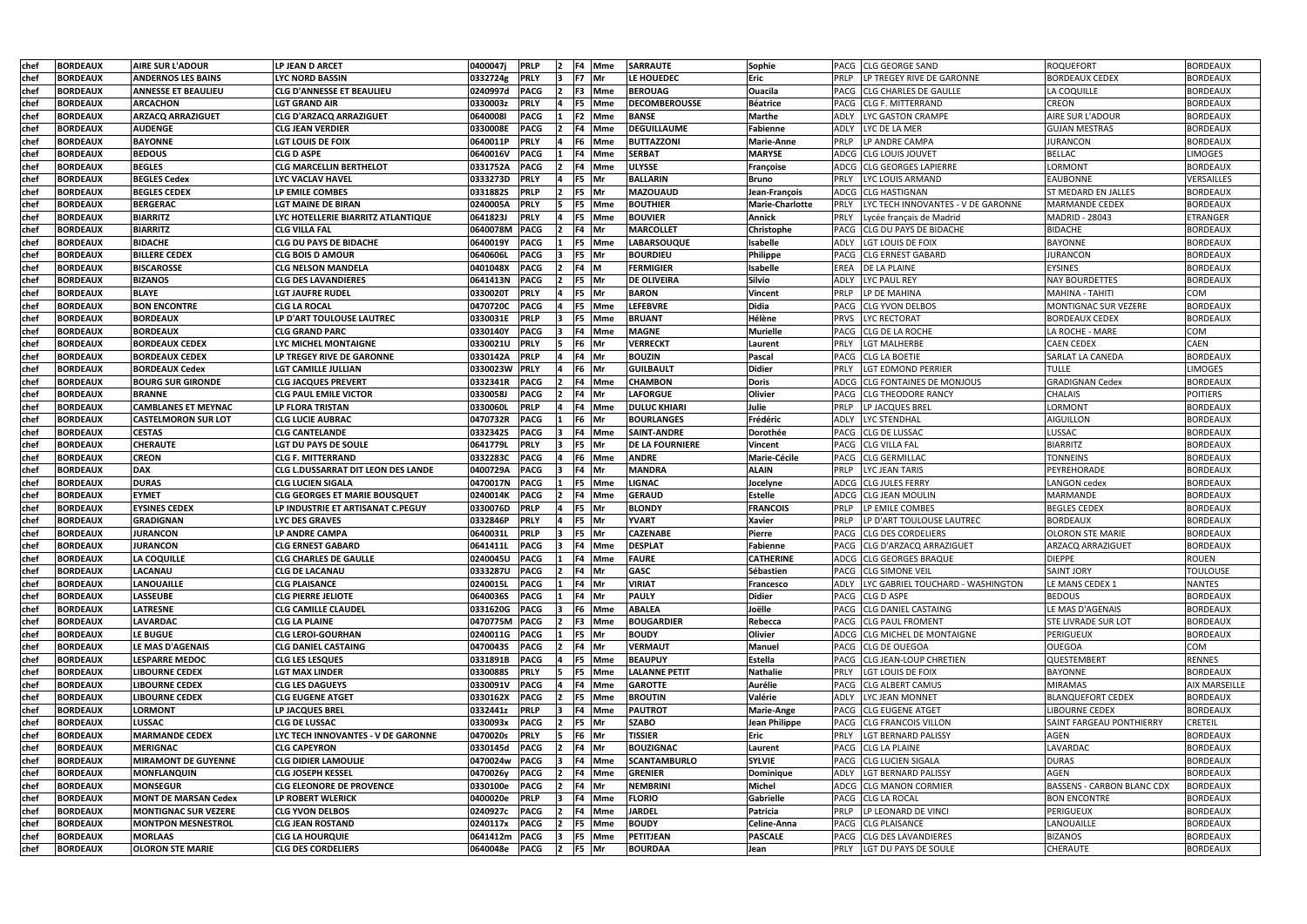| chef | <b>BORDEAUX</b>    | <b>PERIGUEUX</b>                  | LP LEONARD DE VINCI                 | 0240984p      | <b>PRLP</b>                |                | F5 Mr         | <b>TETU</b>            | <b>Robert</b>                      | LP FERRER-MONNET<br>PRLP                    | <b>LILLE CEDEX</b>            | LILLE                      |
|------|--------------------|-----------------------------------|-------------------------------------|---------------|----------------------------|----------------|---------------|------------------------|------------------------------------|---------------------------------------------|-------------------------------|----------------------------|
| chef | <b>BORDEAUX</b>    | <b>PESSAC</b>                     | <b>CLG FRANCOIS MITTERRAND</b>      | 0330106l      | <b>PACG</b>                |                | F4   Mr       | ZITOUNI                | Nassera                            | ADCG<br><b>CLG SAINT ANDRE</b>              | <b>BORDEAUX Cedex</b>         | <b>BORDEAUX</b>            |
| chef | <b>BORDEAUX</b>    | <b>PEYREHORADE</b>                | LYC JEAN TARIS                      | 0400027m      | <b>PRLP</b>                |                | F4 Mme        | <b>DARTHOS</b>         | <b>Anne-Marie</b>                  | <b>PRLP</b><br>LP ROBERT WLERICK            | <b>MONT DE MARSAN Cedex</b>   | <b>BORDEAUX</b>            |
| chef | <b>BORDEAUX</b>    | <b>PORT STE MARIE</b>             | CLG J.PH. DELMAS DE GRAMMONT        | 0470032e      | <b>PACG</b>                |                | F5 Mr         | <b>VALIERE</b>         | <b>Fabrice</b>                     | <b>ADLP</b><br>LP FLORA TRISTAN             | CAMBLANES ET MEYNAC           | <b>BORDEAUX</b>            |
| chef | <b>BORDEAUX</b>    | <b>ROQUEFORT</b>                  | <b>CLG GEORGE SAND</b>              | 0400034v      | <b>PACG</b>                |                | F4 Mme        | <b>LEFRANC</b>         | <b>CELINE</b>                      | <b>ADLY</b><br><b>LYC Pasteur</b>           | SAO PAULO - 04101 - 300       | ETRANGER                   |
| chef | <b>BORDEAUX</b>    | <b>SAINT AULAYE</b>               | <b>CLG DRONNE-DOUBLE</b>            | 0240055e      | <b>PACG</b>                |                | F5 Mr         | <b>DUMAIT</b>          | <b>Eric</b>                        | PRLY<br>Lycée Henri Sylvoz                  | PARIS Cedex 15                | <b>ETRANGER</b>            |
| chef | <b>BORDEAUX</b>    | <b>SALIES DE BEARN</b>            | <b>CLG FELIX PECAUT</b>             | 0640071e      | <b>PACG</b>                |                | F5 Mme        | <b>DIAS</b>            | <b>GENEVIEVE</b>                   | <b>PACG</b><br><b>CLG GALILEE</b>           | LA SALVETAT SAINT GILLE       | <b>TOULOUSE</b>            |
| chef | <b>BORDEAUX</b>    | <b>SALLES</b>                     | <b>CLG ALIENOR D AQUITAINE</b>      | 0331666g      | <b>PACG</b>                |                | F4 Mme        | ARSONNEAUD             | Hélène                             | <b>CLG DIDIER LAMOULIE</b><br>PACG          | MIRAMONT DE GUYENNE           | <b>BORDEAUX</b>            |
| chef | <b>BORDEAUX</b>    | <b>SARLAT LA CANEDA</b>           | <b>CLG LA BOETIE</b>                | 0240121b      | <b>PACG</b>                |                | <b>F5</b> Mme | <b>VIGNE</b>           | <b>Nathalie</b>                    | <b>CLG ALBERT THOMAS</b><br>PACG            | <b>EGLETONS</b>               | <b>LIMOGES</b>             |
| chef | <b>BORDEAUX</b>    | <b>ST MEDARD EN JALLES CEDEX</b>  | LP JEHAN DUPERIER                   | 0330119a      | <b>PRLP</b>                |                | <b>F5</b> Mme | <b>CASSAGNEAU</b>      | Isabelle                           | <b>CLG JACQUES PREVERT</b><br>PACG          | <b>BOURG SUR GIRONDE</b>      | <b>BORDEAUX</b>            |
| chef | <b>BORDEAUX</b>    | <b>ST PAUL LES DAX</b>            | <b>CLG JEAN MOULIN</b>              | 0400096m      | <b>PACG</b>                |                | F4 Mme        | <b>BERTHELIN</b>       | <b>CATHERINE</b>                   | <b>CLG GRAND PARC</b><br>PACG               | <b>BORDEAUX</b>               | <b>BORDEAUX</b>            |
| chef | <b>BORDEAUX</b>    | <b>ST VINCENT DE TYROSSE</b>      | <b>LYC SUD DES LANDES</b>           | 0400933x      | <b>PRLY</b>                |                | F5 Mr         | <b>PERRIN</b>          | <b>Stéphane</b>                    | <b>PRLP</b><br>LP FLORA TRISTAN             | <b>CAMBLANES ET MEYNAC</b>    | <b>BORDEAUX</b>            |
| chef | <b>BORDEAUX</b>    | <b>STE LIVRADE SUR LOT</b>        | <b>CLG PAUL FROMENT</b>             | 0470102f      | <b>PACG</b>                |                | F4 Mme        | <b>CAMELOT</b>         | <b>Isabelle</b>                    | ADLP<br>LP JEAN MONNET                      | <b>FOULAYRONNES</b>           | <b>BORDEAUX</b>            |
| chef | <b>BORDEAUX</b>    | <b>THENON</b>                     | <b>CLG SUZANNE LACORE</b>           | 0240066s      | <b>PACG</b>                |                | F4   Mr       | <b>CAPOU</b>           | <b>CYRILL</b>                      | ADCG<br><b>CLG ANDRE MALRAUX</b>            | <b>SENS Cedex</b>             | <b>DIJON</b>               |
| chef | <b>BORDEAUX</b>    | <b>TONNEINS</b>                   | <b>CLG GERMILLAC</b>                | 0470104h      | <b>PACG</b>                |                | F5 Mr         | <b>BOUTRELLE</b>       | Frédéric                           | CLG J.PH. DELMAS DE GRAMMONT<br><b>PACG</b> | PORT STE MARIE                | <b>BORDEAUX</b>            |
| chef | <b>BORDEAUX</b>    | <b>VILLENAVE D'ORNON</b>          | CLG CHAMBERY                        | 0332246m      | <b>PACG</b>                |                | F5 Mr         | <b>MESSAOUDI</b>       | Ahmed                              | <b>PACG</b><br> CLG MARCELLIN BERTHELOT     | <b>BEGLES</b>                 | <b>BORDEAUX</b>            |
| chef | <b>CAEN</b>        | <b>ALENCON</b>                    | <b>CLG JEAN RACINE</b>              | 0610003x      | <b>PACG</b>                |                | F6 Mr         | PARIS                  | <b>Philippe</b>                    | ADLY<br>LYC MEZERAY                         | ARGENTAN CEDEX                | CAEN                       |
| chef | <b>CAEN</b>        | <b>ALENCON</b>                    | <b>CLG HONORE DE BALZAC</b>         | 0610918s      | <b>PACG</b>                |                | F6 Mme        | <b>BREARD</b>          | <b>Catherine</b>                   | CLG FLORIMOND ROBERTET<br>PACG              | <b>BROU</b>                   | <b>ORLEANS TOURS</b>       |
| chef | <b>CAEN</b>        | <b>ARGENTAN</b>                   | <b>CLG FRANCOIS TRUFFAUT</b>        | 0611023f      | <b>PACG</b>                |                | F4 Mme        | <b>RENARD</b>          | <b>MORGANE</b>                     | ADLY<br>LYC DES ANDAINES                    | LA FERTE MACE                 | <b>CAEN</b>                |
|      |                    |                                   | <b>CLG CHALLEMEL LACOUR</b>         |               |                            |                |               |                        |                                    | <b>ICLG ROLAND VAUDATIN</b>                 |                               | <b>CAEN</b>                |
| chef | <b>CAEN</b>        | <b>AVRANCHES</b>                  |                                     | 0500003g      | <b>PACG</b>                |                | F4 Mme        | <b>MORVAN LE GUEDE</b> | Gaëlle                             | PACG                                        | <b>GAVRAY</b>                 |                            |
| chef | <b>CAEN</b>        | <b>BAYEUX</b>                     | <b>CLG CHARLES LETOT</b>            | 0140006f      | <b>PACG</b><br><b>PRLY</b> | 13.            | F4 Mme        | <b>MANTECA</b>         | <b>Fabienne</b><br>JEAN-CHRISTOPHE | <b>CLG JEAN DE LA VARENDE</b><br>PACG       | <b>CREULLY</b>                | <b>CAEN</b><br><b>LYON</b> |
| chef | <b>CAEN</b>        | <b>CAEN CEDEX</b>                 | <b>LGT MALHERBE</b>                 | 0140013n      |                            |                | F6 Mr         | <b>BIDET</b>           |                                    | Inspection académique du rhône              | LYON CEDEX 07                 |                            |
| chef | <b>CAEN</b>        | <b>CAEN Cedex 3</b>               | <b>LGT AUGUSTIN FRESNEL</b>         | 0140014p      | <b>PRLY</b>                |                | F5 Mr         | <b>MONMOUSSEAU</b>     | <b>Bruno</b>                       | <b>PRLY</b><br>LYC FRANCOIS RABELAIS        | <b>IFS</b>                    | <b>CAEN</b>                |
| chef | <b>CAEN</b>        | <b>CARENTAN</b>                   | <b>CLG LEON GAMBETTA</b>            | 0500012s      | <b>PACG</b>                |                | F5 Mme        | <b>MIUS</b>            | <b>Claudine</b>                    | <b>CLG GERARD PHILIPE</b><br>PACG           | LE HAVRE                      | <b>ROUEN</b>               |
| chef | <b>CAEN</b>        | <b>CHERBOURG CEDEX</b>            | LGT ALEXIS DE TOCQUEVILLE           | 0500017x      | <b>PRLY</b>                |                | F4 Mr         | <b>GIROT</b>           | Frédéric                           | <b>PRLY</b><br>LGT DE ST PIERRE ET MIQUELON | <b>ST PIERRE ET MIQUELON</b>  | <b>CAEN</b>                |
| chef | <b>CAEN</b>        | <b>CONDE SUR NOIREAU</b>          | LYC CHARLES TELLIER                 | 0142120d      | <b>PRLY</b>                | $\overline{2}$ | F4 Mme        | <b>FORTIER</b>         | Lucile                             | <b>CLG JACQUES PREVERT</b><br>PACG          | VERSON                        | <b>CAEN</b>                |
| chef | <b>CAEN</b>        | <b>CONDE SUR NOIREAU</b>          | <b>CLG DUMONT D'URVILLE</b>         | 0141258s      | <b>PACG</b>                |                | F4   Mr       | <b>JAMES</b>           | <b>Flavien</b>                     | ADCG<br><b>CLG LANGEVIN WALLON</b>          | <b>BLAINVILLE/ORNE</b>        | <b>CAEN</b>                |
| chef | <b>CAEN</b>        | <b>COUTANCES CEDEX</b>            | <b>CLG JACQUES PREVERT</b>          | 0501206p      | <b>PACG</b>                |                | F5 Mr         | <b>PISSELET</b>        | Julien                             | ADCG                                        |                               | ETRANGER                   |
| chef | <b>CAEN</b>        | <b>CREULLY</b>                    | <b>CLG JEAN DE LA VARENDE</b>       | 0140042v      | <b>PACG</b>                |                | F5 Mme        | <b>ROMME</b>           | <b>FRANCOISE</b>                   | ADCG CLG JEAN MONNET                        | OUISTREHAM                    | CAEN                       |
| chef | <b>CAEN</b>        | <b>DOZULE</b>                     | <b>CLG LOUIS PERGAUD</b>            | 0140050d      | <b>PACG</b>                |                | F4 Mr         | <b>LEBLANC</b>         | <b>HERVE</b>                       | CLG JEAN DE LA VARENDE<br>ADCG              | CREULLY                       | <b>CAEN</b>                |
| chef | <b>CAEN</b>        | <b>EQUEURDREVILLE HAINNEVILLE</b> | <b>LP EDMOND DOUCET</b>             | 0500032n      | <b>PRLP</b>                |                | F5 Mme        | <b>DESFONTAINES</b>    | Joëlle                             | <b>CLG JACQUES PREVERT</b><br>PACG          | <b>ST PIERRE SUR DIVES</b>    | <b>CAEN</b>                |
| chef | <b>CAEN</b>        | <b>FLAMANVILLE</b>                | <b>CLG LUCIEN GOUBERT</b>           | 0501799j      | <b>PACG</b>                |                | F5 Mr         | <b>DURBAN</b>          | Christophe                         | ADCG<br><b>CLG ALBERT CAMUS</b>             | TORIGNI SUR VIRE              | <b>CAEN</b>                |
| chef | <b>CAEN</b>        | <b>FLEURY SUR ORNE</b>            | <b>CLG STEPHEN HAWKING</b>          | 0141553m PACG |                            |                | <b>F5</b> Mme | <b>VERRIER</b>         | Lore                               | ADLY<br>LGT MARGUERITE DE NAVARRE           | <b>ALENCON CEDEX</b>          | <b>CAEN</b>                |
| chef | <b>CAEN</b>        | <b>GAVRAY</b>                     | <b>CLG ROLAND VAUDATIN</b>          | 0500035s      | <b>PACG</b>                |                | F5 Mr         | <b>DUMESNIL</b>        | Cyrille                            | ADCG ICLG MAUPAS                            | <b>VIRE</b>                   | <b>CAEN</b>                |
| chef | <b>CAEN</b>        | <b>GIBERVILLE</b>                 | <b>CLG EMILE ZOLA</b>               | 0141964j      | <b>PACG</b>                |                | F6 Mr         | <b>MARIE</b>           | <b>Franck</b>                      | <b>ICLG ALFRED KASTLER</b><br>PACG          | MERVILLE FRANCEVILLE          | <b>CAEN</b>                |
| chef | <b>CAEN</b>        | <b>GRANVILLE CEDEX</b>            | <b>LGT JULLIOT DE LA MORANDIERE</b> | 0500036t      | <b>PRLY</b>                |                | F6 Mr         | <b>SESBOUE</b>         | Jacques                            | <b>PRLY</b><br>LGT ALEXIS DE TOCQUEVILLE    | <b>CHERBOURG CEDEX</b>        | <b>CAEN</b>                |
| chef | <b>CAEN</b>        | <b>HEROUVILLE ST CLAIR</b>        | <b>LGT SALVADOR ALLENDE</b>         | 0141796b      | <b>PRLY</b>                |                | F6 Mr         | <b>LEBLANC</b>         | <b>Blaise</b>                      | <b>CLG LEOPOLD SEDAR SENGHOR</b><br>PACG    | IFS.                          | <b>CAEN</b>                |
| chef | <b>CAEN</b>        | <b>HEROUVILLE ST CLAIR</b>        | <b>CLG PIERRE VARIGNON</b>          | 0141136j      | <b>PACG</b>                |                | F6 Mr         | <b>PARDO</b>           | <b>SYlvain</b>                     | LP ADRIEN TESTUD<br><b>PRLP</b>             | LE CHAMBON FEUGEROLLES        | <b>LYON</b>                |
| chef | <b>CAEN</b>        | <b>IFS</b>                        | <b>LYC FRANCOIS RABELAIS</b>        | 0142132s      | <b>PRLY</b>                | $\mathbf{E}$   | F5 Mr         | <b>GANZITTI</b>        | Christophe                         | PACG LYC RECTORAT                           | <b>CAEN CEDEX 4</b>           | <b>CAEN</b>                |
| chef | <b>CAEN</b>        | <b>IFS</b>                        | <b>CLG LEOPOLD SEDAR SENGHOR</b>    | 0142271t      | <b>PACG</b>                |                | F5 Mr         | <b>GEVAERT</b>         | Hervé                              | PACG CLG GUSTAVE FLAUBERT                   | PONT L'EVEQUE                 | <b>CAEN</b>                |
| chef | <b>CAEN</b>        | <b>L'AIGLE</b>                    | <b>CLG FRANCOISE DOLTO</b>          | 0611156a      | <b>PACG</b>                |                | F5 Mme        | <b>HUET</b>            | virginie                           | ADLY<br>LYC MARCEL GAMBIER                  | LISIEUX CEDEX                 | <b>CAEN</b>                |
| chef | <b>CAEN</b>        | <b>LESSAY</b>                     | CLG G. DESDEVISES DU DEZERT         | 0501458n      | <b>PACG</b>                |                | F5 Mr         | <b>BOUTEZ</b>          | <b>Bertrand</b>                    | ADCG CLG RAYMOND LE CORRE                   | EQUEURDREVILLE HAINNEVILLE    | <b>CAEN</b>                |
| chef | <b>CAEN</b>        | <b>MARIGNY</b>                    | <b>CLG JEAN MONNET</b>              | 0500046d      | <b>PACG</b>                |                | F5 Mme        | <b>OUTTERS</b>         | <b>Clarisse</b>                    | LGT ALEXIS DE TOCQUEVILLE<br>ADLY           | <b>CHERBOURG CEDEX</b>        | <b>CAEN</b>                |
| chef | <b>CAEN</b>        | <b>MERVILLE FRANCEVILLE</b>       | <b>CLG ALFRED KASTLER</b>           | 0140069z      | <b>PACG</b>                |                | F0 Mr         | <b>FIAULT</b>          | Arnaud                             | ADCG CLG GUILLAUME DE NORMANDIE             | <b>CAEN CEDEX</b>             | <b>CAEN</b>                |
| chef | <b>CAEN</b>        | <b>MONDEVILLE CEDEX</b>           | <b>CLG GUY LIARD</b>                | 0141256p      | <b>PACG</b>                |                | F5 Mme        | <b>DEFORGE</b>         | Sophie                             | PACG<br><b>CLG LOUIS PERGAUD</b>            | <b>DOZULE</b>                 | CAEN                       |
| chef | <b>CAEN</b>        | <b>MORTAGNE AU PERCHE</b>         | <b>LYC JEAN MONNET</b>              | 0611148s      | <b>PRLY</b>                | $\vert$ 2      | F5 Mme        | <b>DA COSTA DIAS</b>   | Cécile                             | PACG CLG FRANCOISE DOLTO                    | L'AIGLE                       | <b>CAEN</b>                |
| chef | <b>CAEN</b>        | <b>PONT L'EVEQUE</b>              | <b>CLG GUSTAVE FLAUBERT</b>         | 0140075f      | <b>PACG</b>                | 12.            | <b>F5</b> Mme | de La Porte des Vaux   | Isabelle                           | PACG CLG DUMONT D'URVILLE                   | <b>CONDE SUR NOIREAU</b>      | <b>CAEN</b>                |
| chef | <b>CAEN</b>        | <b>PORTBAIL</b>                   | <b>CLG ANDRE MICLOT</b>             | 0501217b      | <b>PACG</b>                | 12.            | F5 Mr         | <b>DUCLOS</b>          | Guillaume                          | LYC EMILE LITTRE<br>ADLY                    | <b>AVRANCHES</b>              | <b>CAEN</b>                |
| chef | <b>CAEN</b>        | QUERQUEVILLE-CHERBOURG            | <b>CLG JULES FERRY</b>              | 0501482p      | <b>PACG</b>                |                | F5 Mme        | <b>DELANOUS</b>        | <b>KARINA</b>                      | PACG CLG ANDRE MICLOT                       | <b>PORTBAIL</b>               | CAEN                       |
| chef | <b>CAEN</b>        | <b>SAINT LO CEDEX</b>             | <b>CLG GEORGES LAVALLEY</b>         | 0500094f      | <b>PACG</b>                |                | F5 Mr         | <b>MARIVIN</b>         | <b>JEAN CLAUDE</b>                 | PACG CLG JEAN MONNET                        | <b>MARIGNY</b>                | <b>CAEN</b>                |
| chef | <b>CAEN</b>        | <b>SEES</b>                       | <b>CLG NICOLAS-JACQUES CONTE</b>    | 0610040m      | <b>PACG</b>                |                | F5 Mme        | <b>CHARLES</b>         | Françoise                          | PACG CLG ANDRE COLLET                       | <b>MOULINS LA MARCHE</b>      | <b>CAEN</b>                |
| chef | <b>CAEN</b>        | <b>ST LO CEDEX</b>                | LYC PIERRE ET MARIE CURIE           | 0501219d      | <b>PRLY</b>                |                | F5 Mme        | <b>BOROWCZAK</b>       | <b>JACKY</b>                       | PACG CLG FRANCOIS TRUFFAUT                  | <b>ARGENTAN</b>               | <b>CAEN</b>                |
| chef | <b>CAEN</b>        | <b>ST PIERRE SUR DIVES</b>        | <b>CLG JACQUES PREVERT</b>          | 0141272g      | <b>PACG</b>                |                | F5 Mr         | <b>TROCHERIE</b>       | Vincent                            | <b>CLG NICOLAS-JACQUES CONTE</b><br>PACG    | <b>SEES</b>                   | <b>CAEN</b>                |
| chef | <b>CAEN</b>        | <b>TILLY SUR SEULLES</b>          | <b>CLG DU BOIS D'ORCEAU</b>         | 0140081m      | <b>PACG</b>                |                | F5 Mr         | <b>GUEGUEN</b>         | Yoann                              | <b>ADLY</b><br>LGT SALVADOR ALLENDE         | <b>HEROUVILLE ST CLAIR</b>    | CAEN                       |
| chef | <b>CAEN</b>        | <b>TOURLAVILLE</b>                | <b>CLG DIDEROT</b>                  | 0500080r      | <b>PACG</b>                |                | F5 Mme        | <b>LECLERC</b>         | <b>Marie-Christine</b>             | PACG CLG JULES FERRY                        | QUERQUEVILLE-CHERBOURG        | CAEN                       |
| chef | <b>CAEN</b>        | <b>VERSON</b>                     | <b>CLG JACQUES PREVERT</b>          | 0140087u      | <b>PACG</b>                |                | F6 Mr         | <b>TREFEU</b>          | Frederic                           | PACG CLG CHALLEMEL LACOUR                   | <b>AVRANCHES</b>              | <b>CAEN</b>                |
| chef | <b>CLERMONT-FD</b> | <b>ARLANC</b>                     | <b>CLG JEAN AUGUSTE SENEZE</b>      | 0630006p      | <b>PACG</b>                |                | F0 Mme        | <b>DAUPHIN</b>         | <b>SYLVIANE</b>                    | <b>CLG HENRI CLEMENT</b><br>PACG            | <b>DONZY</b>                  | <b>DIJON</b>               |
| chef | <b>CLERMONT-FD</b> | <b>AURILLAC</b>                   | <b>CLG LA PONETIE</b>               | 01507291      | <b>PACG</b>                |                | F4 Mme        | <b>NEZOT</b>           | Dominique                          | PACG CLG JEAN DAUZIE                        | <b>ST MAMET LA SALVETAT</b>   | <b>CLERMONT-FD</b>         |
| chef | <b>CLERMONT-FD</b> | <b>BELLENAVES</b>                 | <b>CLG JEAN BAPTISTE DESFILHES</b>  | 0030001k      | <b>PACG</b>                |                | F4 Mr         | <b>FERY</b>            | <b>Fabrice</b>                     | LYC ALBERT EINSTEIN<br>ADLY                 | <b>MONTLUCON</b>              | <b>CLERMONT-FD</b>         |
| chef | <b>CLERMONT-FD</b> | <b>BRIVES CHARENSAC</b>           | <b>CLG DE CORSAC</b>                | 0430917n      | <b>PACG</b>                |                | F4 Mme        | <b>BOURDON</b>         | <b>Evelyne</b>                     | PACG CLG DE LA LIONCHERE                    | <b>TENCE</b>                  | <b>CLERMONT-FD</b>         |
| chef | <b>CLERMONT-FD</b> | <b>CHATELGUYON</b>                | <b>CLG CHAMPCLAUX</b>               | 0630017b      | <b>PACG</b>                |                | F4 Mr         | <b>DURAND</b>          | <b>THierry</b>                     | PACG CLG GASPARD DES MONTAGNES              | <b>ST GERMAIN L'HERMITAGE</b> | <b>CLERMONT-FD</b>         |
| chef | <b>CLERMONT-FD</b> | <b>CHAUDES AIGUES</b>             | <b>CLG LOUIS PASTEUR</b>            | 0150010e      | <b>PRLP</b>                |                | F5 Mr         | <b>BELONDRADE</b>      | Pierre-Jean                        | ADCG CLG BLAISE PASCAL                      | <b>SAINT FLOUR</b>            | <b>CLERMONT-FD</b>         |
| chef | <b>CLERMONT-FD</b> | <b>CLERMONT-FERRAND</b>           | <b>LYC BLAISE PASCAL</b>            | 0630018c PRLY |                            |                | 5   F6   Mme  | <b>FALIBARON</b>       | Muriel                             | PRLY   LYC BENJAMIN FRANKLIN                | ORLEANS                       | <b>ORLEANS TOURS</b>       |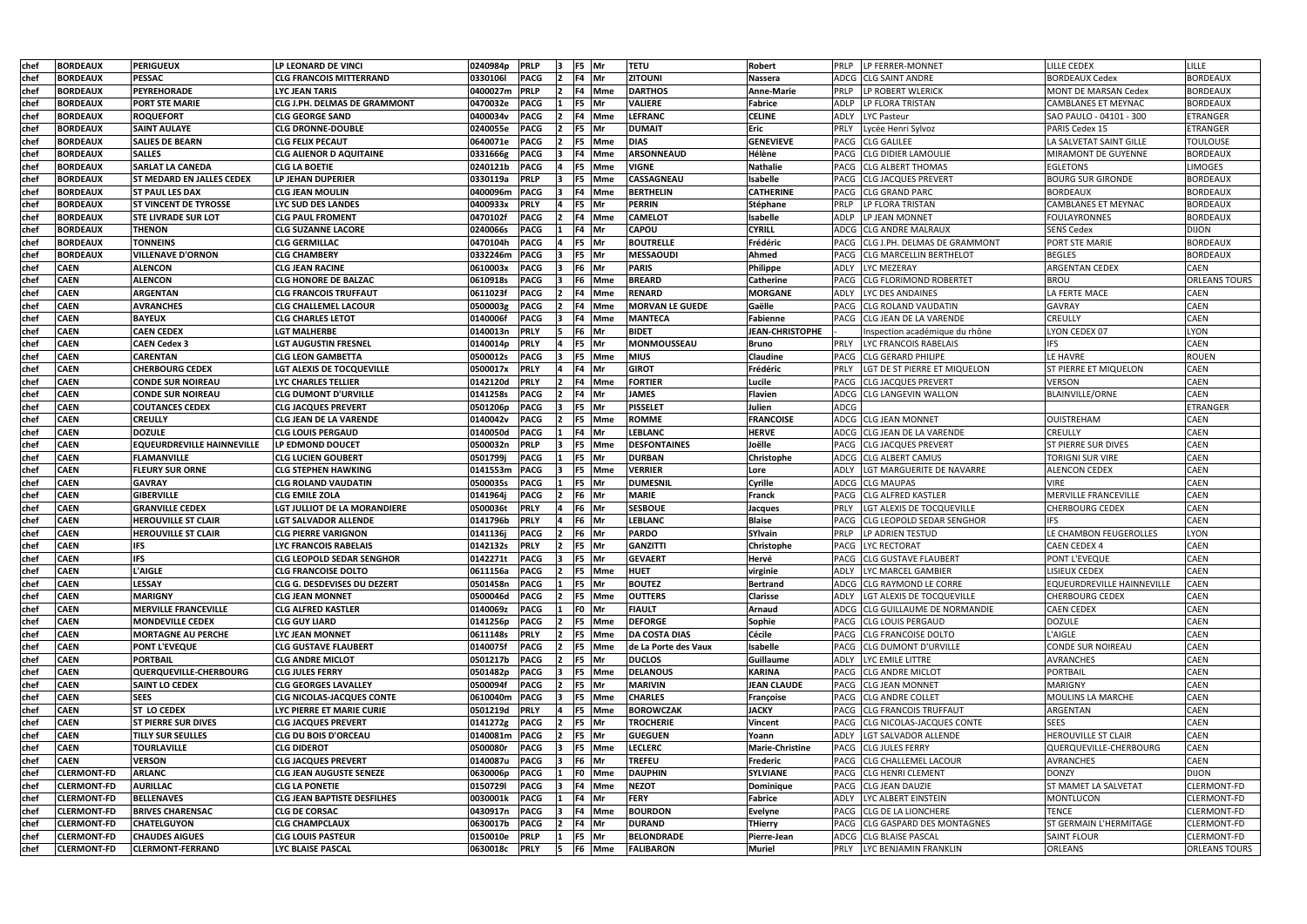| <b>chef</b> | <b>CLERMONT-FD</b> | <b>CLERMONT-FERRAND</b>             | <b>CLG Lucie AUBRAC</b>             | 0631126g      | <b>PACG</b> |              | F6 Mr      | <b>BAUDOT</b>        | Romain                | PACG CLG VICTOR HUGO                        | <b>VOLVIC</b>               | <b>CLERMONT-FD</b>   |
|-------------|--------------------|-------------------------------------|-------------------------------------|---------------|-------------|--------------|------------|----------------------|-----------------------|---------------------------------------------|-----------------------------|----------------------|
| <b>chef</b> | <b>CLERMONT-FD</b> | <b>CUNLHAT</b>                      | <b>CLG LUCIEN GACHON</b>            | 0630031S      | <b>PACG</b> |              | F3 Mr      | <b>RAGGI</b>         | <b>LAURENT</b>        | insertion                                   |                             |                      |
| chef        | <b>CLERMONT-FD</b> | <b>ISSOIRE</b>                      | <b>CLG LES PRES</b>                 | 0631604B      | <b>PACG</b> |              | F5 Mr      | <b>CHABAUD</b>       | Emmanuel              | PACG CLG CHAMPCLAUX                         | <b>CHATELGUYON</b>          | CLERMONT-FD          |
| chef        | <b>CLERMONT-FD</b> | LE MONASTIER/GAZEILLE               | <b>CLG LAURENT EYNAC</b>            | 0430017K      | <b>PACG</b> |              | F5 Mme     | <b>TIRONE</b>        | Fabienne              | CLG ESSAU VOUDJO (POYA)<br>PACG             | <b>POYA</b>                 | COM                  |
| chef        | <b>CLERMONT-FD</b> | <b>MAURS</b>                        | CLG DES PORTES DU MIDI              | 0150018N      | <b>PACG</b> |              | F4 Mme     | <b>LAPRET</b>        | Anne                  | <b>ICLG THEOPHRASTE RENAUDOT</b><br>ADCG    | <b>SAINT BENOIT</b>         | <b>POITIERS</b>      |
| chef        | <b>CLERMONT-FD</b> | <b>MONTLUCON</b>                    | <b>CLG JULES VERNE</b>              | 0030119N      | <b>PACG</b> |              | F5 Mr      | <b>PILANDON</b>      | <b>AGNES</b>          | LYC PAUL CONSTANS<br>ADLY                   | <b>MONTLUCON</b>            | <b>CLERMONT-FD</b>   |
| chef        | <b>CLERMONT-FD</b> | <b>MOULINS</b>                      | <b>CLG ANNE DE BEAUJEU</b>          | 0030062B      | <b>PACG</b> | 13           | F5 Mme     | <b>SOURDOT</b>       | Isabelle              | <b>CLG EDOUARD PAILLERON</b><br>PACG        | <b>PARIS</b>                | <b>PARIS</b>         |
| chef        | <b>CLERMONT-FD</b> | ROMAGNAT                            | <b>EREA de Lattre de Tassigny</b>   | 0630665F      | <b>EREA</b> | $\mathbf{2}$ | F4 Mr      | <b>BOURNEL</b>       | <b>Bruno</b>          | ADCG CLG JEAN VILAR                         | <b>RIOM CEDEX</b>           | <b>CLERMONT-FD</b>   |
| <b>chef</b> | <b>CLERMONT-FD</b> | <b>SAINT CERNIN</b>                 | <b>CLG HENRI MONDOR</b>             | 0150028Z      | <b>PACG</b> |              | F4 Mme     | <b>CAILA-ROUBAUD</b> | <b>ANGELIQUE</b>      | ADCG CLG LA PONETIE                         | AURILLAC                    | <b>CLERMONT-FD</b>   |
| chef        | <b>CLERMONT-FD</b> | <b>ST GERMAIN L'HERMITAGE</b>       | <b>CLG GASPARD DES MONTAGNES</b>    | 0630064C      | <b>PACG</b> | 12           | F4 Mme     | MOUZEYAR             | Sylvie                | PACG CLG LUCIEN GACHON                      | <b>CUNLHAT</b>              | <b>CLERMONT-FD</b>   |
| chef        | <b>CLERMONT-FD</b> | <b>ST MAMET LA SALVETAT</b>         | <b>CLG JEAN DAUZIE</b>              | 0150581A      | <b>PACG</b> |              | F5 Mme     | <b>CHAZETTE</b>      | Annie                 | <b>CLG DES PORTES DU MIDI</b><br>PACG       | <b>MAURS</b>                | <b>CLERMONT-FD</b>   |
| chef        | <b>CLERMONT-FD</b> | <b>TENCE</b>                        | <b>CLG DE LA LIONCHERE</b>          | 0430034D      | <b>PACG</b> |              | F4 Mr      | <b>ANDRE</b>         | Dominique             | ADCG CLG DE CORSAC                          | <b>BRIVES CHARENSAC</b>     | <b>CLERMONT-FD</b>   |
| chef        | <b>CLERMONT-FD</b> | <b>VOLVIC</b>                       | <b>CLG VICTOR HUGO</b>              | 0630074N      | <b>PACG</b> |              | F4 Mme     | <b>TOURNADRE</b>     | <b>Valerie</b>        | <b>LYC BLAISE PASCAL</b><br><b>ADLY</b>     | <b>CLERMONT-FERRAND</b>     | <b>CLERMONT-FD</b>   |
| chef        | <b>COM</b>         | <b>ALO</b>                          | <b>CLG DE SISIA-ONO ALO</b>         | 9870030u      | <b>PACG</b> |              | F4 Mr      | <b>HELLIER</b>       | Dominique             | <b>CLG FELICIEN JOLY</b><br>PACG            | <b>FRESNES SUR ESCAUT</b>   | LILLE                |
| adjoint     | <b>COM</b>         | ARUE TAHITI                         | CLG DE ARUE                         | 9840289s      | <b>ADCG</b> |              | F0 Mr      | <b>MOISSI</b>        | Djambae               | ADCG<br><b>CLG CONDORCET</b>                | DOURDAN                     | VERSAILLES           |
| adjoint COM |                    | <b>BORA BORA</b>                    | <b>CLG DE BORA BORA</b>             | 9840024d      | <b>ADLY</b> |              | F0 Mr      | <b>BERROUACHDI</b>   | Hakim                 | ADLY<br><b>LGT LE VERGER</b>                | <b>SAINTE MARIE</b>         | <b>LA REUNION</b>    |
| chef        | <b>COM</b>         | <b>CANALA - NLE CALEDONIE</b>       | <b>CLG DE CANALA</b>                | 9830419n      | <b>PACG</b> |              | F4 Mr      | <b>PETROS</b>        | <b>Eric</b>           | PACG<br><b>CLG LES MURIERS</b>              | <b>CANNES LA BOCCA</b>      | <b>NICE</b>          |
| adjoint COM |                    | <b>DUMBEA SUR MER</b>               | <b>CLG DUMBEA SUR MER 1</b>         | 9830681y      | <b>ADCG</b> |              | <b>Mme</b> | <b>TESSIER</b>       | <b>Aurelie</b>        | ADCG<br><b>CLG ALAIN BORNE</b>              | <b>MONTELIMAR Cedex</b>     | <b>GRENOBLE</b>      |
| adjoint COM |                    | <b>HAO</b>                          | <b>CLG DE HAO</b>                   | 9840360u      | <b>ADCG</b> |              | Mr         | <b>RITZLER</b>       | <b>JEAN PHILIPPE</b>  | <b>CLG LES LESQUES</b><br><b>PACG</b>       | LESPARRE MEDOC              | <b>BORDEAUX</b>      |
| chef        | <b>COM</b>         | <b>HIENGHENE</b>                    | <b>CLG PAI-KAILEONE (HIENGHENE)</b> | 9830522a      | <b>PACG</b> |              | F4 Mr      | <b>BUZY</b>          | Philippe              | ADLY<br>LYC DARIUS MILHAUD                  | LE KREMLIN BICETRE          | <b>CRETEIL</b>       |
| chef        | <b>COM</b>         | <b>HITIAA</b>                       | <b>CLG DE HITIAA</b>                | 9840352k      | <b>PACG</b> |              | F4 Mme     | <b>DONDARD</b>       | Fabienne              | ADCG CLG DE ARUE                            | ARUE TAHITI                 | COM                  |
| chef        | <b>COM</b>         | <b>HIVA OA</b>                      | <b>CLG DE ATUONA</b>                | 9840400m      | <b>PACG</b> |              | F0 Mr      | PELLEGRINI           | <b>Nicolas</b>        | <b>CLG ROMAIN ROLLAND</b><br>PACG           | NIMES Cedex                 | MONTPELLIER          |
| chef        | <b>COM</b>         | <b>HOUAILOU</b>                     | <b>CLG DE WANI</b>                  | 9830418m      | <b>PACG</b> |              | F4 Mr      | <b>GAUTHIER</b>      | Alain                 | <b>CLG ALBERT CAMUS</b><br>PACG             | <b>BRUAY LA BUISSIERE</b>   | LILLE                |
| adjoint     | <b>COM</b>         | <b>ILE HUAHINE</b>                  | <b>CLG DE HUAHINE</b>               | 9840025e      | <b>ADCG</b> |              | F0 Mme     | <b>DELCROIX</b>      | <b>ISABELLE</b>       | ADCG CLG JEAN MOULIN                        | <b>NEUILLY PLAISANCE</b>    | <b>CRETEIL</b>       |
| chef        | <b>COM</b>         | <b>KONE</b>                         | CLG de Païamboué                    | 9830691       | <b>PACG</b> |              | F0 Mme     | <b>CARBUCCIA</b>     | Sophie                | <b>CLG DU TARAVU</b><br>PACG                | <b>SANTA MARIA SICHE</b>    | <b>CORSE</b>         |
| chef        | <b>COM</b>         | <b>KONE</b>                         | CLG DE KONE                         | 9830278k      | <b>PACG</b> |              | F4 Mr      | <b>RIOU</b>          | Gilles                | <b>CLG RAY CHARLES</b><br>PACG              | <b>FABREGUES</b>            | <b>MONTPELLIER</b>   |
| adjoint     | Mayotte            | <b>KOUNGOU</b>                      | <b>CLG de MAJICAVO</b>              | 9760369X      | <b>PACG</b> |              | F5 Mme     | <b>MAKHOUCHE</b>     | Salima                | ADCG<br><b>CLG PABLO CASALS</b>             | CABESTANY                   | <b>MONTPELLIER</b>   |
| chef        | <b>COM</b>         | LA ROCHE - MARE                     | <b>CLG DE LA ROCHE</b>              | 9830482g      | <b>PACG</b> |              | F4 Mme     | <b>KERGUELEN</b>     | Valerie               | ADCG<br><b>CLG D ALBRET</b>                 | DAX                         | <b>BORDEAUX</b>      |
| chef        | <b>COM</b>         | <b>LIFOU</b>                        | <b>CLG LAURA BOULA (WE)</b>         | 9830357w      | <b>PACG</b> |              | F4 Mme     | <b>LAMBERT</b>       | Michele               | <b>PACG</b><br><b>CLG ARLETTE GUIRADO</b>   | <b>ARCHIAC</b>              | <b>POITIERS</b>      |
| chef        | <b>COM</b>         | <b>MAHINA - ILE DE TAHITI</b>       | <b>CLG DE MAHINA</b>                | 9840252b      | <b>PACG</b> |              | F0 Mme     | <b>LAMAUD</b>        | Patricia              | PACG<br><b>CLG DE HITIAA</b>                | <b>MAHINA</b>               | COM                  |
| chef        | <b>COM</b>         | <b>MAHINA - TAHITI</b>              | LP DE MAHINA                        | 9840341y      | <b>PRLP</b> |              | F4 Mr      | <b>MATHIEU</b>       | Romain                | LYC LES MARCS D'OR<br><b>PRLY</b>           | <b>DIJON</b>                | <b>DIJON</b>         |
| adjoint COM |                    | <b>NOUMEA</b>                       | <b>LYC J.GARNIER</b>                | 98300031      | <b>ADLY</b> | 15           | F4 Mme     | <b>LAUNAY</b>        | <b>ANNE</b>           | <b>ADLY</b><br><b>LYC KLEBER</b>            | <b>STRASBOURG CEDEX</b>     | <b>STRASBOURG</b>    |
| chef        | <b>COM</b>         | <b>NUKU HIVA</b>                    | <b>CLG DE TAIOHAE</b>               | 9840013s      | <b>PACG</b> | 13           | F0 Mr      | <b>LEGROS</b>        | Dominique             | CLG LOUIS ET MARIE FICHEZ<br>PACG           | PLOUESCAT                   | <b>RENNES</b>        |
| chef        | <b>COM</b>         | <b>OUEGOA</b>                       | <b>CLG DE OUEGOA</b>                | 9830632v      | <b>PACG</b> |              | F3 Mr      | <b>TIDANI</b>        | Michel                | PACG CLG VICTOR HUGO                        | PUISEAUX                    | <b>ORLEANS TOURS</b> |
| chef        | <b>COM</b>         | <b>PAPARA - TAHITI</b>              | LYC TUIANU LE GAYIC                 | 9840386x      | <b>PRLY</b> |              | F4 Mr      | <b>CORNILLAULT</b>   | Thierry               | <b>CLG LE HAMEAU</b><br>PACG                | <b>BERNAY</b>               | <b>ROUEN</b>         |
| adjoint COM |                    | <b>PAPEETE</b>                      | LYC DE PAUL GAUGUIN                 | 9840002e      | <b>ADLY</b> |              | F0 Mr      | <b>LERAY</b>         | Lionel                | LGT DU BOIS D'AMOUR<br>ADLY                 | <b>POITIERS Cedex</b>       | <b>POITIERS</b>      |
| adjoint COM |                    | <b>PAPEETE</b>                      | <b>CLG DE TAUNOA</b>                | 9840392d      | <b>ADCG</b> |              | F0 Mme     | PEILLARD             | Sophie                | ADCG CLG CLOS DE POUILLY                    | <b>DIJON</b>                | <b>DIJON</b>         |
| adjoint COM |                    | PIRAE ILE TAHITI                    | <b>LYC DE TAAONE</b>                | 9840023c      | <b>ADLY</b> | 15.          | F5 Mr      | <b>BIGNON</b>        | Christophe            | PACG CLG DE TAIOHAE                         | TAIOHAE - ILES MARQUISES    | COM                  |
| adjoint COM |                    | <b>PIRAE ILE TAHITI</b>             | <b>LYC DE TAAONE</b>                | 9840023c      | <b>ADLY</b> | <u>5</u>     | F5 Mme     | <b>LEQUERRE</b>      | Maïté                 | ADCG CLG DE TARAVAO                         | <b>TARAVAO</b>              | <b>COM</b>           |
| chef        | <b>COM</b>         | <b>PUNAAUIA</b>                     | LYC T HOTELIER DE TAHITI            | 9840268u      | <b>PRLY</b> |              | F5 Mr      | <b>MOU KAM TSE</b>   | Pépin                 | LYC TUIANU LE GAYIC<br><b>PRLY</b>          | PAPARA - TAHITI             | COM                  |
| chef        | <b>COM</b>         | <b>PUNAAUIA - ILES SOUS LE VENT</b> | <b>CLG DE PUNAAUIA</b>              | 9840340x      | <b>PACG</b> |              | F4 Mme     | <b>VEDELAGO</b>      | Sylvie                | PACG<br><b>CLG CAMILLE CLAUDEL</b>          | LATRESNE                    | <b>BORDEAUX</b>      |
| chef        | <b>COM</b>         | <b>SIGAVE</b>                       | <b>CLG DE FUTUNA</b>                | 9870003p      | <b>PACG</b> |              | F0 Mme     | <b>JACQUET</b>       | <b>Myriam</b>         | ADCG CLG ASA PAULINI                        | ANSE                        | <b>LYON</b>          |
| <b>chef</b> | <b>COM</b>         | <b>ST PIERRE ET MIQUELON</b>        | LGT DE ST PIERRE ET MIQUELON        | 9750001c      | <b>PRLY</b> |              | F3 Mr      | <b>PERRET</b>        | Jérémie               | <b>CLG FRANCOIS VILLON</b><br>PACG          | MULHOUSE CEDEX              | <b>STRASBOURG</b>    |
| chef        | <b>COM</b>         | <b>TAIARAPU EST</b>                 | LYC DE TARAVAO (TAIARAPU)           | 9840339w      | <b>PRLY</b> | 15           | F4 Mme     | <b>CHOPINEAUX</b>    | Laldja                | PRLP<br>LP DE PARIS                         | <b>PARIS</b>                | <b>PARIS</b>         |
| adjoint COM |                    | <b>TAIARAPU EST</b>                 | <b>CLG DE TARAVAO</b>               | 9840021a      | <b>ADCG</b> |              | F0 Mme     | <b>CORNILLAULT</b>   | Virginie              | ADLY<br>LGT PORTE DE NORMANDIE              | <b>VERNEUIL SUR AVRE</b>    | <b>ROUEN</b>         |
| chef        | <b>COM</b>         | <b>TAIARAPU EST</b>                 | <b>CLG DE TARAVAO</b>               | 9840021a      | <b>PACG</b> | 13           | F0 Mr      | <b>LANDE</b>         | Jean-Paul             | PACG CLG DE ATUONA                          | <b>HIVAOA</b>               | COM                  |
| chef        | <b>COM</b>         | <b>TAPUTAPUATEA</b>                 | <b>CLG DE FAAROA</b>                | 9840348f      | <b>PACG</b> |              | F4 Mme     | <b>BERNARD</b>       | <b>CATHERINE</b>      | PACG CLG LE MARCHIOUX                       | PARTHENAY                   | <b>POITIERS</b>      |
| chef        | <b>COM</b>         | <b>TUBUAI</b>                       | <b>CLG DE MATAURA</b>               | 9840012r      | <b>PACG</b> |              | F4 Mr      | <b>KERVAREC</b>      | <b>Tanguy</b>         | PACG CLG JEAN-JACQUES ROUSSEAU              | <b>LABASTIDE ST PIERRE</b>  | <b>TOULOUSE</b>      |
| adjoint COM |                    | <b>UTUROA</b>                       | <b>LGT DE UTUROA</b>                | 9840001d      | <b>ADLY</b> |              | F4 Mme     | <b>LIMONIER</b>      | Odile                 | <b>ADLY</b><br>LYC ALFRED KASTLER - GUITTON | LA ROCHE SUR YON            | <b>NANTES</b>        |
| chef        | <b>COM</b>         | <b>UTUROA</b>                       | <b>LP DE UTUROA</b>                 | 9840166h      | <b>PRLP</b> |              | F0 Mr      | <b>GUILLOUX</b>      | Julien                | PACG CLG DE FAAROA                          | <b>UTUROA</b>               | COM                  |
| adjoint     | <b>COM</b>         | <b>UTUROA</b>                       | LP DE UTUROA                        | 9840166h      | <b>ADLP</b> |              | F0 Mr      | <b>LIMONIER</b>      | <b>Bruno</b>          | CLG F.ET I.JOLIOT-CURIE<br>PACG             | <b>ST HILAIRE DES LOGES</b> | <b>NANTES</b>        |
| chef        | <b>COM</b>         | <b>UVEA</b>                         | <b>CLG DE MUA</b>                   | 9870025n      | <b>PACG</b> |              | F4 Mr      | <b>BARBIN</b>        | <b>Xavier</b>         | <b>PRLY</b><br><b>LGT RACAN</b>             | CHATEAU DU LOIR             | <b>NANTES</b>        |
| chef        | <b>COM</b>         | <b>YATE</b>                         | <b>CLG DE YATE</b>                  | 9830477b      | <b>PACG</b> |              | F3 Mr      | <b>VIARD</b>         | <b>SEBASTIEN</b>      | ADCG CLG LES LOUATAUX                       | CHAMPAGNOLE                 | <b>BESANCON</b>      |
| chef        | <b>CORSE</b>       | <b>AJACCIO CEDEX</b>                | <b>LP FINOSELLO</b>                 | 6200004K      | <b>PRLP</b> |              | F4 Mr      | <b>NESI</b>          | <b>Pierre-Antoine</b> | PRLP<br>LP FINOSELLO                        | AJACCIO CEDEX               | <b>CORSE</b>         |
| <b>chef</b> | <b>CORSE</b>       | <b>AJACCIO CEDEX</b>                | LGT LAETITIA BONAPARTE              | 6200002H      | <b>PRLY</b> |              | F5 Mme     | <b>PERALDI</b>       | Sylvie                | PRLP<br>LP FINOSELLO                        | AJACCIO CEDEX               | CORSE                |
| <b>chef</b> | <b>CORSE</b>       | <b>BONIFACIO</b>                    | <b>CLG DE BONIFACIO</b>             | 6200015X      | <b>PACG</b> |              | F4 Mme     | <b>CUDRAZ</b>        | Maya                  | LYC GEORGES CLEMENCEAU<br><b>ADLY</b>       | SARTENE                     | CORSE                |
| chef        | <b>CORSE</b>       | <b>LUCCIANA</b>                     | <b>CLG LUCCIANA MARIANA</b>         | 7200053V      | <b>PACG</b> |              | F5 Mme     | <b>SULMONI</b>       | Anne                  | CLG LA CASINCA HENRI TOMASI<br>PACG         | <b>FOLELLI</b>              | <b>CORSE</b>         |
| chef        | <b>CORSE</b>       | <b>SANTA MARIA SICHE</b>            | <b>CLG DU TARAVU</b>                | 6200045E      | <b>PACG</b> |              | F4 Mme     | <b>DECOMBES</b>      | Yannick               | ADCG CLG LUCCIANA MARIANA                   | LUCCIANA                    | <b>CORSE</b>         |
| chef        | <b>CORSE</b>       | <b>VICO</b>                         | <b>CLG CAMILLE BOROSSI VICO</b>     | 6200048H      | <b>PACG</b> |              | F3 Mr      | <b>BOURGAUT</b>      | <b>LAURENT</b>        | ADCG CLG ARTHUR GIOVONI                     | AJACCIO CEDEX 2             | <b>CORSE</b>         |
| chef        | <b>CRETEIL</b>     | <b>ALFORTVILLE</b>                  | <b>CLG HENRI BARBUSSE</b>           | 0941020Y      | <b>PACG</b> |              | F5 Mme     | <b>MAZUE BONIN</b>   | Sylvie                | <b>ADLY</b><br>LYC LEONCE VIELJEUX          | LA ROCHELLE                 | <b>POITIERS</b>      |
| chef        | <b>CRETEIL</b>     | <b>AUBERVILLIERS</b>                | <b>CLG INTERCOMMUNAL</b>            | 0932726H      | <b>PACG</b> |              | F1 Mr      | <b>TAFFANEL</b>      | Fabrice               | ADLY LGT PAUL ELUARD                        | <b>SAINT DENIS Cedex</b>    | <b>CRETEIL</b>       |
| chef        | <b>CRETEIL</b>     | <b>AULNAY SOUS BOIS</b>             | <b>CLG PABLO NERUDA</b>             | 0931379U      | <b>PACG</b> |              | F5 Mr      | <b>CANTAUT</b>       | Joël                  |                                             |                             | <b>CRETEIL</b>       |
| chef        | <b>CRETEIL</b>     | <b>AULNAY SOUS BOIS</b>             | <b>CLG GERARD PHILIPE</b>           | 0930859D PACG |             | 14           | F5 Mme     | <b>MILVILLE</b>      | Karinne               | PACG CLG GERARD PHILIPE                     | <b>AULNAY SOUS BOIS</b>     | <b>CRETEIL</b>       |
|             |                    |                                     |                                     |               |             |              |            |                      |                       |                                             |                             |                      |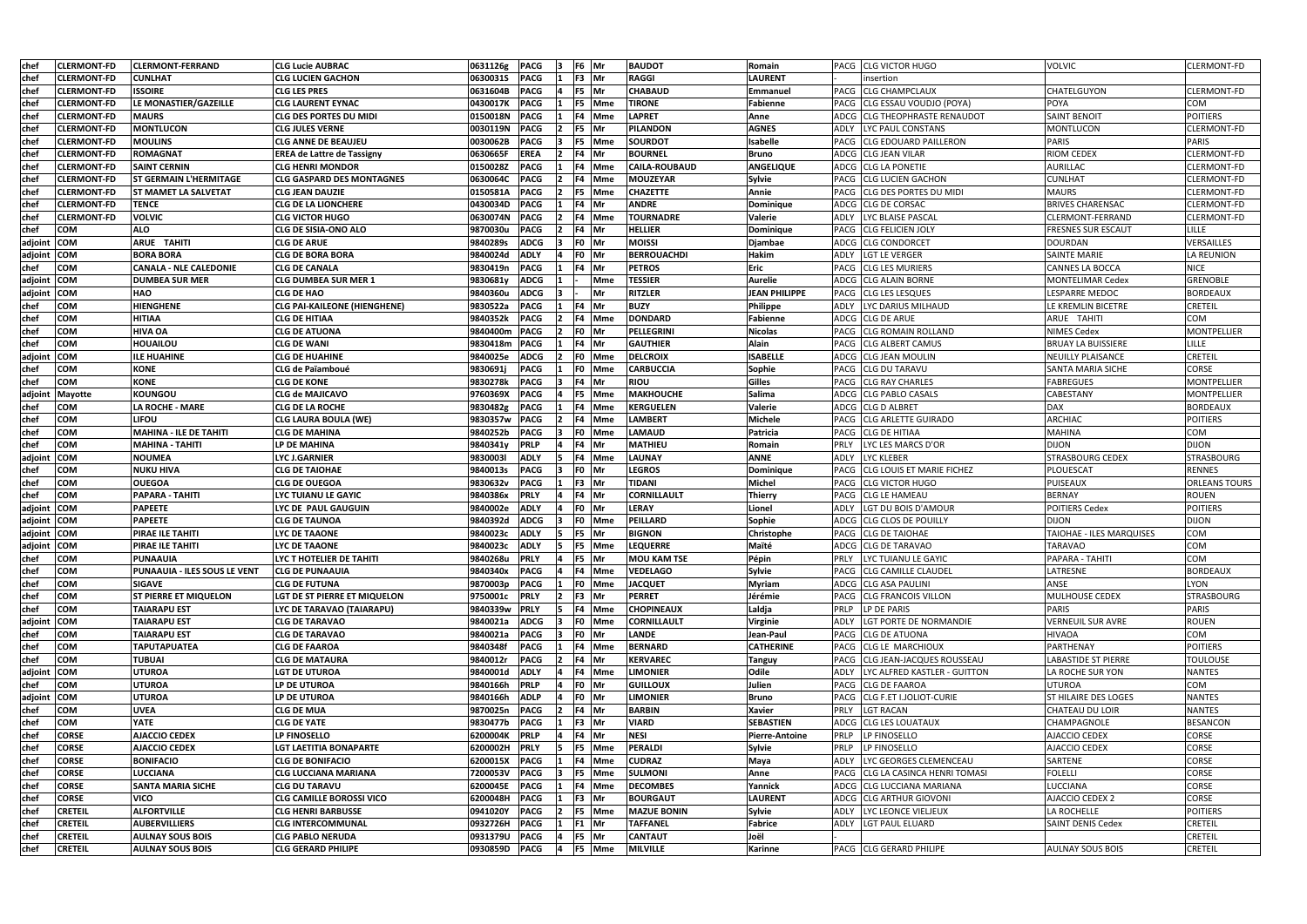| chef        | <b>CRETEIL</b> | <b>AVON</b>                      | <b>CLG DE LA VALLEE</b>            | 0771422C      | <b>PACG</b>  |             |         | F4 Mme        | <b>FAUCONNIER</b>         | Sabine              | LYC ANDRE MALRAUX<br>ADLY                        | MONTEREAU                       | <b>CRETEIL</b>     |
|-------------|----------------|----------------------------------|------------------------------------|---------------|--------------|-------------|---------|---------------|---------------------------|---------------------|--------------------------------------------------|---------------------------------|--------------------|
| chef        | <b>CRETEIL</b> | <b>BAGNOLET</b>                  | LYC EUGENE HENAFF                  | 0932119Y      | <b>PRLY</b>  |             |         | <b>F5</b> Mme | <b>LAMMENS</b>            | <b>Martine</b>      | PRLY<br>LGT ROMAIN ROLLAND                       | <b>IVRY SUR SEINE</b>           | <b>CRETEIL</b>     |
| chef        | <b>CRETEIL</b> | <b>BONDY</b>                     | LP MARCEL PAGNOL                   | 0930129K      | <b>PRLP</b>  |             | F5 Mr   |               | <b>NDIAYE</b>             | <b>Madiop</b>       | PACG<br><b>CLG JOLIOT CURIE</b>                  | <b>STAINS</b>                   | <b>CRETEIL</b>     |
| chef        | <b>CRETEIL</b> | <b>BONDY</b>                     | CLG JEAN ZAY                       | 0931612X      | <b>PACG</b>  |             |         | F5 Mme        | MUZYKA                    | <b>Nicole</b>       | <b>CLG JULES VERNE</b><br>PACG                   | <b>PROVINS</b>                  | CRETEIL            |
| chef        | <b>CRETEIL</b> | <b>BONDY</b>                     | <b>CLG HENRI SELLIER</b>           | 0931788N      | <b>PACG</b>  |             |         | F4 Mme        | <b>ROTIN</b>              | <b>CORINNE-ANNE</b> | ADCG CLG ANATOLE FRANCE                          | <b>DRANCY</b>                   | <b>CRETEIL</b>     |
| chef        | <b>CRETEIL</b> | <b>BONNEUIL SUR MARNE</b>        | <b>CLG PAUL ELUARD</b>             | 0941095E      | <b>PACG</b>  |             |         | <b>F5</b> Mme | <b>MORALES</b>            | <b>Christine</b>    | PACG<br><b>CLG ROLAND GARROS</b>                 | <b>VILLENEUVE ST GEORGES</b>    | <b>CRETEIL</b>     |
| chef        | <b>CRETEIL</b> | <b>BRIE COMTE ROBERT Cedex</b>   | <b>CLG ARTHUR CHAUSSY</b>          | 0771363N      | <b>PACG</b>  |             |         | F6 Mme        | <b>NICOLINO</b>           | <b>Claudine</b>     | <b>CLG JEAN ROSTAND</b><br>PACG                  | <b>BRAY SUR SEINE</b>           | <b>CRETEIL</b>     |
| chef        | <b>CRETEIL</b> | <b>CACHAN</b>                    | <b>CLG VICTOR HUGO</b>             | 0941101       | <b>PACG</b>  |             | F4 Mr   |               | <b>NIVET</b>              | <b>Hugues</b>       | ADCG CLG DE PAEA                                 | <b>PAEA</b>                     | COM                |
| chef        | <b>CRETEIL</b> | <b>CHAMPAGNE SUR SEINE</b>       | <b>CLG FERNAND GREGH</b>           | 0771342R      | <b>PACG</b>  |             | F4 Mr   |               | <b>REGNIER</b>            | Arnaud              | <b>ADCG CLG MON PLAISIR</b>                      | <b>CRECY LA CHAPELLE</b>        | <b>CRETEIL</b>     |
| chef        | <b>CRETEIL</b> | <b>CHAMPS SUR MARNE</b>          | <b>CLG JEAN WIENER</b>             | 0772090D      | <b>PACG</b>  |             | F4 Mr   |               | <b>ROUSSEAU</b>           | Pascal              | ADCG CLG LA MAILLIERE                            | <b>LOGNES</b>                   | <b>CRETEIL</b>     |
| chef        | <b>CRETEIL</b> | <b>CHAMPS SUR MARNE CEDEX 2</b>  | <b>CLG ARMAND LANOUX</b>           | 0771511Z      | <b>PACG</b>  |             |         | F5 Mme        | <b>SAPINA</b>             | Joëlle              | ADCG<br><b>CLG DE LA DHUIS</b>                   | NANTEUIL LES MEAUX              | <b>CRETEIL</b>     |
| chef        | <b>CRETEIL</b> | <b>CHELLES</b>                   | <b>CLG PIERRE WECZERKA</b>         | 0771471F      | <b>PACG</b>  |             |         | F6 Mme        | <b>CAILLE</b>             | <b>Béatrice</b>     | <b>CLG LOUIS ARAGON</b><br>PACG                  | <b>TORCY</b>                    | <b>CRETEIL</b>     |
| chef        | <b>CRETEIL</b> | <b>CLAYE SOUILLY</b>             | <b>CLG LES TILLEULS</b>            | 0771911J      | <b>PACG</b>  |             |         | F5 Mme        | <b>CHERIF</b>             | <b>KHEIRA</b>       | ADCG<br><b>CLG PAUL LANGEVIN</b>                 | <b>MITRY MORY</b>               | <b>CRETEIL</b>     |
| chef        | <b>CRETEIL</b> | <b>CLICHY SOUS BOIS</b>          | CLG ROBERT DOISNEAU                | 0932366S      | <b>PACG</b>  |             | F5 Mr   |               | <b>FONKING</b>            | Emmanuel            | <b>CLG LES MAILLETTES</b><br><b>PACG</b>         | <b>MOISSY CRAMAYEL</b>          | <b>CRETEIL</b>     |
| chef        | <b>CRETEIL</b> | <b>CRETEIL</b>                   | CLG AMEDEE LAPLACE                 | 0940003T      | <b>PACG</b>  |             |         | F4 Mme        | <b>LE GAC</b>             | Corinne             | <b>PACG</b><br><b>CLG JEAN JAURES</b>            | <b>SAINT OUEN</b>               | <b>CRETEIL</b>     |
| chef        | <b>CRETEIL</b> | <b>CRETEIL</b>                   | CLG ALBERT SCHWEITZER              | 0940006w      | <b>PACG</b>  |             |         | F5 Mme        | JETIN                     | <b>Claudine</b>     | <b>CLG VICTOR HUGO</b><br>PACG                   | <b>CACHAN</b>                   | <b>CRETEIL</b>     |
| chef        | <b>CRETEIL</b> | <b>DAMMARTIN EN GOELE</b>        | LYC LYCEE DE DAMMARTIN EN GOELE    | 0772751X      | <b>PRLY</b>  |             | F5      | Mr            | <b>LEROUX</b>             | <b>FREDDY</b>       | <b>CLG ARTHUR CHAUSSY</b><br>PACG                | <b>BRIE COMTE ROBERT Cedex</b>  | <b>CRETEIL</b>     |
| chef        | <b>CRETEIL</b> | <b>DRANCY</b>                    | <b>CLG JORISSEN</b>                | 0931377S      | <b>PACG</b>  |             | F4 Mr   |               | <b>CONTE</b>              | <b>GUILLAUME</b>    | <b>CLG ANATOLE FRANCE</b><br>PACG                | <b>SARCELLES</b>                | VERSAILLES         |
| chef        | <b>CRETEIL</b> | <b>DRANCY</b>                    | <b>CLG ANATOLE FRANCE</b>          | 0930892P      | <b>PACG</b>  |             |         | F5 Mme        | <b>ACHARD</b>             | Myriam              | ADCG<br><b>CLG JEAN-PIERRE TIMBAUD</b>           | <b>BOBIGNY</b>                  | <b>CRETEIL</b>     |
| chef        | <b>CRETEIL</b> | <b>DRANCY LA COURNEUVE</b>       | <b>CLG INTERCOMMUNAL</b>           | 0932727J      | <b>PACG</b>  |             |         | F3 Mme        | <b>GRISON</b>             | Lorraine            | <b>CLG PAUL LANGEVIN</b><br>PACG                 | <b>DRANCY</b>                   | <b>CRETEIL</b>     |
| chef        | <b>CRETEIL</b> | <b>FONTENAY SOUS BOIS</b>        | <b>LGT PABLO PICASSO</b>           | 0941347D      | <b>PRLY</b>  |             | F5 Mr   |               | <b>JOCK</b>               | Gérard              | PRLY<br>LGT EUGENE DELACROIX                     | MAISONS ALFORT CEDEX            | <b>CRETEIL</b>     |
| chef        | <b>CRETEIL</b> | <b>GENTILLY</b>                  | <b>CLG ROSA PARKS</b>              | 0941099J      | <b>PACG</b>  |             |         | F5 Mme        | <b>LEMONNIER</b>          | Sylvie              | LYC DARIUS MILHAUD<br>ADLY                       | LE KREMLIN BICETRE              | <b>CRETEIL</b>     |
| chef        | <b>CRETEIL</b> | <b>GRETZ AMAINVILLIERS</b>       | <b>CLG HUTINEL</b>                 | 07721891      | <b>PACG</b>  |             | F4 Mr   |               | <b>MAUJEAN</b>            | <b>LOIC</b>         | ADLY<br>LYC LEONARD DE VINCI                     | <b>MELUN</b>                    | <b>CRETEIL</b>     |
| chef        | <b>CRETEIL</b> | <b>IVRY SUR SEINE</b>            | <b>LYC FERNAND LEGER</b>           | 0941972H      | <b>PRLY</b>  |             | F5 Mr   |               | <b>RUSIN</b>              | <b>Jacques</b>      | <b>CLG AMEDEE LAPLACE</b><br>PACG                | <b>CRETEIL</b>                  | <b>CRETEIL</b>     |
| chef        | <b>CRETEIL</b> | <b>IVRY SUR SEINE</b>            | <b>LGT ROMAIN ROLLAND</b>          | 0940115P      | <b>PRLY</b>  |             |         | F5 Mme        | <b>VETROFF</b>            | <b>CORINE</b>       | ADLY<br>Lycee français Jean Monnet               | <b>BRUXELLES 1180</b>           | ETRANGER           |
| chef        | <b>CRETEIL</b> | LA VARENNE ST HILAIRE            | <b>LYC CONDORCET</b>               | 0940122X      | <b>PRLY</b>  |             | F5      | Mme           | <b>POUMIER</b>            | Michèle             | PACG<br><b>CLG JEAN ZAY</b>                      | <b>BONDY</b>                    | <b>CRETEIL</b>     |
| chef        | <b>CRETEIL</b> | LE KREMLIN BICETRE               | LYC DARIUS MILHAUD                 | 0941474S      | <b>PRLY</b>  |             | F5 Mr   |               | <b>VOLPOET</b>            | <b>SEBASTIEN</b>    | LYC FERNAND LEGER<br><b>PRLY</b>                 | <b>IVRY SUR SEINE</b>           | <b>CRETEIL</b>     |
| chef        | <b>CRETEIL</b> | LE MEE SUR SEINE                 | <b>CLG JEAN DE LA FONTAINE</b>     | 0772056S      | <b>PACG</b>  |             |         | F5 Mme        | LARRIEU                   | <b>Catherine</b>    | <b>CLG FERNAND GREGH</b><br>ADCG                 | <b>CHAMPAGNE SUR SEINE</b>      | <b>CRETEIL</b>     |
| chef        | <b>CRETEIL</b> | LE PERREUX SUR MARNE             | LYC PAUL DOUMER                    | 0940119U      | <b>PRLY</b>  |             |         | F3 Mme        | YOUSFI CHERIF ZAHAR       | <b>DJAMILA</b>      | <b>CLG FRANCOIS RABELAIS</b><br><b>PACG</b>      | <b>ST MAUR DES FOSSES</b>       | <b>CRETEIL</b>     |
| chef        | <b>CRETEIL</b> | LE PRE ST GERVAIS                | <b>CLG JEAN-JACQUES ROUSSEAU</b>   | 0931219V      | <b>PACG</b>  |             |         | F4 Mme        | <b>POPHILLAT</b>          | Chantal             | <b>ADLY</b><br>LYC EDOUARD BRANLY                | <b>NOGENT SUR MARNE</b>         | <b>CRETEIL</b>     |
| chef        | <b>CRETEIL</b> | <b>LIMEIL BREVANNES</b>          | <b>CLG DANIEL FERY</b>             | 0941783C      | <b>PACG</b>  |             |         | F5 Mme        | <b>BEN AMOR</b>           | <b>HENDA</b>        | ADLY<br>LYC FRANCOIS ARAGO                       | <b>VILLENEUVE ST GEORGES</b>    | <b>CRETEIL</b>     |
| chef        | <b>CRETEIL</b> | <b>LOGNES</b>                    | <b>CLG LA MAILLIERE</b>            | 0771992X      | <b>PACG</b>  |             |         | F5 Mme        | <b>CLERIN</b>             | <b>Valerie</b>      | ADLY<br>LYC LA FAYETTE                           | <b>CHAMPAGNE SUR SEINE</b>      | <b>CRETEIL</b>     |
| chef        | <b>CRETEIL</b> | <b>MAISONS ALFORT CEDEX</b>      | <b>LGT EUGENE DELACROIX</b>        | 0940116R      | <b>PRLY</b>  |             |         | F6 Mme        | <b>LENOBLE</b>            | <b>VALERY</b>       | <b>PRLY</b><br>LYC GEORGES BRASSENS              | <b>VILLENEUVE LE ROI</b>        | <b>CRETEIL</b>     |
| chef        | <b>CRETEIL</b> | <b>MANDRES LES ROSES</b>         | <b>CLG SIMONE VEIL</b>             | 0942187S      | <b>PACG</b>  |             | F5 Mr   |               | <b>BOUQUINET</b>          | Jean-Michel         | ADCG CLG JEAN VILAR                              | <b>VERT ST DENIS</b>            | <b>CRETEIL</b>     |
| chef        | <b>CRETEIL</b> | <b>MEAUX</b>                     | <b>CLG ALBERT CAMUS</b>            | 0771172F      | <b>PACG</b>  |             | F5 Mr   |               | <b>VICARD</b>             | Constant            | <b>CLG ARMAND LANOUX</b><br>PACG                 | <b>CHAMPS SUR MARNE CEDEX 2</b> | <b>CRETEIL</b>     |
| chef        | <b>CRETEIL</b> | <b>MITRY MORY</b>                | LYC HONORE DE BALZAC               | 0771996B      | <b>PRLY</b>  |             | F6 Mr   |               | <b>SURET</b>              | Laurent             | <b>CLG ALBERT CAMUS</b><br>PACG                  | <b>MEAUX</b>                    | <b>CRETEIL</b>     |
| chef        | <b>CRETEIL</b> | MOISSY CRAMAYEL                  | <b>CLG LES MAILLETTES</b>          | 0771618R      | <b>PACG</b>  |             |         | F5 Mme        | <b>VANDALLE</b>           | Olivia              | ADLP<br>LP CHARLES BAUDELAIRE                    | <b>MEAUX</b>                    | <b>CRETEIL</b>     |
| chef        | <b>CRETEIL</b> | MOISSY CRAMAYEL                  | <b>CLG LA BOETIE</b>               | 0772191N      | <b>PACG</b>  |             |         | F4 Mme        | <b>MOUTEL</b>             | Heidrun             | LGT PIERRE MENDES-FRANCE<br>ADLY                 | <b>SAVIGNY LE TEMPLE</b>        | <b>CRETEIL</b>     |
| <b>chef</b> | <b>CRETEIL</b> | <b>MONTREUIL</b>                 | <b>LYC EUGENIE COTTON</b>          | 0932116v      | <b>TPRLY</b> | 13          |         | <b>F5</b> Mme | <b>GUEROULT LORENZINI</b> | <b>Isabelle</b>     | PRLP<br>LP LA SOURCE                             | <b>NOGENT SUR MARNE</b>         | <b>CRETEIL</b>     |
| chef        | <b>CRETEIL</b> | <b>NEMOURS</b>                   | LYC ETIENNE BEZOUT                 | 0770940D      | <b>PRLY</b>  |             | F5 Mr   |               | <b>CHERRIER</b>           | <b>DENIS</b>        | LYC CLEMENT ADER<br><b>PRLY</b>                  | <b>TOURNAN EN BRIE</b>          | <b>CRETEIL</b>     |
| chef        | <b>CRETEIL</b> | <b>NOGENT SUR MARNE</b>          | <b>LP LA SOURCE</b>                | 0940137n      | <b>PRLP</b>  |             |         | F4 Mme        | <b>FACCENDA</b>           | Aline               | PACG<br><b>CLG ALBERT SCHWEITZER</b>             | <b>CRETEIL</b>                  | <b>CRETEIL</b>     |
| chef        | <b>CRETEIL</b> | <b>NOGENT/MARNE CEDEX</b>        | <b>LYC LOUIS ARMAND</b>            | 0940118T      | <b>PRLY</b>  |             |         | F6 Mme        | <b>CHALEIX</b>            | Patricia            | LYC RECTORAT<br>PACG                             | NANCY CEDEX                     | <b>NANCY METZ</b>  |
| chef        | <b>CRETEIL</b> | <b>NOISY LE SEC</b>              | <b>CLG FRANCOISE HERITIER</b>      | 0932725G      | <b>PACG</b>  |             | F0 Mr   |               | <b>GASNIER</b>            | <b>Marc-Andre</b>   | ADCG CLG LANGEVIN WALLON                         | <b>ROSNY SOUS BOIS</b>          | CRETEIL            |
| chef        | <b>CRETEIL</b> | <b>ORLY</b>                      | <b>CLG DORVAL</b>                  | 0941042X      | <b>PACG</b>  |             | $FS$ Mr |               | <b>TABOURET</b>           | Fabrice             | LYC J.GARNIER<br>ADLY                            | <b>NOUMEA Cedex</b>             | COM                |
| chef        | <b>CRETEIL</b> | <b>OZOIR LA FERRIERE</b>         | LP LINO VENTURA                    | 0772225A      | <b>PRLP</b>  |             |         | F5 Mme        | <b>BALLOUARD</b>          | <b>STEPHANIE</b>    | PACG CLG HUTINEL                                 | <b>GRETZ AMAINVILLIERS</b>      | <b>CRETEIL</b>     |
| chef        | <b>CRETEIL</b> | <b>PANTIN</b>                    | <b>CLG JEAN JAURES</b>             | 0931216S      | <b>PACG</b>  |             |         | F4 Mme        | <b>CREACH</b>             | Vanessa             | ADCG  CLG LOUISE MICHEL                          | <b>CORBEIL ESSONNES</b>         | VERSAILLES         |
| chef        | <b>CRETEIL</b> | <b>PANTIN</b>                    | CLG IRENE ET FREDERIC JOLIOT CURIE | 0931217T      | <b>PACG</b>  |             | F5 Mr   |               | <b>BALCAEN</b>            | <b>Nicolas</b>      | LGT PAUL ELUARD<br><b>ADLY</b>                   | <b>SAINT DENIS Cedex</b>        | <b>CRETEIL</b>     |
| chef        | <b>CRETEIL</b> | <b>PONTAULT COMBAULT</b>         | <b>CLG JEAN MOULIN</b>             | 0771419Z      | <b>PACG</b>  |             | F5 Mr   |               | <b>DABERT</b>             | <b>THIERRY</b>      | PACG CLG JEAN MOULIN                             | PONTAULT COMBAULT               | <b>CRETEIL</b>     |
| chef        | <b>CRETEIL</b> | <b>PROVINS</b>                   | <b>CLG JULES VERNE</b>             | 0771176K      | <b>PACG</b>  |             |         | F5 Mme        | <b>RENNESSON-MARSIL</b>   | <b>CLAIRE</b>       | LYC INTERNAT D'EXCELLENCE SOURDUN<br><b>ADLY</b> | SOURDUN                         | <b>CRETEIL</b>     |
| chef        | <b>CRETEIL</b> | <b>PROVINS Cedex</b>             | LYC LES PANNEVELLES                | 0771336J      | <b>PRLY</b>  |             | F5 Mr   |               | <b>MORENO</b>             | <b>JOSE</b>         | <b>PRLY</b><br>Lycée Français Saint Domingue     | Saint-Domingue                  | ETRANGER           |
| chef        | <b>CRETEIL</b> | <b>SAINT DENIS</b>               | <b>LYC SUGER</b>                   | 0932121A      | <b>PRLY</b>  |             | F6 Mr   |               | <b>BLUM</b>               | <b>ERIC</b>         | PRLY<br><b>LGT MARCEL PAGNOL</b>                 | <b>ATHIS MONS</b>               | VERSAILLES         |
| chef        | <b>CRETEIL</b> | <b>SAINT DENIS Cedex</b>         | <b>LGT PAUL ELUARD</b>             | 0930125F      | <b>PRLY</b>  |             | F6 Mr   |               | <b>ROBERT</b>             | Paul                | PRLY<br>LYC JACQUES PREVERT                      | SAINT CHRISTOL LES ALES         | <b>MONTPELLIER</b> |
| chef        | <b>CRETEIL</b> | <b>SAINT MAURICE</b>             | <b>CLG EDMOND NOCARD</b>           | 0941597A      | <b>PACG</b>  |             | F5 Mr   |               | <b>JEUNE</b>              | <b>Maxime</b>       | <b>CLG JEAN-JACQUES ROUSSEAU</b><br>PACG         | LE PRE ST GERVAIS               | <b>CRETEIL</b>     |
| chef        | <b>CRETEIL</b> | <b>SAINT OUEN</b>                | <b>CLG JEAN JAURES</b>             | 0931143M      | <b>PACG</b>  |             |         | F4 Mme        | <b>DAL CAPPELO</b>        | Sabine              | PACG<br><b>CLG ROSA PARKS</b>                    | <b>GENTILLY</b>                 | <b>CRETEIL</b>     |
| chef        | <b>CRETEIL</b> | <b>SAINT THIBAULT DES VIGNES</b> | CLG LEONARD DE VINCI               | 0772154Y      | <b>PACG</b>  |             | F4 Mr   |               | <b>DE-CHAMBOURCY</b>      | <b>ADRIEN</b>       | ADCG CLG BEAU SOLEIL                             | <b>CHELLES</b>                  | <b>CRETEIL</b>     |
| chef        | <b>CRETEIL</b> | <b>SAVIGNY LE TEMPLE</b>         | LGT PIERRE MENDES-FRANCE           | 0772188K      | <b>PRLY</b>  |             | F5 Mr   |               | <b>BECQUET</b>            | Gilles              | CLG LA MARE AUX CHAMPS<br><b>PACG</b>            | <b>VAUX LE PENIL</b>            | <b>CRETEIL</b>     |
| chef        | <b>CRETEIL</b> | <b>SAVIGNY LE TEMPLE</b>         | <b>CLG LA GRANGE DU BOIS</b>       | 0772274D      | <b>PACG</b>  |             | F5 Mr   |               | <b>LAGIER</b>             | <b>Bernard</b>      | ADCG CLG LIBERTE                                 | <b>DRANCY</b>                   | <b>CRETEIL</b>     |
| chef        | <b>CRETEIL</b> | <b>SERRIS</b>                    | <b>CLG MADELEINE RENAUD</b>        | 0772589W PACG |              |             |         | F5 Mme        | <b>CYPRIA-CELMA</b>       | Christiane          | PACG CLG ANATOLE FRANCE                          | <b>DRANCY</b>                   | <b>CRETEIL</b>     |
| chef        | <b>CRETEIL</b> | <b>ST FARGEAU PONTHIERRY</b>     | <b>CLG FRANCOIS VILLON</b>         | 0771517F      | <b>PACG</b>  |             | F5 Mr   |               | <b>COLAS</b>              | <b>MARTIAL</b>      | PACG CLG DE LA VALLEE                            | <b>AVON</b>                     | <b>CRETEIL</b>     |
| chef        | <b>CRETEIL</b> | <b>ST MAUR DES FOSSES</b>        | <b>CLG FRANCOIS RABELAIS</b>       | 0941220R      | <b>PACG</b>  |             | F6 Mr   |               | <b>TISSIER</b>            | Frédéric            | PACG CLG SIMONE VEIL                             | MANDRES LES ROSES               | <b>CRETEIL</b>     |
| chef        | <b>CRETEIL</b> | <b>STAINS</b>                    | <b>CLG JOLIOT CURIE</b>            | 0931225B      | <b>PACG</b>  |             |         | F5 Mme        | <b>MACE</b>               | <b>Christine</b>    | ADCG CLG LUCIE AUBRAC                            | <b>VILLETANEUSE</b>             | <b>CRETEIL</b>     |
| chef        | <b>CRETEIL</b> | <b>SUCY EN BRIE</b>              | LYC CHRISTOPHE COLOMB              | 0941918Z      | <b>PRLY</b>  |             | F5 Mr   |               | <b>GIACOBBI</b>           | <b>PHILIPPE</b>     | PRLY<br>LYC LOUIS ARMAND                         | NOGENT/MARNE CEDEX              | <b>CRETEIL</b>     |
| chef        | <b>CRETEIL</b> | <b>TORCY</b>                     | <b>CLG LOUIS ARAGON</b>            | 0771991W PACG |              | $ 2\rangle$ |         | F5 Mme        | <b>ZUTTERLING</b>         | Joëlle              | ADLY LGT JEAN VILAR                              | <b>MEAUX</b>                    | <b>CRETEIL</b>     |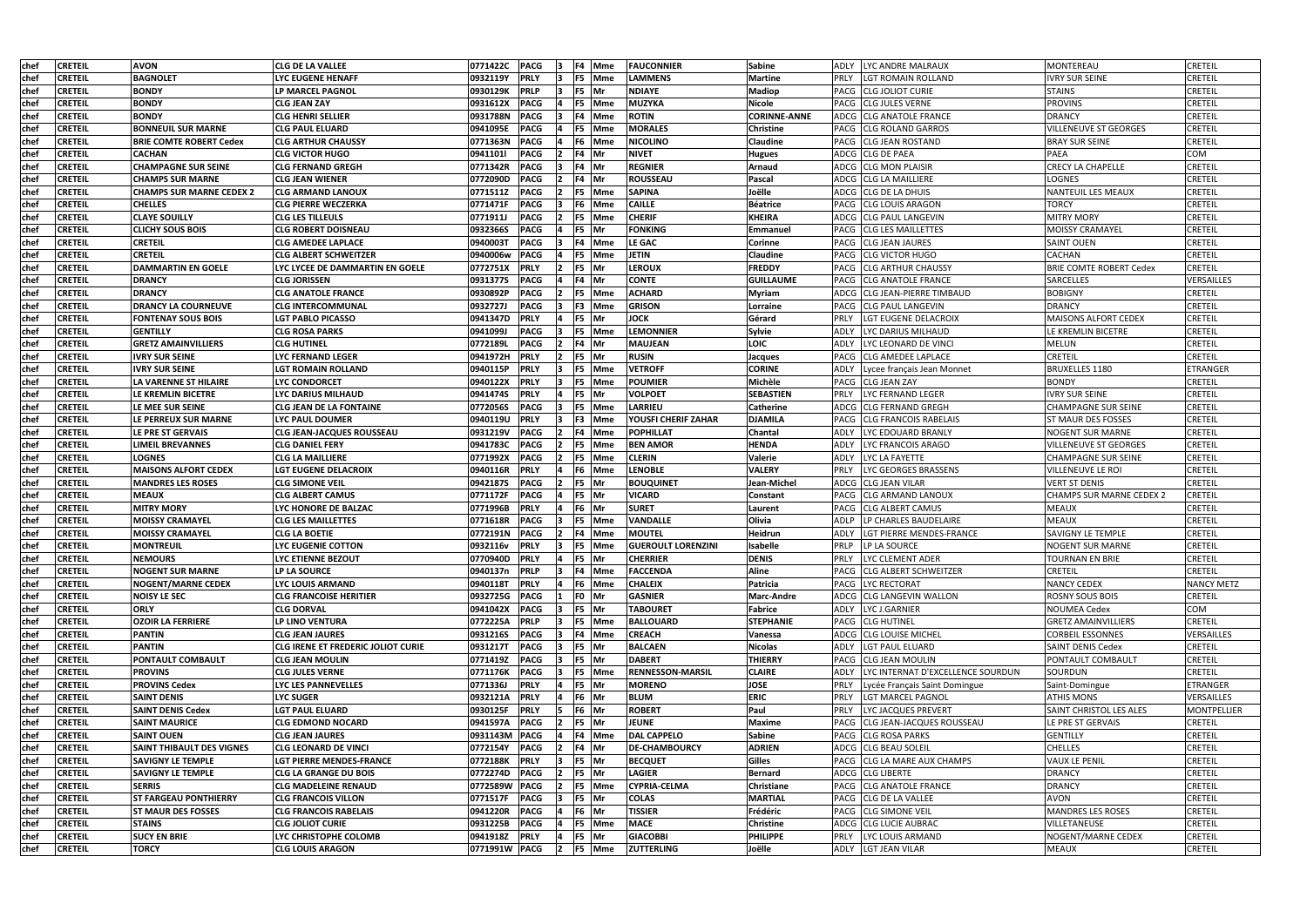| chef         | <b>CRETEIL</b>  | <b>TOURNAN EN BRIE</b>       | LYC CLEMENT ADER                     | 0772342C | <b>PRLY</b> | F4 Mr          |            | <b>NIZOU</b>            | <b>Marc</b>            | <b>ILYC LYCEE DE DAMMARTIN EN GOELE</b><br><b>PRLY</b> | IDAMMARTIN EN GOELE          | <b>CRETEIL</b>       |
|--------------|-----------------|------------------------------|--------------------------------------|----------|-------------|----------------|------------|-------------------------|------------------------|--------------------------------------------------------|------------------------------|----------------------|
| lchef        | <b>CRETEIL</b>  | VARENNES SUR SEINE           | LP GUSTAVE EIFFEL                    | 0770945J | <b>PRLP</b> |                | F5 Mme     | <b>PATENERE</b>         | Carine                 | <b>CLG JEAN JAURES</b><br>PACG                         | NOGENT SUR SEINE             | <b>REIMS</b>         |
| chef         | <b>CRETEIL</b>  | <b>VAUX LE PENIL</b>         | CLG LA MARE AUX CHAMPS               | 0771178M | <b>PACG</b> | F5 Mr          |            | <b>BOUGRIOT</b>         | Christophe             | <b>CLG VASCO DE GAMA</b><br>PACG                       | SAINT PIERRE LES NEMOURS     | <b>CRETEIL</b>       |
| chef         | <b>CRETEIL</b>  | <b>VERT ST DENIS</b>         | CLG JEAN VILAR                       | 0771365R | <b>PACG</b> | F4 Mr          |            | <b>LAPLACE</b>          | Laurent                | <b>CLG LEONARD DE VINCI</b><br>PACG                    | SAINT THIBAULT DES VIGNES    | <b>CRETEIL</b>       |
| chef         | <b>CRETEIL</b>  | <b>VILLEJUIF</b>             | <b>CLG KARL MARX</b>                 | 0941036R | <b>PACG</b> | F4 Mr          |            | <b>MASSON</b>           | Christophe             | <b>ICLG LES CREUSOTTES</b><br>PACG                     | <b>VILLENEUVE SUR BELLOT</b> | <b>CRETEIL</b>       |
| chef         | <b>CRETEIL</b>  | <b>VILLEJUIF</b>             | <b>CLG DU CENTRE AIME CESAIRE</b>    | 0941038T | <b>PACG</b> |                | F4 Mme     | <b>IANNUZZI</b>         | <b>Brigitte</b>        | ADLY<br>LYC FREDERIC MISTRAL                           | <b>FRESNES</b>               | <b>CRETEIL</b>       |
| chef         | <b>CRETEIL</b>  | VILLENEUVE LE ROI            | <b>LYC GEORGES BRASSENS</b>          | 0940743X | <b>PRLY</b> | F <sub>5</sub> | Mr         | <b>MONDIES</b>          | Christophe             | PACG CLG DORVAL                                        | ORLY                         | <b>CRETEIL</b>       |
| chef         | <b>CRETEIL</b>  | VILLENEUVE ST GEORGES        | <b>CLG ROLAND GARROS</b>             | 0940749D | <b>PACG</b> | F4 Mr          |            | <b>BENNETOT-DEVERIA</b> | Gérald                 | <b>PRLY</b><br>Collège Stanislas                       | MONTREAL - H2V3G5            | ETRANGER             |
| chef         | <b>CRETEIL</b>  | VILLENEUVE SUR BELLOT        | <b>CLG LES CREUSOTTES</b>            | 0770057U | <b>PACG</b> |                | F4 Mme     | <b>GAULTIER</b>         | <b>TIFENN</b>          | LYC FLORA TRISTAN<br>ADLY                              | MONTEREAU FAULT YONNE        | <b>CRETEIL</b>       |
| chef         | <b>CRETEIL</b>  | <b>VILLETANEUSE</b>          | <b>CLG JEAN VILAR</b>                | 0931206F | <b>PACG</b> |                | F4 Mme     | <b>LEFEBVRE</b>         | <b>MAGALI</b>          | ADCG CLG VOLTAIRE                                      | <b>SARCELLES</b>             | VERSAILLES           |
| chef         | <b>CRETEIL</b>  | <b>VINCENNES</b>             | <b>LGT HECTOR BERLIOZ</b>            | 0940124Z | <b>PRLY</b> | F5             | Mr         | <b>BOBKIEWICZ</b>       | <b>Bruno</b>           | PRLY<br>LGT PAUL ELUARD                                | <b>SAINT DENIS Cedex</b>     | <b>CRETEIL</b>       |
| chef         | <b>CRETEIL</b>  | <b>VITRY SUR SEINE</b>       | LP CAMILLE CLAUDEL                   | 0940145X | <b>PRLP</b> |                | F6 Mme     | <b>KREBIS</b>           | Jamila                 | <b>CLG KARL MARX</b><br>PACG                           | <b>VILLEJUIF</b>             | <b>CRETEIL</b>       |
| chef         | <b>CRETEIL</b>  | <b>VITRY SUR SEINE</b>       | <b>CLG VITRY GARE</b>                | 0942434K | <b>PACG</b> | F5             | Mr         | <b>LABONNE</b>          | <b>CEDRIC</b>          | <b>CLG PAUL LANGEVIN</b><br>ADCG                       | ALFORTVILLE                  | <b>CRETEIL</b>       |
| chef         | <b>CRETEIL</b>  | VITRY SUR SEINE              | <b>CLG JULES VALLES</b>              | 0941029H | <b>PACG</b> | F7 Mr          |            | <b>FALGUERA</b>         | <b>David</b>           | ADLY<br>YC JEAN MACE                                   | VITRY-SUR-SEINE              | <b>CRETEIL</b>       |
| chef         | <b>CRETEIL</b>  | VITRY SUR SEINE              | <b>CLG JEAN PERRIN</b>               | 0941033M | <b>PACG</b> |                | F5 Mme     | <b>ARAUJO</b>           | <b>Béatrice</b>        | <b>CLG JEAN JAURES</b><br>PACG                         | PANTIN                       | <b>CRETEIL</b>       |
| chef         | <b>CRETEIL</b>  | <b>VITRY SUR SEINE</b>       | CLG ADOLPHE CHERIOUX                 | 0940042K | PACG        | F <sub>5</sub> | <b>Mme</b> | <b>DJE</b>              | Eve                    | ADCG CLG JULES VALLES                                  | CHOISY LE ROI                | <b>CRETEIL</b>       |
|              | <b>DIJON</b>    | <b>ARNAY LE DUC</b>          | CLG CLAUDE GUYOT                     | 0210001M | <b>PACG</b> | F4             | Mr         | <b>CARROUE</b>          | Frédéric               | CLG FRANCOIS DE LA GRANGE<br>ADCG                      | LIERNAIS                     | <b>DIJON</b>         |
| chef<br>chef | <b>DIJON</b>    | <b>AUTUN</b>                 | <b>CLG DU VALLON</b>                 | 0711294w | <b>PACG</b> | F <sub>5</sub> | <b>Mme</b> | <b>PARMENTIER</b>       | <b>Sabine</b>          | PACG<br><b>CLG VAL DE MODER</b>                        | LA WALCK                     | <b>STRASBOURG</b>    |
| chef         | <b>DIJON</b>    | <b>AVALLON CEDEX</b>         | LYC DES CHAUMES                      | 0890008a | <b>PRLY</b> | F <sub>6</sub> | <b>Mme</b> | <b>DAUROX</b>           | <b>Catherine</b>       | <b>CLG MARCEL AYME</b><br>PACG                         | <b>SAINT FLORENTIN</b>       | <b>DIJON</b>         |
|              |                 |                              |                                      |          | <b>EREA</b> |                | <b>Mme</b> | <b>LOUIS</b>            | <b>MURIELLE</b>        |                                                        |                              |                      |
| chef         | <b>DIJON</b>    | <b>BEAUNE</b>                | <b>EREA Alain Fournier</b>           | 0211428n |             | F4             |            |                         |                        | LP THEODORE MONOD<br>ADLP                              | <b>BLANZY</b>                | <b>DIJON</b>         |
| chef         | <b>DIJON</b>    | <b>CHABLIS</b>               | <b>CLG PIERRE ET JEAN LEROUGE</b>    | 0890013f | <b>PACG</b> |                | F6 Mme     | <b>MULLER</b>           | Patricia               | PACG CLG MILES DE NOYERS                               | <b>NOYERS</b>                | <b>DIJON</b>         |
| chef         | <b>DIJON</b>    | <b>CHALON SUR SAONE</b>      | LYCÉE TECHNOLOGIQUE NICEPHORE NIEPCE | 0710012c | <b>PRLY</b> | F5 Mr          |            | <b>BOHEME</b>           | <b>CHRISTOPHE</b>      | PRLY<br>LYC ANNA DE NOAILLES                           | <b>EVIAN LES BAINS</b>       | <b>GRENOBLE</b>      |
| chef         | <b>DIJON</b>    | <b>CHALON SUR SAONE</b>      | LYC HILAIRE DE CHARDONNET            | 0711422k | <b>PRLY</b> | F5             | <b>Mme</b> | <b>MOURRAL-SUBERT</b>   | <b>Catherine</b>       | LYC HILAIRE DE CHARDONNET<br>PACG                      | <b>CHALON SUR SAONE</b>      | <b>DIJON</b>         |
| chef         | <b>DIJON</b>    | <b>CHALON SUR SAONE</b>      | LYC EMILAND GAUTHEY                  | 0711729u | <b>PRLY</b> | F5             | <b>Mme</b> | <b>MARAUX</b>           | Sophie                 | LGT SIMONE VEIL<br>PRLY                                | VALBONNE                     | <b>NICE</b>          |
| chef         | <b>DIJON</b>    | <b>CHALON SUR SAONE</b>      | <b>CLG JEAN VILAR</b>                | 0711348e | <b>PACG</b> | F5             | <b>Mme</b> | <b>GAILLARD</b>         | Claudie                | <b>CLG VICTOR HUGO</b><br>PACG                         | LUGNY                        | <b>DIJON</b>         |
| chef         | <b>DIJON</b>    | <b>CHARNAY LES MACON</b>     | <b>EREA Claude Brosse</b>            | 0711050f | <b>EREA</b> | F4             | Mr         | <b>DESOUTTER</b>        | Pierre                 | <b>CLG GUILLAUME DES AUTELS</b><br>ADCG                | <b>CHAROLLES</b>             | <b>DIJON</b>         |
| chef         | <b>DIJON</b>    | CHAROLLES                    | LYC JULIEN WITTMER                   | 0710018j | <b>PRLY</b> | F6 Mr          |            | <b>BATLLE</b>           | Frédéric               | PRLY<br>LYC EMILAND GAUTHEY                            | <b>CHALON SUR SAONE</b>      | <b>DIJON</b>         |
| chef         | <b>DIJON</b>    | <b>CHATILLON SUR SEINE</b>   | LYC DESIRE NISARD                    | 0210013a | <b>PRLY</b> | F6 Mr          |            | <b>ARRAZAT</b>          | Michel                 | PRLY<br>LYC français de Murcie                         | MURCIA 30509                 | ETRANGER             |
| chef         | <b>DIJON</b>    | <b>CLAMECY</b>               | LYC ROMAIN ROLLAND                   | 0580008u | <b>PRLY</b> | F6 Mr          |            | <b>BEAUCHER</b>         | <b>FREDERIC</b>        | <b>CLG PAUL BARREAU</b><br>PACG                        | LORMES                       | <b>DIJON</b>         |
| chef         | <b>DIJON</b>    | <b>COUCHES</b>               | <b>CLG LOUIS PERGAUD</b>             | 0710025s | <b>PACG</b> |                | F5 Mme     | <b>SZOC</b>             | <b>NATHALIE</b>        | ADCG CLG LA CROIX MENEE                                | LE CREUSOT                   | <b>DIJON</b>         |
| chef         | <b>DIJON</b>    | <b>COURSON LES CARRIERE</b>  | <b>CLG JEAN ROCH COIGNET</b>         | 0890015h | <b>PACG</b> | F5             | <b>Mme</b> | <b>VAISSE</b>           | Magali                 | ADLY<br>LYC JACQUES AMYOT                              | <b>AUXERRE CEDEX</b>         | <b>DIJON</b>         |
| chef         | <b>DIJON</b>    | <b>CUISERY</b>               | <b>CLG LES DIMES</b>                 | 0710034b | <b>PACG</b> |                | F5 Mme     | <b>FREDERIC</b>         | Véronique              | <b>CLG LOUIS PERGAUD</b><br>PACG                       | <b>COUCHES</b>               | <b>DIJON</b>         |
| chef         | <b>DIJON</b>    | <b>DIJON</b>                 | LYC LES MARCS D'OR                   | 0211986v | <b>PRLY</b> | F5 Mr          |            | <b>HEYTE</b>            | Rémy                   | <b>PRLP</b><br>LP EUGENE GUILLAUME                     | <b>MONTBARD</b>              | <b>DIJON</b>         |
| chef         | <b>DIJON</b>    | <b>DIJON</b>                 | LYC LE CASTEL                        | 0210019g | <b>PRLY</b> | F5 Mr          |            | <b>VIOLLON</b>          | <b>Philippe</b>        | LYC CHARLES DE GAULLE<br><b>PRLY</b>                   | <b>CHAUMONT CEDEX 9</b>      | <b>REIMS</b>         |
| chef         | <b>DIJON</b>    | <b>DIJON</b>                 | <b>LGT CARNOT</b>                    | 0210015c | <b>PRLY</b> | F5 Mr          |            | <b>CHENAL</b>           | <b>Eric</b>            | LGT CAMILLE JULLIAN<br>PRLY                            | <b>BORDEAUX Cedex</b>        | <b>BORDEAUX</b>      |
| chef         | <b>DIJON</b>    | <b>DIJON</b>                 | <b>CLG LE PARC</b>                   | 0211227v | <b>PACG</b> | F6 Mr          |            | <b>POINSOT</b>          | <b>CHRISTOPHE</b>      | EREA<br><b>EREA Jules Verne</b>                        | JOIGNY CEDEX                 | <b>DIJON</b>         |
| chef         | <b>DIJON</b>    | <b>DIJON</b>                 | <b>CLG CHAMPOLLION</b>               | 0210024m | <b>PACG</b> |                | F5 Mme     | <b>VOLTZ</b>            | <b>Karine</b>          | LYC EMILAND GAUTHEY<br>ADLY                            | <b>CHALON SUR SAONE</b>      | <b>DIJON</b>         |
| chef         | <b>DIJON</b>    | <b>ETANG SUR ARROUX</b>      | <b>CLG CLAUDE GABRIEL BOUTHIERE</b>  | 0710038f | <b>PACG</b> |                | F5 Mme     | <b>DESPLANCHES</b>      | <b>ISABELLE</b>        | PACG CLG CLAUDE GABRIEL BOUTHIERE                      | <b>ETANG SUR ARROUX</b>      | <b>DIJON</b>         |
| chef         | <b>DIJON</b>    | <b>FOURCHAMBAULT</b>         | LP PIERRE BEREGOVOY                  | 0580020g | <b>PRLP</b> |                | F3 Mme     | <b>SEPTIER</b>          | <b>Bernadette</b>      | PACG CLG BETHUNE-SULLY                                 | <b>HENRICHEMONT</b>          | <b>ORLEANS TOURS</b> |
| chef         | <b>DIJON</b>    | <b>GUEUGNON</b>              | <b>CLG JORGE SEMPRUN</b>             | 0711252a | <b>PACG</b> |                | F4 Mme     | <b>MONTCHAUD</b>        | <b>Annick</b>          | PACG CLG ROGER VAILLAND                                | <b>SANVIGNES LES MINES</b>   | <b>DIJON</b>         |
| chef         | <b>DIJON</b>    | <b>LUGNY</b>                 | <b>CLG VICTOR HUGO</b>               | 0710044m | <b>PACG</b> |                | F5 Mme     | <b>BRUYERE</b>          | Sophie                 | PACG CLAUDE DEBUSSY                                    | VILLENEUVE LA GUYARD         | <b>DIJON</b>         |
| chef         | <b>DIJON</b>    | <b>MACON</b>                 | <b>LGT LAMARTINE</b>                 | 0710045n | <b>PRLY</b> | F6 Mr          |            | <b>POIRIE</b>           | <b>Bernard</b>         | PRLY<br>LYC HILAIRE DE CHARDONNET                      | <b>CHALON SUR SAONE</b>      | <b>DIJON</b>         |
| chef         | <b>DIJON</b>    | <b>MACON CEDEX</b>           | <b>CLG CES BREART</b>                | 0711053j | <b>PACG</b> | F4 Mr          |            | <b>LORIUS</b>           | Vincent                | PACG<br><b>CLG SAINT EXUPERY</b>                       | <b>MACON Cedex</b>           | <b>DIJON</b>         |
| chef         | <b>DIJON</b>    | <b>MONTBARD</b>              | <b>LP EUGENE GUILLAUME</b>           | 0210056x | <b>PRLP</b> | F4 Mr          |            | <b>ARNOULD</b>          | Philippe               | <b>ADLP</b><br>LP LOUIS GEISLER                        | RAON L'ETAPE CEDEX           | <b>NANCY METZ</b>    |
| chef         | <b>DIJON</b>    | <b>NEVERS</b>                | <b>LP JEAN ROSTAND</b>               | 0580050p | <b>PRLP</b> |                | F5 Mme     | <b>BARBERIO</b>         | Marie-Josée            | PACG CLG HENRI WALLON                                  | <b>VARENNES VAUZELLES</b>    | <b>DIJON</b>         |
| chef         | <b>DIJON</b>    | <b>NEVERS CEDEX</b>          | <b>CLG LES COURLIS</b>               | 0580682b | <b>PACG</b> |                | F4 Mme     | <b>BOURDIER</b>         | <b>Fabienne</b>        | PACG CLG JEAN MONNET                                   | <b>CHATEAUROUX CEDEX</b>     | <b>ORLEANS TOURS</b> |
| chef         | <b>DIJON</b>    | <b>NOYERS</b>                | <b>CLG MILES DE NOYERS</b>           | 0890019m | <b>PACG</b> |                | F5 Mme     | <b>PETIT-GIBERT</b>     | <b>SANDRA</b>          | LYC CHEVALIER D'EON<br>ADLY                            | TONNERRE                     | <b>DIJON</b>         |
| chef         | <b>DIJON</b>    | <b>PARAY LE MONIAL</b>       | <b>LP ASTIER</b>                     | 0710087j | <b>PRLP</b> |                | F5 Mme     | <b>DROUIN</b>           | <b>LAURENCE</b>        | ADCG CLG JACQUES PREVERT                               | <b>CHALON SUR SAONE</b>      | <b>DIJON</b>         |
| chef         | <b>DIJON</b>    | <b>SAINT FLORENTIN</b>       | <b>CLG MARCEL AYME</b>               | 0890024t | <b>PACG</b> |                | F5 Mme     | <b>ZERROUKI</b>         | <b>Malika</b>          | PACG CLG JEAN ROCH COIGNET                             | <b>COURSON LES CARRIERE</b>  | <b>DIJON</b>         |
| chef         | <b>DIJON</b>    | <b>SAINT VALLIER</b>         | <b>CLG NICOLAS COPERNIC</b>          | 0711296y | <b>PACG</b> |                | F4 Mme     | <b>CHEMARIN</b>         | <b>DEBORAH</b>         | ADCG CLG JORGE SEMPRUN                                 | <b>GUEUGNON</b>              | <b>DIJON</b>         |
| chef         | <b>DIJON</b>    | <b>SANVIGNES LES MINES</b>   | <b>CLG ROGER VAILLAND</b>            | 0710069p | <b>PACG</b> |                | F5 Mme     | <b>CHANAUX</b>          | <b>NADEGE SYLVIANE</b> | LYC HENRI VINCENOT<br>ADLY                             | <b>LOUHANS</b>               | <b>DIJON</b>         |
| chef         | <b>DIJON</b>    | <b>SEMUR EN AUXOIS</b>       | LYC ANNA JUDIC                       | 0210047m | <b>PACG</b> | F5 Mr          |            | <b>NICOD</b>            | <b>CHRISTOPHE</b>      | <b>PRLY</b><br>LYC DESIRE NISARD                       | <b>CHATILLON SUR SEINE</b>   | <b>DIJON</b>         |
| chef         | <b>DIJON</b>    | <b>SENS CEDEX</b>            | <b>CLG STEPHANE MALLARME</b>         | 0890030z | <b>PACG</b> | F5 Mr          |            | <b>BONO</b>             | Alain                  | ADLY<br>LYC français P. Deschamps                      | <b>ALICANTE</b>              | <b>ETRANGER</b>      |
| chef         | <b>DIJON</b>    | <b>SENS CEDEX</b>            | <b>CLG CHAMPS PLAISANTS</b>          | 0890790a | <b>PACG</b> | F5 Mr          |            | <b>DUMEZ</b>            | Marc                   | <b>CLG STEPHANE MALLARME</b><br><b>PACG</b>            | <b>SENS CEDEX</b>            | <b>DIJON</b>         |
| chef         | <b>DIJON</b>    | <b>ST BENIN D'AZY</b>        | <b>CLG LES AMOGNES</b>               | 0580038b | <b>PACG</b> |                | F3 Mme     | <b>MONTFORT</b>         | <b>Catherine</b>       | PACG<br><b>CLG LE GALINET</b>                          | <b>BLAIN</b>                 | <b>NANTES</b>        |
| chef         | <b>DIJON</b>    | <b>VARENNES VAUZELLES</b>    | <b>CLG HENRI WALLON</b>              | 0580620j | <b>PACG</b> |                | F5 Mme     | <b>LABRUNE</b>          | <b>Marie-Line</b>      | PACG CLG LES AMOGNES                                   | <b>ST BENIN D'AZY</b>        | <b>DIJON</b>         |
| chef         | <b>DIJON</b>    | <b>VILLENEUVE LA GUYARD</b>  | <b>CLG CLAUDE DEBUSSY</b>            | 0891186f | <b>PACG</b> | $FA$ Mr        |            | <b>BREHIER</b>          | <b>Franck</b>          | PACG CLG DO MISTRAU                                    | <b>SUZE LA ROUSSE</b>        | <b>GRENOBLE</b>      |
| chef         | <b>GRENOBLE</b> | <b>AIX LES BAINS</b>         | <b>CLG JEAN JACQUES PERRET</b>       | 0731204m | <b>PACG</b> | F5 Mr          |            | <b>VILLESECHE</b>       | Pierre                 | PACG<br><b>CLG CHARLES DULLIN</b>                      | <b>YENNE</b>                 | <b>GRENOBLE</b>      |
| chef         | <b>GRENOBLE</b> | <b>ANNECY</b>                | LP LES CARILLONS                     | 0741164n | <b>PRLP</b> | F5 Mr          |            | <b>LARRIEU</b>          | Stéphane               | <b>PRLY</b><br>LYC SUGER                               | <b>SAINT DENIS</b>           | <b>CRETEIL</b>       |
| chef         | <b>GRENOBLE</b> | <b>ANNECY CEDEX</b>          | <b>LGT GABRIEL FAURE</b>             | 0740005d | <b>PRLY</b> | F5 Mr          |            | <b>CHISCI</b>           | <b>DOMINIQUE</b>       | LYC ALGOUD - LAFFEMAS<br><b>PRLY</b>                   | VALENCE                      | <b>GRENOBLE</b>      |
| chef         | <b>GRENOBLE</b> | <b>ANNECY CEDEX</b>          | <b>CLG LES BALMETTES</b>             | 0740065u | <b>PACG</b> |                | F5 Mme     | <b>BERRAYANA</b>        | <b>Céline</b>          | ADCG CLG ROGER FRISON ROCHE                            | <b>CHAMONIX MONT BLANC</b>   | <b>GRENOBLE</b>      |
| chef         | <b>GRENOBLE</b> | <b>ANNECY LE VIEUX CEDEX</b> | <b>CLG EVIRE</b>                     | 0740071a | PACG        | F6 Mr          |            | <b>BEAUVAIS</b>         | <b>CEDRIC</b>          | PACG CLG JEAN JACQUES PERRET                           | AIX LES BAINS                | <b>GRENOBLE</b>      |
| chef         | <b>GRENOBLE</b> | <b>ANNEMASSE CEDEX</b>       | <b>LYC DES GLIERES</b>               | 0740009h | <b>PRLY</b> | F5 Mr          |            | <b>MICHAUX</b>          | <b>Didier</b>          | PACG CLG GERARD PHILIPE                                | <b>FONTAINE</b>              | <b>GRENOBLE</b>      |
|              |                 |                              |                                      |          |             |                |            |                         |                        |                                                        |                              |                      |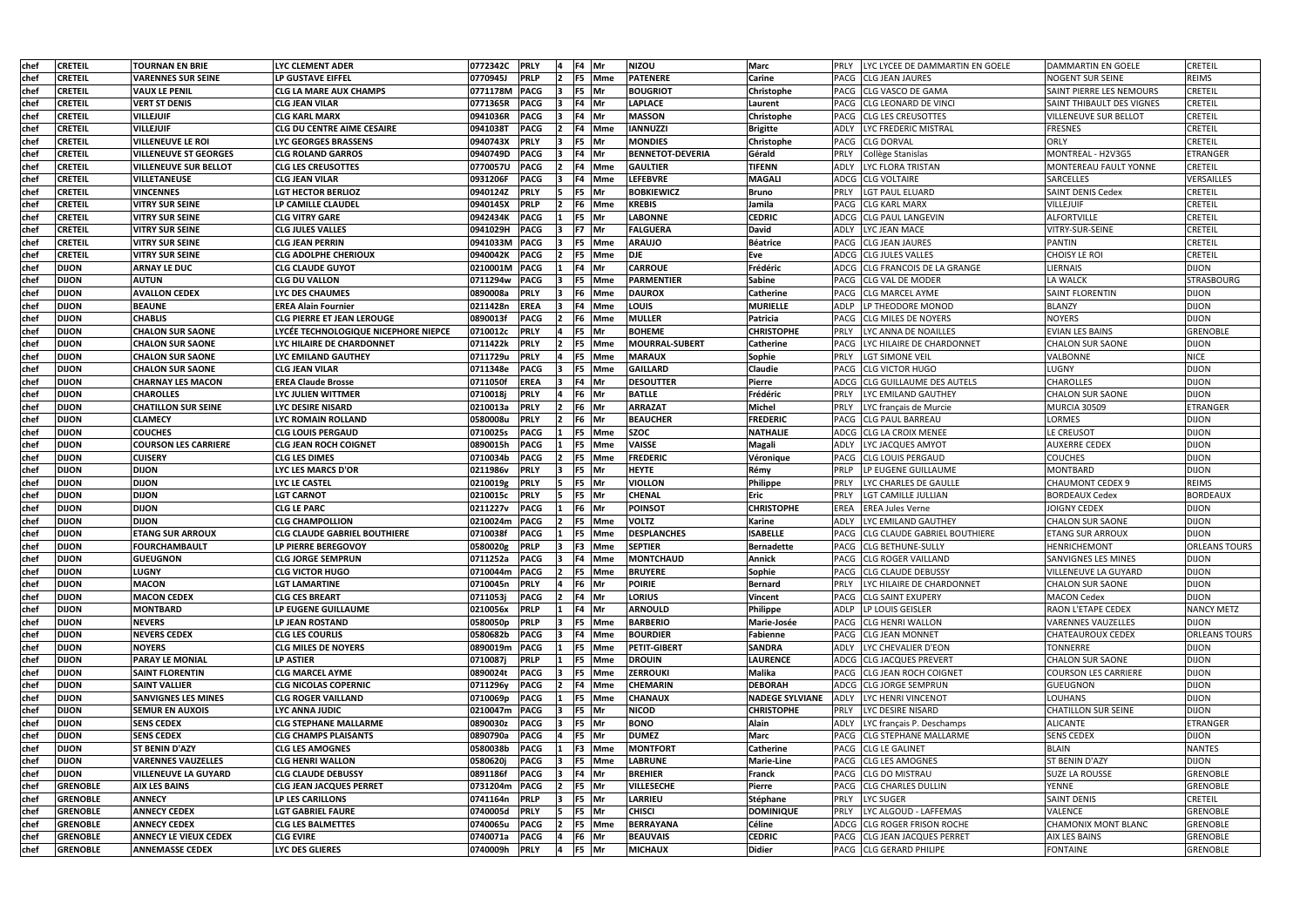| chef          | <b>GRENOBLE</b>   | <b>ANNONAY</b>                   | LP JOSEPH ET ETIENNE MONTGOLFIER   | 0070002p        | <b>PRLP</b> | 12.            | F4 Mr           | <b>DESCHAUX</b>          | Philippe            | <b>PACG CLG LES PERRIERES</b>                     | ANNONAY                          | GRENOBLE          |
|---------------|-------------------|----------------------------------|------------------------------------|-----------------|-------------|----------------|-----------------|--------------------------|---------------------|---------------------------------------------------|----------------------------------|-------------------|
| <b>chef</b>   | <b>GRENOBLE</b>   | ANNONAY                          | <b>CLG LES PERRIERES</b>           | 0071156u        | <b>PACG</b> |                | F5 Mme          | <b>PERRIN</b>            | <b>ANNIE CECILE</b> | PACG CLG PIERRE DUBOIS                            | <b>SEYSSINET PARISET</b>         | <b>GRENOBLE</b>   |
| chef          | <b>GRENOBLE</b>   | ANNONAY                          | <b>CLG LA LOMBARDIERE</b>          | 0071300a        | <b>PACG</b> |                | F4 Mme          | <b>CIBRARIO</b>          | Laetitia            | ADLY<br><b>LGT MARIE CURIE</b>                    | <b>ECHIROLLES CEDEX</b>          | <b>GRENOBLE</b>   |
| chef          | <b>GRENOBLE</b>   | <b>ARGONAY CEDEX</b>             | LYC LOUIS LACHENAL                 | 0740006e        | <b>PRLY</b> |                | F5 Mr           | <b>MEGE</b>              | Raymond             | PRLY<br>LYC PABLO NERUDA                          | <b>ST MARTIN D'HERES</b>         | <b>GRENOBLE</b>   |
| chef          | <b>GRENOBLE</b>   | <b>AUBENAS</b>                   | <b>CLG DE JASTRES</b>              | 0071245r        | <b>PACG</b> |                | F4 Mr           | <b>FARELLY</b>           | Luc                 | <b>CLG VALLEE DE LA BEAUME</b><br>PACG            | <b>JOYEUSE</b>                   | <b>GRENOBLE</b>   |
| chef          | <b>GRENOBLE</b>   | <b>BONNEVILLE</b>                | LYC GUILLAUME FICHET               | 0740013m        | <b>PRLY</b> |                | F6 Mr           | <b>PIAT</b>              | <b>PATRICE</b>      | <b>CLG DE VARENS</b><br><b>PACG</b>               | <b>PASSY</b>                     | <b>GRENOBLE</b>   |
| chef          | <b>GRENOBLE</b>   | <b>BOURGOIN JALLIEU</b>          | <b>CLG PRE BENIT</b>               | 0380111p        | <b>PACG</b> |                | F5 Mme          | <b>JAMIER</b>            | <b>Monique</b>      | <b>CLG ANNE FRANK</b><br>PACG                     | LA VERPILLIERE                   | <b>GRENOBLE</b>   |
| <b>chef</b>   | <b>GRENOBLE</b>   | <b>BUIS LES BARONNIES</b>        | <b>CLG HENRI BARBUSSE</b>          | 02600021        | <b>PACG</b> |                | F4 Mr           | <b>GIMENO</b>            | Christophe          | PACG CLG ALEX MEZENC                              | LE POUZIN                        | <b>GRENOBLE</b>   |
| <b>chef</b>   | <b>GRENOBLE</b>   | <b>CHAMBERY Cedex</b>            | <b>LYC VAUGELAS</b>                | 0730013t        | <b>PRLY</b> |                | F6 Mr           | <b>DESBOS</b>            | <b>CLAUDE</b>       | PACG CLG GEORGE SAND                              | LA MOTTE SERVOLEX                | <b>GRENOBLE</b>   |
| chef          | <b>GRENOBLE</b>   | <b>CHAMBERY CEDEX</b>            | LGT LOUIS ARMAND                   | 0731248k        | <b>PRLY</b> |                | F6 Mr           | <b>BEYLIER</b>           | <b>PHILIPPE</b>     | LYC RENE PERRIN<br><b>PRLY</b>                    | <b>UGINE</b>                     | <b>GRENOBLE</b>   |
|               | <b>GRENOBLE</b>   | <b>COGNIN</b>                    | <b>CLG HENRY BORDEAUX</b>          | 0731113n        | <b>PACG</b> |                | F5 Mr           | <b>HARP</b>              | <b>VALERY</b>       | <b>CLG DE YATE</b><br>PACG                        | YATE                             | COM               |
| chef<br> chef | <b>GRENOBLE</b>   | <b>IEVIAN LES BAINS</b>          | LYC ANNA DE NOAILLES               | 0740051d        | <b>PRLY</b> |                | F4 Mme          | <b>GUAY</b>              | Dominique           | <b>CLG HENRY BORDEAUX</b><br>PACG                 | <b>COGNIN</b>                    | <b>GRENOBLE</b>   |
| lchef         | <b>GRENOBLE</b>   | <b>EYBENS</b>                    | <b>CLG Les Saules</b>              | 0383494s        | <b>PACG</b> |                | F4 Mme          | <b>SANTI</b>             | <b>Catherine</b>    | LYC ANDRE ARGOUGES<br><b>ADLY</b>                 | GRENOBLE                         | <b>GRENOBLE</b>   |
|               |                   |                                  |                                    |                 |             |                |                 |                          |                     |                                                   |                                  |                   |
| chef          | <b>GRENOBLE</b>   | <b>FONTAINE</b>                  | CLG GERARD PHILIPE                 | 0381810l        | <b>PACG</b> |                | F4 Mr           | <b>THOUVENIN</b>         | Samuel              | ADLY<br>Lycée français Dumas de Moscou            | <b>CHATILLON Cedex</b>           | <b>ETRANGER</b>   |
| chef          | <b>GRENOBLE</b>   | <b>HEYRIEUX</b>                  | <b>CLG JACQUES PREVERT</b>         | 0380038k        | <b>PACG</b> |                | F5 Mme<br>F3 Mr | <b>ORDONNEAU</b>         | Sylvie              | <b>CLG SONIA DELAUNAY</b><br>PACG                 | <b>VILLEFONTAINE</b>             | <b>GRENOBLE</b>   |
| chef          | <b>GRENOBLE</b>   | JOYEUSE                          | CLG VALLEE DE LA BEAUME            | 0070012a        | <b>PACG</b> |                |                 | <b>LEFEVRE</b>           | <b>Didier</b>       | PRLP<br>LP JOSEPH ET ETIENNE MONTGOLFIER          | <b>ANNONAY</b>                   | <b>GRENOBLE</b>   |
| chef          | <b>GRENOBLE</b>   | LA COTE ST ANDRE                 | <b>LYC HECTOR BERLIOZ</b>          | 0380014j        | <b>PRLY</b> |                | F6 Mme          | <b>SBAFFE</b>            | Sylvie              | <b>CLG LE GRAND CHAMP</b><br>PACG                 | <b>PONT DE CHERUY</b>            | <b>GRENOBLE</b>   |
| chef          | <b>GRENOBLE</b>   | <b>LA MOTTE SERVOLEX</b>         | CLG GEORGE SAND                    | 0731441v        | <b>PACG</b> |                | F4 Mme          | <b>DEMAY</b>             | <b>NICOLE</b>       | <b>CLG EDMOND ROSTAND</b><br>PACG                 | <b>LA RAVOIRE</b>                | <b>GRENOBLE</b>   |
| chef          | <b>GRENOBLE</b>   | <b>LA MURE</b>                   | LYC DE LA MATHEYSINE               | 0380049x        | <b>PRLY</b> | 12.            | F5 Mme          | <b>ROMANN</b>            | Sophie              | <b>CLG NELSON MANDELA</b><br>PACG                 | LE PONT DE CLAIX                 | <b>GRENOBLE</b>   |
| chef          | <b>GRENOBLE</b>   | <b>LA RAVOIRE</b>                | <b>CLG EDMOND ROSTAND</b>          | 0730982w        | <b>PACG</b> |                | <b>F3</b> Mme   | <b>KERIOUI</b>           | Loubna              | <b>PACG</b><br><b>CLG BELLECOMBE</b>              | <b>LYON</b>                      | LYON              |
| <b>chef</b>   | <b>GRENOBLE</b>   | LA VERPILLIERE                   | <b>CLG ANNE FRANK</b>              | 0382176j        | <b>PACG</b> | 12             | F4 Mr           | <b>CARTON</b>            | Olivier             | ADLY<br>LGT LA PLEIADE                            | PONT DE CHERUY                   | <b>GRENOBLE</b>   |
| <b>chef</b>   | <b>GRENOBLE</b>   | LE PONT DE BEAUVOISIN            | LYC CHARLES GABRIEL PRAVAZ         | 0380053B        | <b>PRLY</b> |                | F5 Mr           | <b>BODET</b>             | Luc                 | PRLY<br>LYC LEONARD DE VINCI                      | <b>VILLEFONTAINE</b>             | <b>GRENOBLE</b>   |
| <b>chef</b>   | <b>GRENOBLE</b>   | LE PONT DE CLAIX                 | <b>CLG NELSON MANDELA</b>          | 0380013H        | <b>PACG</b> |                | F4 Mr           | <b>FOREST</b>            | Yann                | <b>CLG AIME CESAIRE</b><br>ADCG                   | <b>GRENOBLE Cedex 02</b>         | <b>GRENOBLE</b>   |
| chef          | <b>GRENOBLE</b>   | <b>LES AVENIERES</b>             | <b>CLG ARC EN CIERS</b>            | 0380004Y        | <b>PACG</b> |                | F4 Mr           | <b>RAPAUT</b>            | Philippe            | <b>CLG BEATRICE DE SAVOIE</b><br>PACG             | LES ECHELLES                     | <b>GRENOBLE</b>   |
| chef          | <b>GRENOBLE</b>   | <b>LES ECHELLES</b>              | <b>CLG BEATRICE DE SAVOIE</b>      | 0730022C        | <b>PACG</b> |                | F5 Mme          | <b>RICHARD</b>           | <b>VALERIE</b>      | ADCG CLG BARNAVE                                  | SAINT EGREVE Cedex               | <b>GRENOBLE</b>   |
| chef          | <b>GRENOBLE</b>   | <b>MONTALIEU VERCIEU</b>         | <b>CLG LES PIERRES PLANTES</b>     | 0380045T        | <b>PACG</b> |                | F5 Mme          | <b>FONLUPT</b>           | <b>Florence</b>     | <b>CLG ARC EN CIERS</b><br><b>PACG</b>            | <b>LES AVENIERES</b>             | <b>GRENOBLE</b>   |
| chef          | <b>GRENOBLE</b>   | <b>MONTELIMAR CEDEX</b>          | LGT ALAIN BORNE                    | 0260015A        | <b>PRLY</b> |                | F5 Mme          | <b>OBER-ANAYA</b>        | Corine              | PRLP<br>LP AMBLARD                                | <b>VALENCE</b>                   | <b>GRENOBLE</b>   |
| lchef         | <b>GRENOBLE</b>   | <b>MONTELIMAR Cedex</b>          | <b>CLG GUSTAVE MONOD</b>           | 0260789S        | <b>PACG</b> |                | F5 Mr           | <b>MAILLOT</b>           | Joel                | LP AUGUSTE BOUVET<br>PRLP                         | <b>ROMANS SUR ISERE</b>          | <b>GRENOBLE</b>   |
| chef          | <b>GRENOBLE</b>   | <b>MORESTEL</b>                  | LGT CAMILLE COROT                  | 0383069E        | <b>PRLY</b> | 12             | F5 Mr           | <b>LACROUTE</b>          | Eric                | PRLY<br>LYC CHARLES GABRIEL PRAVAZ                | LE PONT DE BEAUVOISIN            | <b>GRENOBLE</b>   |
| chef          | <b>GRENOBLE</b>   | <b>MORESTEL</b>                  | <b>CLG FRANCOIS AUGUSTE RAVIER</b> | 0380046U        | <b>PACG</b> |                | $FA$ Mr         | <b>MANUELLI</b>          | <b>Patrick</b>      | PACG<br><b>CLG LA PLANTE GRIBE</b>                | <b>PAGNY SUR MOSELLE</b>         | <b>NANCY METZ</b> |
| Ichef         | <b>GRENOBLE</b>   | <b>PASSY</b>                     | LYC MONT BLANC RENE DAYVE          | 0740027C        | <b>PRLY</b> |                | F6 Mme          | <b>JITTEN</b>            | <b>SANDRINE</b>     | PRLY<br>LYC GUILLAUME FICHET                      | <b>BONNEVILLE</b>                | <b>GRENOBLE</b>   |
| chef          | <b>GRENOBLE</b>   | <b>PASSY</b>                     | <b>CLG DE VARENS</b>               | 0740263J        | <b>PACG</b> |                | F4 Mr           | <b>COUDORE</b>           | <b>RAPHAEL</b>      | <b>CLG FRANCOIS AUGUSTE RAVIER</b><br><b>PACG</b> | MORESTEL                         | <b>GRENOBLE</b>   |
| chef          | <b>GRENOBLE</b>   | <b>PONT DE CHERUY</b>            | <b>CLG LE GRAND CHAMP</b>          | 0382110M        | <b>PACG</b> |                | F5 Mr           | <b>DEFURNE</b>           | Arnaud              | PACG<br><b>CLG LES PIERRES PLANTES</b>            | MONTALIEU VERCIEU                | <b>GRENOBLE</b>   |
| <b>chef</b>   | <b>GRENOBLE</b>   | <b>ROMANS SUR ISERE</b>          | <b>LP AUGUSTE BOUVET</b>           | 0260044G        | <b>PRLP</b> |                | F5 Mr           | <b>DODU</b>              | Christian           | PACG CLG FERNAND BERTHON                          | <b>ST RAMBERT D'ALBON</b>        | <b>GRENOBLE</b>   |
| <b>chef</b>   | <b>GRENOBLE</b>   | <b>SAMOENS</b>                   | <b>CLG ANDRE CORBET</b>            | 0740040S        | <b>PACG</b> |                | F4 Mme          | <b>BOUVIER-LEROULLEY</b> | Jocelyne            | ADCG CLG KARINE RUBY                              | <b>SAINT PIERRE EN FAUCIGNY</b>  | <b>GRENOBLE</b>   |
| <b>chef</b>   | <b>GRENOBLE</b>   | <b>SEYSSINET PARISET</b>         | <b>CLG PIERRE DUBOIS</b>           | 0380072X        | <b>PACG</b> |                | F4 Mme          | <b>MOUTIN-LUYAT</b>      | Lauren              | <b>LYC LESDIGUIERES</b><br><b>ADLP</b>            | <b>GRENOBLE</b>                  | <b>GRENOBLE</b>   |
| chef          | <b>GRENOBLE</b>   | <b>ST JEAN DE MAURIENNE</b>      | <b>LGT PAUL HEROULT</b>            | 0730037U        | <b>PRLY</b> |                | F5 Mme          | <b>SIMONET</b>           | Nathalie            | <b>CLG PRE BENIT</b><br>PACG                      | <b>BOURGOIN JALLIEU</b>          | <b>GRENOBLE</b>   |
| <b>chef</b>   | <b>GRENOBLE</b>   | <b>ST JULIEN EN GENEVOIS</b>     | <b>LGT MME DE STAEL</b>            | 0740037N        | <b>PRLY</b> | 13.            | F5 Mme          | <b>MAUDUIT</b>           | Valérie             | PACG CLG LES BALMETTES                            | <b>ANNECY CEDEX</b>              | <b>GRENOBLE</b>   |
| <b>chef</b>   | <b>GRENOBLE</b>   | <b>ST LAURENT DU PONT</b>        | <b>CLG LE GRAND SOM</b>            | 0380062L        | <b>PACG</b> | $\overline{2}$ | IF4 Mr          | <b>JACQUI</b>            | <b>FREDERIC</b>     | ADCG CLG LES MATTONS                              | VIZILLE                          | <b>GRENOBLE</b>   |
| chef          | <b>GRENOBLE</b>   | <b>ST MARTIN D'HERES</b>         | LYC PABLO NERUDA                   | 0382203N PRLY   |             |                | F5 Mr           | <b>MACHIRE</b>           | <b>Daniel</b>       | <b>PRLY</b><br>LYC LOUIS LACHENAL                 | <b>ARGONAY CEDEX</b>             | <b>GRENOBLE</b>   |
| <b>chef</b>   | <b>GRENOBLE</b>   | ST RAMBERT D'ALBON               | <b>CLG FERNAND BERTHON</b>         | 0260029R        | <b>PACG</b> |                | F4 Mr           | LAMBERT                  | Jean-Luc            | PACG<br><b>CLG JEAN WIENER</b>                    | <b>CHAMPS SUR MARNE</b>          | <b>CRETEIL</b>    |
| chef          | <b>GRENOBLE</b>   | <b>ST SORLIN EN VALLOIR</b>      | <b>CLG DENIS BRUNET</b>            | 0260030S        | <b>PACG</b> |                | F4 Mr           | <b>BENADDA</b>           | Toufik              | ADLY<br>LGT ROUMANILLE                            | <b>NYONS Cedex</b>               | <b>GRENOBLE</b>   |
| chef          | <b>GRENOBLE</b>   | <b>SUZE LA ROUSSE</b>            | <b>CLG DO MISTRAU</b>              | 0260033V        | <b>PACG</b> |                | F6 Mme          | <b>QUERENGHI</b>         | Laurence            | ADCG<br><b>CLG MARC SEIGNOBOS</b>                 | <b>CHABEUIL</b>                  | <b>GRENOBLE</b>   |
| chef          | <b>GRENOBLE</b>   | <b>TAIN L'HERMITAGE Cedex</b>    | LP HOTELIER DE L'HERMITAGE         | 0261148G        | <b>PRLP</b> |                | F5 Mme          | <b>TURIAS-SALA</b>       | Martine             | <b>PACG</b><br><b>CLG LA LOMBARDIERE</b>          | ANNONAY                          | <b>GRENOBLE</b>   |
| chef          | <b>GRENOBLE</b>   | <b>UGINE</b>                     | <b>LYC RENE PERRIN</b>             | 0730043A        | <b>PRLY</b> |                | F6 Mr           | <b>DECOURRIERE</b>       | Luc                 | PRLY<br>LGT PAUL HEROULT                          | ST JEAN DE MAURIENNE             | <b>GRENOBLE</b>   |
| <b>chef</b>   | <b>GRENOBLE</b>   | <b>VALENCE</b>                   | LYC ALGOUD - LAFFEMAS              | 0261505V        | <b>PRLY</b> | 15.            | F5 Mr           | <b>ORTOLANI</b>          | <b>Marc</b>         | <b>PRLY</b><br><b>LGT ALAIN BORNE</b>             | MONTELIMAR CEDEX                 | <b>GRENOBLE</b>   |
| chef          | <b>GRENOBLE</b>   | <b>VALENCE</b>                   | LP AMBLARD                         | 0261100E        | <b>PRLP</b> | ıз             | F5 Mr           | <b>CHAPELLAT</b>         | <b>YVES</b>         | LP HOTELIER DE L'HERMITAGE<br><b>PRLP</b>         | TAIN L'HERMITAGE Cedex           | <b>GRENOBLE</b>   |
| <b>chef</b>   | <b>GRENOBLE</b>   | <b>VALLON PONT D'ARC</b>         | <b>CLG HENRI AGERON</b>            | 0070035A        | <b>PACG</b> | 13             | F4 Mr           | <b>LENFANT</b>           | <b>Norbert</b>      | <b>ADLY</b><br>LYC MARCEL GIMOND                  | AUBENAS                          | <b>GRENOBLE</b>   |
| chef          | <b>GRENOBLE</b>   | <b>VILLEFONTAINE</b>             | LYC LEONARD DE VINCI               | 0382440W        | <b>PRLY</b> |                | F7 Mme          | <b>ROCHETTE</b>          | Maryline            | <b>PRLY</b><br>LYC HECTOR BERLIOZ                 | LA COTE ST ANDRE                 | <b>GRENOBLE</b>   |
| chef          | <b>GRENOBLE</b>   | <b>VILLEFONTAINE</b>             | <b>CLG SONIA DELAUNAY</b>          | 0382506T        | <b>PACG</b> |                | F4 Mr           | <b>RUBIERA RODRIGUEZ</b> | <b>Olivier</b>      | ADLY<br>LYC français                              | BARCELONE 08034                  | ETRANGER          |
| chef          | <b>GRENOBLE</b>   | <b>YENNE</b>                     | <b>CLG CHARLES DULLIN</b>          | 0730045C        | <b>PACG</b> |                | F4 Mr           | <b>GABORIAU</b>          | Thierry             | ADCG CLG LA MOULINIERE                            | <b>DOMENE</b>                    | <b>GRENOBLE</b>   |
| chef          | <b>GUADELOUPE</b> | LA DESIRADE                      | <b>CLG MARYSE CONDE</b>            | 9710033J        | <b>PACG</b> |                | F4 Mr           | <b>PIMPIT</b>            | <b>Alexis</b>       | LP BERTÈNE JUMINER<br>ADLP                        | LE LAMENTIN                      | <b>GUADELOUPE</b> |
| chef          | <b>GUADELOUPE</b> | <b>LES ABYMES RAIZET SUD</b>     | LGT JARDIN D'ESSAI                 | 9710923B        | <b>PRLY</b> |                | <b>F5</b> Mme   | <b>BELAIR</b>            | <b>JOSEE LINE</b>   | <b>CLG NESTOR DE KERMADEC</b><br>PACG             | POINTE A PITRE                   | <b>GUADELOUPE</b> |
| chef          | <b>GUADELOUPE</b> | <b>LES ABYMES RAIZET SUD</b>     | <b>LGT JARDIN D'ESSAI</b>          | 9710923B        | <b>PRLY</b> |                | F5 Mme          | <b>ABANCOURT-DAZIN</b>   | Valérie             | <b>ADLY</b><br>LYC LPO CHEVALIER DE ST-GEORGES    | <b>LES ABYMES</b>                | <b>GUADELOUPE</b> |
| chef          | <b>GUADELOUPE</b> | <b>POINTE A PITRE</b>            | <b>CLG NESTOR DE KERMADEC</b>      | 9710661S        | <b>PACG</b> |                | F0 Mme          | <b>KANCEL</b>            | Hélène              | ADCG CLG GUENETTE                                 | LE MOULE                         | <b>GUADELOUPE</b> |
| chef          | <b>GUADELOUPE</b> | <b>POINTE NOIRE</b>              | <b>LYC POINTE NOIRE</b>            | 9711033W PRLY   |             |                | F5 Mr           | <b>ROMUALD</b>           | Michel              | <b>CLG COURBARIL</b><br>PACG                      | POINTE NOIRE                     | <b>GUADELOUPE</b> |
| chef          | <b>GUADELOUPE</b> | <b>POINTE NOIRE</b>              | <b>CLG COURBARIL</b>               | 9710029E PACG   |             |                | F0 Mme          | <b>GRANDISSON</b>        | <b>Catherine</b>    | PRLP<br>LP VOILIN                                 | PUTEAUX                          | VERSAILLES        |
| <b>chef</b>   | <b>GUADELOUPE</b> | <b>PORT LOUIS</b>                | LYC NORD GRANDE TERRE              | 9711082Z        | <b>PRLY</b> |                | F4 Mr           | <b>GUAYROSO</b>          | <b>FIRMINE</b>      | <b>PRLY</b><br>LGT JARDIN D'ESSAI                 | LES ABYMES RAIZET SUD            | <b>GUADELOUPE</b> |
| <b>chef</b>   | <b>GUADELOUPE</b> | <b>SAINT LOUIS MARIE GALANTE</b> | <b>CLG ALBERT BACLET</b>           | 9710037N   PACG |             |                | <b>F5</b> Mme   | <b>GIRONDIN</b>          | <b>KETTY</b>        | LGT DES DROITS DE L'HOMME<br>ADLY                 | <b>PETIT BOURG</b>               | GUADELOUPE        |
| chef          | <b>GUADELOUPE</b> | <b>SAINTE ANNE</b>               | <b>CLG EUGENE YSSAP</b>            | 9710021W PACG   |             |                | F4 Mme          | <b>COLLE</b>             | Lydia               | PACG CLG ALBERT BACLET                            | <b>SAINT LOUIS MARIE GALANTE</b> | GUADELOUPE        |
| chef          | <b>GUADELOUPE</b> | <b>SAINTE ROSE</b>               | <b>LGT SONNY RUPAIRE</b>           | 9710940V        | <b>PRLY</b> |                | F5 Mr           | <b>GABOULAUD</b>         | Philippe            | PACG CLG SUZE ANGELY                              | <b>VIEUX HABITANTS</b>           | <b>GUADELOUPE</b> |
| chef          | <b>GUADELOUPE</b> | <b>VIEUX HABITANTS</b>           | <b>CLG SUZE ANGELY</b>             | 9710045X        | <b>PACG</b> |                | F4 Mme          | <b>ROLLE</b>             | <b>Stephanie</b>    | ADLY<br>LGT GERVILLE REACHE                       | <b>BASSE TERRE</b>               | <b>GUADELOUPE</b> |
| chef          | <b>GUYANE</b>     | <b>IRACOUBO</b>                  | <b>CLG FERDINAND MADELEINE</b>     | 9730219A        | <b>PACG</b> |                | F5 Mr           | <b>DRISSI</b>            | Mustapha            | ADLY LYC COLBERT DE TORCY - CH. CROS              | SABLE SUR SARTHE                 | <b>NANTES</b>     |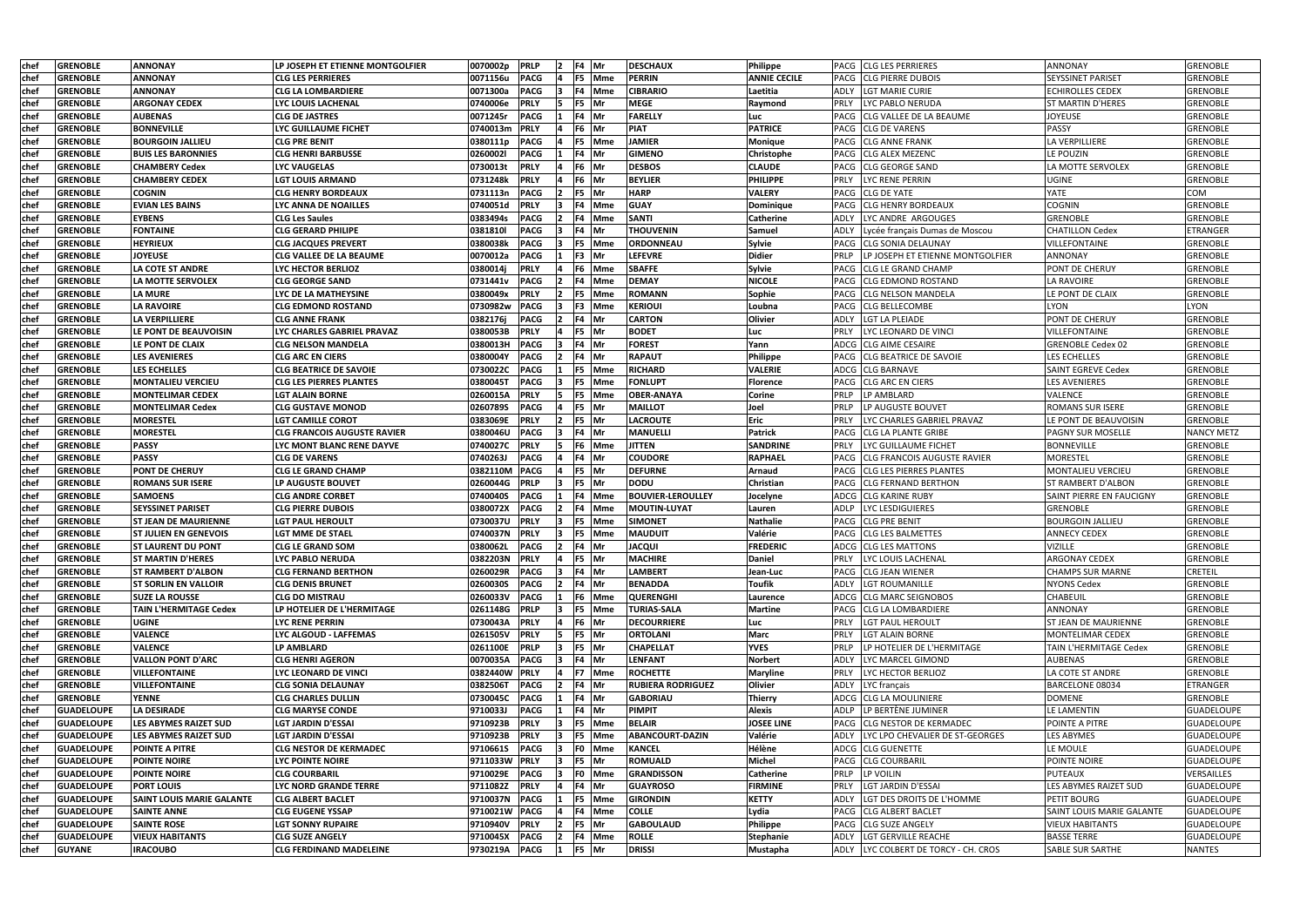| chef        | <b>GUYANE</b>                | <b>MANA</b>                    | <b>CLG PAULE BERTHELOT</b>                                   | 9730373T PACG<br>F4 Mr<br><b>BARDOUX</b>                                                      | <b>JEAN-MARIE</b>         |             | ADCG CLG CHLORE CONSTANT                            | IST GEORGES DE L'OYAPOCK                        | <b>GUYANE</b>         |
|-------------|------------------------------|--------------------------------|--------------------------------------------------------------|-----------------------------------------------------------------------------------------------|---------------------------|-------------|-----------------------------------------------------|-------------------------------------------------|-----------------------|
| chef        | <b>GUYANE</b>                | <b>MARIPASOULA</b>             | <b>CLG GRAN MAN DIFOU</b>                                    | 9730193X PACG<br><b>MAKON</b><br>F3 Mme                                                       | Catherine                 | ADLY        | LYC LEOPOLD ELFORT                                  | <b>MANA</b>                                     | <b>GUYANE</b>         |
| <b>chef</b> | <b>GUYANE</b>                | <b>MATOURY</b>                 | LYCEE BALATA                                                 | 9730514W<br><b>PRLY</b><br>F5 Mr<br><b>TAILLANDIER</b>                                        | Marc                      | <b>PRLY</b> | LYCEE BALATA                                        | <b>MATOURY</b>                                  | <b>GUYANE</b>         |
| chef        | <b>GUYANE</b>                | <b>MATOURY</b>                 | <b>CLG LISE OPHION</b>                                       | <b>HERSI</b><br>9730218Z<br><b>PACG</b><br>F4 lMme                                            | Josiane                   | PACG        | <b>CLG LA CANOPEE</b>                               | <b>MATOURY</b>                                  | <b>GUYANE</b>         |
| <b>chef</b> | <b>GUYANE</b>                | <b>MATOURY</b>                 | <b>CLG CONCORDE - MAURICE DUMESNIL</b>                       | 9730307W PACG<br><b>COSTADE</b><br>F4 Mr                                                      | <b>Adolphe</b>            | PACG        | <b>CLG GRAN MAN DIFOU</b>                           | MARIPASOULA                                     | <b>GUYANE</b>         |
| <b>chef</b> | <b>GUYANE</b>                | <b>REMIRE MONTJOLY</b>         | <b>LYC LAMA PREVOT</b>                                       | <b>PRLY</b><br><b>MARTIN</b><br>9730423X<br>F4 Mme                                            | Michèle                   | <b>PRLY</b> | <b>LGT CHARLES PEGUY</b>                            | <b>ORLEANS CEDEX 2</b>                          | <b>ORLEANS TOURS</b>  |
| chef        | <b>GUYANE</b>                | <b>SAINT LAURENT DU MARONI</b> | LYC LUMINA SOPHIE                                            | 9730371R<br><b>PRLY</b><br>F5  Mr<br><b>VINCENT</b>                                           | Jules                     |             | PACG CLG EUGENIE TELL-EBOUE                         | <b>SAINT LAURENT DU MARONI</b>                  | <b>GUYANE</b>         |
| chef        | <b>GUYANE</b>                | <b>SAINT LAURENT DU MARONI</b> | <b>CLG EUGENIE TELL-EBOUE</b>                                | 9730110G PACG<br>4 Mme<br><b>ANTOINETTE</b>                                                   | Léonisse                  |             | ADCG CLG GERARD HOLDER                              | CAYENNE                                         | <b>GUYANE</b>         |
| chef        | <b>GUYANE</b>                | <b>SAINT LAURENT DU MARONI</b> | <b>CLG PAUL JEAN-LOUIS</b>                                   | 9730329V<br><b>PACG</b><br>F4 Mme<br><b>DEBRUYNE</b>                                          | <b>Karine</b>             |             | ADCG LYC BERTENE JUMINER                            | <b>SAINT LAURENT DU MARONI</b>                  | <b>GUYANE</b>         |
| chet        | <b>LA REUNION</b>            | <b>BRAS PANON</b>              | <b>CLG BRAS PANON</b>                                        | <b>PACG</b><br>9740046G<br>F4 Mr<br><b>AVIONE</b>                                             | Sylvain                   |             | ADCG CLG DE PLATEAU CAILLOU                         | <b>SAINT PAUL</b>                               | LA REUNION            |
| chef        | <b>LA REUNION</b>            | <b>ENTRE DEUX</b>              | <b>CLG LE DIMITILE</b>                                       | <b>PACG</b><br><b>LAMOLY</b><br>9740006N<br>F0 Mme                                            | <b>Marie-Nadine</b>       |             | ADCG CLG TERRAIN FLEURY                             | LE TAMPON CEDEX                                 | LA REUNION            |
| <b>chef</b> | <b>LA REUNION</b>            | LA POSSESSION                  | <b>LYC LA POSSESSION</b>                                     | 9741173G<br><b>PRLY</b><br><b>MELIN</b><br>F6 Mme                                             | Anna-Isabelle             |             | PACG CLG ANTOINE SOUBOU                             | <b>SAINT PAUL CEDEX</b>                         | LA REUNION            |
| <b>chef</b> | <b>LA REUNION</b>            | <b>LA POSSESSION</b>           | <b>CLG JEAN ALBANY</b>                                       | 9740909V<br><b>PACG</b><br><b>ROUANET-MEHOUAS</b><br>F6 Mme                                   | <b>Monique</b>            |             | PACG CLG AIME CESAIRE                               | <b>L'ETANG SALE</b>                             | LA REUNION            |
| che         | <b>LA REUNION</b>            | <b>SAINT PAUL</b>              | <b>LP VUE BELLE</b>                                          | <b>PRLP</b><br>9740015Y<br><b>PRADINES</b><br>4 IMr                                           | <b>Patrick</b>            | PACG        | <b>CLG LECONTE DE LISLE</b>                         | <b>SAINT LOUIS</b>                              | LA REUNION            |
| <b>chef</b> | <b>LA REUNION</b>            | <b>LE PORT</b>                 | LYC JEAN HINGLO                                              | <b>PRLY</b><br>9740979W<br><b>SPAMPANI</b><br>F5  Mr                                          | Jean-Marc                 | <b>PRLP</b> | LP VUE BELLE                                        | <b>LA SALINE</b>                                | <b>LA REUNION</b>     |
| <b>chef</b> | <b>LA REUNION</b>            | <b>LE TAMPON</b>               | LYC BOISJOLY POTIER                                          | <b>GAUDE</b><br>9741087N<br><b>PRLY</b><br>F5 Mme                                             | Sophie                    | <b>PACG</b> | <b>CLG PLATEAU GOYAVES</b>                          | <b>SAINT LOUIS</b>                              | <b>LA REUNION</b>     |
| <b>chef</b> | <b>LA REUNION</b>            | <b>LES TROIS BASSINS</b>       | <b>CLG TROIS BASSINS</b>                                     | <b>DI NATALE</b><br>9740085Z<br><b>PACG</b><br>F0 Mme                                         | Lynda                     | ADLY        | LGT EVARISTE DE PARNY                               | <b>SAINT PAUL CEDEX</b>                         | <b>LA REUNION</b>     |
| chef        | <b>LA REUNION</b>            | L'ETANG SALE                   | <b>CLG AIME CESAIRE</b>                                      | <b>PACG</b><br>9741387P<br>F5  Mr<br><b>QUENTEL</b>                                           | Pierre-Etienne            | <b>ADLY</b> | LYC DE BOIS D'OLIVE                                 | <b>RAVINE DES CABRIS</b>                        | LA REUNION            |
| <b>chef</b> | <b>LA REUNION</b>            | <b>PETITE ILE</b>              | <b>CLG JOSEPH SUACOT</b>                                     | 9740654T<br><b>PACG</b><br><b>HATSCH</b><br>F4 Mr                                             | Hervé                     |             | <b>ADCG CLG TROIS MARES</b>                         | LE TAMPON CEDEX                                 | LA REUNION            |
| chef        | <b>LA REUNION</b>            | <b>PLAINE DES CAFRES</b>       | <b>CLG MICHEL DEBRE</b>                                      | <b>PACG</b><br>F5 Mr<br><b>OGNARD</b><br>9740620F                                             | Jean-François             |             | <b>PACG CLG MILLE ROCHES</b>                        | <b>SAINT ANDRE</b>                              | LA REUNION            |
| <b>chef</b> | <b>LA REUNION</b>            | <b>PLAINE DES PALMISTES</b>    | CLG GASTON CROCHET                                           | <b>PACG</b><br><b>BARRIERE</b><br>9740037X<br>F5 Mme                                          | <b>Christine</b>          | EREA        | <b>EREA/LEA Beauregard</b>                          | <b>DINAN CEDEX</b>                              | <b>RENNES</b>         |
| chef        | <b>LA REUNION</b>            | <b>SAINT PIERRE</b>            | <b>CLG RAVINE DES CABRIS</b>                                 | <b>PACG</b><br>9740027L<br>F4 Mr<br><b>BALDACCHINO</b>                                        | <b>Thierry</b>            |             | PACG CLG CLAUDE CORNAC                              | <b>GRATENTOUR</b>                               | <b>TOULOUSE</b>       |
| chef        | <b>LA REUNION</b>            | <b>SAINT ANDRE</b>             | <b>LGT SARDA GARRIGA</b>                                     | 9740043D<br><b>PRLY</b><br><b>RIVIERE</b><br>F6 Mr                                            | <b>David</b>              | <b>PRLY</b> | LYC NELSON MANDELA                                  | <b>SAINT BENOIT</b>                             | LA REUNION            |
| <b>chef</b> | <b>LA REUNION</b>            | <b>SAINT ANDRE</b>             | LGT MAHATMA GANDHI                                           | 9741324W<br><b>PRLY</b><br><b>CUNY</b><br>F4 Mr                                               | Pierre                    |             | PACG CLG JEAN ALBANY                                | LA POSSESSION                                   | LA REUNION            |
| chef        | LA REUNION                   | <b>SAINT ANDRE</b>             | <b>CLG TERRAIN FAYARD</b>                                    | 9741261C<br><b>PACG</b><br><b>LAI CHEUNG KIT</b><br>F4 lMr                                    | Frédéric                  | <b>ADLY</b> | LGT LISLET GEOFFROY                                 | <b>SAINT DENIS Cedex</b>                        | LA REUNION            |
| chel        | <b>LA REUNION</b>            | <b>SAINT ANDRE</b>             | <b>CLG MILLE ROCHES</b>                                      | <b>PACG</b><br>9740598G<br>F5 Mme<br><b>PLANCHARD</b>                                         | <b>Sylvie</b>             |             | PACG CLG DANIEL FERY                                | <b>LIMEIL BREVANNES</b>                         | <b>CRETEIL</b>        |
| <b>chet</b> | <b>LA REUNION</b>            | <b>SAINT ANDRE</b>             | <b>CLG CHEMIN MORIN</b>                                      | <b>PACG</b><br>9741386N<br>F4 Mr<br>GOVINDIN                                                  | Jocelyn                   | ADLY        | <b>LYC GEORGES BRASSENS</b>                         | SAINT DENIS Cédex                               | LA REUNION            |
| <b>chef</b> | <b>LA REUNION</b>            | <b>SAINT BENOIT</b>            | LYC NELSON MANDELA                                           | <b>PRLY</b><br>9741233X<br>F5 Mr<br><b>SAUNIER</b>                                            | <b>Michel</b>             | <b>PRLY</b> | LYC DE TARAVAO (TAIARAPU)                           | <b>TARAVAO - TAHITI</b>                         | COM                   |
| <b>chef</b> | <b>LA REUNION</b>            | <b>SAINT BENOIT</b>            | LGT AMIRAL PIERRE BOUVET                                     | <b>PRLY</b><br><b>BRASSELET</b><br>9740471U<br>F4 Mme                                         | Nathalie                  | PACG        | <b>CLG CHEMIN MORIN</b>                             | <b>SAINT ANDRE</b>                              | <b>LA REUNION</b>     |
| chef        | <b>LA REUNION</b>            | <b>SAINT BENOIT</b>            | <b>CLG AMIRAL PIERRE BOUVET</b>                              | 9740083X PACG<br><b>NATIER</b><br>F5 Mme                                                      | <b>Nadine</b>             |             | ADCG CLG TITAN                                      | LE PORT CEDEX                                   | LA REUNION            |
| <b>chef</b> | <b>LA REUNION</b>            | <b>SAINT DENIS</b>             | LP DE L'HORIZON                                              | <b>PRLP</b><br>F5 Mr<br><b>SPAGNOL</b><br>9740737H                                            | Ronan                     | PACG        | <b>CLG ADRIEN CERNEAU</b>                           | <b>SAINTE MARIE</b>                             | <b>LA REUNION</b>     |
| <b>chef</b> | <b>LA REUNION</b>            | <b>SAINT DENIS</b>             | <b>CLG DE LA MONTAGNE</b>                                    | 9740042C PACG<br>F5 Mr<br><b>GOKALSING</b>                                                    | Edouard                   |             | PACG CLG GASTON CROCHET                             | PLAINE DES PALMISTES                            | LA REUNION            |
| <b>chef</b> | <b>LA REUNION</b>            | <b>SAINT DENIS Cédex</b>       | <b>LYC GEORGES BRASSENS</b>                                  | <b>PRLY</b><br>F5 Mr<br>9740053P<br><b>MARCINIAK</b>                                          | Philippe                  | <b>PRLY</b> | LGT SARDA GARRIGA                                   | <b>SAINT ANDRE</b>                              | LA REUNION            |
| <b>chef</b> | <b>LA REUNION</b>            | <b>SAINT JOSEPH</b>            | LP PAUL LANGEVIN                                             | 9740934X<br><b>PRLP</b><br>F4 Mr<br>VANDERBEKEN                                               | Jérôme                    |             | PACG CLG EMILIEN ADAM DE VILLIERS                   | <b>SAINT PIERRE</b>                             | LA REUNION            |
| chef        | <b>LA REUNION</b>            | <b>SAINT JOSEPH</b>            | <b>CLG JOSEPH HUBERT</b>                                     | <b>PACG</b><br>9740577J<br>F5  Mr<br><b>STRINTZ</b>                                           | Jean Luc                  |             | PACG CLG LE DIMITILE                                | <b>ENTRE DEUX</b>                               | LA REUNION            |
| chef        | <b>LA REUNION</b>            | <b>SAINT LOUIS</b>             | <b>CLG PLATEAU GOYAVES</b>                                   | 9740841W<br><b>PACG</b><br>F6 Mme<br><b>ASSICANON</b>                                         | Yolland                   | ADLY        | LYC PIERRE LAGOURGUE                                | <b>LE TAMPON</b>                                | LA REUNION            |
| <b>chef</b> | <b>LA REUNION</b>            | <b>SAINT LOUIS</b>             | <b>CLG LECONTE DE LISLE</b>                                  | 9740091F<br><b>PACG</b><br>4 Mme<br><b>LAN SUN LUK</b>                                        | Sheila                    | PACG        | <b>ICLG TERRAIN FAYARD</b>                          | <b>SAINT ANDRE</b>                              | LA REUNION            |
| <b>chef</b> | <b>LA REUNION</b>            | <b>SAINT PAUL</b>              | <b>CLG ANTOINE SOUBOU</b>                                    | 9740596E<br><b>PACG</b><br>F5 Mr<br><b>BORDERES</b>                                           | <b>Serge</b>              |             | PACG CLG TROIS BASSINS                              | LES TROIS BASSINS                               | LA REUNION            |
| chef        | <b>LA REUNION</b>            | <b>SAINT PIERRE</b>            | <b>CLG LIGNE DES BAMBOUS</b>                                 | 9741346V PACG<br>F4 Mr<br><b>TECHER</b>                                                       | Jean Marie                |             | PACG CLG MICHEL DEBRE                               | <b>PLAINE DES CAFRES</b>                        | LA REUNION            |
| chef        | <b>LA REUNION</b>            | <b>SAINT PIERRE</b>            | <b>CLG EMILIEN ADAM DE VILLIERS</b>                          | 9741235Z PACG<br>F4 Mr<br><b>SALERNO</b>                                                      | <b>Olivier</b>            | ADLY        | <b>LGT ANTOINE ROUSSIN</b>                          | SAINT LOUIS Cedex 01                            | LA REUNION            |
| <b>chef</b> | <b>LA REUNION</b>            | <b>SAINTE MARIE</b>            | <b>CLG BEAUSEJOUR</b>                                        | <b>PACG</b><br>9741323V<br>4 Mr<br><b>HOAREAU</b>                                             | Jean Michel               | PRLY        | LGT AMIRAL PIERRE BOUVET                            | <b>SAINT BENOIT</b>                             | <b>LA REUNION</b>     |
| chef        | <b>LA REUNION</b>            | <b>SAINTE MARIE</b>            | <b>CLG ADRIEN CERNEAU</b>                                    | <b>PULOU</b><br>9740022F PACG<br>F4 Mme                                                       | <b>Nathalie</b>           |             | ADCG CLG ADRIEN CERNEAU                             | <b>SAINTE MARIE</b>                             | LA REUNION            |
| chef        | <b>LA REUNION</b>            | <b>SAINTE SUZANNE</b>          | LYC BEL AIR                                                  | 9741270M PRLY<br><b>ABLANCOURT</b><br>F2 Mr                                                   | Aimé                      |             | PACG CLG BRAS PANON                                 | <b>BRAS PANON</b>                               | LA REUNION            |
| chef        | <b>LILLE</b>                 | <b>ANICHE</b>                  | <b>CLG THEODORE MONOD</b>                                    | 0590002G PACG<br><b>TISSOT</b><br>F6 Mme                                                      | Marie-Hélène              |             | PACG CLG JULES FERRY                                | <b>ANZIN CEDEX</b>                              | <b>LILLE</b>          |
| chef        | <b>LILLE</b>                 | <b>ANNOEULLIN</b>              | <b>CLG ALBERT BALL</b>                                       | 0593234V PACG<br>F6 Mme<br><b>DEVINEAU</b>                                                    | Isabelle                  |             | ADLP LP CESAR BAGGIO                                | <b>LILLE CEDEX</b>                              | LILLE                 |
| chef        | <b>LILLE</b>                 | <b>ANZIN CEDEX</b>             | LP PIERRE-JOSEPH FONTAINE                                    | 0590005K<br><b>PRLP</b><br><b>DAME</b><br>F4 Mme                                              | Marie-Claire              | PRLY        | LGT DE L'ESCAUT                                     | <b>VALENCIENNES Cedex</b>                       | LILLE                 |
| chef        | <b>LILLE</b>                 | <b>ANZIN CEDEX</b>             | <b>CLG JULES FERRY</b>                                       | 0590006L<br><b>PACG</b><br><b>PION</b><br>F4 Mme                                              | <b>Nathalie</b>           | ADLY        | LYCÉE TECHNOLOGIQUE DU HAINAUT                      | <b>VALENCIENNES CEDEX</b>                       | LILLE                 |
| chef        | <b>LILLE</b>                 | <b>ARRAS</b>                   | <b>CLG JEHAN BODEL</b>                                       | 0622083C<br><b>PACG</b><br><b>DE MARTINIS</b><br>F6 Mme                                       | <b>Béatrice</b>           |             | PACG CLG JEAN-JACQUES ROUSSEAU                      | <b>AVION</b>                                    | LILLE                 |
| chef        | <b>LILLE</b>                 | <b>ARRAS CEDEX</b>             | <b>LYC GUY MOLLET</b>                                        | 0620256S<br><b>PRLY</b><br>F6 Mr<br><b>CHENITI</b>                                            | <b>AHMED</b>              | PRLP        | <b>LP PLACIDE COURTOY</b>                           | <b>HAUTMONT</b>                                 | LILLE                 |
| chef        | <b>LILLE</b>                 | <b>AUCHY LES HESDIN</b>        | <b>CLG JEAN ROSTAND</b>                                      | 0622097T<br><b>PACG</b><br>F5 Mme<br><b>DOREY</b>                                             | Chrystelle                |             | ADLP LP HENRI DARRAS                                | LIEVIN CEDEX                                    | <b>LILLE</b>          |
|             | <b>LILLE</b>                 |                                |                                                              |                                                                                               |                           |             |                                                     |                                                 |                       |
| chef        | <b>LILLE</b>                 | <b>AVION</b><br><b>AVION</b>   | <b>CLG PAUL LANGEVIN</b><br><b>CLG JEAN-JACQUES ROUSSEAU</b> | 0622420U<br><b>PACG</b><br><b>BOULY</b><br>F4 Mme<br>0622422W PACG<br>F5 Mr<br><b>MORELLO</b> | <b>Caroline</b><br>Michel | ADLY        | PACG CLG BRACKE DESROUSSEAUX<br><b>LGT VOLTAIRE</b> | <b>VENDIN LE VIEIL</b><br><b>WINGLES</b>        | LILLE<br>LILLE        |
| chef        |                              |                                |                                                              |                                                                                               |                           |             |                                                     |                                                 |                       |
| chef        | <b>LILLE</b>                 | <b>BARLIN</b>                  | <b>CLG JEAN MOULIN</b>                                       | <b>BRAZY</b><br>0622268D<br><b>PACG</b><br>F3 Mme<br><b>DEMOLIN</b>                           | Veronique                 |             | PACG CLG JEAN ROSTAND                               | <b>AUCHY LES HESDIN</b>                         | LILLE<br><b>LILLE</b> |
| chef        | <b>LILLE</b>                 | <b>BERCK</b>                   | <b>CLG JEAN MOULIN</b>                                       | 0620036C PACG<br>F5 Mr<br><b>MACQ-MATHON</b>                                                  | Denis                     |             | PACG CLG FREDERIC JOLIOT CURIE                      | <b>CALONNE RICOUART</b>                         | LILLE                 |
| chef        | <b>LILLE</b><br><b>LILLE</b> | <b>BETHUNE</b>                 | <b>CLG PAUL VERLAINE</b>                                     | 0622425Z PACG<br>F3 Mme                                                                       | Sandrine                  |             | PACG CLG MICHELET<br><b>PACG CLG DES 7 VALLEES</b>  | LENS<br><b>HESDIN</b>                           |                       |
| chef        |                              | <b>BOULOGNE SUR MER Cedex</b>  | <b>CLG PIERRE DAUNOU</b>                                     | 0620199E PACG<br>F3 Mme<br><b>WULLUS</b>                                                      | Thérèse                   |             |                                                     |                                                 | LILLE                 |
| chef        | <b>LILLE</b>                 | <b>BOULOGNE/MER CEDEX</b>      | LYC EDOUARD BRANLY                                           | 0620052V<br><b>LEGROUX</b><br><b>PRLY</b><br>F4 Mr                                            | Serge                     | <b>PRLY</b> | LGT PIERRE DE COUBERTIN                             | <b>CALAIS CEDEX</b>                             | LILLE                 |
| chef        | <b>LILLE</b>                 | <b>BOURBOURG</b>               | <b>CLG JEAN JAURES</b>                                       | F5 Mr<br>0594640Y<br><b>PACG</b><br><b>THOREL</b>                                             | <b>Didier</b>             |             | PACG CLG JEAN MONNET                                | <b>COULOGNE</b>                                 | LILLE                 |
| chef        | <b>LILLE</b>                 | <b>BRUAY LA BUISSIERE</b>      | LP DES TRAVAUX PUBLICS J.-BERTIN<br><b>CLG ALBERT CAMUS</b>  | <b>PRLP</b><br>F4 Mr<br><b>THIRIET</b><br>0622801H<br>0620198D<br>F6 Mme<br><b>LEGAY</b>      | Olivier                   | <b>PRLP</b> | LP FRANCOIS HENNEBIQUE                              | LIEVIN                                          | LILLE<br>LILLE        |
| chef        | <b>LILLE</b>                 | <b>BRUAY LA BUISSIERE</b>      |                                                              | <b>PACG</b><br><b>CAILLE</b>                                                                  | Valérie                   | ADLY        | LGT ALBERT CHATELET                                 | <b>ST POL SUR TERNOISE</b><br>TRITH SAINT LEGER | LILLE                 |
| chef        | <b>LILLE</b>                 | <b>BRUAY SUR L'ESCAUT</b>      | <b>CLG JEAN MACE</b>                                         | 0590031N<br><b>PACG</b><br>F4 Mr                                                              | Richard                   |             | PACG CLG PAUL LANGEVIN                              |                                                 |                       |
| chef        | <b>LILLE</b>                 | <b>CALAIS CEDEX</b>            | <b>LGT PIERRE DE COUBERTIN</b>                               | 0620062F<br>F6 Mme<br><b>RIGOLLET</b><br><b>PRLY</b>                                          | <b>Christine</b>          | <b>PRLY</b> | LYC EDOUARD BRANLY                                  | <b>BOULOGNE/MER CEDEX</b>                       | LILLE                 |
| chef        | LILLE                        | <b>CALAIS CEDEX</b>            | <b>CLG MARTIN LUTHER KING</b>                                | 0623918X PACG<br>F5 Mr<br><b>GAY</b>                                                          | <b>JEROME</b>             |             | PACG CLG JEAN ROSTAND                               | <b>LICQUES</b>                                  | LILLE                 |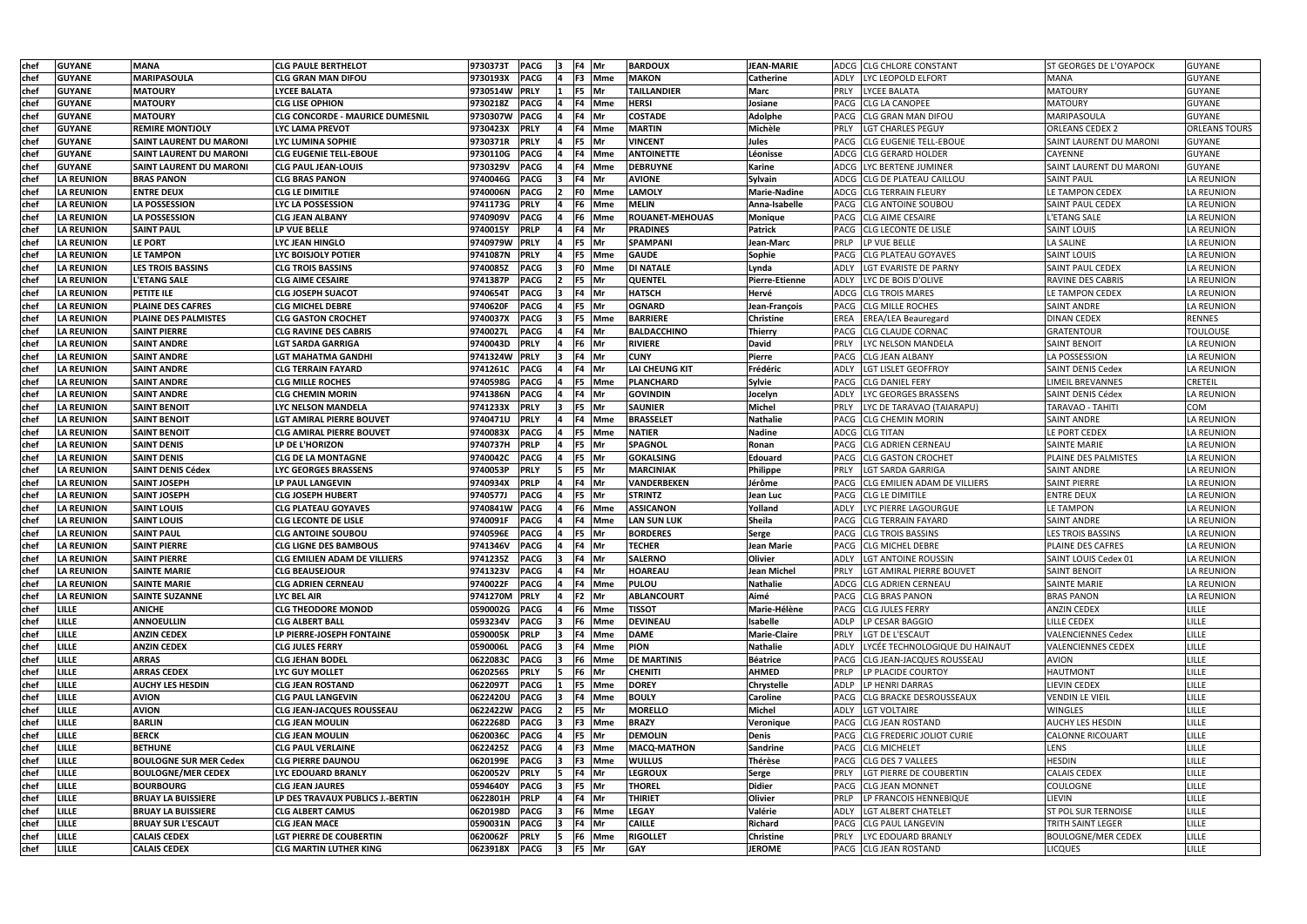| chef        | LILLE         | <b>CALONNE RICOUART</b>    | <b>CLG FREDERIC JOLIOT CURIE</b> | 0620068M PACG |             | 13.            | F5 Mr         | <b>FLACZYNSKI</b>     | <b>MICHEL</b>          | PACG CLG JEAN MOULIN                     | <b>BARLIN</b>                 | <b>LILLE</b>         |
|-------------|---------------|----------------------------|----------------------------------|---------------|-------------|----------------|---------------|-----------------------|------------------------|------------------------------------------|-------------------------------|----------------------|
|             | adjoint LILLE | <b>CAMBRAI CEDEX</b>       | LP DES METIERS LOUIS BLERIOT     | 0592611t      | <b>ADLP</b> |                | F4 Mme        | TILMANT               | Axelle                 | PACG CLG JEAN MACE                       | <b>BRUAY SUR L'ESCAUT</b>     | <b>LILLE</b>         |
| chef        | LILLE         | <b>CONDE SUR l'ESCAUT</b>  | LYC du pays de Condé             | 0596854E      | <b>PRLY</b> |                | F4 Mr         | <b>BIZOT</b>          | Frédéric               | PRLY<br>Lycée Français Conakry           | <b>CHATILLON Cedex</b>        | ETRANGER             |
| chef        | LILLE         | <b>COULOGNE</b>            | <b>CLG JEAN MONNET</b>           | 0620073T      | <b>PACG</b> |                | F4 Mr         | <b>BECQUET</b>        | Alain                  | PACG<br><b>CLG PAUL MACHY</b>            | <b>DUNKERQUE CEDEX 2</b>      | LILLE                |
| chef        | LILLE         | <b>CYSOING</b>             | <b>CLG PAUL ELUARD</b>           | 0590057S      | <b>PACG</b> |                | F5 Mme        | <b>CHAUVEAU</b>       | <b>Anne-Claire</b>     | <b>CLG LOUIS PASTEUR</b><br><b>PACG</b>  | <b>OIGNIES</b>                | LILLE                |
| chef        | LILLE         | <b>DENAIN</b>              | LGT ALFRED KASTLER               | 0590060V      | <b>PRLY</b> | 13             | F5 Mr         | <b>LAMAND</b>         | Pierre-Alain           | <b>CLG ALBERT ROUSSEL</b><br><b>PACG</b> | <b>TOURCOING Cedex</b>        | LILLE                |
| chef        | LILLE         | <b>DIVION</b>              | <b>CLG HENRI WALLON</b>          | 0620079Z      | <b>PACG</b> | 13             | F4 Mme        | <b>DAVRINCHE</b>      | <b>Catherine</b>       | ADLP<br>LP SALVADOR ALLENDE              | <b>BETHUNE CEDEX</b>          | LILLE                |
| chef        | LILLE         | <b>DOUAI</b>               | LYC ALBERT CHATELET              | 0590063Y      | <b>PRLY</b> | 15.            | F4 Mr         | <b>HOGREL</b>         | <b>GILLES</b>          | PRLY<br><b>LGT JEAN BART</b>             | <b>DUNKERQUE CEDEX</b>        | LILLE                |
| chef        | LILLE         | <b>DOUAI</b>               | <b>LGT EDMOND LABBE</b>          | 0590065A      | <b>PRLY</b> |                | F5 Mr         | <b>DUPUICH</b>        | Pascal                 | PRLY<br><b>LGT SEVIGNE</b>               | <b>TOURCOING CEDEX</b>        | LILLE                |
| chef        | LILLE         | <b>DOUAI</b>               | <b>CLG JULES FERRY</b>           | 0590068D      | <b>PACG</b> |                | F6 Mr         | <b>RAGUENET</b>       | Stéphane               | PRLP<br>LP PAUL LANGEVIN                 | WAZIERS                       | LILLE                |
| chef        | LILLE         | <b>DUNKERQUE CEDEX</b>     | <b>LGT JEAN BART</b>             | 0590071G      | <b>PRLY</b> |                | F5 Mr         | <b>VALMALLE</b>       | Samuel                 | PRLY<br>LYC EMILE ZOLA                   | <b>WATTRELOS</b>              | LILLE                |
| <b>chef</b> | LILLE         | <b>DUNKERQUE CEDEX 2</b>   | <b>CLG PAUL MACHY</b>            | 0590179Z      | <b>PACG</b> |                | F4 Mr         | <b>MEUREE</b>         | Thierry                | <b>LGT JEAN BART</b><br><b>ADLY</b>      | <b>DUNKERQUE CEDEX</b>        | LILLE                |
| chef        | LILLE         | <b>ESCAUDAIN</b>           | <b>CLG FELICIEN JOLY</b>         | 0592751V      | <b>PACG</b> |                | F4 Mme        | <b>BARA</b>           | Nathalie               | <b>CLG ANDRE MALRAUX</b><br>PACG         | <b>LAMBRES LEZ DOUAI</b>      | LILLE                |
| chef        | LILLE         | <b>ESTAIRES</b>            | <b>CLG HENRI DUREZ</b>           | 0595757M      | <b>PACG</b> |                | F4 Mr         | <b>LELEU</b>          | Lionel                 | <b>ADLY</b><br>LYCEE HENRI WALLON        | <b>VALENCIENNES CEDEX</b>     | <b>LILLE</b>         |
| chef        | <b>LILLE</b>  | <b>FACHES THUMESNIL</b>    | CLG JEAN MERMOZ                  | 0593476H      | <b>PACG</b> |                | F4 Mme        | <b>HOCHART</b>        | Sylvie-Anne            | <b>ADLY</b><br>LGT LOUIS BLARINGHEM      | <b>BETHUNE CEDEX</b>          | LILLE                |
| chef        | LILLE         | <b>FRESNES SUR ESCAUT</b>  | <b>CLG FELICIEN JOLY</b>         | 0593486U      | <b>PACG</b> |                | F5 Mme        | <b>SAINT-OUIN</b>     | <b>Marie-Catherine</b> | PACG<br><b>CLG GUILLAUME BUDE</b>        | <b>MAUBEUGE</b>               | LILLE                |
| chef        | LILLE         | <b>GONDECOURT</b>          | <b>CLG HERGE</b>                 | 0595166V      | <b>PACG</b> |                | F5 Mr         | <b>FRANCQUEVILLE</b>  | Laurent                | ADCG<br><b>CLG FRANCOIS RABELAIS</b>     | <b>MONS EN BAROEUL</b>        | LILLE                |
| <b>chef</b> | LILLE         | <b>HARNES</b>              | <b>CLG VICTOR HUGO</b>           | 0622791X      | <b>PACG</b> |                | F4 Mme        | <b>LAMOURET</b>       | Christelle             | <b>CLG CARNOT</b><br>PACG                | LILLE                         | LILLE                |
| <b>chef</b> | LILLE         | <b>HAUTMONT</b>            | LP PLACIDE COURTOY               | 0590098L      | <b>PRLP</b> |                | F5 Mme        | <b>GERARDIN</b>       | <b>Christine</b>       | <b>CLG VAUBAN</b><br>PACG                | MAUBEUGE                      | LILLE                |
| chef        | LILLE         | <b>HESDIN</b>              | <b>CLG DES 7 VALLEES</b>         | 0620099W      | <b>PACG</b> | 13             | F5 Mme        | <b>GUERVILLE</b>      | Sylvie                 | ADCG<br><b>CLG JEAN ROSTAND</b>          | MARQUISE                      | LILLE                |
| chef        | LILLE         | <b>HEUCHIN</b>             | <b>CLG JACQUES PREVERT</b>       | 0622866d      | <b>PACG</b> |                | F4 Mme        | <b>PEGARD</b>         | <b>Martine</b>         | <b>ADLY</b><br>LYC D'ARTOIS              | <b>NOEUX LES MINES</b>        | LILLE                |
| chef        | LILLE         | <b>HOUDAIN</b>             | <b>CLG JACQUES PREVERT</b>       | 0622871j      | <b>PACG</b> |                | F5 Mme        | <b>CREPIN</b>         | <b>Catherine</b>       | <b>CLG HENRI DUREZ</b><br>PACG           | <b>ESTAIRES</b>               | LILLE                |
| chef        | <b>LILLE</b>  | <b>LA BASSEE</b>           | LP LOUIS-LEOPOLD BOILLY          | 0590252d      | <b>PRLP</b> |                | F5 Mme        | <b>ENTRESSANGLE</b>   | Fleur                  | <b>CLG JULES FERRY</b><br>ADCG           | <b>HAUBOURDIN Cedex</b>       | LILLE                |
| chef        | lille         | <b>LA BASSEE</b>           | <b>CLG ALBERT SCHWEITZER</b>     | 0593231s      | <b>PACG</b> |                | F5 Mr         | <b>HAJA</b>           | <b>Maxime</b>          | LP LOUIS-LEOPOLD BOILLY<br>PRLP          | <b>LA BASSEE</b>              | LILLE                |
| <b>chef</b> | <b>LILLE</b>  | LA MADELEINE               | LYC VALENTINE LABBE              | 0590122m      | <b>PRLY</b> |                | F5 Mr         | <b>BRUYERE</b>        | Denis                  | LYC ALBERT CHATELET<br><b>PRLY</b>       | <b>DOUAI</b>                  | LILLE                |
| chef        | LILLE         | LAMBERSART                 | LGT JEAN PERRIN                  | 0590110z      | <b>PRLY</b> |                | F5 Mr         | <b>MENET</b>          | Stéphane               | PRLY<br>LYC DE TOURCOING CEDEX           | <b>TOURCOING CEDEX</b>        | LILLE                |
| chef        | LILLE         | LAMBERSART                 | CLG LAVOISIER                    | 0595163s      | <b>PACG</b> |                | F4 Mme        | <b>DUCREUX</b>        | <b>Virginie</b>        | <b>ADLY</b><br>LYC EMILE ZOLA            | <b>WATTRELOS</b>              | LILLE                |
| chef        | LILLE         | LAMBRES LEZ DOUAI          | CLG ANDRE MALRAUX                | 0594298b      | <b>PACG</b> |                | F4 Mr         | <b>POCCARD</b>        | <b>Gilles</b>          | <b>CLG VOLTAIRE</b><br>ADCG              | <b>LOURCHES</b>               | LILLE                |
|             | adjoint LILLE | LE CATEAU CAMBRESIS        | <b>CLG JEAN ROSTAND</b>          | 0595337f      | <b>ADCG</b> |                | F5 Mr         | <b>HUSSON</b>         | Jerome                 | <b>EREA</b><br><b>EREA N. Mandela</b>    | LOMME CEDEX                   | LILLE                |
| chef        | LILLE         | <b>LE PORTEL</b>           | <b>CLG JEAN MOULIN</b>           | 0622095r      | <b>PACG</b> |                | F5 Mr         | <b>ALEXANDRE</b>      | <b>Bruno</b>           | <b>CLG JEAN MOULIN</b><br>PACG           | <b>BERCK</b>                  | LILLE                |
| chef        | LILLE         | <b>LEERS</b>               | <b>CLG ALPHONSE DAUDET</b>       | 0595713p      | <b>PACG</b> |                | F5 Mr         | <b>BOCQUET</b>        | Laurent                | <b>CLG SIMONE VEIL</b><br>ADCG           | CAPPELLE EN PEVELE            | LILLE                |
| chef        | LILLE         | <b>LENS</b>                | <b>LGT AUGUSTE BEHAL</b>         | 0620109G      | <b>PRLY</b> | 14             | F5 Mr         | <b>DELELIS</b>        | JEAN FRANCOIS          | PRLP<br>LP LA PEUPLERAIE                 | SALLAUMINES                   | LILLE                |
| chef        | <b>LILLE</b>  | <b>LENS</b>                | <b>CLG MICHELET</b>              | 0622417R      | <b>PACG</b> | 12.            | <b>F8</b> Mme | <b>LECOEUCHE-BERT</b> | <b>Christine</b>       | ADCG CLG MAURICE SCHUMANN                | PECQUENCOURT                  | LILLE                |
| chef        | LILLE         | <b>LIBERCOURT</b>          | <b>CLG JEAN DE SAINT AUBERT</b>  | 0622239X      | <b>PACG</b> |                | F3 Mme        | <b>PERRICHOT</b>      | <b>Dalila</b>          | LP HENRI SENEZ<br><b>ADLP</b>            | <b>HENIN BEAUMONT CEDEX</b>   | LILLE                |
| chef        | LILLE         | <b>LICQUES</b>             | <b>CLG JEAN ROSTAND</b>          | 0620194Z      | <b>PACG</b> |                | F5 Mme        | <b>CARON</b>          | Sophie                 | <b>CLG ALBERT CAMUS</b><br>ADCG          | <b>LUMBRES</b>                | LILLE                |
| chef        | lille         | <b>LIEVIN</b>              | LP FRANCOIS HENNEBIQUE           | 0623377J      | <b>PRLP</b> |                | $FA$ Mr       | <b>CORBISEZ</b>       | <b>ANDRE</b>           | <b>CLG COMPERE MOREL</b><br>PACG         | <b>BRETEUIL</b>               | <b>AMIENS</b>        |
| <b>chef</b> | LILLE         | <b>LIEVIN</b>              | CLG PIERRE ET MARIE CURIE        | 06201197      | <b>PACG</b> |                | F4 Mme        | <b>PICHETA</b>        | Romaine                | <b>PACG</b><br><b>CLG JEAN MERMOZ</b>    | <b>FACHES THUMESNIL</b>       | <b>LILLE</b>         |
| <b>chef</b> | LILLE         | <b>LIEVIN</b>              | <b>CLG DESCARTES-MONTAIGNE</b>   | 0622086F      | <b>PACG</b> |                | F5 Mr         | VERPLANCKE            | Marc                   | <b>CLG DU PEVELE</b><br>ADCG             | <b>ORCHIES</b>                | <b>LILLE</b>         |
| <b>chef</b> | <b>LILLE</b>  | <b>LILLE</b>               | <b>LGT LOUIS PASTEUR</b>         | 0590117G PRLY |             | $\overline{a}$ | F5 Mr         | <b>DUPAS</b>          | <b>Olivier</b>         | PRLY<br>LYC GUY MOLLET                   | <b>ARRAS CEDEX</b>            | LILLE                |
| chef        | <b>LILLE</b>  | <b>LILLE</b>               | <b>CLG Moulins</b>               | 0597004T      | <b>PACG</b> | 12.            | F5 Mr         | <b>MASSON</b>         | Thierry                | PACG CLG VOLTAIRE                        | <b>WATTIGNIES CEDEX</b>       | <b>LILLE</b>         |
| chef        | <b>LILLE</b>  | <b>LILLE</b>               | <b>CLG CLAUDE LEVI STRAUSS</b>   | 0593179K      | <b>PACG</b> |                | F5 Mme        | <b>MEDDAH-ARAIBI</b>  | Fatma                  | PACG CLG STALINGRAD                      | <b>SAINT PIERRE DES CORPS</b> | <b>ORLEANS TOURS</b> |
| chef        | LILLE         | <b>LILLE</b>               | <b>CLG CARNOT</b>                | 0593168Y      | <b>PACG</b> |                | F5 Mr         | <b>GRENU</b>          | René                   | <b>CLG ALPHONSE DAUDET</b><br>PACG       | <b>LEERS</b>                  | LILLE                |
| chef        | LILLE         | <b>LILLE CEDEX</b>         | LP FERRER-MONNET                 | 0596957S      | <b>PRLP</b> |                | F5 Mme        | <b>BERTOLOTTI</b>     | <b>Caroline</b>        | PACG CLG HERGE                           | GONDECOURT                    | <b>LILLE</b>         |
| chef        | <b>LILLE</b>  | <b>LILLERS</b>             | <b>CLG LEO LAGRANGE</b>          | 0622799F      | <b>PACG</b> |                | F4 Mr         | <b>DAUBIGNY</b>       | Frédéric               | PACG CLG JACQUES PREVERT                 | <b>MASNIERES</b>              | LILLE                |
| chef        | LILLE         | LOMME CEDEX                | LP SONIA DELAUNAY                | 0590111A      | <b>PRLP</b> | 13.            | F4 Mme        | <b>BORRAGINI</b>      | <b>VALERIE</b>         | PACG ICLG HENRI WALLON                   | <b>DIVION</b>                 | LILLE                |
| chef        | LILLE         | <b>LOOS CEDEX</b>          | LP MAURICE DUHAMEL               | 0590133Z      | <b>PRLP</b> |                | F5 Mr         | <b>EECKHOUT</b>       | Philippe               | PACG CLG VICTOR HUGO                     | <b>HARNES</b>                 | LILLE                |
| chef        | LILLE         | LOUVROIL - MAUBEUGE Cedex  | <b>CLG JACQUES BREL</b>          | 05936861      | <b>PACG</b> |                | F4 Mr         | <b>DEBRUE</b>         | Dominique              | ADCG CLG ANTOINE DE SAINT EXUPERY        | HAUTMONT                      | LILLE                |
| chef        | LILLE         | <b>MASNIERES</b>           | <b>CLG JACQUES PREVERT</b>       | 0593683h      | <b>PACG</b> |                | F5 Mme        | <b>ROUSSEL</b>        | <b>Martine</b>         | <b>PRLY</b><br><b>COLLEGE DE FRANCE</b>  | 101 Tananarive                | ETRANGER             |
| chef        | <b>LILLE</b>  | <b>MAUBEUGE</b>            | <b>CLG GUILLAUME BUDE</b>        | 0590150t      | <b>PACG</b> |                | F6 Mme        | <b>BRUYERE</b>        | Fabienne               | LGT WATTEAU<br>ADLY                      | <b>VALENCIENNES CEDEX</b>     | <b>LILLE</b>         |
| chef        | LILLE         | <b>OIGNIES</b>             | <b>CLG LOUIS PASTEUR</b>         | 0623018U      | <b>PACG</b> |                | F4 Mr         | <b>CARON</b>          | Jean-Paul              | PACG CLG JEAN DE SAINT AUBERT            | <b>LIBERCOURT</b>             | <b>LILLE</b>         |
| chef        | LILLE         | <b>OUTREAU</b>             | <b>CLG ALBERT CAMUS</b>          | 0620154F      | <b>PACG</b> |                | F5 Mme        | <b>COUVELAERE</b>     | Laurence               | <b>CLG EUSTACHE DESCHAMPS</b><br>PACG    | <b>VERTUS</b>                 | <b>REIMS</b>         |
| chef        | LILLE         | <b>PECQUENCOURT</b>        | <b>CLG MAURICE SCHUMANN</b>      | 0596529B      | <b>PACG</b> |                | F5 Mr         | <b>MAITTE</b>         | Yves                   | PACG CLG THEODORE MONOD                  | <b>ANICHE</b>                 | LILLE                |
| chef        | LILLE         | <b>RONCHIN</b>             | <b>CLG GERNEZ RIEUX</b>          | 0593237Y      | <b>PACG</b> |                | F5 Mr         | <b>SIOUR</b>          | Bruno                  | PACG<br><b>CLG CLAUDE LEVI STRAUSS</b>   | LILLE                         | LILLE                |
| chef        | LILLE         | <b>ROUBAIX</b>             | <b>LP TURGOT</b>                 | 0590186g      | <b>PRLP</b> |                | F5 Mr         | <b>NOEL</b>           | <b>JEAN LUC</b>        | <b>ADLP</b><br>LP TURGOT                 | <b>ROUBAIX</b>                | LILLE                |
| <b>chef</b> | LILLE         | <b>SALLAUMINES</b>         | LP LA PEUPLERAIE                 | 0620220C PRLP |             |                | F4 Mme        | <b>LABRANCHE</b>      | <b>EVELYNE</b>         | PRLY<br>LYC DE L HAUTIL                  | JOUY LE MOUTIER               | VERSAILLES           |
| chef        | LILLE         | <b>SIN LE NOBLE</b>        | <b>CLG ANATOLE FRANCE</b>        | 0593185S      | <b>PACG</b> |                | F6 Mme        | <b>WDOWIAK</b>        | Nathalie               | <b>CLG JULES FERRY</b><br>PACG           | <b>DOUAI</b>                  | <b>LILLE</b>         |
| chef        | LILLE         | <b>ST POL SUR TERNOISE</b> | LP PIERRE MENDES-FRANCE          | 0620167V PRLP |             |                | F5 Mr         | mannessier            | patrice                | <b>CLG PAUL VERLAINE</b><br>PACG         | <b>BETHUNE</b>                | <b>LILLE</b>         |
| chef        | LILLE         | <b>ST POL SUR TERNOISE</b> | <b>CLG ROGER SALENGRO</b>        | 0622790W PACG |             |                | F4 Mme        | <b>CHAMPION</b>       | Jacqueline             | <b>PACG CLG ROSA PARKS</b>               | <b>LES ANDELYS</b>            | ROUEN                |
| chef        | LILLE         | <b>THUMERIES</b>           | <b>CLG ALBERT CAMUS</b>          | 0590211J      | <b>PACG</b> |                | F5 Mr         | <b>CHANU</b>          | <b>ALAIN</b>           | PACG CLG CAMILLE CLAUDEL                 | <b>VILLENEUVE D'ASCQ</b>      | LILLE                |
| chef        | LILLE         | <b>TOURCOING CEDEX</b>     | LYC DE TOURCOING CEDEX           | 0590212K      | <b>PRLY</b> |                | F5 Mme        | <b>RUBIO DEVOLDER</b> | Valérie                | PACG CLG PAUL LANGEVIN                   | AVION                         | LILLE                |
| chef        | <b>LILLE</b>  | <b>TOURCOING CEDEX</b>     | LGT SEVIGNE                      | 0590215N      | <b>PRLY</b> |                | F5 Mr         | <b>LOUNICI</b>        | <b>MADJID</b>          | PACG CLG PAUL ELUARD                     | <b>CYSOING</b>                | LILLE                |
| chef        | LILLE         | <b>TRITH SAINT LEGER</b>   | LP LEONARD DE VINCI              | 0595678B      | <b>PRLP</b> |                | F5 Mr         | <b>DESHAYS</b>        | <b>Bertrand</b>        | PACG CLG MAURICE SCHUMANN                | PECQUENCOURT                  | LILLE                |
| chef        | <b>LILLE</b>  | <b>TRITH SAINT LEGER</b>   | <b>CLG PAUL LANGEVIN</b>         |               |             | 11             | F5 Mr         | <b>Maes</b>           | Pascal                 | ADLY LYC ANDRE LURCAT                    | <b>MAUBEUGE Cedex</b>         | LILLE                |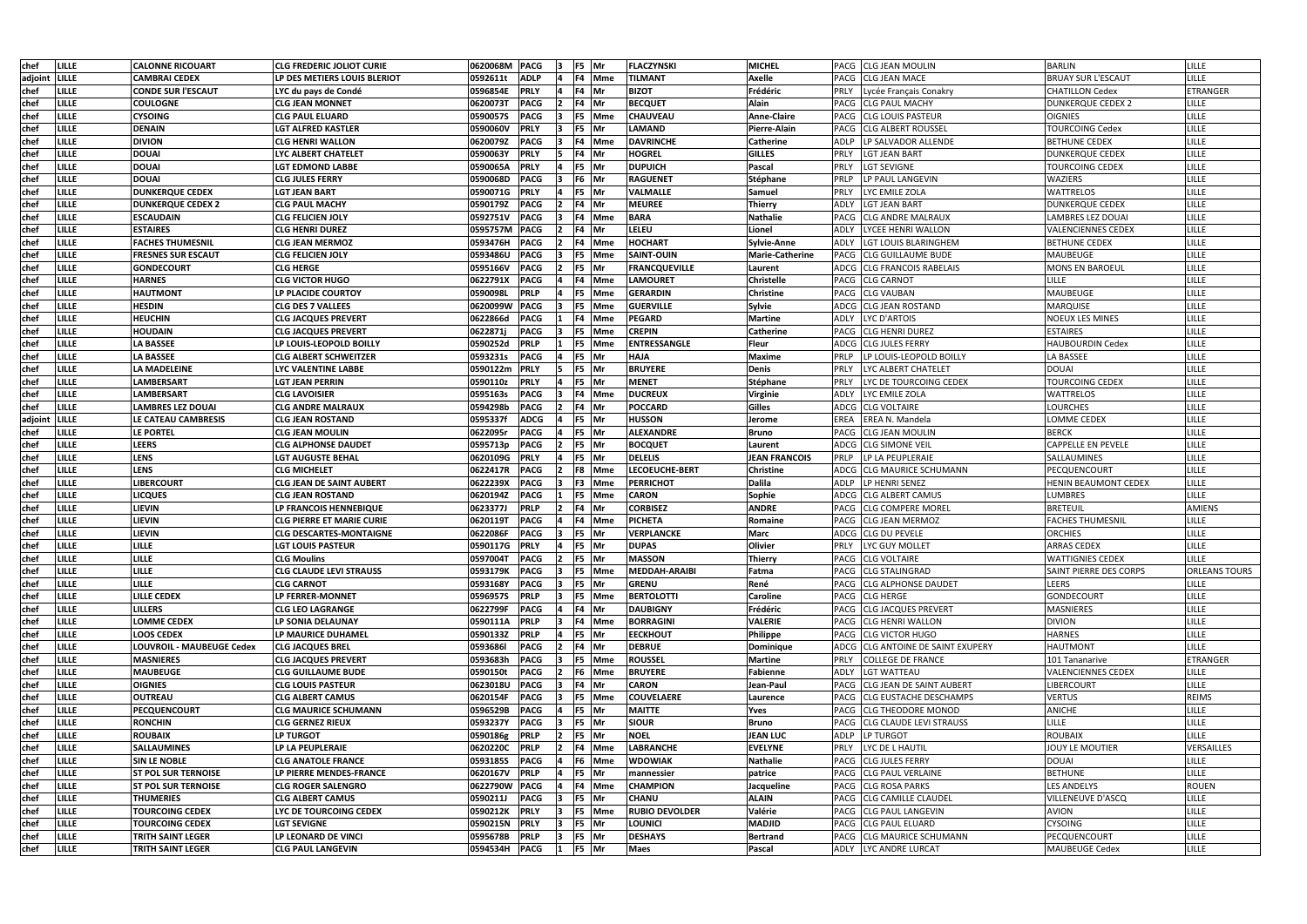| chef        | <b>LILLE</b>      | <b>VALENCIENNES CEDEX</b>    | LYCEE TECHNOLOGIQUE DU HAINAUT  | 0590223x             | <b>PRLY</b> |                | F6 Mr  |        | <b>BRIAND</b>           | <b>Bernard</b>         | PRLP<br>LP LEONARD DE VINCI                | <b>TRITH SAINT LEGER</b>        | LILLE                |
|-------------|-------------------|------------------------------|---------------------------------|----------------------|-------------|----------------|--------|--------|-------------------------|------------------------|--------------------------------------------|---------------------------------|----------------------|
| chef        | LILLE             | <b>VALENCIENNES CEDEX</b>    | LYCEE HENRI WALLON              | 0590221V             | <b>PRLY</b> |                | F5 Mr  |        | <b>FONTAINE</b>         | <b>GEOFFROY</b>        | <b>PRLY</b><br>LGT ALFRED KASTLER          | <b>DENAIN</b>                   | LILLE                |
| chef        | LILLE             | <b>VENDIN LE VIEIL</b>       | <b>CLG BRACKE DESROUSSEAUX</b>  | 0622792y             | <b>PACG</b> |                | F4 Mr  |        | <b>WAGON</b>            | <b>Doris</b>           | ADCG<br><b>CLG ANITA CONTI</b>             | <b>BULLY LES MINES</b>          | LILLE                |
| chef        | <b>LILLE</b>      | <b>VILLENEUVE D'ASCQ</b>     | <b>CLG CAMILLE CLAUDEL</b>      | 0595656c             | <b>PACG</b> |                | F4 Mr  |        | <b>ROMAIN</b>           | <b>CHRISTOPHE</b>      | <b>LGT JEAN PROUVE</b><br>ADLY             | <b>LOMME Cedex</b>              | LILLE                |
| chef        | <b>LILLE</b>      | <b>WATTIGNIES CEDEX</b>      | <b>CLG VOLTAIRE</b>             | 0595597n             | <b>PACG</b> | 12.            | F4 Mme |        | <b>DHERIN</b>           | Thaïs                  | CLG G. DESDEVISES DU DEZERT<br>PACG        | LESSAY                          | <b>CAEN</b>          |
| chef        | LILLE             | <b>WATTRELOS</b>             | LYC EMILE ZOLA                  | 0590233h             | <b>PRLY</b> | 13             | F5 Mr  |        | <b>REIBEL</b>           | <b>PATRICK</b>         | <b>CLG MARTIN LUTHER KING</b><br>PACG      | <b>CALAIS CEDEX</b>             | LILLE                |
| chef        | LILLE             | WAZIERS                      | LP PAUL LANGEVIN                | 0593495d             | <b>PRLP</b> | 12             | F4 Mr  |        | <b>DELBECQUE</b>        | <b>JEAN-MARC</b>       | LYC ALBERT CHATELET<br>ADLY                | <b>DOUAI</b>                    | LILLE                |
| chef        | <b>LIMOGES</b>    | <b>BONNAT</b>                | <b>CLG MARC BLOCH</b>           | 0230006g             | <b>PACG</b> |                | F3 Mme |        | <b>MAZEIRAT</b>         | Isabelle               | ADCG CLG JULES MAROUZEAU                   | <b>GUERET CEDEX</b>             | <b>LIMOGES</b>       |
| chef        | <b>LIMOGES</b>    | <b>BOURGANEUF</b>            | <b>CLG JEAN PICART LE DOUX</b>  | 0230507b             | <b>PACG</b> |                | F4 Mme |        | <b>GUILLEMOT</b>        | Agnès                  | PACG CLG OCTAVE GACHON                     | <b>PARSAC</b>                   | <b>LIMOGES</b>       |
| chef        | <b>LIMOGES</b>    | <b>CHATEAUNEUF LA FORET</b>  | <b>CLG JEAN MONNET</b>          | 0870008L             | <b>PACG</b> |                | F0 Mme |        | <b>SERR-TOURNIEROU</b>  | Marie-Christine        | LP LE MAS JAMBOST<br>ADLP                  | <b>LIMOGES</b>                  | <b>LIMOGES</b>       |
| chef        | <b>LIMOGES</b>    | <b>EGLETONS</b>              | <b>CLG ALBERT THOMAS</b>        | 0190019T             | <b>PACG</b> |                | F0 Mme |        | <b>MACAIRE</b>          | Evelyne                | PACG CLG SUZANNE LACORE                    | <b>THENON</b>                   | <b>BORDEAUX</b>      |
| chef        | <b>LIMOGES</b>    | <b>GUERET CEDEX</b>          | CLG MARTIN NADAUD               | 0230487E             | <b>PACG</b> |                | F0 Mme |        | <b>THOMAS</b>           | Lynette                | <b>CLG PIERRE ROBERT</b><br>PACG           | <b>LE DORAT</b>                 | <b>LIMOGES</b>       |
| chef        | <b>LIMOGES</b>    | <b>ISLE</b>                  | <b>CLG JEAN REBIER</b>          | 0870658T             | <b>PACG</b> |                | F0 Mme |        | <b>HELIAS-REBIERE</b>   | <b>Christine</b>       | <b>CLG MARTIN NADAUD</b><br>PACG           | <b>GUERET CEDEX</b>             | <b>LIMOGES</b>       |
| chef        | <b>LIMOGES</b>    | LE DORAT                     | CLG PIERRE ROBERT               |                      | <b>PACG</b> |                | F0 Mme |        |                         | <b>Nathalie</b>        | PACG<br><b>ICLG DE ROCHECHOUART</b>        | ROCHECHOUART                    | <b>LIMOGES</b>       |
| chef        | <b>LIMOGES</b>    | <b>LIMOGES</b>               | CLG FIRMIN ROZ                  | 0870819T<br>0870960W | <b>PACG</b> |                | F5 Mr  |        | VALBOUSQUET<br>ARNAUD   | Patrice                | PACG<br><b>CLG JEAN MONNET</b>             | <b>CHATEAUNEUF LA FORET</b>     | <b>LIMOGES</b>       |
|             | <b>LIMOGES</b>    | LIMOGES Cedex                | CLG GUY DE MAUPASSANT           | 0870022B             | <b>PACG</b> |                | F0 Mr  |        | <b>BOST</b>             | Jérôme                 | <b>CLG DE MATAURA</b><br>PACG              | <b>TUBUAI</b>                   | COM                  |
| chef        |                   |                              |                                 |                      |             |                |        |        |                         |                        |                                            |                                 |                      |
| chef        | <b>LIMOGES</b>    | <b>LIMOGES CEDEX</b>         | <b>CLG ANDRE MAUROIS</b>        | 0870072F             | <b>PACG</b> |                | F4 Mr  |        | <b>GAUDILLERE</b>       | Hervé                  | <b>CLG GUY DE MAUPASSANT</b><br>PACG       | <b>LIMOGES Cedex</b>            | <b>LIMOGES</b>       |
| chef        | <b>LIMOGES</b>    | <b>MERLINES</b>              | <b>CLG RENE PERROT</b>          | 0190023X             | <b>PACG</b> |                | F4 Mr  |        | <b>ECHENE</b>           | Andre                  | ADCG<br><b>CLG JEAN MOULIN</b>             | <b>BRIVE LA GAILLARDE CEDEX</b> | <b>LIMOGES</b>       |
| <b>chef</b> | <b>LIMOGES</b>    | <b>NEUVIC D'USSEL</b>        | <b>CLG DE NEUVIC</b>            | 0190821P             | <b>PACG</b> |                | F3 Mr  |        | MATHELIN                | <b>ERIC</b>            | ADCG<br><b>CLG MARCEL PROUST</b>           | <b>ILLIERS COMBRAY</b>          | <b>ORLEANS TOURS</b> |
| chef        | <b>LIMOGES</b>    | <b>PARSAC</b>                | <b>CLG OCTAVE GACHON</b>        | 0230023A             | <b>PACG</b> |                | F0 Mr  |        | <b>BLANC</b>            | Christophe             | PACG CLG OCTAVE GACHON                     | <b>PARSAC</b>                   | <b>LIMOGES</b>       |
| <b>chef</b> | <b>LIMOGES</b>    | <b>ROCHECHOUART</b>          | <b>CLG DE ROCHECHOUART</b>      | 0870037T             | <b>PACG</b> | $\overline{2}$ | F0 Mme |        | <b>DE CHARRIERE</b>     | Laurence               | ADLY<br><b>ILGT AUGUSTE RENOIR</b>         | <b>LIMOGES CEDEX</b>            | <b>LIMOGES</b>       |
| chef        | <b>LIMOGES</b>    | <b>TULLE</b>                 | <b>LGT EDMOND PERRIER</b>       | 0190032G             | <b>PRLY</b> |                | F0 Mr  |        | <b>PINTEAU</b>          | Fabrice                | LYC JOSEPH GALLIENI<br><b>PRLY</b>         | <b>TOULOUSE Cedex 1</b>         | <b>TOULOUSE</b>      |
| chef        | LYON              | <b>ARBENT</b>                | <b>CLG JEAN ROSTAND</b>         | 0010987T             | <b>PACG</b> |                | F4 Mme |        | <b>SUBTIL</b>           | <b>Catherine</b>       | ADCG CLG EUGENE DUBOIS                     | <b>CHATILLON SUR CHALARONNE</b> | <b>LYON</b>          |
| chef        | <b>LYON</b>       | <b>BELLEY</b>                | <b>LGT DU BUGEY</b>             | 0010010F             | <b>PRLY</b> |                | F6 Mr  |        | <b>VALETTE</b>          | Simon                  | LGT LA MARTINIERE DUCHERE<br><b>ADLY</b>   | LYON                            | <b>LYON</b>          |
| chef        | <b>LYON</b>       | <b>BRON Cedex</b>            | LP EMILE BEJUIT (AUTOMOBILE)    | 0690105P             | <b>PRLP</b> |                | F6 Mme |        | <b>LIEBEAUX</b>         | Patricia               | PRLY<br>LGT MME DE STAEL                   | <b>ST JULIEN EN GENEVOIS</b>    | <b>GRENOBLE</b>      |
| chef        | <b>LYON</b>       | <b>CHASSIEU</b>              | <b>CLG LEONARD DE VINCI</b>     | 0691614E             | <b>PACG</b> |                | F5 Mme |        | <b>BAROTEAUX</b>        | Isabelle               | ADCG CLG DE SADA                           | <b>SADA</b>                     | MAYOTTE              |
| chef        | <b>LYON</b>       | <b>CHATILLON d'AZERGUES</b>  | <b>CLG SIMONE VEIL</b>          | 0693975W             | <b>PACG</b> |                | F4 Mr  |        | PLANUS                  | Jérôme                 | <b>CLG LES PIERRES DOREES</b><br>PACG      | LE BOIS D'OINGT                 | <b>LYON</b>          |
| chef        | <b>LYON</b>       | COMMUNAY                     | CLG HECTOR BERLIOZ              | 0693092L             | <b>PACG</b> |                | F5 Mme |        | <b>BACCONNIER</b>       | <b>BRIGITTE</b>        |                                            |                                 | <b>LYON</b>          |
| chef        | <b>LYON</b>       | <b>CORBAS</b>                | <b>CLG RENE CASSIN</b>          | 0692898A             | <b>PACG</b> |                | F5 Mme |        | <b>THOINET</b>          | Chantal                | LYC CLAUDE BERNARD<br>ADLY                 | VILLEFRANCHE/S.CEDEX            | <b>LYON</b>          |
| chef        | <b>LYON</b>       | <b>DARDILLY</b>              | <b>LYC FRANCOIS RABELAIS</b>    | 0693504J             | <b>PRLY</b> | 15.            | F5 Mr  |        | <b>CELLEROSI</b>        | Philippe               | PRLY<br><b>LGT HUGUES LIBERGIER</b>        | <b>REIMS</b>                    | <b>REIMS</b>         |
| chef        | <b>LYON</b>       | <b>DIVONNE LES BAINS</b>     | <b>CLG MARCEL ANTHONIOZ</b>     | 0011011U             | <b>PACG</b> |                | F5 Mr  |        | <b>MORAND</b>           | Dominique              | ADCG CLG AMPERE                            | LYON CEDEX 02                   | <b>LYON</b>          |
| chef        | <b>LYON</b>       | <b>LA PACAUDIERE</b>         | <b>CLG JEAN PAPON</b>           | 0421456E             | <b>PACG</b> |                | F5 Mr  |        | <b>ROUX</b>             | <b>Cedric</b>          | ADCG CLG DE HUAHINE                        | <b>ILE HUAHINE</b>              | COM                  |
| chef        | <b>LYON</b>       | <b>VAL D'OINGT</b>           | <b>CLG LES PIERRES DOREES</b>   | 0691674v             | <b>PACG</b> |                | F3 Mr  |        | <b>SERVIANT</b>         | Gilles                 | ADCG CLG CLAUDE BERNARD                    | <b>VILLEFRANCHE/SAONE CEDEX</b> | <b>LYON</b>          |
| chef        | <b>LYON</b>       | LE CHAMBON FEUGEROLLES       | LP ADRIEN TESTUD                | 0421606T             | <b>PRLP</b> |                | F4 Mme |        | <b>TORRENTE</b>         | <b>Muriel</b>          | <b>CLG PUITS DE LA LOIRE</b><br>PACG       | SAINT ETIENNE cedex 1           | <b>LYON</b>          |
| chef        | <b>LYON</b>       | <b>LE COTEAU</b>             | LP ETIENNE LEGRAND              | 0421489R             | <b>PRLP</b> |                | F6 Mme |        | <b>GRANDCLEMENT</b>     | Lydie                  | PACG CLG JEAN PAPON                        | LA PACAUDIERE                   | <b>LYON</b>          |
| chef        | LYON              | <b>LYON</b>                  | LP JEAN LURCAT                  | 0690045Z             | <b>PRLP</b> |                | F6 Mr  |        | <b>ROUFFETEAU</b>       | <b>REMY</b>            | <b>CLG HONORE DE BALZAC</b><br>PACG        | VENISSIEUX                      | <b>LYON</b>          |
| chef        | <b>LYON</b>       | <b>LYON</b>                  | LP CAMILLE CLAUDEL              | 0690125L             | <b>PRLP</b> | 12             | F5 Mme |        | <b>WITKOWSKI</b>        | <b>CHRISTINE</b>       | PACG<br><b>CLG AMPERE</b>                  | LYON CEDEX 02                   | <b>LYON</b>          |
| chef        | <b>LYON</b>       | <b>LYON</b>                  | <b>CLG GILBERT DRU</b>          | 0694007F             | <b>PACG</b> |                | F5 Mr  |        | GIRMA                   | Renaud                 | <b>CLG MARTIN LUTHER KING</b><br>PACG      | <b>MIONS</b>                    | <b>LYON</b>          |
| chef        | <b>LYON</b>       | <b>LYON</b>                  | <b>CLG BELLECOMBE</b>           | 0691663H   PACG      |             | 13             |        | F4 Mme | <b>PISSARD-GIBOLLET</b> | <b>Nathalie</b>        | PACG CLG LEONARD DE VINCI                  | <b>CHASSIEU</b>                 | <b>LYON</b>          |
| chef        | <b>LYON</b>       | LYON CEDEX 03                | <b>CLG MOLIERE</b>              | 0692411W PACG        |             |                | F5 Mme |        | <b>THABUIS</b>          | <b>Chantal</b>         | ADCG CLG JACQUES DUCLOS                    | <b>VAULX EN VELIN</b>           | <b>LYON</b>          |
| chef        | <b>LYON</b>       | LYON CEDEX 04                | LGT ANTOINE DE SAINT-EXUPERY    | 0690031J             | <b>PRLY</b> |                | F5 Mr  |        | <b>COUTAREL</b>         | Olivier                | PRLY<br><b>LGT JEAN PERRIN</b>             | LYON CEDEX 09                   | <b>LYON</b>          |
| chef        | <b>LYON</b>       | <b>LYON CEDEX 09</b>         | <b>LGT JEAN PERRIN</b>          | 0690082P             | <b>PRLY</b> |                | F6 Mme |        | <b>ROBIN</b>            | Bénédicte              | PACG CLG PIERRE VALDO                      | VAULX EN VELIN CEDEX            | <b>LYON</b>          |
| chef        | <b>LYON</b>       | <b>MIONS</b>                 | <b>CLG MARTIN LUTHER KING</b>   | 0692579D             | <b>PACG</b> |                | F5 Mme |        | <b>CHAPUS</b>           | Christine              | PACG CLG HECTOR BERLIOZ                    | COMMUNAY                        | <b>LYON</b>          |
| chef        | <b>LYON</b>       | <b>MONTLUEL</b>              | <b>CLG EMILE CIZAIN</b>         | 0010796k             | <b>PACG</b> | 13             | F4 Mr  |        | <b>COSENTINO</b>        | Frédérique             | <b>PACG CLG ELSA TRIOLET</b>               | VENISSIEUX                      | <b>LYON</b>          |
| chef        | <b>LYON</b>       | <b>REYRIEUX</b>              | <b>CLG JEAN COMPAGNON</b>       | 0011338z             | <b>PACG</b> | $\mathbf{r}$   | F5 Mr  |        | <b>CHAMPION</b>         | Jerome                 | ADLY LYC LOUIS ARMAND                      | <b>VILLEFRANCHE/SAONE CEDEX</b> | <b>LYON</b>          |
| chef        | <b>LYON</b>       | RILLIEUX LA PAPE             | LGT ALBERT CAMUS                | 06925171             | <b>PRLY</b> |                | F6 Mme |        | <b>DURAND</b>           | <b>CATHERINE</b>       | Rectorat académie de Lyon                  | LYON                            | <b>LYON</b>          |
| chef        | <b>LYON</b>       | <b>SAINT ANDRE DE CORCY</b>  | <b>CLG DE LA DOMBES</b>         | 00112571             | <b>PACG</b> |                | F4 Mme |        | <b>JOUHANIN</b>         | Sylvie                 | ADCG CLG VAUGELAS                          | MEXIMIEUX                       | <b>LYON</b>          |
| chef        | <b>LYON</b>       | <b>SAINT ETIENNE</b>         | <b>CLG ARISTIDE BRIAND</b>      | 0421569c             | <b>PACG</b> |                | F5 Mme |        | <b>GUILLOT</b>          | Céline                 | LGT DU FOREZ<br><b>ADLY</b>                | <b>FEURS</b>                    | <b>LYON</b>          |
| chef        | <b>LYON</b>       | <b>SAINT ETIENNE cedex 1</b> | <b>CLG PUITS DE LA LOIRE</b>    | 0420916t             | <b>PACG</b> |                | F6 Mme |        | <b>OUAHI</b>            | Laïla                  | PACG CLG ARISTIDE BRIAND                   | <b>SAINT ETIENNE</b>            | <b>LYON</b>          |
| chef        | <b>LYON</b>       | <b>SAINT GENIS LAVAL</b>     | <b>LGT RENE DESCARTES</b>       | 0693654x             | <b>PRLY</b> | 15             | F5 Mr  |        | <b>JACQUIER</b>         | <b>Bruno</b>           | <b>PRLY</b><br>Collège Protestant français | <b>BEYROUTH 1102 2110</b>       | ETRANGER             |
| chef        | <b>LYON</b>       | <b>SAINT PRIEST</b>          | <b>CLG BORIS VIAN</b>           | 0692417c             | <b>PACG</b> |                | F5 Mr  |        | <b>RICHEZ</b>           | Pascal                 | ADLY<br><b>LGT SAINT JUST</b>              | LYON CEDEX 05                   | <b>LYON</b>          |
| chef        | <b>LYON</b>       | <b>ST LAURENT DE MURE</b>    | <b>CLG LOUIS LACHENAL</b>       | 0692865p             | <b>PACG</b> |                | F5 Mr  |        | <b>KABRITI</b>          | <b>Bouchaib</b>        | PACG<br><b>CLG MOLIERE</b>                 | LYON CEDEX 03                   | <b>LYON</b>          |
| chef        | <b>LYON</b>       | <b>THIZY</b>                 | LYC FRANCOIS MANSART            | 0693566b             | <b>PRLY</b> |                | F0 Mme |        | <b>CROUZIER</b>         | <b>Isabelle</b>        | PRLP<br>LP ETIENNE LEGRAND                 | LE COTEAU                       | <b>LYON</b>          |
| chef        | <b>LYON</b>       | <b>VAULX EN VELIN CEDEX</b>  | <b>CLG PIERRE VALDO</b>         | 0690249w             | <b>PACG</b> |                | F5 Mme |        | <b>ROSIQUE</b>          | Agnès                  | ADCG<br><b>CLG PAUL-EMILE VICTOR</b>       | <b>RILLIEUX LA PAPE</b>         | <b>LYON</b>          |
| chef        | <b>LYON</b>       | <b>VENISSIEUX</b>            | <b>CLG HONORE DE BALZAC</b>     | 0691480j             | <b>PACG</b> |                | F4 Mme |        | PIZZAGALLI              | <b>CAROLE</b>          | PRLP<br>LP LES CARILLONS                   | <b>ANNECY</b>                   | <b>GRENOBLE</b>      |
| chef        | <b>LYON</b>       | <b>VENISSIEUX</b>            | <b>CLG ELSA TRIOLET</b>         | 0692343x             | <b>PACG</b> |                | F5 Mr  |        | <b>ARLAUD</b>           | <b>PATRICK</b>         | PACG<br><b>CLG RENE CASSIN</b>             | <b>CORBAS</b>                   | <b>LYON</b>          |
| chef        | <b>LYON</b>       | <b>VENISSIEUX CEDEX</b>      | LYC JACQUES BREL                | 0692717d             | <b>PRLY</b> | 13.            | F5 Mr  |        | <b>COURSODON</b>        | <b>Damien</b>          | ADLY<br>LGT ANTOINE DE SAINT-EXUPERY       | LYON CEDEX 04                   | <b>LYON</b>          |
| <b>chef</b> | <b>MARTINIQUE</b> | <b>FORT DE FRANCE</b>        | <b>CLG FERNAND DONATIEN</b>     | 9720412r             | <b>PACG</b> |                | F5 Mme |        | <b>GERVINET-GRANDU</b>  | Tania                  | PACG CLG EDMOND LUCIEN VALARD              | <b>SAINT ESPRIT</b>             | MARTINIQUE           |
| chef        | <b>MARTINIQUE</b> | <b>LE FRANCOIS</b>           | <b>CLG TRIANON</b>              | 9720495f             | <b>PACG</b> |                | F5 Mme |        | <b>HEJOAKA</b>          | <b>Marie-Dominique</b> | PACG CLG EUGENE MONA                       | LE MARIGOT                      | MARTINIQUE           |
| chef        | <b>MARTINIQUE</b> | <b>LE LAMENTIN</b>           | <b>CLG PETIT MANOIR</b>         | 9720083h             | <b>PACG</b> |                | F6 Mr  |        | <b>RAPHAEL</b>          | <b>JOSEPH</b>          | PACG CLG JACQUES ROUMAIN                   | <b>RIVIERE PILOTE</b>           | MARTINIQUE           |
| chef        | <b>MARTINIQUE</b> | <b>LE MARIGOT</b>            | <b>CLG EUGENE MONA</b>          | 9720028y             | <b>PACG</b> |                | F4 Mme |        | <b>VICTORIN</b>         | Sandrine               | ADCG CLG CASSIEN SAINTE-CLAIRE             | FORT DE FRANCE                  | MARTINIQUE           |
| chef        | <b>MARTINIQUE</b> | <b>RIVIERE PILOTE</b>        | <b>CLG JACQUES ROUMAIN</b>      | 97200171             | <b>PACG</b> |                | F4 Mme |        | <b>FANEL</b>            | <b>Marie Line</b>      | PACG CLG EMMANUEL SALDES                   | <b>SAINTE MARIE</b>             | MARTINIQUE           |
| chef        | <b>MARTINIQUE</b> | <b>SAINT ESPRIT</b>          | <b>CLG EDMOND LUCIEN VALARD</b> | 9720020p             | <b>PACG</b> | <u> 2</u>      | F5 M   |        | <b>ALOMALOO</b>         | <b>Jean Pierre</b>     | ADLY LYC ACAJOU 2                          | LE LAMENTIN                     | MARTINIQUE           |
|             |                   |                              |                                 |                      |             |                |        |        |                         |                        |                                            |                                 |                      |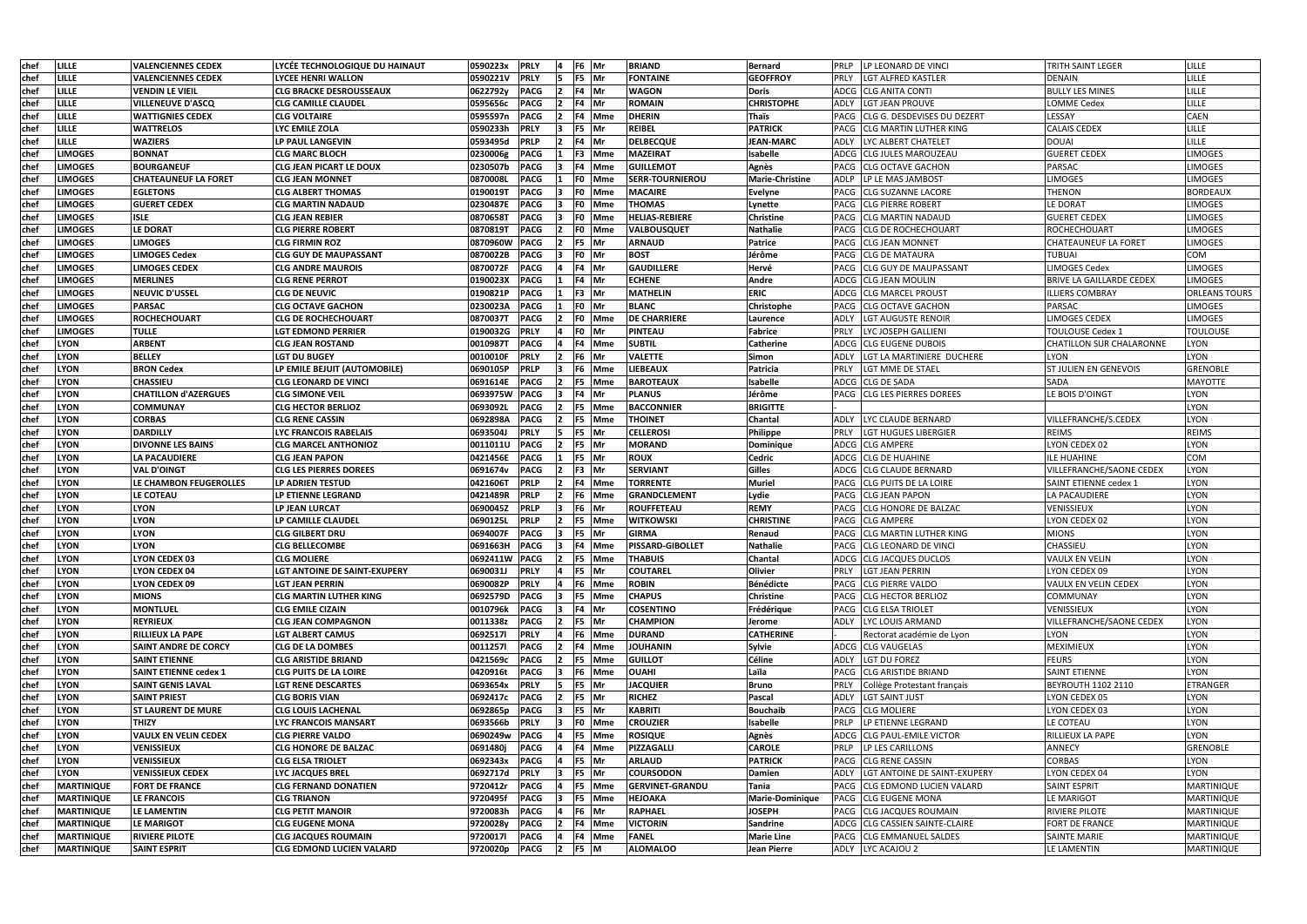| lchef       | <b>MARTINIQUE</b>  | <b>SAINTE MARIE</b>                | <b>CLG EMMANUEL SALDES</b>       | 9720513a<br><b>PACG</b> |               | F5 Mr       |               | <b>HIERSO</b>          | <b>Daniel</b>      | ADCG CLG BEAUSEJOUR                 | <b>LA TRINITE</b>                  | <b>MARTINIQUE</b>    |
|-------------|--------------------|------------------------------------|----------------------------------|-------------------------|---------------|-------------|---------------|------------------------|--------------------|-------------------------------------|------------------------------------|----------------------|
| chef        | <b>MAYOTTE</b>     | <b>MAMOUDZOU</b>                   | LYC Mamoudzou Nord               | 9760370y<br><b>PRLY</b> |               | F5 Mr       |               | <b>LOVAL</b>           | <b>Patrick</b>     | PRLY<br>LYC POINTE NOIRE            | POINTE NOIRE                       | GUADELOUPE           |
| adjoint     | <b>MAYOTTE</b>     | <b>SADA</b>                        | <b>CLG DE SADA</b>               | 9760180s<br><b>ADCG</b> |               | F4 Mr       |               | <b>GAILLARDON</b>      | <b>Didier</b>      | ADCG ICLG RAOUL DUFY                | LYON CEDEX 03                      | <b>LYON</b>          |
| chef        | MONTPELLIER        | <b>BAGNOLS SUR CEZE CEDEX</b>      | LYC ALBERT EINSTEIN              | 0300950v<br><b>PRLY</b> | 15.           | F5 Mr       |               | <b>FEUTRY</b>          | <b>Thierry</b>     | LYC MONT BLANC RENE DAYVE<br>PRLY   | PASSY                              | <b>GRENOBLE</b>      |
| chef        | <b>MONTPELLIER</b> | <b>BEZIERS Cedex</b>               | LGT HENRI IV                     | 0340009a<br><b>PRLY</b> | 14            | F6 Mr       |               | <b>REINA</b>           | Stéphane           | LYC DARIUS MILHAUD<br>PRLY          | LE KREMLIN BICETRE                 | <b>CRETEIL</b>       |
| chef        | <b>MONTPELLIER</b> | <b>CABESTANY</b>                   | <b>CLG PABLO CASALS</b>          | 0660521h<br><b>PACG</b> |               |             | F5 Mme        | <b>SCELLIER</b>        | <b>SYLVAINE</b>    | PRLP<br>LP LINO VENTURA             | OZOIR LA FERRIERE                  | <b>CRETEIL</b>       |
| chef        | <b>MONTPELLIER</b> | <b>CALVISSON</b>                   | <b>CLG LE VIGNET</b>             | <b>PACG</b><br>0301671d |               | F4 Mr       |               | <b>BOUTA</b>           | Mohamed            | PACG CLG ARMAND COUSSENS            | <b>SAINT AMBROIX</b>               | <b>MONTPELLIER</b>   |
| chef        | <b>MONTPELLIER</b> | <b>CANET EN ROUSSILLON</b>         | LYC ROSA LUXEMBURG               | 0660856x<br><b>PRLY</b> |               |             | F5 Mme        | <b>LEGROS</b>          | Françoise          | PACG CLG JEAN MERMOZ                | <b>ST LAURENT SALANQUE</b>         | <b>MONTPELLIER</b>   |
| chef        | <b>MONTPELLIER</b> | <b>CAPENDU</b>                     | <b>CLG DE L'ALARIC</b>           | <b>PACG</b><br>0110003u |               | F5 Mr       |               | <b>BENALI</b>          | Amar Redha         | ADCG CLG MONTESQUIEU                | NARBONNE                           | <b>MONTPELLIER</b>   |
| chef        | MONTPELLIER        | <b>CASTRIES</b>                    | <b>CLG LES PINS</b>              | 0341280g<br><b>PACG</b> |               | F4 Mr       |               | <b>JAVERZAC</b>        | Eric               | PACG CLG DE JASTRES                 | <b>AUBENAS</b>                     | <b>GRENOBLE</b>      |
| <b>chef</b> | <b>MONTPELLIER</b> | <b>CERET CEDEX</b>                 | LYC DEODAT DE SEVERAC            | 0660004w<br><b>PRLY</b> |               |             | F5 Mme        | <b>COSTASECA</b>       | <b>Bernadette</b>  | PACG CLG MARCEL PAGNOL              | <b>PERPIGNAN Cedex</b>             | <b>MONTPELLIER</b>   |
| chef        | <b>MONTPELLIER</b> | <b>CHALABRE</b>                    | <b>CLG ANTOINE PONS</b>          | 0110870l<br><b>PACG</b> |               |             | F3 Mme        | <b>LLOANCI</b>         | Edwige             | PACG ICLG LAURENT EYNAC             | LE MONASTIER/GAZEILLE              | <b>CLERMONT-FD</b>   |
| chef        | <b>MONTPELLIER</b> | <b>CLERMONT L'HERAULT</b>          | <b>CLG DU SALAGOU</b>            | <b>PACG</b><br>0341366a |               | F4   Mr     |               | <b>ROL</b>             | Jean-Michel        | PACG CLG MAX ROUQUETTE              | SAINT ANDRE DE SANGONIS            | <b>MONTPELLIER</b>   |
| chef        | MONTPELLIER        | <b>COURSAN</b>                     | <b>CLG LES MAILHEULS</b>         | <b>PACG</b><br>0110067n |               |             | F4 Mme        | <b>HASSLAUER</b>       | Carole             | PACG ICLG LA NADIERE                | PORT LA NOUVELLE                   | <b>MONTPELLIER</b>   |
| chef        | <b>MONTPELLIER</b> | <b>ILLE SUR TET</b>                | CLG PIERRE FOUCHE                | 0660008a<br><b>PACG</b> |               | FO          | <b>Mme</b>    | <b>BILLES</b>          | Francoise          | <b>ADCG CLG GUSTAVE VIOLET</b>      | <b>PRADES</b>                      | <b>MONTPELLIER</b>   |
| chef        | MONTPELLIER        | LE BLEYMARD                        | <b>CLG HENRI ROUVIERE</b>        | 0480001r<br><b>PACG</b> |               |             | F4 Mme        | <b>TRIDOT</b>          | <b>Brigitte</b>    | <b>CLG COLLINES DURANCE</b><br>PACG | <b>MALLEMORT</b>                   | <b>AIX MARSEILLE</b> |
| <b>chef</b> | <b>MONTPELLIER</b> | LE COLLET DE DEZE                  | <b>CLG HENRI GAMALA</b>          | <b>PACG</b><br>0480002s |               |             | F2 Mme        | <b>BUISSON</b>         | Magalie            | LP EMILE PEYTAVIN<br>ADLP           | <b>MENDE CEDEX</b>                 | <b>MONTPELLIER</b>   |
| chef        | <b>MONTPELLIER</b> | LE SOLER                           | <b>CLG JULES VERNE</b>           | 0660653b<br><b>PACG</b> |               |             | F5 Mme        | <b>DUPRE MICOULEAU</b> | <b>VALERIE</b>     | <b>CLG DE PUNAAUIA</b><br>PACG      | PUNAAUIA - ILES SOUS LE VENT       | COM                  |
| chef        | <b>MONTPELLIER</b> | <b>LE VIGAN</b>                    | <b>LYC ANDRE CHAMSON</b>         | <b>PRLY</b><br>0300052u |               |             | F4 Mme        | <b>LAROCHE</b>         | <b>Dominique</b>   | <b>PACG CLG LE VIGNET</b>           | CALVISSON                          | <b>MONTPELLIER</b>   |
| chef        | <b>MONTPELLIER</b> | <b>MENDE CEDEX</b>                 | <b>CLG HENRI BOURRILLON</b>      | <b>PACG</b><br>0480607z |               | F4 Mr       |               | <b>CHAREYRE</b>        | Jean-Claude        | PACG CLG HAUT-GEVAUDAN              | <b>ST CHELY D'APCHER</b>           | <b>MONTPELLIER</b>   |
| chef        | <b>MONTPELLIER</b> | <b>MILLAS</b>                      | <b>CLG DE MILLAS</b>             | 0660925x<br><b>PACG</b> |               | F5 Mr       |               | <b>LAPENE</b>          | Cyril              | LYC GEORGES POMPIDOU<br>ADLY        | <b>CASTELNAU LE LEZ</b>            | <b>MONTPELLIER</b>   |
| chef        | MONTPELLIER        | <b>MONTPELLIER Cedex</b>           | <b>CLG CAMILLE CLAUDEL</b>       | 0341030k<br><b>PACG</b> |               | F0 Mr       |               | <b>BEDU</b>            | Olivier            | PACG CLG BOBY LAPOINTE              | <b>ROUJAN</b>                      | <b>MONTPELLIER</b>   |
| <b>chef</b> | MONTPELLIER        | <b>MONTPELLIER CEDEX 3</b>         | LP JULES FERRY                   | 0340045p<br><b>PRLP</b> |               |             | F5 Mme        | <b>LOUGE</b>           | <b>Brigitte</b>    | LYC ANDRE CHAMSON<br>PRLY           | <b>LE VIGAN</b>                    | <b>MONTPELLIER</b>   |
| chef        | <b>MONTPELLIER</b> | MONTPELLIER Cedex 4                | <b>LGT JEAN MONNET</b>           | <b>PRLY</b><br>0341736c |               | F6 Mr       |               | <b>CABRERA</b>         | Noël               | <b>PRLY</b><br>LYC JEAN LURCAT      | PERPIGNAN CEDEX                    | <b>MONTPELLIER</b>   |
| chef        | MONTPELLIER        | <b>MONTPELLIER CEDEX 4</b>         | <b>CLG LES GARRIGUES</b>         | <b>PACG</b><br>0340109j |               | F5 Mr       |               | <b>DIMEUR</b>          | Jean Luc           | PACG CLG REVOLUTION                 | <b>NIMES</b>                       | <b>MONTPELLIER</b>   |
| chef        | MONTPELLIER        | <b>NIMES</b>                       | <b>CLG REVOLUTION</b>            | 0300946r<br><b>PACG</b> |               | F4 Mr       |               | <b>BRACQ</b>           | Régis              | LGT PHILIPPE LAMOUR<br>ADLY         | NIMES cedex                        | <b>MONTPELLIER</b>   |
| chef        | <b>MONTPELLIER</b> | <b>NIMES CEDEX</b>                 | LYC ERNEST HEMINGWAY             | <b>PRLY</b><br>0300027s |               | F0 Mr       |               | <b>OURTAL</b>          | Franck             | PRLY<br>LYC ALBERT EINSTEIN         | <b>BAGNOLS SUR CEZE CEDEX</b>      | <b>MONTPELLIER</b>   |
| chef        | <b>MONTPELLIER</b> | <b>NIMES Cedex</b>                 | <b>CLG ROMAIN ROLLAND</b>        | 0300025p<br><b>PACG</b> |               |             | F4 Mme        | <b>BELKAID</b>         | Nacéra             | PACG CLG VOLTAIRE                   | <b>REMOULINS</b>                   | <b>MONTPELLIER</b>   |
| <b>chef</b> | MONTPELLIER        | <b>PAULHAN</b>                     | <b>CLG EMMANUEL MAFFRE-BAUGE</b> | <b>PACG</b><br>0340974z |               |             | F4 Mme        | <b>DUPE</b>            | Claire             | ADCG CLG LES PINS                   | <b>CASTRIES</b>                    | <b>MONTPELLIER</b>   |
| chef        | <b>MONTPELLIER</b> | <b>PERPIGNAN</b>                   | <b>CLG SAINT-EXUPERY</b>         | 0660019m<br><b>PACG</b> |               | F5 Mr       |               | <b>CASTILLO</b>        | Samuel-Vincent     | <b>PACG CLG PIERRE FOUCHE</b>       | <b>ILLE SUR TET</b>                | <b>MONTPELLIER</b>   |
| chef        | <b>MONTPELLIER</b> | <b>PERPIGNAN CEDEX</b>             | LYC JEAN LURCAT                  | 0660011d<br><b>PRLY</b> | 15            | F4 Mr       |               | <b>BRIFFAUT</b>        | Olivier            | LYC ROSA LUXEMBURG<br><b>PRLY</b>   | <b>CANET EN ROUSSILLON</b>         | MONTPELLIER          |
| chef        | <b>MONTPELLIER</b> | <b>PERPIGNAN Cedex</b>             | <b>CLG MARCEL PAGNOL</b>         | 0660522j<br><b>PACG</b> |               |             | F3 Mme        | <b>BAUGEY</b>          | <b>SOPHIE</b>      | PACG CLG KATIA ET MAURICE KRAFFT    | <b>ECKBOLSHEIM CEDEX</b>           | <b>STRASBOURG</b>    |
| chef        | <b>MONTPELLIER</b> | <b>PERPIGNAN CEDEX</b>             | <b>CLG ALBERT CAMUS</b>          | 0660051x<br><b>PACG</b> |               | F0 Mr       |               | <b>MORGEN</b>          | Yannick            | ADCG CLG MARCEL PAGNOL              | <b>PERPIGNAN Cedex</b>             | <b>MONTPELLIER</b>   |
| chef        | <b>MONTPELLIER</b> | <b>PORT LA NOUVELLE</b>            | <b>CLG LA NADIERE</b>            | 0110725d<br><b>PACG</b> |               | F4 Mr       |               | <b>LIFANTE</b>         | <b>Jean Pierre</b> | ADCG CLG VARSOVIE                   | CARCASSONNE                        | <b>MONTPELLIER</b>   |
| chef        | MONTPELLIER        | <b>PORT VENDRES</b>                | <b>CLG DE LA COTE VERMEILLE</b>  | 0660038h<br><b>PACG</b> |               | F5 Mr       |               | <b>VANDERDONCKT</b>    | Jean Rémy          | PACG CLG ANTOINE PONS               | CHALABRE                           | <b>MONTPELLIER</b>   |
| chef        | <b>MONTPELLIER</b> | <b>POUSSAN</b>                     | <b>CLG VIA DOMITIA</b>           | 0340062h<br><b>PACG</b> |               | F5 Mr       |               | <b>RUSSO</b>           | Stéphane           | PACG CLG EMMANUEL MAFFRE-BAUGE      | PAULHAN                            | <b>MONTPELLIER</b>   |
| chef        | MONTPELLIER        | <b>QUARANTE</b>                    | <b>CLG LOUIS CAHUZAC</b>         | 0340063j<br><b>PACG</b> |               | F0   Mr     |               | SOUVANNAVONG           | Karounna           | ADCG CLG MARCELIN ALBERT            | SAINT NAZAIRE D'AUDE               | <b>MONTPELLIER</b>   |
| chef        | MONTPELLIER        | <b>REMOULINS</b>                   | <b>CLG VOLTAIRE</b>              | 0300033y<br><b>PACG</b> |               | F5 Mr       |               | <b>GERBER</b>          | Jean-Pascal        | PRLY<br>LYC International français  | JAKARTA 12410                      | <b>ETRANGER</b>      |
| chef        | <b>MONTPELLIER</b> | <b>ROUJAN</b>                      | <b>CLG BOBY LAPOINTE</b>         | 0342326u<br><b>PACG</b> | $\mathbf{11}$ |             | <b>F4 Mme</b> | <b>TATA</b>            | Chantal            | ADLP LP CHARLES DE GAULLE           | <b>SETE</b>                        | <b>MONTPELLIER</b>   |
| chef        | <b>MONTPELLIER</b> | <b>SAINT AMBROIX</b>               | <b>CLG ARMAND COUSSENS</b>       | 0300036b<br><b>PACG</b> |               |             | F5 Mme        | <b>AUDRAS</b>          | Céline             | PACG CLG HENRI GAMALA               | LE COLLET DE DEZE                  | <b>MONTPELLIER</b>   |
| chef        | <b>MONTPELLIER</b> | <b>SAINT ANDRE DE SANGONIS</b>     | <b>CLG MAX ROUQUETTE</b>         | <b>PACG</b><br>0342186s |               |             | F4 Mme        | <b>KHENICHE</b>        | Soria              | PACG CLG HENRI LAUGIER              | <b>FORCALQUIER</b>                 | <b>AIX MARSEILLE</b> |
| chef        | <b>MONTPELLIER</b> | <b>SAINT CHRISTOL LES ALES</b>     | <b>LYC JACQUES PREVERT</b>       | <b>PRLY</b><br>0301778v |               | F5 Mr       |               | <b>LAMBERTE</b>        | Philippe           | PACG CLG LES MAILHEULS              | COURSAN                            | <b>MONTPELLIER</b>   |
| chef        | <b>MONTPELLIER</b> | <b>SAINT GENIES DE MALGOIRES</b>   | <b>CLG FREDERIC DESMONS</b>      | <b>PACG</b><br>0301670c |               | F5 Mr       |               | <b>DE FORTIS</b>       | Henri              | PACG CLG ACHILLE ROUSSON            | <b>ST ETIENNE VALLEE FRANCAISE</b> | <b>MONTPELLIER</b>   |
| chef        | <b>MONTPELLIER</b> | <b>ST CHELY D'APCHER</b>           | <b>CLG HAUT-GEVAUDAN</b>         | 0480013d<br><b>PACG</b> |               |             | F4 Mme        | <b>BALDIT</b>          | Laurence           | ADCG CLG DES TROIS VALLEES          | <b>FLORAC</b>                      | <b>MONTPELLIER</b>   |
| chef        | <b>MONTPELLIER</b> | <b>ST ETIENNE VALLEE FRANCAISE</b> | <b>CLG ACHILLE ROUSSON</b>       | <b>PACG</b><br>0480015f |               | F4 Mr       |               | <b>ALAUX</b>           | <b>BERNARD</b>     | ADCG CLG LEO LARGUIER               | LA GRAND COMBE                     | <b>MONTPELLIER</b>   |
| chef        | <b>MONTPELLIER</b> | <b>ST LAURENT SALANQUE</b>         | <b>CLG JEAN MERMOZ</b>           | 0660028x<br><b>PACG</b> |               | F4 Mr       |               | <b>GUILLAUME</b>       | Christian          | PACG CLG GERARD PHILIPPE            | <b>AVIGNON</b>                     | MARSEILLE            |
| chef        | <b>NANCY METZ</b>  | <b>CHATENOIS</b>                   | <b>CLG JEAN ROSTAND</b>          | 0880011j<br><b>PACG</b> |               |             | F5 Mme        | <b>KLOCK</b>           | Valérie            | ADLP LP EMILE GALLE                 | THAON LES VOSGES                   | <b>NANCY METZ</b>    |
| chef        | <b>NANCY METZ</b>  | <b>ICLERMONT EN ARGONNE</b>        | <b>CLG DE L'ARGONNE</b>          | 0550007j<br><b>PACG</b> |               |             | F4 Mme        | <b>DELANDRE</b>        | <b>Sylvie</b>      | ADLY LYC JEAN ZAY                   | <b>JARNY CEDEX</b>                 | <b>NANCY METZ</b>    |
| chef        | <b>NANCY METZ</b>  | <b>DOMPAIRE</b>                    | <b>CLG MICHEL DE MONTAIGNE</b>   | 0880017r<br><b>PACG</b> |               |             | F4 Mme        | <b>EUGE</b>            | <b>Delphine</b>    | ADCG CLG PIERRE ET MARIE CURIE      | NEUFCHATEAU                        | <b>NANCY METZ</b>    |
| chef        | <b>NANCY METZ</b>  | <b>ELOYES</b>                      | <b>CLG RENE CASSIN</b>           | <b>PACG</b><br>0881371M |               | F4 Mr       |               | <b>GLINEUR</b>         | Philippe           | ADLY LGT JACQUES MARQUETTE          | PONT A MOUSSON                     | <b>NANCY METZ</b>    |
| chef        | <b>NANCY METZ</b>  | <b>EPINAL</b>                      | <b>CLG JULES FERRY</b>           | 0880150K<br><b>PACG</b> |               |             | F4 Mme        | <b>BECK</b>            | <b>NATHALIE</b>    | PACG CLG JULES VERNE                | <b>VITTEL</b>                      | <b>NANCY METZ</b>    |
| chef        | <b>NANCY METZ</b>  | <b>GROSBLIEDERSTROFF</b>           | <b>CLG VAL DE SARRE</b>          | <b>PACG</b><br>0572363J |               | F4 Mr       |               | <b>BERTIN</b>          | Pascal             | PACG CLG LE CASTEL                  | LONGEVILLE ST AVOLD                | <b>NANCY METZ</b>    |
| chef        | <b>NANCY METZ</b>  | <b>LONGEVILLE ST AVOLD</b>         | <b>CLG LE CASTEL</b>             | <b>PACG</b><br>0572360F |               | F5 Mr       |               | <b>FURMANIAK</b>       | Jérôme             | PACG CLG EMILIE DU CHATELET         | VAUBECOURT                         | <b>NANCY METZ</b>    |
| chef        | <b>NANCY METZ</b>  | <b>LUDRES</b>                      | <b>CLG JACQUES MONOD</b>         | <b>PACG</b><br>0542189L |               | F5 Mr       |               | <b>BUSSON</b>          | PHilippe           | PACG CLG FERDINAND BUISSON          | THIAUCOURT REGNIEVIL               | <b>NANCY METZ</b>    |
| chef        | <b>NANCY METZ</b>  | <b>MIRECOURT CEDEX</b>             | LGT JEAN-BAPTISTE VUILLAUME      | 0880036L<br><b>PRLY</b> | 13.           |             | F6 Mme        | <b>BEAUSERT-LEICK</b>  | <b>VALERIE</b>     | LYC RECTORAT                        | <b>NANCY CEDEX</b>                 | <b>NANCY METZ</b>    |
| chef        | <b>NANCY METZ</b>  | <b>PAGNY SUR MOSELLE</b>           | <b>CLG LA PLANTE GRIBE</b>       | 0541567K<br><b>PACG</b> |               |             | F6 Mme        | <b>HABBAK</b>          | <b>CHANTAL</b>     | ADCG CLG LES GAUDINETTES            | MARANGE SILVANGE                   | <b>NANCY METZ</b>    |
| chef        | <b>NANCY METZ</b>  | <b>PHALSBOURG</b>                  | <b>LGT ERCKMANN CHATRIAN</b>     | <b>PRLY</b><br>0570081D | $ 2\rangle$   | F7 Mr       |               | <b>GEORGE</b>          | <b>Denis</b>       | PRLP<br>LP LA TOURNELLE             | PONT ST VINCENT                    | <b>NANCY METZ</b>    |
| chef        | <b>NANCY METZ</b>  | <b>POMPEY</b>                      | LP BERTRAND SCHWARTZ             | <b>PRLP</b><br>0540085z |               | $2$ F5 Mr   |               | <b>DRUSCH</b>          | <b>Didier</b>      | PRLP<br>LP SOPHIE GERMAIN           | <b>THIONVILLE</b>                  | <b>NANCY METZ</b>    |
| chef        | <b>NANCY METZ</b>  | <b>PONT A MOUSSON CEDEX</b>        | LYC JEAN HANZELET                | 0541270m<br><b>PRLY</b> | 13            |             | F5 Mme        | <b>JACQUOT</b>         | Isabelle           | LP BERTRAND SCHWARTZ<br><b>PRLP</b> | <b>POMPEY</b>                      | <b>NANCY METZ</b>    |
| chef        | <b>NANCY METZ</b>  | <b>PONT ST VINCENT</b>             | LP LA TOURNELLE                  | 0540060x<br><b>PRLP</b> |               | F5 Mr       |               | <b>BEAUFORT</b>        | <b>LIONEL</b>      | PACG CLG JACQUES MONOD              | <b>LUDRES</b>                      | <b>NANCY METZ</b>    |
| chef        | <b>NANCY METZ</b>  | <b>REMIREMONT CEDEX</b>            | <b>CLG CHARLET</b>               | <b>PACG</b><br>0880154p |               |             | F4 Mme        | <b>COURTOIS</b>        | Catherine          | <b>PACG CLG JULES FERRY</b>         | <b>EPINAL</b>                      | <b>NANCY METZ</b>    |
| chef        | <b>NANCY METZ</b>  | <b>ROHRBACH LES BITCHE</b>         | <b>CLG JEAN SEITLINGER</b>       | 0572496d<br><b>PACG</b> |               | F5 Mr       |               | <b>VACCA</b>           | Paola              | ADLY LGT TEYSSIER                   | <b>BITCHE</b>                      | <b>NANCY METZ</b>    |
| chef        | <b>NANCY METZ</b>  | <b>SARREGUEMINES</b>               | <b>CLG FULRAD</b>                | 0572184p<br><b>PACG</b> |               | $ 2 $ F5 Mr |               | <b>GUYOT</b>           | Frederic           | PACG CLG JEAN ROSTAND               | <b>CHATENOIS</b>                   | <b>NANCY METZ</b>    |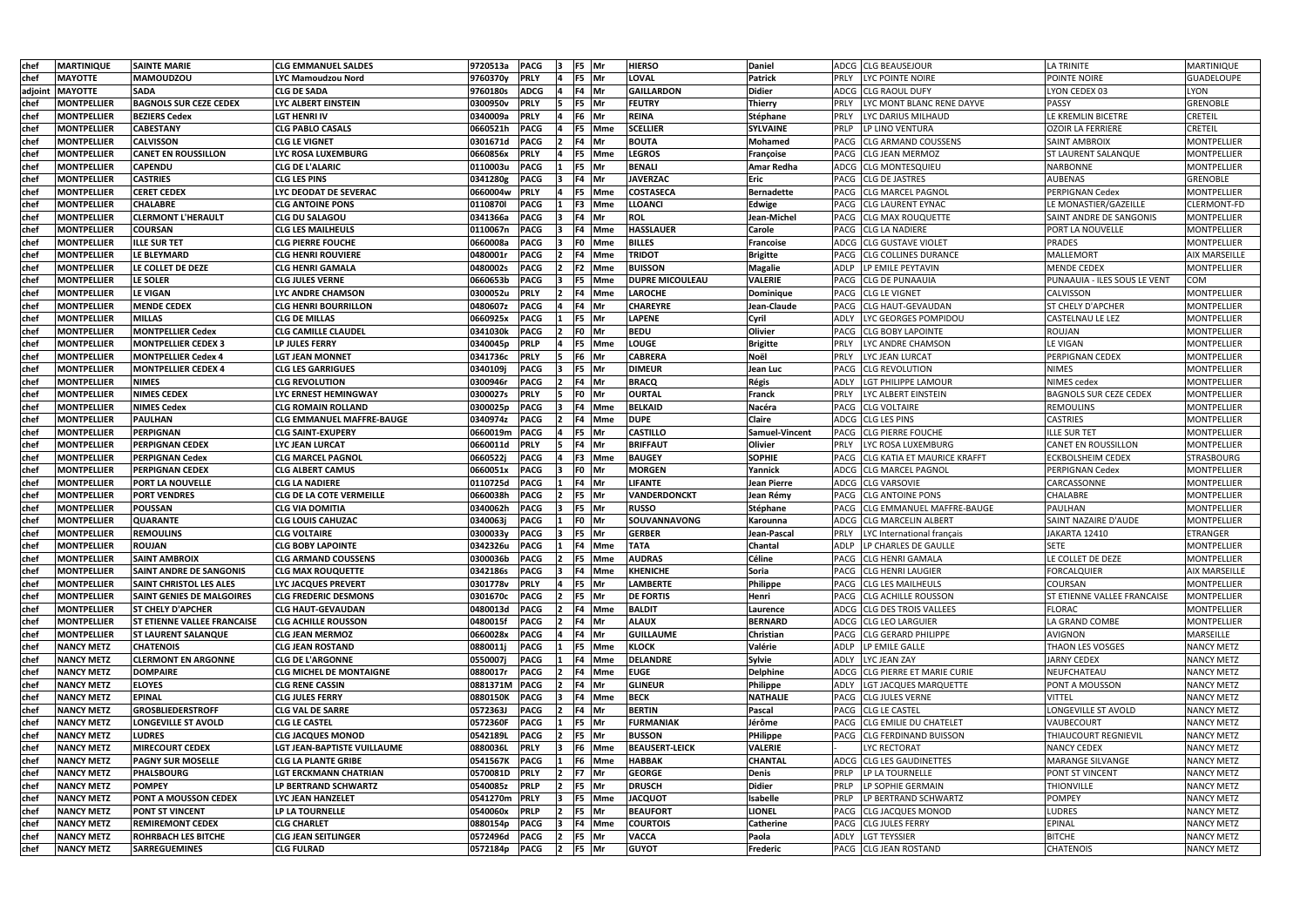| chef        | <b>NANCY METZ</b> | <b>THIAUCOURT REGNIEVIL</b> | <b>CLG FERDINAND BUISSON</b>     | 0540064b      | <b>PACG</b> |           | F4 Mr  | <b>VRIGNON</b>       | <b>Benoit</b>     | ADLY LGT HENRI LORITZ                   | <b>NANCY CEDEX</b>            | <b>NANCY METZ</b>    |
|-------------|-------------------|-----------------------------|----------------------------------|---------------|-------------|-----------|--------|----------------------|-------------------|-----------------------------------------|-------------------------------|----------------------|
| chef        | <b>NANCY METZ</b> | <b>THIONVILLE</b>           | LYC LA BRIQUERIE                 | 0570108h      | <b>PRLY</b> |           | F6 Mme | <b>PIERRE</b>        | Catherine         | LGT JEAN-BAPTISTE VUILLAUME<br>PRLY     | MIRECOURT CEDEX               | <b>NANCY METZ</b>    |
| chef        | <b>NANCY METZ</b> | <b>VAGNEY</b>               | <b>CLG DU BAN DE VAGNEY</b>      | 0881372n      | <b>PACG</b> | 12        | F4 Mme | <b>LAVEZ</b>         | <b>ISABELLE</b>   | ADLY<br>LYC FILIERE BOIS ANDRE MALRAUX  | REMIREMONT                    | <b>NANCY METZ</b>    |
| <b>chef</b> | <b>NANCY METZ</b> | <b>VAUBECOURT</b>           | <b>CLG EMILIE DU CHATELET</b>    | 0550022a      | <b>PACG</b> |           | F5 Mr  | <b>DEGOURNAY</b>     | Davy              | <b>LYC CONDORCET</b><br>ADLY            | <b>SCHOENECK</b>              | <b>NANCY METZ</b>    |
| chef        | <b>NANCY METZ</b> | <b>VILLIERS LES NANCY</b>   | <b>CLG CHEPFER</b>               | 0541776M      | <b>PACG</b> | 3         | F5 MR  | <b>SUAIRE</b>        | <b>Didier</b>     | LYC LA BRIQUERIE<br><b>PRLY</b>         | <b>THIONVILLE</b>             | <b>NANCY METZ</b>    |
| chef        | <b>NANCY METZ</b> | <b>VILLIERS LES NANCY</b>   | <b>LYC STANISLAS</b>             | 0542208G      | <b>PRLY</b> | 13        | F5 Mr  | <b>SEGARD</b>        | <b>Bernard</b>    | PRLY<br>LYC JEAN HANZELET               | PONT A MOUSSON                | <b>NANCY METZ</b>    |
| chef        | <b>NANCY METZ</b> | <b>VITRY SUR ORNE</b>       | <b>CLG DU JUSTEMONT</b>          | 0572019k      | <b>PACG</b> |           | F5 Mme | <b>AZIOUNE KOUKI</b> | Samia             | PACG CLG RENE CASSIN                    | SAINT ORENS GAMEVILLE         | <b>TOULOUSE</b>      |
| chef        | <b>NANCY METZ</b> | <b>VITTEL</b>               | <b>CLG JULES VERNE</b>           | 0880156s      | <b>PACG</b> |           | F4 Mme | LE MOUROUX           | Sophie            | LYCEE Français G. Flaubert<br>ADLY      | LA MARSA 2078                 | <b>ETRANGER</b>      |
| chef        | <b>NANCY METZ</b> | <b>XERTIGNY</b>             | <b>CLG CAMILLE CLAUDEL</b>       | 0881369k      | <b>PACG</b> |           | F5 Mme | <b>PHILIPPE</b>      | <b>Christine</b>  | PACG ICLG DU BAN DE VAGNEY              | VAGNEY                        | <b>NANCY METZ</b>    |
| chef        | <b>NANTES</b>     | <b>ANCENIS CEDEX</b>        | LYC JOUBERT-EMILIEN MAILLARD     | 0440001m      | <b>PRLY</b> |           | F5 Mr  | <b>STEPHAN</b>       | <b>Bruno</b>      | PRLP<br>LP LES SAVARIERES               | <b>ST SEBASTIEN/LOIRE</b>     | <b>NANTES</b>        |
| chef        | <b>NANTES</b>     | <b>ANCENIS CEDEX</b>        | <b>CLG RENE GUY CADOU</b>        | 0440147w      | <b>PACG</b> |           | F4 Mr  | <b>TREGOUET</b>      | Michel            | PACG CLG LIBERTAIRE RUTIGLIANO          | NANTES CEDEX 03               | <b>NANTES</b>        |
| adjoin      | <b>NANTES</b>     | <b>ANGERS</b>               | <b>LP SIMONE VEIL</b>            | 0490005p      | <b>ADLP</b> |           | F4 Mr  | LE ROUX              | Jérôme            | <b>CLG PIERRE MENDES FRANCE</b><br>PACG | <b>SAUMUR Cedex</b>           | <b>NANTES</b>        |
| chef        | <b>NANTES</b>     | <b>ANGERS</b>               | <b>LGT EMMANUEL MOUNIER</b>      | 0492089e      | <b>PRLY</b> |           | F4 Mr  | <b>GAUTIER</b>       | <b>EMMANUEL</b>   | PACG CLG LUCIEN MILLET                  | <b>DOUE LA FONTAINE</b>       | <b>NANTES</b>        |
| chef        | <b>NANTES</b>     | <b>ANGERS</b>               | CLG CHEVREUL                     | 0490004n      | <b>PACG</b> |           | F5 Mr  | <b>MAHE</b>          | Erwan             | PACG CLG PIERRE ET MARIE CURIE          | CHEMILLE                      | <b>NANTES</b>        |
| chef        | <b>NANTES</b>     | <b>ANGERS CEDEX</b>         | LYC DAVID D ANGERS               | 0490001k      | <b>PRLY</b> |           | F4 Mr  | <b>CARBONNIER</b>    | <b>Patrick</b>    | LYC DUPLESSIS MORNAY<br>PRLY            | SAUMUR CEDEX                  | <b>NANTES</b>        |
| chef        | <b>NANTES</b>     | <b>ANGERS CEDEX</b>         | LGT AUGUSTE ET JEAN RENOIR       | 0492061z      | <b>PRLY</b> | 13.       | F3 Mr  | <b>CERISIER</b>      | Jery              | <b>CLG CLAUDE DEBUSSY</b><br>PACG       | ANGERS CEDEX                  | <b>NANTES</b>        |
| chef        | <b>NANTES</b>     | <b>ANGERS CEDEX</b>         | <b>CLG JEAN VILAR</b>            | 0491703k      | <b>PACG</b> |           | F5 Mme | <b>BOURRIENNE</b>    | <b>Christelle</b> | PACG CLG JULES VALLES                   | VITRY SUR SEINE               | <b>CRETEIL</b>       |
| chef        | <b>NANTES</b>     | <b>ANGERS CEDEX</b>         | <b>CLG CLAUDE DEBUSSY</b>        | 0491764b      | <b>PACG</b> | 13.       | F5 Mr  | <b>GAUTHIER</b>      | <b>Eric</b>       | CLG VAL D OUDON<br>PACG                 | LE LION D'ANGERS              | <b>NANTES</b>        |
| chef        | <b>NANTES</b>     | <b>ARNAGE CEDEX</b>         | LP CLAUDE CHAPPE                 | 0720003m      | <b>PRLP</b> | 13        | F6 Mr  | <b>DUFEU</b>         | <b>Marc</b>       | PRLP<br><b>LP JEAN RONDEAU</b>          | <b>SAINT CALAIS</b>           | <b>NANTES</b>        |
| chef        | <b>NANTES</b>     | <b>AUBIGNY</b>              | <b>CLG STEPHANE PIOBETTA</b>     | 0851620z      | <b>PACG</b> |           | F5 Mr  | <b>GEORGES</b>       | <b>BENJAMIN</b>   | PACG CLG CORENTIN RIOU                  | <b>MOUTIERS LES MAUXFAITS</b> | <b>NANTES</b>        |
| chef        | <b>NANTES</b>     | <b>AZE</b>                  | <b>CLG PAUL EMILE VICTOR</b>     | 05308271      | <b>PACG</b> | 12.       | F5 Mr  | <b>RIGOUIN</b>       | <b>Benoit</b>     | PACG CLG JACQUES PREVERT                | CHATEAUNEUF/SARTHE            | <b>NANTES</b>        |
| chef        | NANTES            | <b>BALLON</b>               | <b>CLG RENE CASSIN</b>           | 0720004n      | <b>PACG</b> |           | F3 Mr  | <b>LEBRUN</b>        | Eric              | LYC BELLEVUE<br>ADLY                    | LE MANS CEDEX                 | <b>NANTES</b>        |
| <b>chef</b> | <b>NANTES</b>     | <b>BASSE GOULAINE</b>       | <b>CLG DE GOULAINE</b>           | 04422771      | <b>PACG</b> |           | F5 Mme | <b>CHIRON</b>        | Régine            | PACG CLG LA MARE AUX SAULES             | COIGNIERES                    | VERSAILLES           |
| chef        | <b>NANTES</b>     | <b>BLAIN</b>                | <b>LGT CAMILLE CLAUDEL</b>       | 0442207k      | <b>PRLY</b> |           | F5 Mr  | <b>TELLIER</b>       | Christophe        | PACG CLG AGNES VARDA                    | LIGNE                         | <b>NANTES</b>        |
| chef        | <b>NANTES</b>     | <b>BLAIN</b>                | <b>CLG LE GALINET</b>            | 0440308w      | <b>PACG</b> |           | F5 Mr  | <b>BLANDIN</b>       | Frédéric          | PACG CLG RENE CASSIN                    | <b>CHANTELOUP LES VIGNES</b>  | VERSAILLES           |
| chef        | <b>NANTES</b>     | <b>BOUAYE</b>               | <b>CLG BELLESTRE</b>             | 0441858f      | <b>PACG</b> |           | F4 Mr  | <b>DANNEQUIN</b>     | <b>DAVID</b>      | PACG CLG ARTHUR RIMBAUD                 | <b>DONGES</b>                 | <b>NANTES</b>        |
| chef        | <b>NANTES</b>     | <b>BOUGUENAIS</b>           | <b>CLG LA NEUSTRIE</b>           | 0440316e      | <b>PACG</b> |           | F3 Mr  | TEMPLERAUD           | Jean Christophe   | PACG CLG TALENCE                        | <b>NANTES</b>                 | <b>NANTES</b>        |
| chef        | <b>NANTES</b>     | <b>CARQUEFOU</b>            | <b>CLG GERARD PHILIPE</b>        | 0442029s      | <b>PACG</b> |           | F4 Mme | <b>LEBRUN</b>        | Sophie            | <b>PACG CLG CONDORCET</b>               | SAINT PHILBERT DE GD LIEU     | <b>NANTES</b>        |
| chef        | <b>NANTES</b>     | <b>CHATEAU D'OLONNE</b>     | <b>EREA du chateau d'olonne</b>  | 0850047p      | <b>EREA</b> |           | F5 Mme | <b>FOUGERAY</b>      | Regine            | LYC JEAN MOULIN<br>ADLY                 | ANGERS CEDEX                  | <b>NANTES</b>        |
| chef        | <b>NANTES</b>     | <b>CHATEAU DU LOIR</b>      | <b>LGT RACAN</b>                 | 0720012x      | <b>PRLY</b> | <u> 2</u> | F5 Mr  | <b>BEAUDET</b>       | Fabrice           | PACG CLG ROGER VERCEL                   | LE MANS                       | <b>NANTES</b>        |
| chef        | <b>NANTES</b>     | <b>CHATEAUNEUF/SARTHE</b>   | <b>CLG JACQUES PREVERT</b>       | 0491705m      | <b>PACG</b> | 13.       | F5 Mr  | <b>ENJALBERT</b>     | <b>François</b>   | PACG CLG PORTE D ANJOU                  | <b>NOYANT</b>                 | <b>NANTES</b>        |
| chef        | <b>NANTES</b>     | <b>CHEMILLE</b>             | <b>CLG PIERRE ET MARIE CURIE</b> | 0490017c      | <b>PACG</b> |           | F5 Mme | <b>BOUSSIQUOT</b>    | <b>Marie</b>      | ADCG CLG GEORGES GIRONDE                | <b>SEGRE</b>                  | <b>NANTES</b>        |
| chef        | <b>NANTES</b>     | <b>CHOLET</b>               | LYC EUROPE ROBERT SCHUMAN        | 0490018d      | <b>PRLY</b> |           | F6 Mme | <b>LE RHUN</b>       | Joëlle            | PRLP<br>LP LEONARD DE VINCI             | <b>NANTES</b>                 | <b>NANTES</b>        |
| chef        | <b>NANTES</b>     | <b>CHOLET</b>               | <b>CLG TREMOLIERES</b>           | 0491859e      | <b>PACG</b> |           | F4 Mr  | <b>SURZUR</b>        | <b>FRANCOIS</b>   | PACG ICLG COLBERT                       | <b>CHOLET</b>                 | <b>NANTES</b>        |
| chef        | <b>NANTES</b>     | <b>CHOLET</b>               | <b>CLG GEORGES CLEMENCEAU</b>    | 0490022h      | <b>PACG</b> |           | F4 Mme | <b>GUECHI</b>        | <b>SEVERINE</b>   | ADCG CLG HONORE DE BALZAC               | <b>SAUMUR CEDEX</b>           | <b>NANTES</b>        |
| chef        | <b>NANTES</b>     | <b>CHOLET</b>               | <b>CLG COLBERT</b>               | 0491025y      | <b>PACG</b> |           | F5 Mr  | <b>LOURTIS</b>       | <b>BERNARD</b>    | LGT MARGUERITE YOURCENAR<br>ADLY        | LE MANS CEDEX                 | <b>NANTES</b>        |
| chef        | <b>NANTES</b>     | <b>CHOLET Cedex</b>         | LYC FERNAND RENAUDEAU            | 0490054t      | <b>PRLY</b> |           | F5 Mr  | <b>DOUAGLIN</b>      | Hervé             | LYC JULES VERNE<br><b>PRLY</b>          | <b>NANTES CEDEX</b>           | <b>NANTES</b>        |
| chef        | <b>NANTES</b>     | <b>CLISSON</b>              | LYC AIME CESAIRE                 | 0442752c      | <b>PRLY</b> | 13        | F5 Mme | <b>DE ZOTTI</b>      | Corinne           | PACG CLG BELLESTRE                      | <b>BOUAYE</b>                 | <b>NANTES</b>        |
| chef        | <b>NANTES</b>     | <b>COULAINES</b>            | <b>CLG JEAN COCTEAU</b>          | 0720906u      | <b>PACG</b> | $2$ F5 Mr |        | <b>MAUFRAIS</b>      | Jérôme            | ADLY LYCLE MANS SUD                     | LE MANS CEDEX                 | <b>NANTES</b>        |
| chef        | <b>NANTES</b>     | <b>DONGES</b>               | <b>CLG ARTHUR RIMBAUD</b>        | 0441727n      | <b>PACG</b> |           | F5 Mme | <b>ROHRBACH</b>      | <b>Maryse</b>     | PACG CLG ADOLPHE CHERIOUX               | VITRY SUR SEINE               | <b>CRETEIL</b>       |
| chef        | <b>NANTES</b>     | <b>DOUE LA FONTAINE</b>     | <b>CLG LUCIEN MILLET</b>         | 0490023j      | <b>PACG</b> |           | F5 Mr  | <b>CONSTANTIN</b>    | Lionel            | <b>ADCG CLG JACQUES PREVERT</b>         | CHATEAUNEUF/SARTHE            | <b>NANTES</b>        |
| chef        | <b>NANTES</b>     | <b>ERNEE</b>                | <b>CLG RENE CASSIN</b>           | 0530077w PACG |             |           | F6 Mme | <b>BALIDAS</b>       | Marie-Thérèse     | PACG CLG PAUL EMILE VICTOR              | <b>AZE</b>                    | <b>NANTES</b>        |
| chef        | <b>NANTES</b>     | FONTENAY LE COMTE CEDEX     | LYC FRANCOIS RABELAIS            | 0850068m      | <b>PRLY</b> |           | F7 Mme | <b>CASTAGNE</b>      | <b>FABIENNE</b>   | PRLY<br>LYC PAUL POIRET                 | <b>PARIS</b>                  | <b>PARIS</b>         |
| chef        | <b>NANTES</b>     | <b>GREZ EN BOUERE</b>       | <b>CLG LE GRAND CHAMP</b>        | 0530031w      | <b>PACG</b> |           | F4 Mr  | <b>FREMONT</b>       | LOIC              | ADCG CLG JOACHIM DU BELLAY              | <b>CHOLET</b>                 | <b>NANTES</b>        |
| chef        | <b>NANTES</b>     | <b>HERBIGNAC</b>            | <b>CLG JACQUES PREVERT</b>       | 0440015C      | <b>PACG</b> |           | F5 Mr  | <b>HUREZ</b>         | Régis             | PACG CLG LA COLINIERE                   | <b>NANTES</b>                 | <b>NANTES</b>        |
| chef        | <b>NANTES</b>     | LA BAULE ESCOUBLAC          | <b>LGT GRAND AIR</b>             | 0440012z      | <b>PRLY</b> |           | F7 Mr  | <b>PAUL</b>          | Philippe          | LGT JACQUES PREVERT<br><b>PRLY</b>      | SAVENAY                       | <b>NANTES</b>        |
| chef        | <b>NANTES</b>     | LA BAULE ESCOUBLAC          | <b>CLG ERIC TABARLY</b>          | 0441859g      | <b>PACG</b> |           | F6 Mme | <b>ALLARD</b>        | Véronique         | PACG CLG PIERRE DE COUBERTIN            | LEGE                          | <b>NANTES</b>        |
| chef        | <b>NANTES</b>     | LA FERTE BERNARD            | <b>LYC ROBERT GARNIER</b>        | 0720017c      | <b>PRLY</b> | ΙΔ        | F7 Mr  | <b>NOEL</b>          | <b>Gilles</b>     | LYC HONORE DE BALZAC<br><b>PRLY</b>     | <b>MITRY MORY</b>             | <b>CRETEIL</b>       |
| chef        | <b>NANTES</b>     | LA MOTHE ACHARD             | <b>CLG Jacques Laurent</b>       | 0851655m      | <b>PACG</b> |           | F5 Mme | <b>REMAUD</b>        | <b>FLORENCE</b>   | LYC JULES VERNE<br>ADLY                 | <b>NANTES CEDEX</b>           | <b>NANTES</b>        |
| chef        | <b>NANTES</b>     | LA ROCHE SUR YON            | <b>CLG LES GONDOLIERS</b>        | 0850604v      | <b>PACG</b> |           | F5 Mr  | <b>HOURIEZ</b>       | <b>FRANCK</b>     | LYC FRANCOIS MANSART<br><b>PRLY</b>     | <b>THIZY</b>                  | LYON                 |
| chef        | <b>NANTES</b>     | <b>LAVAL</b>                | <b>CLG EMMANUEL DE MARTONNE</b>  | 0530041g      | <b>PACG</b> |           | F4 Mr  | <b>LEMAILE</b>       | Yves              | PACG CLG RENE CASSIN                    | <b>ERNEE</b>                  | <b>NANTES</b>        |
| chef        | <b>NANTES</b>     | <b>LAVAL CEDEX</b>          | LGT REAUMUR                      | 0530012a      | <b>PRLY</b> | 15        | F5 Mr  | <b>BOIGNE</b>        | Jean-Marc         | <b>PRLY</b><br>LYC BLAISE PASCAL        | <b>SEGRE</b> cedex            | <b>NANTES</b>        |
| chef        | <b>NANTES</b>     | <b>LAVAL Cedex</b>          | <b>CLG JACQUES MONOD</b>         | 0530790w      | <b>PACG</b> |           | F5 Mme | <b>CRETON</b>        | Valérie           | PACG CLG LES GARETTES                   | VILLAINES LA JUHEL            | <b>NANTES</b>        |
| chef        | <b>NANTES</b>     | LE CHATEAU D'OLONNE         | <b>CLG JEAN MONNET</b>           | 0851220p      | <b>PACG</b> |           | F5 Mme | <b>LANDRY</b>        | Michelle          | PACG CLG PASTEUR                        | YVRE L'EVEQUE                 | <b>NANTES</b>        |
| chef        | <b>NANTES</b>     | LE LION D'ANGERS            | <b>CLG VAL D OUDON</b>           | 0490027n      | <b>PACG</b> |           | F4 Mme | <b>GATICA</b>        | Frédérique        | PACG CLG ARMANDE BEJART                 | <b>MEUDON</b>                 | VERSAILLES           |
| chef        | <b>NANTES</b>     | LE MANS                     | <b>CLG ROGER VERCEL</b>          | 0720038a      | <b>PACG</b> |           | F7 Mr  | <b>SOMMIER</b>       | Dominique         | <b>LGT EN FORET</b><br>ADLY             | <b>MONTARGIS</b>              | <b>ORLEANS TOURS</b> |
| chef        | <b>NANTES</b>     | LE MANS                     | <b>CLG AMBROISE PARE</b>         | 0720040c      | <b>PACG</b> |           | F5 Mme | <b>BACLE</b>         | <b>JOCELYNE</b>   | PACG CLG RENE CASSIN                    | <b>BALLON</b>                 | <b>NANTES</b>        |
| chef        | <b>NANTES</b>     | LE MANS CEDEX               | LYC LE MANS SUD                  | 0721094y      | <b>PRLY</b> | 5 F5 Mme  |        | <b>VELAIN</b>        | <b>CATHERINE</b>  | LYC ROBERT GARNIER<br><b>PRLY</b>       | LA FERTE BERNARD              | <b>NANTES</b>        |
| chef        | <b>NANTES</b>     | LE MANS CEDEX               | LP FUNAY-HELENE BOUCHER          | 0720034w      | <b>PRLP</b> | 15        | F6 Mr  | <b>CHARTRAIN</b>     | <b>Xavier</b>     | <b>PRLY</b><br>LGT CAMILLE CLAUDEL      | <b>BLAIN</b>                  | <b>NANTES</b>        |
| chef        | <b>NANTES</b>     | LE POULIGUEN                | <b>CLG JULES VERNE</b>           | 0440061c      | <b>PACG</b> |           | F6 Mr  | <b>BIORET</b>        | Jean-François     | PACG CLG OLIVIER MESSIAEN               | MORTAGNE SUR SEVRE            | <b>NANTES</b>        |
| chef        | <b>NANTES</b>     | <b>LEGE</b>                 | <b>CLG PIERRE DE COUBERTIN</b>   | 0441612n      | <b>PACG</b> |           | F5 Mr  | <b>PILON</b>         | Alain             | ADCG CLG LA VILLE AUX ROSES             | <b>CHATEAUBRIANT CEDEX</b>    | <b>NANTES</b>        |
| chef        | <b>NANTES</b>     | <b>LES ESSARTS</b>          | <b>CLG DES ESSARTS</b>           | 0851647d      | <b>PACG</b> |           | F5 Mme | <b>MARCEAU</b>       | Marylène-Lydie    | PACG CLG STEPHANE PIOBETTA              | <b>AUBIGNY</b>                | <b>NANTES</b>        |
| chef        | <b>NANTES</b>     | <b>LES HERBIERS</b>         | <b>CLG JEAN ROSTAND</b>          | 0851193k      | <b>PACG</b> | 14        | F5 Mme | <b>HOUDEYER</b>      | <b>Sandrine</b>   | PACG CLG TOMAS DIVI                     | CHATEAUDUN                    | <b>ORLEANS TOURS</b> |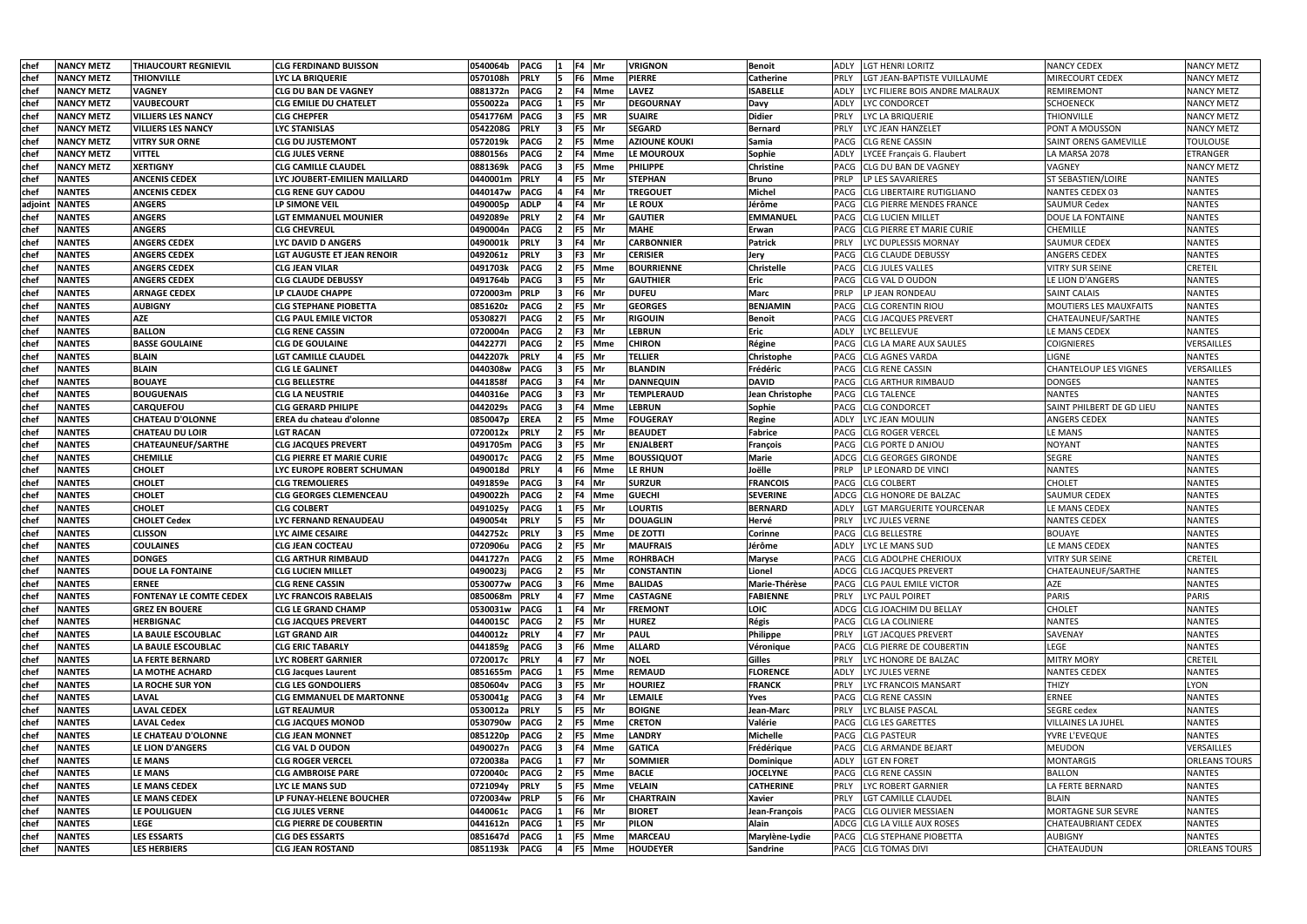| chef        | <b>NANTES</b> | <b>LES SABLES D'OLONNE</b>       | LP ERIC TABARLY                     | 0850033z      | <b>PRLP</b> |     | F5 Mr        | <b>LETOUZEY</b>        | Lionel             | <b>PACG CLG PIERRE REVERDY</b>             | <b>SABLE SUR SARTHE</b>       | <b>NANTES</b>     |
|-------------|---------------|----------------------------------|-------------------------------------|---------------|-------------|-----|--------------|------------------------|--------------------|--------------------------------------------|-------------------------------|-------------------|
| chef        | <b>NANTES</b> | <b>LIGNE</b>                     | <b>CLG AGNES VARDA</b>              | 0442691l      | <b>PACG</b> |     | F4 Mme       | <b>GUERIN</b>          | <b>Nicole</b>      | PACG<br><b>CLG DES ESSARTS</b>             | <b>LES ESSARTS</b>            | <b>NANTES</b>     |
| chef        | <b>NANTES</b> | L'ILE D'ELLE                     | CLG GOLFE DES PICTONS               | 0850014d      | <b>PACG</b> |     | F4  Mr       | <b>OLIVIER-FORSMAN</b> | Jon                | <b>CLG MARYSE CONDE</b><br>PACG            | LA DESIRADE                   | <b>GUADELOUPE</b> |
| chef        | <b>NANTES</b> | <b>LOUE</b>                      | CLG BELLE-VUE                       | 0720024k      | <b>PACG</b> |     | F5 Mr        | LUDWIG                 | <b>Mickael</b>     | <b>CLG DES AVALOIRS</b><br>PACG            | <b>PRE EN PAIL</b>            | <b>NANTES</b>     |
| <b>chef</b> | <b>NANTES</b> | <b>MACHECOUL</b>                 | LP LOUIS ARMAND                     | 0440352u      | <b>PRLP</b> |     | F4 Mme       | <b>DOUARINOU</b>       | Gwenaëlle          | <b>CLG CLAUDE DEBUSSY</b><br>PACG          | <b>NANTES</b>                 | <b>NANTES</b>     |
| <b>chef</b> | <b>NANTES</b> | <b>MONTAIGU CEDEX</b>            | <b>LYC LEONARD DE VINCI</b>         | 0851390z      | <b>PRLY</b> |     | F5 Mr        | <b>MILON</b>           | Eric               | <b>CLG LES GONDOLIERS</b><br>PACG          | LA ROCHE SUR YON              | <b>NANTES</b>     |
| chef        | <b>NANTES</b> | <b>MONTFAUCON - MONTIGNE</b>     | <b>CLG LE PONT DE MOINE</b>         | 0491706n      | <b>PACG</b> |     | F5 Mr        | <b>RIALLAND</b>        | Christophe         | ADCG CLG LE PONT DE MOINE                  | MONTFAUCON - MONTIGNE         | <b>NANTES</b>     |
| chef        | <b>NANTES</b> | <b>MONTREUIL BELLAY</b>          | <b>CLG CALYPSO</b>                  | 0491262f      | <b>PACG</b> |     | F6 Mr        | <b>MEYER</b>           | Claude             | <b>CLG TOMI UNGERER</b><br>PACG            | <b>DETTWILLER</b>             | <b>STRASBOURG</b> |
| chef        | <b>NANTES</b> | <b>MORTAGNE SUR SEVRE</b>        | <b>CLG OLIVIER MESSIAEN</b>         | 0851388x      | <b>PACG</b> |     | F5 Mme       | <b>VASTEL</b>          | Véronique          | LYC JEAN MOULIN<br>ADLY                    | ROUBAIX CEDEX 01              | <b>LILLE</b>      |
| chef        | <b>NANTES</b> | <b>MOUTIERS LES MAUXFAITS</b>    | <b>CLG CORENTIN RIOU</b>            | 0850641k      | <b>PACG</b> |     | F6 Mr        | <b>DEBOURBE</b>        | <b>Vincent</b>     | LYC ALFRED KASTLER - GUITTON<br>ADLY       | LA ROCHE SUR YON              | <b>NANTES</b>     |
| chef        | <b>NANTES</b> | <b>NANTES</b>                    | <b>LYC Nelson Mandela</b>           | 0442765s      | <b>PRLY</b> |     | F5 Mr        | <b>SUREL</b>           | Gwenaël            | LYC JOUBERT-EMILIEN MAILLARD<br>PRLY       | <b>ANCENIS CEDEX</b>          | <b>NANTES</b>     |
| <b>chef</b> | <b>NANTES</b> | <b>NANTES</b>                    | LP LEONARD DE VINCI                 | 0440035z      | <b>PRLP</b> |     | F2 Mr        | <b>RICHAUD-TAUSSAC</b> | <b>XAVIER</b>      | <b>CLG LE GALINET</b><br>PACG              | <b>BLAIN</b>                  | <b>NANTES</b>     |
| chef        | <b>NANTES</b> | <b>NANTES</b>                    | <b>LGT CLEMENCEAU</b>               | 0440021j      | <b>PRLY</b> |     | F8 Mme       | <b>DE LOUPY</b>        | <b>ISABELLE</b>    | PRLY<br><b>LGT ARISTIDE BRIAND</b>         | <b>SAINT NAZAIRE</b>          | <b>NANTES</b>     |
| chef        | <b>NANTES</b> | <b>NANTES</b>                    | LGT ALBERT CAMUS                    | 0440288z      | <b>PRLY</b> |     | F5  Mr       | TARDIVEL               | <b>Didier</b>      | <b>CLG CHANTENAY</b><br>PACG               | <b>NANTES</b>                 | <b>NANTES</b>     |
| chef        | <b>NANTES</b> | <b>NANTES</b>                    | CLG TALENCE                         | 0440025n      | <b>PACG</b> |     | F5  Mme      | <b>GUILLOU</b>         | Laurence           | <b>CLG JULES VERNE</b><br>PACG             | LE POULIGUEN                  | <b>NANTES</b>     |
| chef        | <b>NANTES</b> | <b>NANTES</b>                    | <b>CLG SOPHIE GERMAIN</b>           | 0440536u      | <b>PACG</b> |     | F0   Mr      | <b>MICHEL</b>          | <b>NICOLAS</b>     | ADCG<br><b>CLG JEAN LURCAT</b>             | <b>ANGERS CEDEX</b>           | <b>NANTES</b>     |
| chef        | <b>NANTES</b> | <b>NANTES</b>                    | <b>CLG LA NOE LAMBERT</b>           | 0441545r      | <b>PACG</b> |     | IF4 Mr       | <b>THIBAUD</b>         | Loïc               | <b>CLG JACQUES MONOD</b><br>PACG           | <b>LAVAL Cedex</b>            | <b>NANTES</b>     |
| <b>chef</b> | <b>NANTES</b> | <b>NANTES</b>                    | <b>CLG CLAUDE DEBUSSY</b>           | 0440286x      | <b>PACG</b> |     | F5 Mr        | <b>TCHUNG-MING</b>     | Max                | ADCG<br><b>CLG CHANTENAY</b>               | <b>NANTES</b>                 | <b>NANTES</b>     |
| chef        | <b>NANTES</b> | <b>NANTES</b>                    | <b>CLG CHANTENAY</b>                | 04400231      | <b>PACG</b> |     | F4 Mr        | CLOUET                 | <b>CHRISTOPHE</b>  | <b>CLG SOPHIE GERMAIN</b><br>PACG          | <b>NANTES</b>                 | <b>NANTES</b>     |
| chef        | <b>NANTES</b> | <b>NANTES CEDEX</b>              | <b>LYC JULES VERNE</b>              | 0440022k      | <b>PRLY</b> |     | F5 Mr        | <b>COME</b>            | Patrick            | PRLP<br>LP GUSTAVE FERRIE                  | <b>PARIS</b>                  | <b>PARIS</b>      |
| <b>chef</b> | <b>NANTES</b> | <b>NANTES</b>                    | <b>CLG LA COLINIERE</b>             | 04400285      | <b>PACG</b> |     | F3 Mr        | LOUARN                 | Stéphane           | <b>CLG MONT DORE</b><br>PACG               | MONT DORE- PLUM               | COM               |
| chef        | <b>NANTES</b> | <b>NANTES CEDEX</b>              | LP MICHELET                         | 0440034y      | <b>PRLP</b> |     | F8 Mr        | <b>JOSSO</b>           | Philippe           | PRLP<br>LP JEAN JACQUES AUDUBON            | <b>COUERON</b>                | <b>NANTES</b>     |
| chef        | <b>NANTES</b> | <b>NANTES CEDEX</b>              | <b>LGT LIVET</b>                    | 0440029t      | <b>PRLY</b> |     | F6   Mr      | <b>BOCCANFUSO</b>      | Gérard             | <b>PRLY</b><br>LYC AIME CESAIRE            | <b>CLISSON</b>                | <b>NANTES</b>     |
| adjoint     | <b>NANTES</b> | <b>NANTES CEDEX</b>              | <b>LGT LIVET</b>                    | 0440029t      | <b>ADLY</b> |     | F5 Mme       | <b>GUILBERT</b>        | Laurence           | <b>CLG LA REINETIERE</b><br>ADCG           | <b>STE LUCE SUR LOIRE</b>     | <b>NANTES</b>     |
| chef        | <b>NANTES</b> | <b>NANTES CEDEX</b>              | <b>CLG VICTOR HUGO</b>              | 0440045k      | <b>PACG</b> |     | F5 Mr        | <b>LENOIR</b>          | <b>Hugues</b>      | <b>CLG HONORE DE BALZAC</b><br>PACG        | <b>ALENCON</b>                | CAEN              |
| chef        | <b>NANTES</b> | <b>NANTES CEDEX 03</b>           | LYC GASPARD MONGE - LA CHAUVINIERE  | 0440030u      | <b>PRLY</b> |     | F4 Mme       | <b>DESILLIERE</b>      | <b>ISABELLE</b>    | PRLP<br>LP CLAUDE CHAPPE                   | <b>ARNAGE CEDEX</b>           | <b>NANTES</b>     |
| <b>chef</b> | <b>NANTES</b> | <b>NANTES CEDEX 03</b>           | <b>CLG LIBERTAIRE RUTIGLIANO</b>    | 0440283u      | <b>PACG</b> |     | F5   Mr      | <b>LECLERC</b>         | Frédéric           | <b>CLG GASTON CHAISSAC</b><br><b>PACG</b>  | POUZAUGES                     | <b>NANTES</b>     |
| <b>chef</b> | <b>NANTES</b> | <b>NANTES Cedex 1</b>            | LYC GABRIEL GUISTHAU                | 0440024m      | <b>PRLY</b> |     | F6 Mr        | <b>ANTRACOLI</b>       | <b>FRANCK</b>      | <b>PRLY</b><br><b>LGT REAUMUR</b>          | <b>LAVAL CEDEX</b>            | <b>NANTES</b>     |
| adjoint     | <b>NANTES</b> | <b>NANTES CEDEX 3</b>            | <b>CLG LA COLINIERE</b>             | 0440028s      | <b>ADCG</b> |     | F5 Mme       | <b>FERLY</b>           | Frédérique         | PRLP<br>LP CAMILLE CLAUDEL                 | <b>VITRY SUR SEINE</b>        | <b>CRETEIL</b>    |
| chef        | <b>NANTES</b> | <b>NORT SUR ERDRE</b>            | <b>CLG PAUL DOUMER</b>              | 0441654j      | <b>PACG</b> |     | F5 Mme       | <b>CORBEAU</b>         | <b>KARINE</b>      | <b>CLG LE HAUT GESVRES</b><br>ADCG         | TREILLIERES                   | <b>NANTES</b>     |
| <b>chef</b> | <b>NANTES</b> | <b>NOYANT</b>                    | <b>CLG PORTE D ANJOU</b>            | 0491766d      | <b>PACG</b> |     | F4 Mme       | <b>ZIPPOR</b>          | <b>VALERIE</b>     | ADCG<br><b>CLG D ARSONVAL</b>              | <b>BRIVE LA GAILLARDE</b>     | <b>LIMOGES</b>    |
| chef        | <b>NANTES</b> | <b>OLONNE SUR MER</b>            | <b>CLG PAUL LANGEVIN</b>            | 0850149a      | <b>PACG</b> |     | F4 Mr        | <b>PRUDOR</b>          | Philippe           | PRLP<br>LP ERIC TABARLY                    | LES SABLES D'OLONNE           | <b>NANTES</b>     |
| chef        | <b>NANTES</b> | <b>ORVAULT</b>                   | LYC NICOLAS APPERT                  | 0442094m      | <b>PRLY</b> |     | F6 Mme       | <b>MARQUENET</b>       | <b>Catherine</b>   | LP BROSSAUD-BLANCHO<br><b>PRLP</b>         | <b>SAINT NAZAIRE CEDEX</b>    | <b>NANTES</b>     |
| chef        | <b>NANTES</b> | <b>PAIMBOEUF</b>                 | <b>CLG LOUISE MICHEL</b>            | 0441862k      | <b>PACG</b> |     | F5 Mr        | <b>GUIGNET</b>         | <b>Chris-Eric</b>  | ADCG CLG ANITA CONTI                       | SAINT NAZAIRE                 | <b>NANTES</b>     |
| chef        | <b>NANTES</b> | <b>PORNIC</b>                    | <b>CLG JEAN MOUNES</b>              | 0440289a      | <b>PACG</b> |     | F4 Mme       | <b>MOISDON</b>         | Laurence           | <b>CLG DE GOULAINE</b><br>PACG             | <b>BASSE GOULAINE</b>         | <b>NANTES</b>     |
| chef        | <b>NANTES</b> | <b>POUZAUGES</b>                 | <b>CLG GASTON CHAISSAC</b>          | 0850024p      | <b>PACG</b> |     | F5   Mr      | <b>ORDONNEAU</b>       | Fabrice            | <b>CLG LES GONDOLIERS</b><br>ADCG          | LA ROCHE SUR YON              | <b>NANTES</b>     |
| chef        | <b>NANTES</b> | <b>REZE</b>                      | LGT JEAN PERRIN                     | 0440062d      | <b>PRLY</b> |     | F5 Mme       | <b>DROUIN</b>          | Béatrice           | PRLY<br>LYC GASPARD MONGE - LA CHAUVINIERE | NANTES CEDEX 03               | <b>NANTES</b>     |
| chef        | <b>NANTES</b> | <b>REZE</b>                      | <b>CLG SALVADOR ALLENDE</b>         | 0440534s      | <b>PACG</b> |     | F5 Mr        | CAILLAUD               | <b>CHRISTIAN</b>   | PACG<br><b>CLG JEAN MOUNES</b>             | <b>PORNIC</b>                 | <b>NANTES</b>     |
| <b>chef</b> | <b>NANTES</b> | <b>SABLE SUR SARTHE</b>          | <b>CLG PIERRE REVERDY</b>           | 0720070k      | <b>PACG</b> | 13. | <b>F5</b> Mr | <b>SAILLEAU</b>        | Eric               | ADLY<br>LYC COLBERT DE TORCY - CH. CROS    | <b>SABLE SUR SARTHE</b>       | <b>NANTES</b>     |
| chef        | <b>NANTES</b> | <b>SAINT CALAIS</b>              | <b>LP JEAN RONDEAU</b>              | 0721301y PRLP |             |     | F5 Mr        | <b>PAU</b>             | Emmanuel           | <b>ADLP</b><br>LP FUNAY-HELENE BOUCHER     | LE MANS CEDEX                 | <b>NANTES</b>     |
| chef        | <b>NANTES</b> | <b>SAINT NAZAIRE</b>             | LP ANDRE BOULLOCHE                  | 0440315d      | <b>PRLP</b> |     | F4 Mr        | <b>MORCHID</b>         | Rédouane           | <b>ADLY</b><br>LYC Liberté                 | <b>BAMAKO</b>                 | <b>ETRANGER</b>   |
| chef        | <b>NANTES</b> | <b>SAINT NAZAIRE</b>             | <b>LGT ARISTIDE BRIAND</b>          | 04400691      | <b>PRLY</b> |     | F6 Mr        | <b>GAUVRIT</b>         | <b>FRANCK</b>      | <b>PRLY</b><br>LGT LA HERDRIE              | <b>VERTOU Cedex</b>           | <b>NANTES</b>     |
| <b>chef</b> | <b>NANTES</b> | <b>SAINT NAZAIRE CEDEX</b>       | <b>LP BROSSAUD-BLANCHO</b>          | 0440074s PRLP |             |     | F5 Mr        | <b>DUMOULIN</b>        | Pascal             | LP ANDRE BOULLOCHE<br>PRLP                 | <b>SAINT NAZAIRE</b>          | <b>NANTES</b>     |
| chef        | <b>NANTES</b> | <b>SAINT PHILBERT DE GD LIEU</b> | <b>CLG CONDORCET</b>                | 0442186m PACG |             |     | F5 Mme       | <b>LEFER</b>           | Laurence           | <b>ICLG GOLFE DES PICTONS</b><br>PACG      | L'ILE D'ELLE                  | <b>NANTES</b>     |
| chef        | <b>NANTES</b> | <b>SAUMUR CEDEX</b>              | LYC DUPLESSIS MORNAY                | 0490040c      | <b>PRLY</b> | 13. | F5 Mr        | <b>DEBONNAIRE</b>      | <b>PASCAL</b>      | PACG CLG CALYPSO                           | MONTREUIL BELLAY              | <b>NANTES</b>     |
| chef        | <b>NANTES</b> | <b>SAUMUR Cedex</b>              | <b>CLG PIERRE MENDES FRANCE</b>     | 0490042e      | <b>PACG</b> |     | F5 Mme       | <b>BEUZIT</b>          | <b>Catherine</b>   | PACG CLG MOLIERE                           | <b>BOUILLE LORETZ</b>         | <b>POITIERS</b>   |
| chef        | <b>NANTES</b> | <b>SAVENAY</b>                   | <b>LGT JACQUES PREVERT</b>          | 0440077v      | <b>PRLY</b> |     | F4 Mme       | <b>TESSIER</b>         | <b>Catherine</b>   | PACG CLG JULIEN LAMBOT                     | TRIGNAC                       | <b>NANTES</b>     |
| chef        | <b>NANTES</b> | <b>SAVENAY</b>                   | <b>CLG ANTOINE DE SAINT-EXUPERY</b> | 0441657m PACG |             |     | F6 Mr        | <b>LANGLAIS</b>        | Rémy               | PACG CLG ERIC TABARLY                      | LA BAULE ESCOUBLAC            | <b>NANTES</b>     |
| chef        | <b>NANTES</b> | <b>SEGRE cedex</b>               | <b>LYC BLAISE PASCAL</b>            | 0490782j      | <b>PRLY</b> |     | F6 Mme       | <b>DUBOURG</b>         | Fabienne           | PACG CLG EMMANUEL DE MARTONNE              | LAVAL                         | <b>NANTES</b>     |
| chef        | <b>NANTES</b> | <b>ST HERBLAIN</b>               | <b>CLG GUTENBERG</b>                | 0441610l      | <b>PACG</b> |     | F5 Mr        | <b>CHOUQUET</b>        | Thierry            | PACG CLG SALVADOR ALLENDE                  | <b>REZE</b>                   | <b>NANTES</b>     |
| chef        | <b>NANTES</b> | <b>ST HILAIRE DES LOGES</b>      | <b>CLG F.ET I.JOLIOT-CURIE</b>      | 0851195m PACG |             |     | F5 Mr        | <b>LELEU</b>           | Ludovic            | LGT J.DE LATTRE DE TASSIGNY<br>ADLY        | LA ROCHE SUR YON Cedex        | <b>NANTES</b>     |
| chef        | <b>NANTES</b> | <b>ST SEBASTIEN/LOIRE</b>        | LP LES SAVARIERES                   | 0440537v      | <b>PRLP</b> |     | F6 Mme       | <b>DRUFFIN</b>         | <b>ANNE CLAIRE</b> | PACG CLG TREMOLIERES                       | <b>CHOLET</b>                 | <b>NANTES</b>     |
| chef        | <b>NANTES</b> | <b>TRIGNAC</b>                   | <b>CLG JULIEN LAMBOT</b>            | 0441616t      | <b>PACG</b> |     | F5 Mr        | <b>BERTHO</b>          | Pascal             | PACG CLG PAUL DOUMER                       | <b>NORT SUR ERDRE</b>         | <b>NANTES</b>     |
| chef        | <b>NANTES</b> | <b>VERTOU</b>                    | <b>CLG JEAN MONNET</b>              | 0440080y      | <b>PACG</b> |     | F4 Mme       | <b>BILLON</b>          | Valérie            | ADCG CLG VICTOR HUGO                       | <b>NANTES CEDEX</b>           | <b>NANTES</b>     |
| chef        | <b>NANTES</b> | <b>VERTOU Cedex</b>              | <b>LGT LA HERDRIE</b>               | 0442095n      | <b>PRLY</b> |     | F5 Mme       | <b>BELLANGER</b>       | Dominique          | PRLY<br>LYC EUROPE ROBERT SCHUMAN          | <b>CHOLET</b>                 | <b>NANTES</b>     |
| chef        | <b>NANTES</b> | <b>YVRE L'EVEQUE</b>             | <b>CLG PASTEUR</b>                  | 0721225r      | <b>PACG</b> |     | F5 Mme       | <b>DEGNIEAU</b>        | Nathalie           | PACG CLG BELLE-VUE                         | LOUE                          | <b>NANTES</b>     |
| adjoint     | <b>NICE</b>   | <b>ANTIBES CEDEX</b>             | <b>CLG FERSEN</b>                   | 0060083h      | <b>ADCG</b> |     | F4 lMr       | <b>DEFRANCE</b>        | <b>Marc</b>        | PACG<br><b>CLG FRANCOIS DE LEUSSE</b>      | LA LONDE LES MAURES           | <b>NICE</b>       |
| chef        | <b>NICE</b>   | <b>BRIGNOLES</b>                 | LYC RAYNOUARD                       | 0830007g      | <b>PRLY</b> |     | F4 Mme       | <b>BARTAK</b>          | Christine          | PRLY<br>LYC EMILIE DE BRETEUIL             | <b>MONTIGNY LE BRETONNEUX</b> | VERSAILLES        |
| chef        | <b>NICE</b>   | <b>CANNES LA BOCCA</b>           | <b>CLG LES MURIERS</b>              | 00607991      | <b>PACG</b> |     | F4 Mr        | <b>GRESSIER</b>        | <b>JOSE</b>        | PACG CLG AUGUSTE BLANQUI                   | <b>PUGET THENIERS</b>         | <b>NICE</b>       |
| chef        | <b>NICE</b>   | <b>FAYENCE</b>                   | <b>CLG MARIE MAURON</b>             | 0830019v      | <b>PACG</b> |     | F5 Mme       | <b>NOAILLON</b>        | <b>ODILE</b>       | ADCG CLG PIERRE DE COUBERTIN               | LE LUC                        | <b>NICE</b>       |
| chef        | <b>NICE</b>   | <b>GAREOULT</b>                  | <b>CLG GUY DE MAUPASSANT</b>        | 08313911      | <b>PACG</b> |     | F4 Mme       | <b>CHAUVIN</b>         | Magali             | <b>PACG CLG LE VIGNERET</b>                | LE CASTELLET                  | <b>NICE</b>       |
| chef        | <b>NICE</b>   | <b>GRASSE</b>                    | <b>CLG SAINT HILAIRE</b>            | 0060021r      | <b>PACG</b> |     | F5 Mme       | <b>FAURE</b>           | <b>CHRISTINE</b>   | LP AUGUSTE ESCOFFIER<br>ADLP               | <b>CAGNES SUR MER</b>         | <b>NICE</b>       |
| chef        | <b>NICE</b>   | <b>HYERES Cedex</b>              | <b>LGT JEAN AICARD</b>              | 0830025b      | <b>PRLY</b> |     | F5 Mr        | <b>DUBREUCQ</b>        | Thierry            | PACG CLG PIERRE DE COUBERTIN               | LE LUC                        | <b>NICE</b>       |
|             |               |                                  |                                     |               |             |     |              |                        |                    |                                            |                               |                   |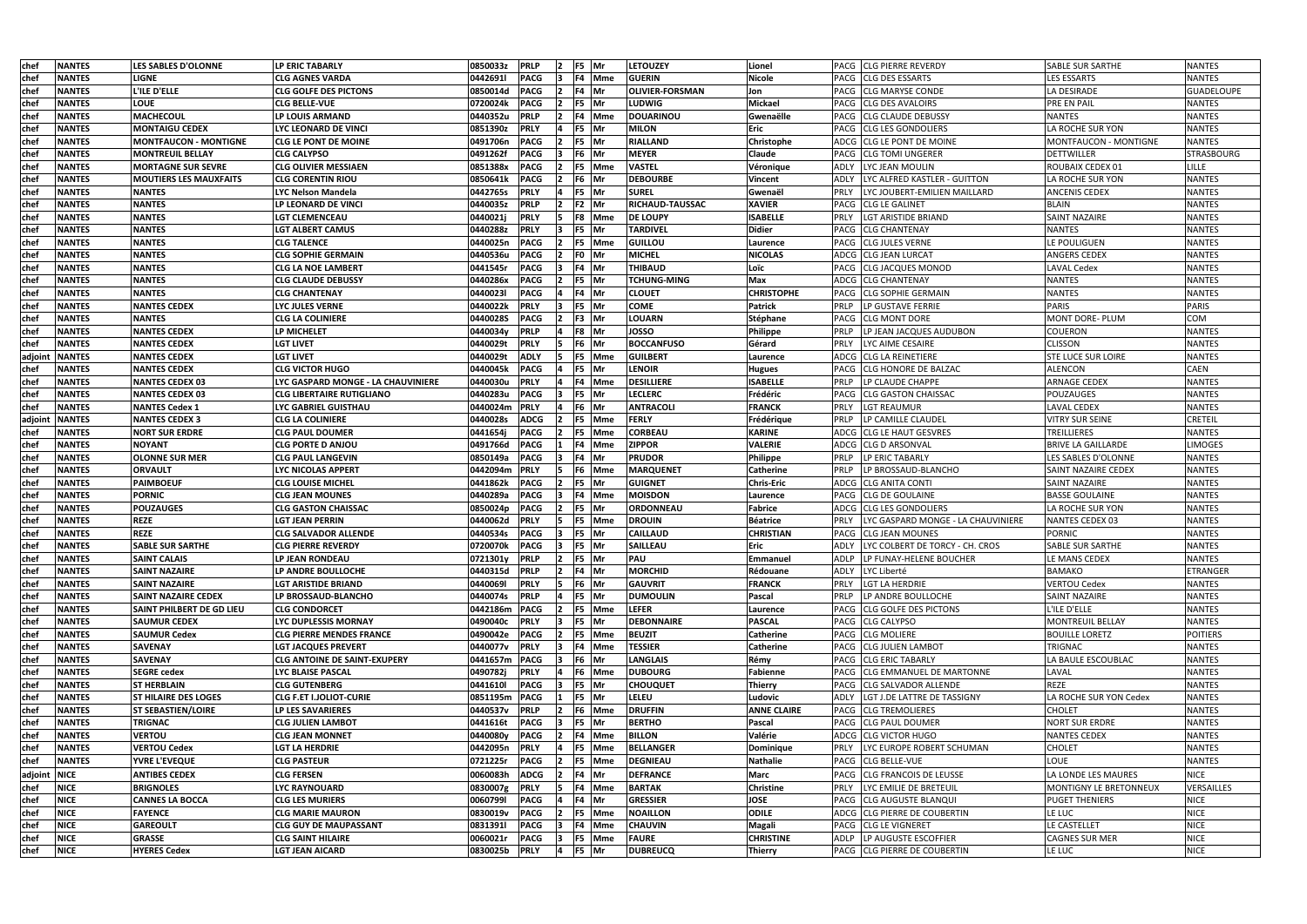| chef        | <b>NICE</b>                          | LA COLLE SUR LOUP                             | <b>CLG YVES KLEIN</b>              | 0061376n<br><b>PACG</b><br>F4 Mr       | <b>ALLEGRINI</b>        | Jean-Luc            |             | PACG CLG JEAN FRANCO                  | <b>ST ETIENNE DE TINEE</b>      | <b>NICE</b>          |
|-------------|--------------------------------------|-----------------------------------------------|------------------------------------|----------------------------------------|-------------------------|---------------------|-------------|---------------------------------------|---------------------------------|----------------------|
| chef        | <b>NICE</b>                          | LA LONDE LES MAURES                           | <b>CLG FRANCOIS DE LEUSSE</b>      | <b>PACG</b><br>0830031h<br>F5 Mr       | <b>SANCHEZ</b>          | <b>Patrice</b>      |             | ADCG CLG GUSTAVE ROUX                 | <b>HYERES</b>                   | <b>NICE</b>          |
| chef        | <b>NICE</b>                          | LA SEYNE SUR MER                              | <b>LYC PAUL LANGEVIN</b>           | 0830923c<br><b>PRLY</b><br>F6 Mr       | <b>VIEUSSES</b>         | Thierry             | PRLY        | LGT DUMONT D URVILLE                  | <b>TOULON CEDEX</b>             | <b>NICE</b>          |
| chef        | <b>NICE</b>                          | LA SEYNE SUR MER                              | <b>CLG JEAN L'HERMINIER</b>        | <b>PACG</b><br>0830925e<br>F4 Mr       | <b>BARBE</b>            | <b>PATRICK</b>      | <b>ADLP</b> | LP PARC ST JEAN                       | <b>TOULON CEDEX</b>             | <b>NICE</b>          |
| chef        | <b>NICE</b>                          | LA SEYNE SUR MER                              | <b>CLG HENRI WALLON</b>            | <b>PACG</b><br>0830180v<br>F4 lMr      | <b>GIANNONI</b>         | Serge               |             | PACG CLG HENRI BOSCO                  | LA VALETTE DU VAR               | <b>NICE</b>          |
| chef        | <b>NICE</b>                          | LA VALETTE DU VAR                             | <b>CLG HENRI BOSCO</b>             | <b>PACG</b><br>0831218y<br>F5 Mme      | <b>STERVINOU</b>        | <b>Claire</b>       | <b>PACG</b> | <b>CLG MARIE MAURON</b>               | FAYENCE                         | <b>NICE</b>          |
| chef        | <b>NICE</b>                          | LE CASTELLET                                  | <b>CLG LE VIGNERET</b>             | 08316441<br><b>PACG</b><br>4 Mme       | <b>BONDI</b>            | Dominique           | PACG        | <b>CLG GEORGE SAND</b>                | <b>TOULON</b>                   | <b>NICE</b>          |
| chef        | <b>NICE</b>                          | LE LUC                                        | <b>CLG PIERRE DE COUBERTIN</b>     | 0830163b<br><b>PACG</b><br>F5 Mme      | <b>BIONDI</b>           | Valérie             |             | PACG CLG SAINT HILAIRE                | GRASSE                          | <b>NICE</b>          |
| chef        | <b>NICE</b>                          | <b>MANDELIEU LA NAPOULE</b>                   | <b>CLG LES MIMOSAS</b>             | <b>PACG</b><br>0061924j<br>F4 Mr       | <b>BOULY</b>            | Laurent             |             | PACG CLG de Païamboué                 | <b>KONE</b>                     | COM                  |
| chef        | <b>NICE</b>                          | <b>MOUGINS</b>                                | <b>CLG LES CAMPELIERES</b>         | <b>PACG</b><br>0061068d<br>F5 Mme      | <b>GAUTHIER</b>         | <b>FLORENCE</b>     |             | PACG CLG YVES KLEIN                   | LA COLLE SUR LOUP               | <b>NICE</b>          |
| chef        | <b>NICE</b>                          | <b>NICE</b>                                   | <b>LP VAUBAN</b>                   | <b>PRLP</b><br>0060038j<br>F4 Mr       | <b>GALISSARD</b>        | Serge               |             | Lycées de Mascareignes                | <b>SAINT PIERRE</b>             | ETRANGER             |
| chef        | <b>NICE</b>                          | <b>NICE</b>                                   | <b>LGT THIERRY MAULNIER</b>        | <b>PRLY</b><br>0061691f<br>F5  Mr      | <b>MERMIER</b>          | <b>SILVIO</b>       | <b>PRLY</b> | LYC LES PANNEVELLES                   | <b>PROVINS Cedex</b>            | <b>CRETEIL</b>       |
| chef        | <b>NICE</b>                          | <b>NICE</b>                                   | <b>CLG SIMONE VEIL</b>             | 0060838d<br><b>PACG</b><br>F5  Mr      | <b>GRAZIDE</b>          | Laurent             | PACG        | <b>CLG ALPHONSE DAUDET</b>            | <b>NICE</b>                     | <b>NICE</b>          |
| chef        | <b>NICE</b>                          | <b>NICE</b>                                   | <b>CLG SEGURANE</b>                | 0060032c<br><b>PACG</b><br>F4 Mr       | <b>CHAMEROY</b>         | Franck              |             | PACG CLG VICTOR DURUY                 | <b>NICE</b>                     | <b>NICE</b>          |
| chef        | <b>NICE</b>                          | <b>NICE</b>                                   | <b>CLG ALPHONSE DAUDET</b>         | 0061002g<br><b>PACG</b><br>F5 Mme      | <b>BARTOLETTI</b>       | <b>Celine</b>       | ADLY        | LGT PIERRE ET MARIE CURIE             | <b>MENTON</b>                   | <b>NICE</b>          |
| chef        | <b>NICE</b>                          | <b>SAINTE MAXIME</b>                          | CLG BERTY ALBRECHT                 | <b>PACG</b><br>0830039s<br>F5 Mme      | <b>MARIN TOURNIAIRE</b> | Nathalie            |             | ADLP LP LEON BLUM                     | DRAGUIGNAN                      | <b>NICE</b>          |
| chef        | <b>NICE</b>                          | <b>ST ETIENNE DE TINEE</b>                    | CLG JEAN FRANCO                    | <b>PACG</b><br>00600631<br>F5 Mme      | <b>MATTIUZZI</b>        | Pascale             | <b>ADLY</b> | <b>LGT RENE GOSCINNY</b>              | <b>DRAP</b>                     | <b>NICE</b>          |
| chef        | <b>NICE</b>                          | <b>TOULON</b>                                 | <b>CLG GEORGE SAND</b>             | <b>PACG</b><br>0830955m<br>F4 IMr      | <b>ANICITO</b>          | <b>Eric</b>         | ADCG        | ICLG JACQUES-YVES COUSTEAU            | LA GARDE CEDEX                  | <b>NICE</b>          |
| chef        | <b>NICE</b>                          | <b>TOULON CEDEX</b>                           | LP PARC ST JEAN                    | 0830059n<br><b>PRLP</b><br>F5 Mme      | <b>RICHARD-BRUN</b>     | <b>Karine</b>       | PACG        | <b>CLG HENRI WALLON</b>               | LA SEYNE SUR MER                | <b>NICE</b>          |
| chef        | <b>NICE</b>                          | <b>TOULON CEDEX</b>                           | <b>LGT DUMONT D URVILLE</b>        | 0830053g<br><b>PRLY</b><br>F5 Mr       | <b>GOSSELIN</b>         | <b>Marc</b>         | <b>PRLY</b> | <b>LGT JEAN AICARD</b>                | <b>HYERES Cedex</b>             | <b>NICE</b>          |
| chef        | <b>NICE</b>                          | <b>VALBONNE</b>                               | <b>LGT SIMONE VEIL</b>             | <b>PRLY</b><br>F4 Mr<br>0062015h       | <b>SENECHAL</b>         | <b>Michel</b>       | <b>PRLY</b> | LYC DE LA MONTAGNE                    | VALDEBLORE                      | <b>NICE</b>          |
| chef        | <b>NICE</b>                          | <b>VALDEBLORE</b>                             | LYC DE LA MONTAGNE                 | <b>PRLY</b><br>0061987c<br>F5  Mr      | <b>VALLEE</b>           | Philippe            | <b>PRLP</b> | <b>LP VAUBAN</b>                      | <b>NICE</b>                     | <b>NICE</b>          |
| chef        | <b>NICE</b>                          | <b>VENCE</b>                                  | <b>LGT HENRI MATISSE</b>           | <b>PRLY</b><br>0061884r<br>F5  Mr      | <b>ROSTAN</b>           | Pascal              | PRLY        | <b>LGT THIERRY MAULNIER</b>           | <b>NICE</b>                     | <b>NICE</b>          |
| chef        | <b>ORLEANS TOURS</b>                 | <b>AIGURANDE</b>                              | <b>CLG FREDERIC CHOPIN</b>         | 0360001F<br><b>PACG</b><br>F5 Mme      | <b>CHABRILLANGEAS</b>   | Sandrine            | ADCG        | <b>CLG BEAULIEU</b>                   | <b>CHATEAUROUX</b>              | <b>ORLEANS TOURS</b> |
| <b>chef</b> | <b>ORLEANS TOURS ANET</b>            |                                               | <b>CLG MOZART</b>                  | 0281038b<br><b>PACG</b><br>F5 Mme      | <b>BRODIER</b>          | <b>Nathalie</b>     | ADLP        | LP MODESTE LEROY                      | <b>EVREUX CEDEX</b>             | <b>ROUEN</b>         |
| chef        | <b>ORLEANS TOURS</b>                 | <b>ARDENTES</b>                               | <b>CLG STANISLAS LIMOUSIN</b>      | 0360573c<br><b>PACG</b><br>F5 Mme      | <b>VERCHOT</b>          | <b>Delphine</b>     | <b>ADLY</b> | LYC GEORGE SAND                       | <b>LA CHATRE</b>                | <b>ORLEANS TOURS</b> |
| chef        | <b>ORLEANS TOURS</b>                 | <b>BALLAN MIRE</b>                            | <b>CLG RENE CASSIN</b>             | 0371403z<br><b>PACG</b><br>'4 Mme      | <b>MARCHAND</b>         | Anne                |             | PACG CLG LOUIS LEGER                  | LE GRAND PRESSIGNY              | <b>ORLEANS TOURS</b> |
| <b>chet</b> | <b>ORLEANS TOURS</b>                 | <b>BEAUGENCY</b>                              | <b>CLG ROBERT GOUPIL</b>           | <b>PACG</b><br>04500051<br>F5 Mme      | <b>LUCAS</b>            | Nathalie            |             | PACG CLG GASTON COUTE                 | <b>MEUNG SUR LOIRE</b>          | <b>ORLEANS TOURS</b> |
| chef        | <b>ORLEANS TOURS</b>                 | <b>BLOIS Cedex</b>                            | LYC HOTEL.ET TOURISME VAL DE LOIRE | <b>PRLY</b><br>0410899e<br>∶4 lMr      | <b>PONTILLON</b>        | <b>Thibaud</b>      | PACG        | <b>CLG MAURICE GENEVOIX</b>           | ROMORANTIN LANTHENAY            | ORLEANS TOURS        |
| chef        | <b>ORLEANS TOURS</b>                 | <b>BLOIS CEDEX</b>                            | LYC AUGUSTIN THIERRY               | <b>PRLY</b><br>0410001d<br>F6 Mr       | <b>CHESNE</b>           | <b>Michel</b>       | PRLY        | LYCEE français de Copenhague          | <b>FREDERIKSBERG C - 1820</b>   | <b>ETRANGER</b>      |
| <b>chef</b> | <b>ORLEANS TOURS</b>                 | <b>BLOIS CEDEX</b>                            | <b>CLG LES PROVINCES</b>           | <b>PACG</b><br>04107901<br>F5 Mme      | <b>KELLER</b>           | <b>Catherine</b>    |             | PACG CLG JEAN ROSTAND                 | ORLEANS                         | ORLEANS TOURS        |
| chef        | <b>ORLEANS TOURS</b>                 | <b>BOURGES</b>                                | <b>CLG LE GRAND MEAULNES</b>       | 0180766k<br><b>PACG</b><br>F6 Mme      | <b>BILLON</b>           | <b>Evelyne</b>      |             | PACG CLG DENIS DIDEROT                | <b>ISSOUDUN</b>                 | <b>ORLEANS TOURS</b> |
| chef        | <b>ORLEANS TOURS</b>                 | <b>BOURGES CEDEX</b>                          | LYC PIERRE-EMILE MARTIN            | 01800081<br><b>PRLY</b><br>F5 Mr       | <b>MESSAGER</b>         | Jacques             |             | PACG CLG VOLTAIRE                     | SAINT FLORENT SUR CHER          | <b>ORLEANS TOURS</b> |
| chef        | <b>ORLEANS TOURS</b>                 | <b>BRIARE</b>                                 | <b>CLG ALBERT CAMUS</b>            | <b>PACG</b><br>F5 Mr<br>0450008p       | <b>CHERRIER</b>         | <b>DENIS</b>        |             | PACG CLG IRENE JOLIOT-CURIE           | MEHUN SUR YEVRE                 | <b>ORLEANS TOURS</b> |
| chef        | <b>ORLEANS TOURS</b>                 | <b>BROU</b>                                   | <b>CLG FLORIMOND ROBERTET</b>      | <b>PACG</b><br>0280006e<br>F5 Mme      | <b>RICHY</b>            | <b>Magalie</b>      |             | ADCG CLG LOUIS-ARSENE MEUNIER         | <b>NOGENT LE ROTROU</b>         | <b>ORLEANS TOURS</b> |
| chef        | <b>ORLEANS TOURS</b>                 | <b>CHALETTE SUR LOING</b>                     | <b>CLG PAUL ELUARD</b>             | 0450840u<br><b>PACG</b><br>F5 Mme      | <b>BAILLOUX</b>         | Florence            |             | PACG CLG ARISTIDE BRUANT              | <b>COURTENAY</b>                | <b>ORLEANS TOURS</b> |
| chef        | <b>ORLEANS TOURS</b>                 | <b>CHARTRES</b>                               | LYC JEHAN DE BEAUCE                | 0280044w<br><b>PRLY</b><br>F5  Mr      | <b>COUET</b>            | <b>BRUNO</b>        | <b>PRLY</b> | <b>LGT ROTROU</b>                     | <b>DREUX</b>                    | <b>ORLEANS TOURS</b> |
| chef        | <b>ORLEANS TOURS CHARTRES</b>        |                                               | <b>CLG VICTOR HUGO</b>             | 0280883h<br><b>PACG</b><br>F5 Mme      | <b>MORLET</b>           | <b>Marie-Alix</b>   |             | ADCG CLG NICOLAS ROBERT               | VERNOUILLET                     | <b>ORLEANS TOURS</b> |
| chef        | <b>ORLEANS TOURS CHARTRES</b>        |                                               | <b>CLG JEAN MOULIN</b>             | 0280756v<br><b>PACG</b><br>F5 Mr<br>12 | <b>ELLEAUME</b>         | <b>DAVID</b>        |             | PACG CLG VICTOR HUGO                  | <b>CHARTRES</b>                 | <b>ORLEANS TOURS</b> |
| chef        | <b>ORLEANS TOURS CHATEAUDUN</b>      |                                               | <b>CLG TOMAS DIVI</b>              | 02806561<br><b>PACG</b><br>F5 Mr       | <b>LEPILLER</b>         | <b>THIERRY</b>      |             | PACG CLG MOZART                       | <b>ANET</b>                     | <b>ORLEANS TOURS</b> |
| <b>chef</b> | <b>ORLEANS TOURS</b>                 | <b>CHATEAUROUX</b>                            | <b>CLG BEAULIEU</b>                | 0360496u<br><b>PACG</b><br>F5 Mme      | <b>JARDAT</b>           | Françoise           |             | <b>PACG CLG CONDORCET</b>             | <b>LEVROUX</b>                  | <b>ORLEANS TOURS</b> |
| chef        |                                      | <b>ORLEANS TOURS CHATEAUROUX CEDEX</b>        | LYC JEAN GIRAUDOUX                 | <b>PRLY</b><br>0360008n<br>F4 Mr       | <b>NACU</b>             | Christophe          |             | PACG CLG ALBERT CAMUS                 | <b>BRIARE</b>                   | <b>ORLEANS TOURS</b> |
| chef        |                                      | <b>ORLEANS TOURS CHATEAUROUX CEDEX</b>        | <b>CLG JEAN MONNET</b>             | <b>PACG</b><br>0360690e<br>F5 Mme      | <b>DEGERT</b>           | Anne-Sophie         |             | PACG ICLG LE GRAND CHAMP              | <b>GREZ EN BOUERE</b>           | <b>NANTES</b>        |
| chef        | <b>ORLEANS TOURS COURTENAY</b>       |                                               | <b>CLG ARISTIDE BRUANT</b>         | 0451173f<br><b>PACG</b><br>F0 Mme      | <b>BINOCHE</b>          | <b>LUDIVINE</b>     |             | ADCG CLG FREDERIC BAZILLE             | <b>BEAUNE LA ROLANDE</b>        | <b>ORLEANS TOURS</b> |
| chef        | <b>ORLEANS TOURS DREUX</b>           |                                               | <b>LGT ROTROU</b>                  | 0280019u<br><b>PRLY</b><br>F5 Mme      | <b>BOUZOUINA</b>        | <b>PATRICIA</b>     | <b>PRLY</b> | <b>LGT DURZY</b>                      | <b>VILLEMANDEUR CEDEX</b>       | <b>ORLEANS TOURS</b> |
| chef        | <b>ORLEANS TOURS</b>                 | <b>DUN SUR AURON</b>                          | <b>CLG LE COLOMBIER</b>            | F5 Mr<br>0180736c<br><b>PACG</b>       | <b>EL KOUARATI</b>      | <b>HAMID</b>        |             | ADCG CLG JEAN MOULIN                  | PERPIGNAN                       | MONTPELLIER          |
| chef        |                                      | <b>ORLEANS TOURS FLEURY LES AUBRAIS CEDEX</b> | <b>CLG ANDRE CHENE</b>             | PACG<br>F5 Mr<br>0451544j              | <b>HUGUET DU LORIN</b>  | <b>Audry</b>        |             | ADLY LGT VOLTAIRE                     | <b>ORLEANS CEDEX 2</b>          | <b>ORLEANS TOURS</b> |
| chef        | <b>ORLEANS TOURS HENRICHEMONT</b>    |                                               | <b>CLG BETHUNE-SULLY</b>           | <b>PACG</b><br>F5 Mme<br>0180019y      | <b>VILLOUTREIX</b>      | <b>Pascale</b>      | ADLY        | <b>LGT JULES RENARD</b>               | <b>NEVERS CEDEX</b>             | <b>DIJON</b>         |
| chef        | <b>ORLEANS TOURS</b>                 | <b>INGRE CEDEX</b>                            | <b>LYC MAURICE GENEVOIX</b>        | <b>PRLY</b><br>0451483t<br>F5 Mr       | <b>MONTILLON</b>        | <b>ARNAUD</b>       | <b>PRLY</b> | LYC PIERRE-EMILE MARTIN               | <b>BOURGES CEDEX</b>            | <b>ORLEANS TOURS</b> |
| chef        | <b>ORLEANS TOURS ISSOUDUN</b>        |                                               | <b>CLG HONORE DE BALZAC</b>        | 0360721n<br><b>PACG</b><br>F5 Mr       | <b>PEYHARDI</b>         | <b>BENOIT</b>       | ADLY        | LYC JEAN GIRAUDOUX                    | <b>CHATEAUROUX CEDEX</b>        | <b>ORLEANS TOURS</b> |
| chef        | <b>ORLEANS TOURS</b>                 | <b>ISSOUDUN</b>                               | <b>CLG DENIS DIDEROT</b>           | 0360544w<br><b>PACG</b><br>F5 Mme      | <b>TISSIER</b>          | <b>Marie Hélène</b> |             | ADLP LP FRANCOIS CLOUET               | <b>TOURS CEDEX 2</b>            | <b>ORLEANS TOURS</b> |
| chef        | <b>ORLEANS TOURS</b>                 | <b>JARGEAU</b>                                | <b>CLG LE CLOS FERBOIS</b>         | <b>PACG</b><br>0451069t<br>F5 Mr       | <b>CHAUVEAU</b>         | Gilles              |             | PACG CLG GUILLAUME DE LORRIS          | <b>LORRIS</b>                   | <b>ORLEANS TOURS</b> |
| chef        | <b>ORLEANS TOURS</b>                 | <b>LEVROUX</b>                                | <b>CLG CONDORCET</b>               | <b>PACG</b><br>0360028k<br>F5 Mme      | <b>BILDE</b>            | <b>AURELIE</b>      |             | PACG CLG FREDERIC CHOPIN              | <b>AIGURANDE</b>                | <b>ORLEANS TOURS</b> |
| chef        | <b>ORLEANS TOURS LORRIS</b>          |                                               | <b>CLG GUILLAUME DE LORRIS</b>     | <b>PACG</b><br>0450034t<br>4 Mme       | <b>SAPEDE</b>           | Véronique           |             | <b>ADCG CLG PIERRE AUGUSTE RENOIR</b> | <b>FERRIERES</b>                | <b>ORLEANS TOURS</b> |
| chef        | <b>ORLEANS TOURS</b>                 | <b>LUCE CEDEX</b>                             | <b>CLG EDOUARD HERRIOT</b>         | 0280803w<br><b>PACG</b><br>F5 Mme      | <b>DUBOIS</b>           | <b>VALERIE</b>      | ADLY        | LYC EDOUARD BRANLY                    | <b>DREUX</b>                    | <b>ORLEANS TOURS</b> |
| chef        | <b>ORLEANS TOURS</b>                 | <b>MEHUN SUR YEVRE</b>                        | <b>CLG IRENE JOLIOT-CURIE</b>      | 0180586p<br><b>PACG</b><br>F0 Mme      | <b>VERGER</b>           | <b>CORINNE</b>      |             | ADCG CLG VOLTAIRE                     | <b>SAINT FLORENT SUR CHER</b>   | <b>ORLEANS TOURS</b> |
| chef        | <b>ORLEANS TOURS</b>                 | <b>MEUNG SUR LOIRE</b>                        | <b>CLG GASTON COUTE</b>            | 0450038x<br><b>PACG</b><br>F5 Mme      | <b>JACQUES</b>          | Sandra              |             | PACG CLG JACQUES PREVERT              | SAINT JEAN LE BLANC             | <b>ORLEANS TOURS</b> |
| chef        |                                      | <b>ORLEANS TOURS MONTOIRE SUR LE LOIR</b>     | <b>CLG CLEMENT JANEQUIN</b>        | 0410566t<br><b>PACG</b><br>F5 Mr       | <b>LORIENT</b>          | Eric                |             | ADCG CLG JOSEPH CROCHETON             | ONZAIN                          | <b>ORLEANS TOURS</b> |
| chef        | <b>ORLEANS TOURS OLIVET</b>          |                                               | LP HOTELIER DE L'ORLEANAIS         | <b>PRLP</b><br>F5 Mme<br>0451304y      | <b>LEMIALE</b>          | Emmanuelle          |             | PACG CLG ANDRE MALRAUX                | SAINT JEAN DE LA RUELLE         | <b>ORLEANS TOURS</b> |
| chef        | <b>ORLEANS TOURS ORLEANS</b>         |                                               | LYC BENJAMIN FRANKLIN              | <b>PRLY</b><br>0450051l<br>F7 Mme      | <b>BARON</b>            | Valérie             | PRLY        | LGT JACQUES MONOD                     | SAINT JEAN DE BRAYE             | <b>ORLEANS TOURS</b> |
| chef        | <b>ORLEANS TOURS</b>                 | <b>ORLEANS</b>                                | <b>CLG JEAN ROSTAND</b>            | <b>PACG</b><br>F5 Mr<br>0450936y       | <b>FIX</b>              | Sébastien           |             | <b>PACG CLG ANDRE CHENE</b>           | <b>FLEURY LES AUBRAIS CEDEX</b> | <b>ORLEANS TOURS</b> |
| chef        | <b>ORLEANS TOURS   ORLEANS Cedex</b> |                                               | <b>CLG JEAN PELLETIER</b>          | 0451421a<br><b>PACG</b><br>F5 Mr       | <b>ROYANNEZ</b>         | Benjamin            |             | ADCG LP GAUDIER-BRZESKA               | <b>SAINT JEAN DE BRAY</b>       | <b>ORLEANS TOURS</b> |
| chef        |                                      | <b>ORLEANS TOURS ORLEANS CEDEX 2</b>          | <b>LGT CHARLES PEGUY</b>           | 0451526p PRLY<br>F5 Mr<br>15           | <b>DUBOIS</b>           | Marc                |             | PRLY   LYC EDOUARD VAILLANT           | <b>VIERZON</b>                  | <b>ORLEANS TOURS</b> |
|             |                                      |                                               |                                    |                                        |                         |                     |             |                                       |                                 |                      |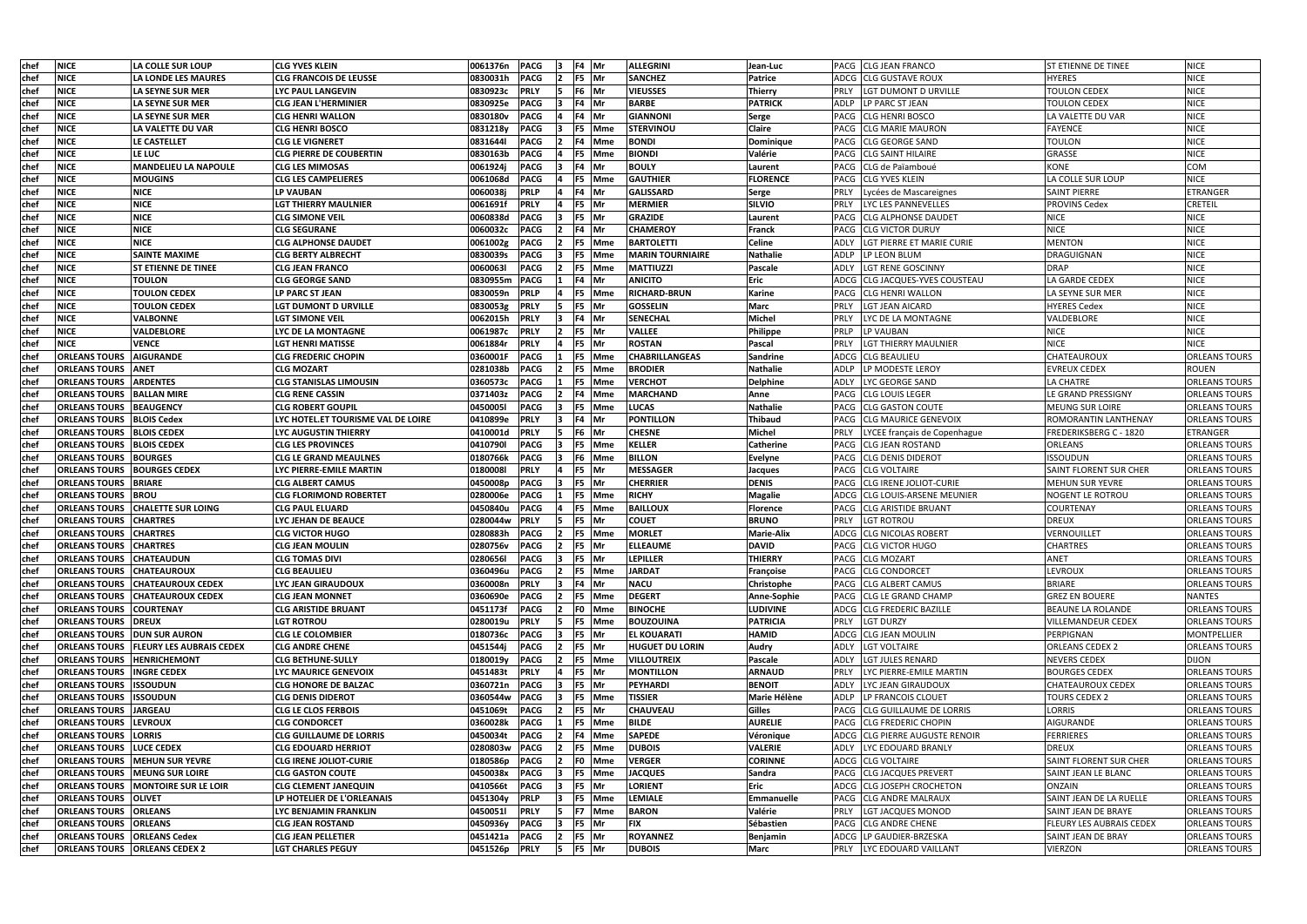| chef         | <b>ORLEANS TOURS PITHIVIERS</b>     |                                 | LP JEAN DE LA TAILLE                     | 0450750w             | <b>PRLP</b>                |                                  | <b>IF4 Mme</b>   | <b>BEAUNE</b>                         | <b>Anne-Marie</b>       | PRVS Rectorat académie Orléans-Tours                      | <b>ORLEANS</b>                           | <b>ORLEANS TOURS</b>              |
|--------------|-------------------------------------|---------------------------------|------------------------------------------|----------------------|----------------------------|----------------------------------|------------------|---------------------------------------|-------------------------|-----------------------------------------------------------|------------------------------------------|-----------------------------------|
| chef         | <b>ORLEANS TOURS</b>                | <b>PUISEAUX</b>                 | <b>CLG VICTOR HUGO</b>                   | 0450063Z             | <b>PACG</b>                |                                  | F5 Mme           | <b>SPEISSER</b>                       | Isabelle                | PACG CLG CHARLES SENARD                                   | <b>CALUIRE ET CUIRE</b>                  | LYON                              |
| <b>chef</b>  | <b>ORLEANS TOURS</b>                | <b>ROMORANTIN LANTHENAY</b>     | <b>CLG MAURICE GENEVOIX</b>              | 0410019y             | <b>PACG</b>                |                                  | F4 Mr            | <b>KELLER</b>                         | <b>Didier</b>           | PACG CLG ROBERT GOUPIL                                    | <b>BEAUGENCY</b>                         | ORLEANS TOURS                     |
| chef         | <b>ORLEANS TOURS</b>                | <b>SAINT AMAND MONTROND</b>     | LP JEAN GUEHENNO                         | 0180025e             | <b>PRLP</b>                | F5                               | <b>Mr</b>        | <b>PASCAUD</b>                        | Roland                  | LGT JACQUES COEUR<br>ADLY                                 | BOURGES CEDEX                            | <b>ORLEANS TOURS</b>              |
| chef         | <b>ORLEANS TOURS</b>                | <b>SAINT AMAND MONTROND</b>     | <b>CLG JEAN MOULIN</b>                   | 0180769N             | <b>PACG</b>                |                                  | F5 Mr            | <b>JACQUESSON</b>                     | LUC                     | insertion                                                 |                                          |                                   |
| <b>chef</b>  | <b>ORLEANS TOURS</b>                | <b>SAINT AVERTIN</b>            | <b>CLG JULES ROMAINS</b>                 | 0370887N             | <b>PACG</b>                |                                  | F4 Mme           | <b>GALHARDO</b>                       | <b>Cécile</b>           | PACG CLG RENE CASSIN                                      | <b>BALLAN MIRE</b>                       | <b>ORLEANS TOURS</b>              |
| chef         | <b>ORLEANS TOURS</b>                | <b>SAINT FLORENT SUR CHER</b>   | <b>CLG VOLTAIRE</b>                      | 0180028H             | <b>PACG</b>                |                                  | F5 Mme           | <b>RIFFART</b>                        | Véronique               | <b>PACG CLG JULES VERNE</b>                               | MONTLUCON                                | <b>CLERMONT-FD</b>                |
| chef         | <b>ORLEANS TOURS</b>                | <b>SAINT JEAN DE BRAYE</b>      | <b>LGT JACQUES MONOD</b>                 | 0451462V             | <b>PRLY</b>                |                                  | F7 Mr            | <b>MAUGUIN</b>                        | Philippe                | <b>PRLY</b><br>LYC MAURICE GENEVOIX                       | <b>INGRE CEDEX</b>                       | <b>ORLEANS TOURS</b>              |
| chef         | <b>ORLEANS TOURS</b>                | <b>SAINT JEAN DE LA RUELLE</b>  | <b>CLG ANDRE MALRAUX</b>                 | 0451241E             | <b>PACG</b>                |                                  | F5 Mme           | <b>ZING TSALA</b>                     | <b>Nathalie</b>         | ADCG CLG MONTESQUIEU                                      | <b>ORLEANS Cedex 2</b>                   | <b>ORLEANS TOURS</b>              |
| chef         | <b>ORLEANS TOURS</b>                | <b>SAINT JEAN LE BLANC</b>      | <b>CLG JACQUES PREVERT</b>               | 0451074Y             | PACG                       | F5                               | Mr               | <b>DUGUE</b>                          | <b>Didier</b>           | PACG CLG LAVOISIER                                        | <b>OUCQUES</b>                           | <b>ORLEANS TOURS</b>              |
| chef         | <b>ORLEANS TOURS</b>                | <b>SAINT PIERRE DES CORPS</b>   | <b>CLG STALINGRAD</b>                    | 0371391L             | <b>PACG</b>                |                                  | F4 Mme           | <b>CHARBONNIER</b>                    | Sophie                  | ADLY<br>LYC Stendhal                                      | <b>MILAN 20148</b>                       | <b>ETRANGER</b>                   |
| chef         | <b>ORLEANS TOURS</b>                | <b>SAINT PREST</b>              | <b>CLG SOUTINE</b>                       | 0281055V             | <b>PACG</b>                | F <sub>5</sub>                   | <b>Mme</b>       | <b>PARPAILLON</b>                     | <b>BRIGITTE</b>         | PACG CLG JEAN MOULIN                                      | <b>CHARTRES</b>                          | <b>ORLEANS TOURS</b>              |
| chef         | <b>ORLEANS TOURS</b>                | <b>SANCERGUES</b>               | <b>CLG ROGER MARTIN DU GARD</b>          | 0180745M             | <b>PACG</b>                |                                  | F4 Mr            | <b>CHRISTOPHE</b>                     | <b>MICHEL</b>           | LYC EDOUARD VAILLANT<br>ADLY                              | VIERZON                                  | <b>ORLEANS TOURS</b>              |
| chef         | <b>ORLEANS TOURS</b>                | <b>ST PIERRE DES CORPS</b>      | <b>CLG PABLO NERUDA</b>                  | 0370767H             | <b>PACG</b>                |                                  | F4 Mr            | <b>GONCALVES</b>                      | Sébastien               | PACG CLG BEAULIEU                                         | <b>CHATEAUROUX</b>                       | <b>ORLEANS TOURS</b>              |
| chef         | <b>ORLEANS TOURS</b>                | <b>TOURS CEDEX 2</b>            | LP FRANCOIS CLOUET                       | 0370032J             | <b>PRLP</b>                |                                  | F4 Mr            | <b>DELANGUE</b>                       | <b>ERIC</b>             | <b>CLG JULES ROMAINS</b><br>PACG                          | SAINT AVERTIN                            | <b>ORLEANS TOURS</b>              |
| chef         | <b>ORLEANS TOURS</b>                | <b>VIERZON</b>                  | <b>LYC HENRI BRISSON</b>                 | 0180036S             | <b>PRLY</b>                |                                  | F6 Mr            | <b>ALLOUIS</b>                        | Jérôme                  | PACG<br><b>CLG JEAN MOULIN</b>                            | SAINT AMAND MONTROND                     | <b>ORLEANS TOURS</b>              |
| chef         | <b>ORLEANS TOURS</b>                | <b>VIERZON</b>                  | <b>LYC EDOUARD VAILLANT</b>              | 0180035R             | PRLY                       | F <sub>5</sub>                   | <b>IMr</b>       | <b>CANTABELLA</b>                     | <b>Pierre</b>           | <b>CLG LE GRAND MEAULNES</b><br>PACG                      | <b>BOURGES</b>                           | <b>ORLEANS TOURS</b>              |
| chef         | <b>ORLEANS TOURS</b>                | <b>VIERZON</b>                  | <b>CLG EDOUARD VAILLANT</b>              | 0180037T             | <b>PACG</b>                | F5                               | <b>Mr</b>        | <b>GERBAUD</b>                        | <b>Eric</b>             | <b>CLG HONORE DE BALZAC</b><br>PACG                       | <b>ISSOUDUN</b>                          | <b>ORLEANS TOURS</b>              |
| chef         | <b>ORLEANS TOURS</b>                | <b>VILLEMANDEUR CEDEX</b>       | <b>LGT DURZY</b>                         | 0450042B             | <b>PRLY</b>                | F <sub>5</sub>                   | <b>Mr</b>        | <b>MARION</b>                         | Philippe                | PACG CLG PAUL ELUARD                                      | CHALETTE SUR LOING                       | <b>ORLEANS TOURS</b>              |
| chef         | <b>PARIS</b>                        | <b>PARIS</b>                    | <b>LYC PAUL VALERY</b>                   | 0750679F             | <b>PRLY</b>                |                                  | F5 Mme           | <b>STURBAUT</b>                       | Françoise               | <b>PRLY</b><br>LYC D'ALEMBERT                             | <b>PARIS</b>                             | <b>PARIS</b>                      |
| chef         | PARIS                               | <b>PARIS</b>                    | <b>LYC PAUL POIRET</b>                   | 0750558Z             | <b>PRLY</b>                |                                  | F4 Mr            | <b>SABATIER</b>                       | Jérôme                  | LYC DIDEROT<br>ADLY                                       | <b>PARIS</b>                             | <b>PARIS</b>                      |
| chef         | <b>PARIS</b>                        | <b>PARIS</b>                    | <b>LYC JEAN ZAY</b>                      | 0750701e             | <b>PRLY</b>                |                                  | F6 Mme           | <b>PAILLARD</b>                       | <b>REGINE</b>           | LP EDMOND ROSTAND<br>PRLP                                 | <b>PARIS</b>                             | <b>PARIS</b>                      |
| chef         | <b>PARIS</b>                        | <b>PARIS</b>                    | <b>LYC JACQUES MONOD</b>                 | 0750428H             | <b>PRLY</b>                | FO                               | Mme              | <b>VERGER</b>                         | <b>Sylvette</b>         | <b>CLG SAMBRE ET MEUSE</b><br>PACG                        | <b>PARIS</b>                             | <b>PARIS</b>                      |
| chef         | <b>PARIS</b>                        | <b>PARIS</b>                    | LYC D'ALEMBERT                           | 0750650Z             | <b>PRLY</b>                | F4                               | <b>Mme</b>       | <b>GAILLARD</b>                       | Sylvie                  | LP BEAUGRENELLE                                           | <b>PARIS</b>                             | <b>PARIS</b>                      |
| chef         | <b>PARIS</b><br><b>PARIS</b>        | <b>PARIS</b><br><b>PARIS</b>    | <b>LP GALILEE</b><br>LP EDMOND ROSTAND   | 0750785W<br>0750800M | <b>PRLP</b><br><b>PRLP</b> | F <sub>5</sub><br>F <sub>5</sub> | <b>IMr</b><br>Mr | <b>LARCHE</b><br><b>CORNIQUEL</b>     | <b>GERALD</b>           | LYC ELISA LEMONNIER<br>ADLY<br>ADLY<br><b>LYC FRESNEL</b> | <b>PARIS</b><br><b>PARIS</b>             | <b>PARIS</b><br><b>PARIS</b>      |
| chef<br>chef | <b>PARIS</b>                        | <b>PARIS</b>                    | LP BEAUGRENELLE                          | 0750793e             | <b>PRLP</b>                | F4                               | <b>Mme</b>       | <b>VANDARD</b>                        | <b>Stéphane</b><br>ANNE | <b>CLG IRENE ET FREDERIC JOLIOT CURIE</b><br>PACG         | <b>PANTIN</b>                            | <b>CRETEIL</b>                    |
| chef         | <b>PARIS</b>                        | <b>PARIS</b>                    | <b>LGT EMILE DUBOIS</b>                  | 0750692V             | <b>PRLY</b>                | IF6                              | Mme              | <b>MORIN</b>                          | <b>CHRISTELLE</b>       | <b>PRLY</b><br>LGT PAUL LANGEVIN                          | <b>SURESNES</b>                          | VERSAILLES                        |
| chef         | <b>PARIS</b>                        | <b>PARIS</b>                    | <b>EREA Croce Spinelli</b>               | 0752799k             | <b>EREA</b>                | F4                               | <b>IMr</b>       | <b>TAZDAIT</b>                        | LIES                    | EREA<br><b>EREA J. Brel</b>                               | <b>GARCHES</b>                           | VERSAILLES                        |
| chef         | PARIS                               | <b>PARIS</b>                    | <b>CLG STEPHANE MALLARME</b>             | 0752554U             | <b>PACG</b>                | F <sub>5</sub>                   | <b>Mr</b>        | <b>TERRANA</b>                        | Jean Louis              | PACG CLG AIMÉ CÉSAIRE                                     | <b>PARIS</b>                             | <b>PARIS</b>                      |
| chef         | PARIS                               | <b>PARIS</b>                    | <b>CLG PILATRE DE ROZIER</b>             | 0754528P             | <b>PACG</b>                |                                  | F4 Mr            | <b>BORDIN</b>                         | <b>Brice</b>            | ADCG CLG MARIE CURIE                                      | <b>PARIS</b>                             | <b>PARIS</b>                      |
| chef         | PARIS                               | <b>PARIS</b>                    | <b>CLG SUZANNE LACORE</b>                | 0755747P             | <b>PACG</b>                |                                  | F4 Mme           | <b>NEVELING</b>                       | Ingrid                  | ADCG CLG DE TAUNOA                                        | PIRAE - PAPEETE                          | COM                               |
| chef         | <b>PARIS</b>                        | <b>PARIS</b>                    | <b>CLG LEON GAMBETTA</b>                 | 0752696Y             | <b>PACG</b>                |                                  | F5 Mme           | <b>COUEGNAS</b>                       | <b>Nathalie</b>         | ADCG CLG PIERRE MENDES FRANCE                             | <b>PARIS</b>                             | <b>PARIS</b>                      |
| chef         | <b>PARIS</b>                        | <b>PARIS</b>                    | <b>CLG JEAN-FRANCOIS OEBEN</b>           | 0752542F             | <b>PACG</b>                |                                  | F3 Mr            | <b>BOUCHAUD</b>                       | <b>RODOLPHE</b>         | PACG CLG JEAN-FRANCOIS OEBEN                              | <b>PARIS</b>                             | <b>PARIS</b>                      |
| chef         | <b>PARIS</b>                        | <b>PARIS</b>                    | <b>CLG JEAN MOULIN</b>                   | 0750611G             | PACG                       |                                  | F4 Mme           | <b>PERICHON</b>                       | Sylvie                  | ADCG CLG EDGAR VARESE                                     | <b>PARIS</b>                             | <b>PARIS</b>                      |
| chef         | <b>PARIS</b>                        | <b>PARIS</b>                    | <b>CLG GEORGES BRAQUE</b>                | 0752957G             | PACG                       |                                  | F5 Mme           | <b>WEISSLER</b>                       | <b>Florence</b>         | ADCG CLG FRANCOIS VILLON                                  | <b>PARIS</b>                             | <b>PARIS</b>                      |
| chef         | <b>PARIS</b>                        | <b>PARIS</b>                    | <b>CLG GEORGE SAND</b>                   | 0752316K             | <b>PACG</b>                |                                  | F4 Mr            | <b>HERRAIZ</b>                        | <b>Manuel</b>           | LYC EDGAR QUINET<br>ADLY                                  | <b>PARIS</b>                             | <b>PARIS</b>                      |
| chef         | <b>PARIS</b>                        | <b>PARIS</b>                    | <b>CLG EDOUARD PAILLERON</b>             | 0751707Y             | <b>PACG</b>                |                                  | F5 Mme           | <b>DUBOIS</b>                         | <b>Béatrice</b>         | PACG CLG LEON GAMBETTA                                    | <b>PARIS</b>                             | <b>PARIS</b>                      |
| chef         | <b>PARIS</b>                        | <b>PARIS</b>                    | <b>CLG ANDRE CITROEN</b>                 | 0754305x             | <b>PACG</b>                | 13                               | F5 Mme           | <b>METENIER</b>                       | <b>Aurore</b>           | PACG CLG PARIS NORD EST                                   | <b>PARIS</b>                             | <b>PARIS</b>                      |
| chef         | <b>PARIS</b>                        | <b>PARIS</b>                    | <b>CLG AIMÉ CÉSAIRE</b>                  | 0755433Y             | <b>PACG</b>                |                                  | F5 Mr            | <b>GROHAN</b>                         | <b>PATRICK</b>          | PACG CLG JEAN VILAR                                       | VILLETANEUSE                             | <b>CRETEIL</b>                    |
| chef         | <b>PARIS</b>                        | <b>PARIS Cedex 16</b>           | <b>LYC JANSON DE SAILLY</b>              | 0750699c             | <b>PRLY</b>                |                                  | F7 Mr            | <b>FOURNIE</b>                        | <b>PATRICK</b>          | PRLY<br><b>LGT LAKANAL</b>                                | <b>SCEAUX</b>                            | VERSAILLES                        |
| chef         | <b>POITIERS</b>                     | <b>AIRVAULT</b>                 | <b>CLG VOLTAIRE</b>                      | 0790704L             | <b>PACG</b>                |                                  | F5 Mr            | <b>JOURNAULT</b>                      | Grégoire                | <b>ADLP</b><br>LP LES GRIPPEAUX                           | PARTHENAY                                | <b>POITIERS</b>                   |
| chef         | <b>POITIERS</b>                     | <b>ANGOULEME</b>                | <b>CLG ANATOLE FRANCE</b>                | 0161106R             | <b>PACG</b>                |                                  | F6 Mr            | <b>BAUDOIN</b>                        | Bruno                   | ADCG CLG PIERRE MENDES FRANCE                             | SOYAUX                                   | <b>POITIERS</b>                   |
| chef         | <b>POITIERS</b>                     | <b>ARCHIAC</b>                  | <b>CLG ARLETTE GUIRADO</b>               | 0170002K             | <b>PACG</b>                |                                  | F4 Mr            | <b>LE NAOUR</b>                       | <b>Eric</b>             |                                                           |                                          | <b>POITIERS</b>                   |
| chef         | <b>POITIERS</b>                     | <b>ARGENTON LES VALLEES</b>     | <b>CLG BLAISE PASCAL</b>                 | 0790003Z             | <b>PACG</b>                |                                  | $F5$ Mr          | <b>DUBREZ</b>                         | <b>FABRICE</b>          | ADCG CLG LE HAMEAU                                        | <b>BERNAY</b>                            | <b>ROUEN</b>                      |
| chef         | <b>POITIERS</b>                     | <b>AYTRE CEDEX</b>              | <b>CLG DE L'ATLANTIQUE</b>               | 0171339N             | <b>PACG</b>                |                                  | F5 Mme           | <b>CHÂTEAU LANG</b>                   | Carole                  | ADCG CLG MARC CHAGALL                                     | <b>DOMPIERRE SUR MER</b>                 | <b>POITIERS</b>                   |
| chef         | <b>POITIERS</b>                     | <b>BARBEZIEUX ST HILAIR</b>     | <b>CLG JEAN MOULIN</b>                   | 0160866E             | <b>PACG</b>                |                                  | F5 Mr            | <b>LEONOWICZ</b>                      | <b>MICHAEL</b>          | PACG CLG EUGENE DELACROIX                                 | ST AMAND DE BOIXE                        | <b>POITIERS</b>                   |
| chef         | <b>POITIERS</b>                     | <b>BARBEZIEUX ST HILAIRE</b>    | <b>LGT ELIE VINET</b>                    | 0160010Z             | <b>PRLY</b>                |                                  | F5 Mme           | <b>LEDOUX WALDURA</b>                 | <b>Marie</b>            | PACG CLG ANATOLE FRANCE                                   | ANGOULEME                                | <b>POITIERS</b>                   |
| chef         | <b>POITIERS</b>                     | <b>BOUILLE LORETZ</b>           | <b>CLG MOLIERE</b>                       | 0790004A             | <b>PACG</b>                |                                  | F6 Mr            | <b>FOUSSARD</b>                       | Ludovic                 | <b>PACG CLG DE KONE</b>                                   | <b>KONE</b>                              | COM                               |
| chef         | <b>POITIERS</b>                     | <b>CHALAIS</b>                  | <b>CLG THEODORE RANCY</b>                | 0160015E             | <b>PACG</b>                |                                  | F4 Mr            | <b>GEYSSELY</b>                       | <b>Stéphane</b>         | <b>ADCG CLG ELISEE MOUSNIER</b>                           | COGNAC                                   | <b>POITIERS</b>                   |
| chef         | <b>POITIERS</b>                     | <b>CHASSENEUIL SUR BONNIEUR</b> | LP PIERRE-ANDRE CHABANNE                 | 0160048R             | <b>PRLP</b>                |                                  | F5 Mr            | <b>VALLAT</b>                         | <b>CHRISTIAN</b>        | LP JEAN CAILLAUD<br>PRLP                                  | <b>RUELLE SUR TOUVRE</b>                 | <b>POITIERS</b>                   |
| chef         | <b>POITIERS</b>                     | <b>CHATELLERAULT Cedex</b>      | <b>CLG JEAN-MACE</b>                     | 0860702W             | <b>PACG</b>                |                                  | F4 Mme           | <b>MIRALLES</b>                       | Guylaine                | PACG CLG ANDRE BROUILLET                                  | <b>COUHE</b>                             | <b>POITIERS</b>                   |
| chef         | <b>POITIERS</b>                     | <b>CHEF BOUTONNE</b>            | LP JEAN-FRANCOIS CAIL                    | 0790015M             | <b>PRLP</b>                |                                  | F5 Mr            | <b>CAILLIER</b>                       | <b>FREDERIC</b>         | PACG CLG EMILE ZOLA                                       | <b>PRAHECQ</b>                           | <b>POITIERS</b>                   |
| chef         | <b>POITIERS</b>                     | <b>COGNAC</b>                   | <b>CLG CLAUDE BOUCHER</b>                | 0160864C             | <b>PACG</b>                |                                  | F4 Mr            | <b>DANDO</b>                          | <b>ERWAN</b>            | PACG CLG JEAN MOULIN                                      | <b>BARBEZIEUX ST HILAIR</b>              | <b>POITIERS</b>                   |
| chef         | <b>POITIERS</b>                     | <b>COUHE</b>                    | <b>CLG ANDRE BROUILLET</b>               | 0860014Y             | <b>PACG</b>                |                                  | F4 Mr            | <b>JADEAU</b>                         | Francis                 | ADCG CLG PIERRE DE RONSARD                                | <b>POITIERS</b>                          | <b>POITIERS</b>                   |
| chef         | <b>POITIERS</b>                     | COURCON                         | <b>CLG JEAN MONNET</b>                   | 0170007R             | <b>PACG</b>                |                                  | F3 Mr            | <b>CONTE</b>                          | <b>IBRAHIM</b>          | ADLY<br><b>LYC Descartes</b>                              | <b>RABAT</b>                             | ETRANGER                          |
| chef         | <b>POITIERS</b>                     | <b>GENCAY</b>                   | <b>CLG JEAN JAURES</b>                   | 0860016A             | <b>PACG</b>                |                                  | <b>F5</b> Mme    | <b>ROUSSAT</b>                        | Laetitia                | ADLY<br>LYC NELSON MANDELA                                | <b>POITIERS</b>                          | <b>POITIERS</b>                   |
| chef         | <b>POITIERS</b>                     | <b>JONZAC CEDEX</b>             | <b>CLG LEOPOLD DUSSAIGNE</b>             | 0170011V             | <b>PACG</b>                |                                  | F5 Mr            | <b>RATTIER</b>                        | <b>Patrice</b>          | PACG CLG DE BONIFACIO                                     | <b>BONIFACIO</b>                         | CORSE                             |
| chef         | <b>POITIERS</b>                     | LA ROCHELLE                     | <b>LGT LEONCE VIELJEUX</b>               | 0170029P             | <b>PRLY</b>                |                                  | F5 Mr            | <b>TIREL</b>                          | Laurent                 | <b>PRLY</b><br>LYC LE MANS SUD                            | LE MANS CEDEX                            | <b>NANTES</b>                     |
| chef         | <b>POITIERS</b>                     | <b>LA ROCHELLE Cedex</b>        | <b>CLG FABRE D EGLANTINE</b>             | 0171117X             | PACG                       |                                  | F4 Mme           | <b>MARC</b>                           | <b>Nathalie</b>         | PACG CLG CLAUDE BOUCHER                                   | COGNAC                                   | <b>POITIERS</b>                   |
| chef         | <b>POITIERS</b><br>adjoint POITIERS | LAGORD<br>LE GOND PONTOUVRE     | <b>CLG JEAN GUITON</b>                   | 0170970M<br>0160106d | <b>PACG</b><br><b>ADCG</b> |                                  | F5 Mr<br>F4 Mme  | <b>ROY</b><br><b>BLANCHARD-GHANTY</b> | Pascal<br><b>Karine</b> | PACG CLG JEAN MONNET<br>PACG CLG LA BOETIE                | <b>COURCON</b><br><b>MOISSY CRAMAYEL</b> | <b>POITIERS</b><br><b>CRETEIL</b> |
| chef         | <b>POITIERS</b>                     | <b>LOUDUN</b>                   | <b>CLG RENE CASSIN</b><br>LP MARC GODRIE | 0860022G             | <b>PRLP</b>                | $3$ F4 Mr                        |                  | <b>GNIMASSOU</b>                      |                         | PACG CLG JEAN-MACE                                        | <b>CHATELLERAULT Cedex</b>               | <b>POITIERS</b>                   |
|              |                                     |                                 |                                          |                      |                            |                                  |                  |                                       | Luc                     |                                                           |                                          |                                   |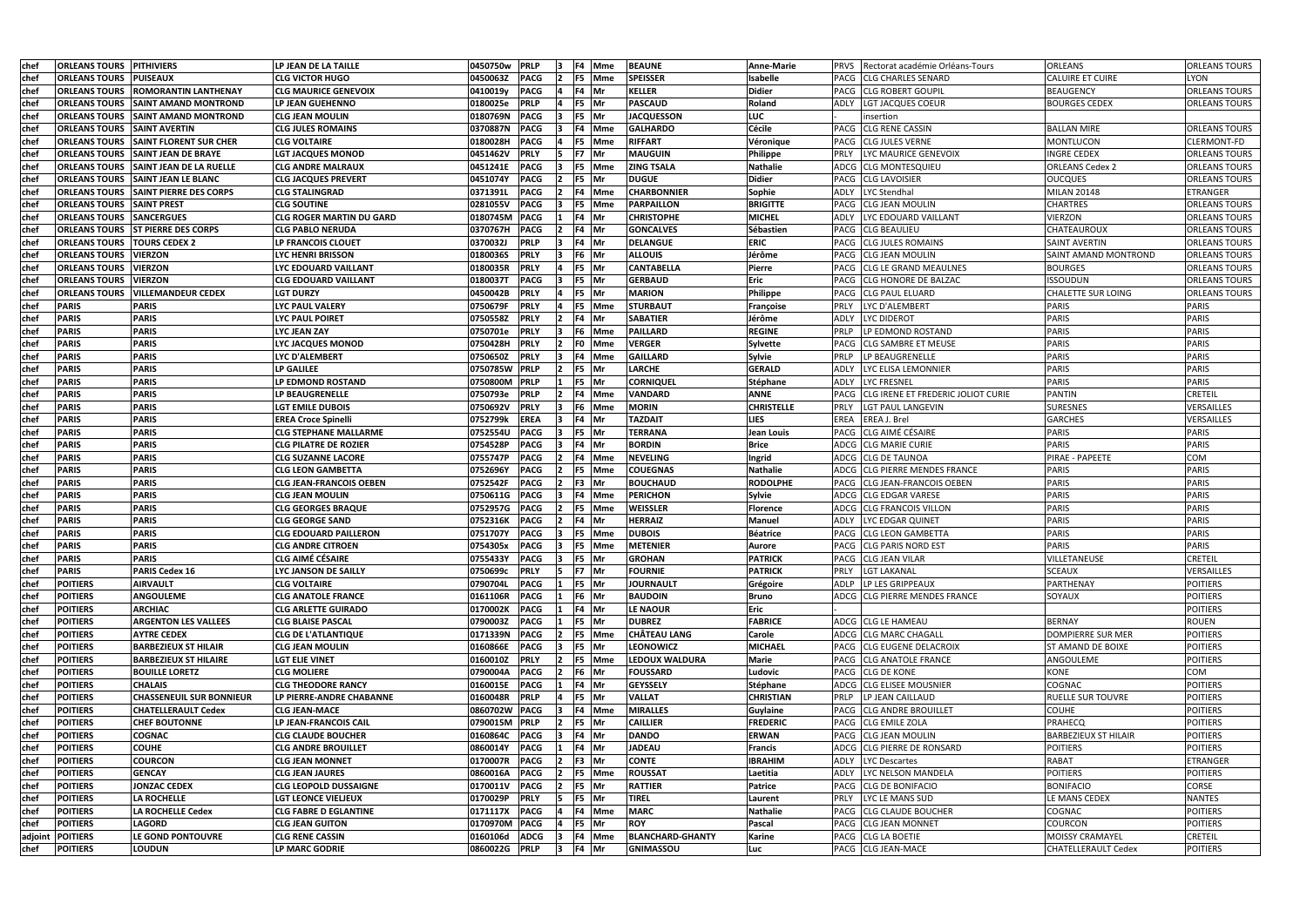| chef        | <b>POITIERS</b> | <b>MONCOUTANT</b>                 | <b>CLG JACQUES PREVERT</b>                | F5 Mme<br>0790966W PACG<br>$\mathbf{11}$                    | <b>LAVALLEE</b>          | Sylvie             |             | ADCG CLG JOSEPH D'ARBAUD           | <b>BARJOLS</b>                    | <b>NICE</b>          |
|-------------|-----------------|-----------------------------------|-------------------------------------------|-------------------------------------------------------------|--------------------------|--------------------|-------------|------------------------------------|-----------------------------------|----------------------|
| <b>chef</b> | <b>POITIERS</b> | <b>MONTMOREAU ST CYBARD</b>       | <b>CLG ANTOINE DELAFONT</b>               | <b>PACG</b><br>F4 Mr<br>0160032Y<br>$\mathbf{11}$           | <b>LAGRUE</b>            | <b>Philippe</b>    |             | PACG CLG ALBERT MICHENEAU          | VILLEFAGNAN                       | <b>POITIERS</b>      |
| chef        | <b>POITIERS</b> | PARTHENAY                         | CLG LE MARCHIOUX                          | F7 Mr<br><b>PACG</b><br>0790030D<br>12.                     | <b>CAROF</b>             | Hubert             |             | PACG CLG BLAISE PASCAL             | <b>ARGENTON LES VALLEES</b>       | <b>POITIERS</b>      |
| <b>chef</b> | <b>POITIERS</b> | <b>POITIERS Cedex</b>             | LYC CAMILLE GUERIN                        | F5 Mme<br>0860035W<br><b>PRLY</b><br>15                     | <b>FUHREL</b>            | <b>Christine</b>   | <b>PRLY</b> | Rectorat académie de Nice          | <b>NICE</b>                       | <b>NICE</b>          |
| <b>chef</b> | <b>POITIERS</b> | <b>POITIERS CEDEX</b>             | LP LE DOLMEN                              | F4 Mr<br>0860039A<br><b>PRLP</b>                            | <b>COPIN</b>             | <b>Christophe</b>  | <b>PRLY</b> | LYC MARCEL DASSAULT                | <b>ROCHEFORT Cedex</b>            | <b>POITIERS</b>      |
| chef        | <b>POITIERS</b> | <b>POITIERS CEDEX</b>             | <b>LGT VICTOR HUGO</b>                    | 0860034V<br><b>PRLY</b><br>F6 Mr<br>14                      | <b>COUTURIER</b>         | Frédéric           | <b>PRLY</b> | LYC HENRI BRISSON                  | VIERZON                           | <b>ORLEANS TOURS</b> |
| chef        | <b>POITIERS</b> | <b>PRAHECQ</b>                    | <b>CLG EMILE ZOLA</b>                     | <b>PACG</b><br>F4 Mr<br>0790950D<br> 2                      | <b>HUMBERT</b>           | Christophe         |             | ADLY LGT PAUL GUERIN               | <b>NIORT</b>                      | <b>POITIERS</b>      |
| chef        | <b>POITIERS</b> | <b>ROCHEFORT Cedex</b>            | LYC MARCEL DASSAULT                       | F5 Mr<br><b>PRLY</b><br>$\overline{\mathbf{3}}$<br>0171455P | <b>MAZURIER</b>          | <b>Nicolas</b>     | PRLP        | LP PIERRE-ANDRE CHABANNE           | CHASSENEUIL SUR BONNIEUR          | <b>POITIERS</b>      |
| chef        | <b>POITIERS</b> | <b>RUELLE SUR TOUVRE</b>          | LP JEAN CAILLAUD                          | 0160036C<br><b>PRLP</b><br>F6 Mme<br>13                     | <b>CUISINIER</b>         | Françoise          |             | <b>PACG CLG PUYGRELIER</b>         | <b>SAINT MICHEL</b>               | <b>POITIERS</b>      |
| chef        | <b>POITIERS</b> | <b>SAINT MICHEL</b>               | <b>CLG PUYGRELIER</b>                     | 0160969S<br><b>PACG</b><br>F4 Mr<br>12                      | <b>LE GAL</b>            | <b>Benoit</b>      |             | PACG CLG ANTOINE DELAFONT          | MONTMOREAU ST CYBARD              | <b>POITIERS</b>      |
| <b>chef</b> | <b>POITIERS</b> | <b>SAINTES</b>                    | <b>CLG AGRIPPA D AUBIGNE</b>              | 0170059X<br><b>PACG</b><br>F4 Mr                            | <b>CATROU</b>            | <b>REMY</b>        |             | PACG CLG FONTBRUANT                | <b>ST PORCHAIRE</b>               | <b>POITIERS</b>      |
| chef        | <b>POITIERS</b> | <b>ST AMAND DE BOIXE</b>          | <b>CLG EUGENE DELACROIX</b>               | 0160040G<br><b>PACG</b><br>F4 Mr                            | <b>DELAGE</b>            | <b>Eric</b>        |             | <b>PACG CLG JEAN JAURES</b>        | <b>GENCAY</b>                     | <b>POITIERS</b>      |
| chef        | <b>POITIERS</b> | <b>ST MARTIN DE RE</b>            | <b>CLG LES SALIERES</b>                   | <b>PACG</b><br>F5 Mr<br>0171034G<br>12                      | <b>DARDILLAC</b>         | Pierre             |             | ADLY LGT JEAN DAUTET               | LA ROCHELLE                       | <b>POITIERS</b>      |
| chef        | <b>POITIERS</b> | <b>ST PORCHAIRE</b>               | <b>CLG FONTBRUANT</b>                     | <b>PACG</b><br>F4 Mme<br>0170055T                           | <b>ATINDEHOU LAPORTE</b> | Stéphanie          | <b>ADLY</b> | LYC EMILE COMBES                   | <b>PONS</b>                       | <b>POITIERS</b>      |
| chef        | <b>POITIERS</b> | <b>SURGERES</b>                   | LP DU PAYS D'AUNIS                        | F5 Mr<br><b>PRLP</b><br>0170070J<br>$\overline{2}$          | <b>THOMASSIN</b>         | Christophe         |             | PACG CLG MICHELLE PALLET           | <b>ANGOULEME Cedex</b>            | <b>POITIERS</b>      |
| chef        | <b>POITIERS</b> | <b>THOUARS</b>                    | <b>CLG JEAN ROSTAND</b>                   | F5 Mme<br><b>PACG</b><br>0791002K                           | <b>LONGEVILLE</b>        | <b>ELIANE</b>      |             | <b>PACG CLG LES SALIERES</b>       | <b>ST MARTIN DE RE</b>            | <b>POITIERS</b>      |
| chef        | <b>POITIERS</b> | <b>THOUARS CEDEX</b>              | LGT CITE SCOLAIRE JEAN MOULIN             | F5 Mr<br>0790036K<br><b>PRLY</b>                            | <b>LAURENT</b>           | <b>Nicolas</b>     | PRLP        | LP JEAN-FRANCOIS CAIL              | <b>CHEF BOUTONNE</b>              | <b>POITIERS</b>      |
| chef        | <b>REIMS</b>    | <b>AVIZE</b>                      | <b>CLG SAINT-EXUPERY</b>                  | <b>PACG</b><br>F5 Mr<br>0510002A                            | <b>BOUVARD</b>           | Philippe           | <b>ADLY</b> | LGT PIERRE BAYLE                   | <b>SEDAN</b>                      | <b>REIMS</b>         |
| chef        | <b>REIMS</b>    | <b>AY CHAMPAGNE</b>               | <b>CLG YVETTE LUNDY</b>                   | <b>PACG</b><br>F5 Mme<br>0511432E<br>12                     | <b>LEGRAND</b>           | <b>Astrid</b>      |             | PACG CLG SAINT-EXUPERY             | AVIZE                             | <b>REIMS</b>         |
| chef        | <b>REIMS</b>    | <b>CHALONS EN CHAMPAGNE</b>       | <b>LYC PIERRE BAYEN</b>                   | <b>PRLY</b><br>F7 Mme<br>0510006E<br>$\vert$ 3              | <b>BONNET</b>            | <b>Sabine</b>      |             | <b>PACG CLG YVETTE LUNDY</b>       | <b>AY CHAMPAGNE</b>               | <b>REIMS</b>         |
| chef        | <b>REIMS</b>    | <b>CHALONS EN CHAMPAGNE</b>       | LYC ETIENNE OEHMICHEN                     | F6 Mr<br><b>PRLY</b><br>0510007F<br>14                      | <b>TSCHENS</b>           | Yannick            | <b>PRLY</b> | LYC FRANCOIS ARAGO                 | <b>REIMS</b>                      | <b>REIMS</b>         |
| chef        | <b>REIMS</b>    | <b>CHALONS EN CHAMPAGNE</b>       | <b>CLG NICOLAS APPERT</b>                 | F6 Mr<br><b>PACG</b><br>0511083A<br>12                      | <b>LASSALLE</b>          | François           |             | <b>PACG CLG HENRI GUILLAUMET</b>   | MOURMELON LE GRAND                | <b>REIMS</b>         |
| chef        | <b>REIMS</b>    | <b>CHARLEVILLE MEZIERES</b>       | <b>CLG JEAN DE LA FONTAINE</b>            | 0080829H<br><b>PACG</b><br>F5 Mme                           | <b>DEMELIN</b>           | <b>CELINE</b>      |             | ADCG CLG GEORGE SAND               | <b>REVIN</b>                      | <b>REIMS</b>         |
| chef        | <b>REIMS</b>    | <b>CHARLEVILLE MEZIERES Cedex</b> | <b>CLG ROGER SALENGRO</b>                 | <b>PACG</b><br>F5 Mr<br>0080894D                            | <b>MOUNICHETTY</b>       | <b>Bruno</b>       |             | ADCG CLG ROGER SALENGRO            | <b>CHARLEVILLE MEZIERES Cedex</b> | <b>REIMS</b>         |
| chef        | <b>REIMS</b>    | <b>CHAUMONT CEDEX 9</b>           | LYC CHARLES DE GAULLE                     | 0521032P<br><b>PRLY</b><br>F5 Mr<br>14                      | <b>MARIET</b>            | <b>Eric</b>        |             | <b>PRLY LGT BARTHOLDI</b>          | <b>COLMAR CEDEX</b>               | <b>STRASBOURG</b>    |
| chef        | <b>REIMS</b>    | <b>FRONCLES</b>                   | <b>CLG MARIE CALVES</b>                   | F5 Mme<br>0520018M PACG                                     | <b>CORDIER</b>           | <b>Nadine</b>      |             | ADCG CLG LES JACOBINS              | <b>TROYES</b>                     | <b>REIMS</b>         |
| chef        | <b>REIMS</b>    | LA CHAPELLE SAINT LUC             | <b>CLG PIERRE BROSSOLETTE</b>             | <b>PACG</b><br>F5 Mr<br>0100807Y                            | <b>TRANSLER</b>          | Christophe         |             | PACG CLG PAUL LANGEVIN             | <b>ROMILLY SUR SEINE</b>          | <b>REIMS</b>         |
| chef        | <b>REIMS</b>    | <b>MARIGNY LE CHATEL</b>          | <b>CLG JEAN MOULIN</b>                    | F4 Mme<br>0100011H<br><b>PACG</b>                           | <b>PETIT</b>             | Véronique          | ADLP        | LP GABRIEL VOISIN                  | <b>TROYES</b>                     | <b>REIMS</b>         |
| chef        | <b>REIMS</b>    | <b>MONTIER EN DER</b>             | <b>CLG JEAN RENOIR</b>                    | <b>PACG</b><br>F5 Mme<br>0520022S                           | <b>DROUIN-PETTELAT</b>   | <b>DELPHINE</b>    |             | ADLP LP EMILE BAUDOT               | WASSY                             | <b>REIMS</b>         |
| chef        | <b>REIMS</b>    | <b>MOURMELON LE GRAND</b>         | <b>CLG HENRI GUILLAUMET</b>               | F4 Mr<br><b>PACG</b><br>0510029E                            | <b>LECLERE</b>           | <b>Eric</b>        |             | ADLY   LGT HUGUES LIBERGIER        | <b>REIMS</b>                      | <b>REIMS</b>         |
| chef        | <b>REIMS</b>    | <b>NOGENT SUR SEINE</b>           | <b>CLG JEAN JAURES</b>                    | <b>PACG</b><br>F5 Mme<br>0100786A<br>$\overline{2}$         | <b>LAUBY</b>             | <b>Murielle</b>    | ADLY LGT    |                                    | <b>TROYES CEDEX</b>               | <b>REIMS</b>         |
| chef        | <b>REIMS</b>    | NOGENT-EN-BASSIGNY                | <b>CLG FRANCOISE DOLTO</b>                | <b>PACG</b><br>$FA$ Mr<br>0520025V<br><u> 3</u>             | <b>BAILLY</b>            | Philippe           |             | PACG CLG MARIE CALVES              | <b>FRONCLES</b>                   | <b>REIMS</b>         |
| chef        | <b>REIMS</b>    | <b>REIMS</b>                      | LYC FRANCOIS ARAGO                        | F6 Mr<br><b>PRLY</b><br>$\overline{\mathbf{3}}$<br>0511565Z | <b>CHARLOT</b>           | <b>Bruno</b>       |             | PACG CLG LE LAC                    | SEDAN                             | <b>REIMS</b>         |
| chef        | <b>REIMS</b>    | <b>REIMS</b>                      | <b>LGT HUGUES LIBERGIER</b>               | F5 Mr<br><b>PRLY</b><br>0510035L<br>15                      | <b>VANDERSTEE</b>        | Christian          | <b>PRLY</b> | LYC ETIENNE OEHMICHEN              | <b>CHALONS EN CHAMPAGNE</b>       | <b>REIMS</b>         |
| chef        | <b>REIMS</b>    | <b>REIMS</b>                      | <b>CLG TROIS FONTAINES</b>                | F5 Mr<br><b>PACG</b><br>0511214T<br>13                      | <b>BICHEL</b>            | Jean-Yves          | <b>PRLY</b> | Lycée français de Kuala Lumpur     | KUALA LUMPUR - 51200              | ETRANGER             |
| chef        | <b>REIMS</b>    | <b>REIMS CEDEX</b>                | LP JOLIOT-CURIE                           | F5 Mr<br>0511430C<br><b>PRLP</b>                            | <b>LATCHE</b>            | <b>MARC</b>        | <b>PRLY</b> | LYC STANISLAS                      | <b>VILLERS LES NANCY</b>          | <b>NANCY METZ</b>    |
| chef        | <b>REIMS</b>    | <b>ROMILLY SUR SEINE</b>          | <b>CLG PAUL LANGEVIN</b>                  | 0100787B<br><b>PACG</b><br>F5 Mr                            | <b>MEUNIER</b>           | <b>Jean Pierre</b> |             | PACG CLG JEAN MOULIN               | <b>MARIGNY LE CHATEL</b>          | <b>REIMS</b>         |
| chef        | <b>REIMS</b>    | <b>ROMILLY SUR SEINE Cedex</b>    | <b>CLG LE NOYER MARCHAND</b>              | <b>PACG</b><br>0100905E<br>F4 Mme                           | <b>PION-IMBERT</b>       | Sophie             |             | PACG CLG EUGENE BELGRAND           | <b>ERVY LE CHATEL</b>             | <b>REIMS</b>         |
| chef        | <b>REIMS</b>    | <b>SAINT DIZIER</b>               | <b>CLG ANNE FRANK</b>                     | $3$ F5 Mr<br>0520049W PACG                                  | <b>HENRIOT</b>           | Claudy             |             | PACG CLG FRANCOISE DOLTO           | NOGENT-EN-BASSIGNY                | <b>REIMS</b>         |
| chef        | <b>REIMS</b>    | <b>SAINT DIZIER CEDEX</b>         | <b>CLG LUIS ORTIZ</b>                     | 0520050X PACG<br>F4 Mme<br>13                               | <b>DUHALDE</b>           | <b>CAROLINE</b>    |             | PACG CLG ANNE FRANK                | <b>SAINT DIZIER</b>               | <b>REIMS</b>         |
| chef        | <b>REIMS</b>    | <b>SEDAN</b>                      | <b>CLG LE LAC</b>                         | <b>PACG</b><br>F3 Mme<br>0080826E                           | <b>SAINTE-ROSE</b>       | Céline             |             | ADLP LP LE CHATEAU                 | SEDAN                             | <b>REIMS</b>         |
| chef        | <b>REIMS</b>    | <b>SERMAIZE LES BAINS</b>         | <b>CLG LOUIS PASTEUR</b>                  | F5 Mme<br><b>PACG</b><br>0510052E                           | <b>GRAILLOT BARAFFE</b>  | <b>Catherine</b>   |             | PACG CLG PIERRE ET FRANCOIS PITOU  | <b>TROYES</b>                     | <b>REIMS</b>         |
| chef        | <b>REIMS</b>    | <b>SEZANNE</b>                    | LYC LA FONTAINE DU VE                     | F5 Mme<br>0510053F<br><b>PRLY</b><br>14                     | <b>POIRET</b>            | Agnes              |             | PACG CLG LE NOYER MARCHAND         | ROMILLY SUR SEINE Cedex           | <b>REIMS</b>         |
| chef        | <b>REIMS</b>    | <b>TROYES</b>                     | <b>CLG PIERRE ET FRANCOIS PITOU</b>       | 01000947A PACG<br>F6 Mme<br>13                              | <b>MORTEAU</b>           | Christiane         |             | PACG CLG PIERRE BROSSOLETTE        | LA CHAPELLE SAINT LUC             | <b>REIMS</b>         |
| chef        | <b>REIMS</b>    | <b>VENDEUVRE/BARSE</b>            | <b>CLG NICOLAS BOURBON</b>                | 0100028B<br><b>PACG</b><br>$1$ F1 Mr                        | <b>BEN-AMAR</b>          | <b>MILOUD</b>      |             | ADCG CLG GASTON BACHELARD          | <b>BAR SUR AUBE</b>               | <b>REIMS</b>         |
| chef        | <b>REIMS</b>    | <b>BLANCS COTEAUX</b>             | <b>CLG EUSTACHE DESCHAMPS</b>             | F5 Mme<br>0510059M PACG                                     | <b>MARCHETTI</b>         | Corinne            |             | ADCG CLG PAUL LANGEVIN             | ROMILLY SUR SEINE                 | <b>REIMS</b>         |
| chef        | <b>RENNES</b>   | <b>ARRADON</b>                    | <b>CLG GILLES GAHINET</b>                 | <b>PACG</b><br>F3 Mr<br>0561598H<br>12.                     | <b>MORLEC</b>            | <b>Marc</b>        |             | PACG CLG EDOUARD HERRIOT           | ROSTRENEN                         | <b>RENNES</b>        |
| chef        | <b>RENNES</b>   | <b>BAIN DE BRETAGNE</b>           | <b>CLG LE CHENE VERT</b>                  | <b>PACG</b><br>F4 Mr<br>0350970P                            | <b>BRUNEL</b>            | Yvonnick           |             | PACG CLG COUSTEAU                  | <b>SENE</b>                       | <b>RENNES</b>        |
| chef        | <b>RENNES</b>   | <b>BAUD</b>                       | <b>CLG MATHURIN MARTIN</b>                | 0561386C<br><b>PACG</b><br>F4 Mr                            | <b>ALASSEUR</b>          | Jean-Luc           |             | PACG CLG LOUIS DE CHAPPEDELAINE    | PLENEE JUGON                      | <b>RENNES</b>        |
| chef        | <b>RENNES</b>   | <b>BOURBRIAC</b>                  | <b>CLG JULES FERRY</b>                    | 0220003J<br><b>PACG</b><br>F0 Mme                           | <b>TISSIER BOURGES</b>   | Isabelle           |             | ADLP LP JULES VERNE                | <b>GUINGAMP CEDEX</b>             | <b>RENNES</b>        |
| chef        | <b>RENNES</b>   | <b>BREST CEDEX 2</b>              | LYC DE L'IROISE                           | 0290009C<br><b>PRLY</b><br>F5 Mr<br>$\vert$ 2               | <b>JACOPIN</b>           | Jean-François      |             | PACG CLG RENE LAENNEC              | PONT L'ABBE Cedex                 | <b>RENNES</b>        |
| chef        | <b>RENNES</b>   | <b>BREST CEDEX 3</b>              | LGT AMIRAL RONARC'H                       | <b>PRLY</b><br>F5 Mr<br>0290008B                            | <b>LOYARD</b>            | <b>Mathias</b>     |             | <b>PRLP LP ROSA PARKS</b>          | <b>ROSTRENEN</b>                  | <b>RENNES</b>        |
| chef        | <b>RENNES</b>   | <b>BRUZ Cedex</b>                 | <b>LGT ANITA CONTI</b>                    | F5 Mr<br><b>PRLY</b><br>0352686E<br>13                      | <b>BRIAND</b>            | <b>CHRISTOPHE</b>  | <b>PRLY</b> | LGT FRANCOIS RENE DE CHATEAUBRIAND | <b>COMBOURG</b>                   | <b>RENNES</b>        |
| chef        | <b>RENNES</b>   | <b>CARHAIX PLOUGUER CEDEX</b>     | <b>CLG BEG-AVEL</b>                       | F5 Mme<br><b>PACG</b><br>0291102R                           | <b>DETREZ</b>            | Sadia              |             | PACG CLG DE LA FONTAINE BLANCHE    | PLOUGASTEL DAOULAS                | <b>RENNES</b>        |
| chef        | <b>RENNES</b>   | <b>CARNAC</b>                     | <b>CLG LES KORRIGANS</b>                  | F4 Mme<br>0560006C<br><b>PACG</b>                           | <b>LATHELIZE</b>         | Anne               |             | ADCG CLG DE LA RIVIERE D'ETEL      | <b>ETEL</b>                       | <b>RENNES</b>        |
| chef        | <b>RENNES</b>   | <b>CESSON SEVIGNE Cedex</b>       | <b>LGT SEVIGNE</b>                        | 0352304P<br><b>PRLY</b><br>F6 Mme<br>14                     | <b>LEGRAND</b>           | Isabelle           | <b>PRLY</b> | LGT ALAIN RENE LESAGE              | <b>VANNES Cedex</b>               | <b>RENNES</b>        |
| chef        | <b>RENNES</b>   | <b>CHATEAUBOURG CEDEX</b>         | <b>CLG PIERRE-OLIVIER MALHERBE</b>        | 0352448W PACG<br>F5 Mr<br>13                                | <b>LAGARDE</b>           | Emmanuel           |             | PACG CLG DE ROQUEBLEUE             | ST GEORGES DE REINTEMBAULT        | <b>RENNES</b>        |
| chef        | <b>RENNES</b>   | <b>COMBOURG</b>                   | LGT FRANCOIS RENE DE CHATEAUBRIAND        | 0352533N PRLY<br>F5 Mme<br>$\vert$ 3                        | <b>PENVERN</b>           | <b>Catherine</b>   |             | PACG CLG PAUL LANGEVIN             | <b>HENNEBONT</b>                  | <b>RENNES</b>        |
| chef        | <b>RENNES</b>   | <b>DINAN CEDEX</b>                | LYC DE LA FONTAINE DES EAUX               | F5 Mr<br>0220013V<br><b>PRLY</b><br>$\overline{5}$          | <b>CABIOCH</b>           | Bertrand           |             | PRLY   LGT JEAN GUEHENNO           | <b>FOUGERES CEDEX</b>             | <b>RENNES</b>        |
| chef        | <b>RENNES</b>   | <b>FOUGERES CEDEX</b>             | <b>LGT JEAN GUEHENNO</b>                  | 0350011X<br><b>PRLY</b><br>F5 Mme                           | <b>CORVELLEC</b>         | <b>Catherine</b>   |             | <b>PRLY LYC PIERRE BAYEN</b>       | <b>CHALONS EN CHAMPAGNE</b>       | <b>REIMS</b>         |
| chef        | <b>RENNES</b>   | <b>GOURIN</b>                     | <b>CLG FRANCOIS RENE DE CHATEAUBRIAND</b> | 0561383Z<br>F4 Mme<br><b>PACG</b>                           | <b>FONTAINE-THETIO</b>   | <b>EMILIE</b>      |             | PACG CLG GERARD DE NERVAL          | <b>VITRE CEDEX</b>                | <b>RENNES</b>        |
| chef        | <b>RENNES</b>   | <b>GUINGAMP CEDEX</b>             | <b>CLG JACQUES PREVERT</b>                | 0220197V<br><b>PACG</b><br>F5 Mme                           | LE NESTOUR               | Anne               |             | PACG CLG LAURA BOULA (WE)          | WE LIFOU                          | COM                  |
| chef        | <b>RENNES</b>   | <b>HENNEBONT</b>                  | <b>CLG PAUL LANGEVIN</b>                  | 0560214D PACG<br>$3$ F5 Mr                                  | <b>HEUREUX</b>           | Fabrice            |             | PACG CLG VILLARD DE HONNECOURT     | <b>FRESNOY LE GRAND</b>           | <b>AMIENS</b>        |
|             |                 |                                   |                                           |                                                             |                          |                    |             |                                    |                                   |                      |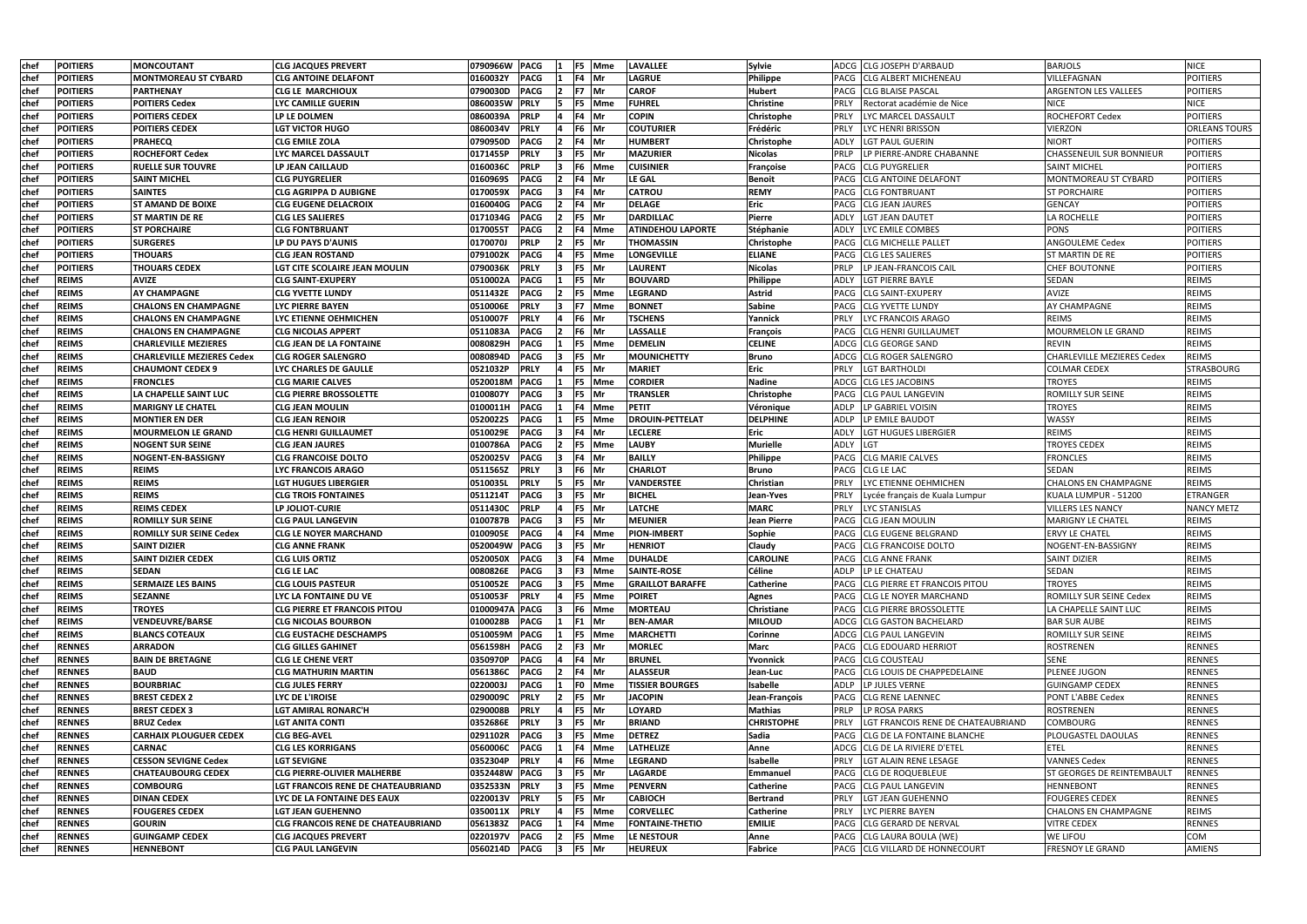| chef        | <b>RENNES</b> | <b>HENNEBONT CEDEX</b>            | <b>CLG PIERRE ET MARIE CURIE</b>    | 0560018R<br><b>PACG</b><br>F4 Mr<br><b>LIEGEART</b>             | <b>LIONEL</b>        |             | PACG ICLG LES KORRIGANS                   | <b>CARNAC</b>                 | <b>RENNES</b>      |
|-------------|---------------|-----------------------------------|-------------------------------------|-----------------------------------------------------------------|----------------------|-------------|-------------------------------------------|-------------------------------|--------------------|
| chef        | <b>RENNES</b> | <b>LAMBALLE CEDEX</b>             | LYC HENRI AVRIL                     | 0220196U<br><b>PRLY</b><br><b>LUKIC</b><br>F5  Mme              | Véronique            | <b>PRLY</b> | LYC DE LA FONTAINE DES EAUX               | <b>DINAN CEDEX</b>            | RENNES             |
| chef        | <b>RENNES</b> | <b>LAMBALLE CEDEX</b>             | <b>CLG GUSTAVE TERY</b>             | <b>DAVID</b><br>0221537B<br><b>PACG</b><br>F5 Mr                | <b>JEAN FRANCOIS</b> |             | PACG CLG JEAN RACINE                      | SAINT BRIEUC CEDEX 01         | <b>RENNES</b>      |
| <b>chef</b> | <b>RENNES</b> | <b>LANNILIS</b>                   | <b>CLG PAYS DES ABERS</b>           | <b>PACG</b><br><b>FICHOU</b><br>0290048V<br>F0 Mme              | <b>Marielle</b>      |             | ADCG CLG MESCOAT                          | LANDERNEAU                    | <b>RENNES</b>      |
| chef        | <b>RENNES</b> | <b>LANNION CEDEX</b>              | LGT FELIX LE DANTEC                 | 0220023F<br><b>PRLY</b><br>F6 Mr<br><b>GOUBERT</b>              | <b>JEAN BERNARD</b>  | <b>PRLY</b> | LGT LEOPOLD SEDAR SENGHOR                 | <b>EVREUX CEDEX</b>           | <b>ROUEN</b>       |
| chef        | <b>RENNES</b> | <b>LESNEVEN</b>                   | <b>CLG ANTOINE DE SAINT-EXUPERY</b> | 0290049W<br><b>PACG</b><br><b>BARON</b><br>F6 Mme               | <b>Corinne</b>       |             | <b>PACG</b> CLG LA GUINETTE               | <b>VILLECRESNES</b>           | <b>CRETEIL</b>     |
| chef        | <b>RENNES</b> | <b>LIFFRE</b>                     | <b>CLG MARTIN LUTHER KING</b>       | 0351790F<br><b>PACG</b><br><b>UBACH</b><br>F5 Mme               | <b>ISABELLE</b>      |             | PACG CLG PIERRE PERRIN                    | <b>TREMBLAY</b>               | <b>RENNES</b>      |
| chef        | <b>RENNES</b> | <b>LORIENT CEDEX</b>              | LGT DUPUY DE LOME                   | 0560025Y<br><b>PRLY</b><br><b>DUTHOY</b><br>F4 Mme              | <b>GWENAELLE</b>     |             | INSPECTION ACADEMIQUE                     | <b>RENNES</b>                 | <b>RENNES</b>      |
| chef        | <b>RENNES</b> | <b>MALESTROIT</b>                 | <b>CLG YVES COPPENS</b>             | 0560058J<br><b>PACG</b><br><b>TISON</b><br>F5 Mme               | <b>Catherine</b>     |             | ADLP LP B. DU GUESCLIN                    | <b>AURAY CEDEX</b>            | <b>RENNES</b>      |
| chef        | <b>RENNES</b> | <b>MAURE DE BRETAGNE</b>          | <b>CLG DU QUERPON</b>               | 0350017D<br><b>PACG</b><br><b>BEAUX</b><br>F5 Mme               | Véronique            |             | PACG CLG PAUL ELUARD                      | <b>MUR DE BRETAGNE</b>        | <b>RENNES</b>      |
| chef        | <b>RENNES</b> | <b>MORDELLES</b>                  | <b>CLG MORVAN LEBESQUE</b>          | 0352030S<br><b>PACG</b><br><b>ARDENTI</b><br>F5  Mr             | <b>Marino</b>        |             | PACG CLG LOUIS GUILLOUX                   | PLEMET                        | <b>RENNES</b>      |
| chef        | <b>RENNES</b> | <b>MORLAIX CEDEX</b>              | <b>LGT TRISTAN CORBIERE</b>         | 0290051Y<br><b>PRLY</b><br><b>FAVE</b><br>F4 Mr                 | <b>Michel</b>        | <b>PRLY</b> | LYC DE L'IROISE                           | <b>BREST CEDEX 2</b>          | <b>RENNES</b>      |
| chel        | <b>RENNES</b> | <b>MUR DE BRETAGNE</b>            | <b>CLG PAUL ELUARD</b>              | JAN<br>0220032R<br><b>PACG</b><br>4 Mme                         | <b>SERVANNE</b>      |             | ADCG CLG MATHURIN MARTIN                  | <b>BAUD</b>                   | <b>RENNES</b>      |
| <b>chef</b> | <b>RENNES</b> | <b>PLEMET</b>                     | <b>CLG LOUIS GUILLOUX</b>           | 0221037H<br><b>PACG</b><br><b>AGASUCCI</b><br>4 Mme             | <b>Nathalie</b>      | <b>ADLY</b> | LGT EUGENE FREYSSINET                     | <b>SAINT BRIEUC</b>           | <b>RENNES</b>      |
| chef        | <b>RENNES</b> | <b>PLENEE JUGON</b>               | CLG LOUIS DE CHAPPEDELAINE          | 0220040Z<br><b>PACG</b><br><b>GUGUEN</b><br>F5  Mr              | Stéphane             |             | ADCG CLG EVARISTE GALOIS                  | <b>MONTAUBAN DE BRETAGNE</b>  | <b>RENNES</b>      |
| chef        | <b>RENNES</b> | <b>PLOERMEL</b>                   | <b>CLG BEAUMANOIR</b>               | <b>PACG</b><br>F6 Mr<br><b>FEVRIER</b><br>0560226S              | Yves                 | <b>PACG</b> | <b>CLG GILLES GAHINET</b>                 | <b>ARRADON</b>                | <b>RENNES</b>      |
| chef        | <b>RENNES</b> | <b>PLOUESCAT</b>                  | <b>CLG LOUIS ET MARIE FICHEZ</b>    | <b>POSTEC</b><br>0290056D<br><b>PACG</b><br>F0 Mme              | Maryvonne            | PACG        | <b>CLG ANTOINE DE SAINT-EXUPERY</b>       | LESNEVEN                      | <b>RENNES</b>      |
| chef        | <b>RENNES</b> | <b>PLOUGASTEL DAOULAS</b>         | <b>CLG DE LA FONTAINE BLANCHE</b>   | 0291928N<br><b>PACG</b><br><b>DOARE</b><br>F5 Mme               | Véronique            | PACG        | <b>CLG FRANCOIS RENE DE CHATEAUBRIAND</b> | <b>GOURIN</b>                 | <b>RENNES</b>      |
| chef        | <b>RENNES</b> | <b>PLOVEZET</b>                   | <b>CLG HENRI LE MOAL</b>            | <b>PACG</b><br>0290331C<br>F5 Mr<br><b>ROMANET</b>              | Gilles               |             | <b>PACG CLG DE KERENTRECH</b>             | <b>LORIENT CEDEX</b>          | <b>RENNES</b>      |
| chef        | <b>RENNES</b> | <b>PLUVIGNER</b>                  | <b>CLG GOH LANNO</b>                | <b>PACG</b><br>0561356V<br>4 Mme<br>LE BOHEC                    | Rozenn               | ADLY        | LGT VICTOR HUGO                           | <b>HENNEBONT CEDEX</b>        | <b>RENNES</b>      |
| chef        | <b>RENNES</b> | <b>PONT L'ABBE Cedex</b>          | <b>CLG RENE LAENNEC</b>             | 0290064M<br><b>PACG</b><br>F5 Mr<br><b>LEMOINE</b>              | <b>PIERRE</b>        |             | PACG CLG BEG-AVEL                         | <b>CARHAIX PLOUGUER CEDEX</b> | <b>RENNES</b>      |
| chef        | <b>RENNES</b> | <b>QUESTEMBERT</b>                | <b>LYC MARCELIN BERTHELOT</b>       | <b>PRLY</b><br><b>COLLE</b><br>0561641E<br>F5 Mme               | <b>Nathalie</b>      |             | PACG CLG BEAUMANOIR                       | PLOERMEL                      | <b>RENNES</b>      |
| chef        | <b>RENNES</b> | <b>QUESTEMBERT</b>                | <b>CLG JEAN-LOUP CHRETIEN</b>       | 0560044U<br><b>PACG</b><br>PERSON LE GOFF<br>F5 Mme             | <b>Mireille</b>      |             | <b>PACG</b> CLG GOH LANNO                 | PLUVIGNER                     | <b>RENNES</b>      |
| <b>chef</b> | <b>RENNES</b> | <b>QUIMPER</b>                    | LGT DE CORNOUAILLE                  | 0290098Z<br><b>PRLY</b><br><b>LAGARDE</b><br>F4 Mr              | Pascal               |             | PACG CLG JACQUES PREVERT                  | <b>ST POL DE LEON</b>         | <b>RENNES</b>      |
| chef        | <b>RENNES</b> | <b>RENNES CEDEX</b>               | LYC PIERRE MENDES FRANCE            | 0350030T<br><b>PRLY</b><br><b>GEHORS</b><br>F5  Mr              | Guy                  | <b>PRLY</b> | <b>LGT TRISTAN CORBIERE</b>               | <b>MORLAIX CEDEX</b>          | <b>RENNES</b>      |
| <b>chet</b> | <b>RENNES</b> | <b>RENNES CEDEX 2</b>             | <b>CLG DES HAUTES OURMES</b>        | <b>DANET</b><br>0350963G<br><b>PACG</b><br>4 Mme                | <b>Nelly</b>         |             | ADCG EREA Jean Bart                       | <b>REDON</b>                  | <b>RENNES</b>      |
| chef        | <b>RENNES</b> | <b>ROHAN</b>                      | <b>CLG YVES LE BEC</b>              | 0560047X<br><b>PACG</b><br><b>ARANSAY</b><br>F4 IMr             | Francisco            |             | ADCG CLG DE RHUYS                         | SARZEAU                       | <b>RENNES</b>      |
| chef        | <b>RENNES</b> | <b>ROSTRENEN</b>                  | LP ROSA PARKS                       | 0220186H<br><b>PRLP</b><br>F5 Mr<br><b>GUILBERT</b>             | <b>ARNAUD</b>        | PACG        | <b>CLG PAYS DES ABERS</b>                 | LANNILIS                      | <b>RENNES</b>      |
| chef        | <b>RENNES</b> | <b>ROSTRENEN</b>                  | <b>CLG EDOUARD HERRIOT</b>          | 0221038J<br><b>JAMBOU</b><br><b>PACG</b><br>F4 Mr               | Jean-Luc             | PACG        | <b>CLG JEAN MOULIN</b>                    | MAROLLES LES BRAULTS          | <b>NANTES</b>      |
| <b>chef</b> | <b>RENNES</b> | <b>SAINT BRIEUC CEDEX 01</b>      | <b>CLG JEAN RACINE</b>              | 0220054P<br><b>DUCLOS</b><br><b>PACG</b><br>F6 Mme              | Solenn               |             | <b>PACG CLG JULES FERRY</b>               | <b>BOURBRIAC</b>              | <b>RENNES</b>      |
| chef        | <b>RENNES</b> | <b>SAINT MALO</b>                 | <b>CLG JEAN CHARCOT</b>             | 0350896J<br><b>PACG</b><br><b>THIERRY</b><br>F4 Mr              | Jean-Patrick         |             | ADCG CLG JEAN CHARCOT                     | <b>SAINT MALO</b>             | <b>RENNES</b>      |
| chef        | <b>RENNES</b> | <b>SENE</b>                       | <b>CLG COUSTEAU</b>                 | <b>PACG</b><br>F0 Mr<br>0561622J<br><b>CLAQUIN</b>              | <b>Tugdual</b>       |             | <b>PACG CLG YVES COPPENS</b>              | <b>MALESTROIT</b>             | <b>RENNES</b>      |
| chef        | <b>RENNES</b> | <b>ST GEORGES DE REINTEMBAULT</b> | <b>CLG DE ROQUEBLEUE</b>            | 0350041E<br><b>PACG</b><br>F4 Mr<br><b>SAUTEUR</b>              | <b>Cyrille</b>       | ADLY        | <b>CLG RAYMOND VAUTHIER</b>               | POINDIMIE                     | COM                |
| chef        | <b>RENNES</b> | <b>ST POL DE LEON</b>             | <b>CLG JACQUES PREVERT</b>          | 0290333E<br><b>PACG</b><br>F5 Mr<br><b>RAULT</b>                | André                |             | PACG CLG YVES LE BEC                      | <b>ROHAN</b>                  | <b>RENNES</b>      |
| chef        | <b>RENNES</b> | <b>TREMBLAY</b>                   | <b>CLG PIERRE PERRIN</b>            | 0350052S<br><b>PACG</b><br><b>LE CALVEZ</b><br>F4 Mme           | Laurence             | <b>ADLY</b> | <b>LGT BREQUIGNY</b>                      | <b>RENNES Cedex 2</b>         | <b>RENNES</b>      |
| chef        | <b>RENNES</b> | <b>VANNES Cedex</b>               | <b>LGT ALAIN RENE LESAGE</b>        | 0560051B<br><b>PRLY</b><br><b>REGNIEZ</b><br>F6 Mme             | <b>Evelyne</b>       | PRLY        | LYC français Vauban                       | LUXEMBOURG - L2515            | ETRANGER           |
| chef        | <b>ROUEN</b>  | <b>BERNAY</b>                     | <b>CLG LE HAMEAU</b>                | 0271316J<br><b>PACG</b><br>F5 Mme<br><b>DELASALLE</b>           | Veronique            | <b>ADLP</b> | LP FERNAND LEGER                          | <b>GRAND COURONNE</b>         | <b>ROUEN</b>       |
| chef        | <b>ROUEN</b>  | <b>BOURG ACHARD</b>               | <b>CLG JEAN DE LA VARENDE</b>       | <b>PACG</b><br>0270007L<br><b>LEFRANCOIS</b><br>∶4 Mme          | Isabelle             | PACG        | <b>CLG CAMILLE CLAUDEL</b>                | <b>ROUEN</b>                  | <b>ROUEN</b>       |
| chef        | <b>ROUEN</b>  | <b>BOURGTHEROULDE</b>             | CLG JEAN DE LA FONTAINE             | 0271317K PACG<br>F6 Mme<br><b>SEIGLE</b>                        | <b>NATHALIE</b>      |             | PACG CLG ANDRE MAUROIS                    | LA SAUSSAYE                   | <b>ROUEN</b>       |
| chef        | <b>ROUEN</b>  | <b>BRETEUIL SUR ITON</b>          | <b>CLG EVARISTE GALOIS</b>          | 0270008M PACG<br>F4 Mr<br><b>CLERC</b>                          | Jérôme               |             | ADCG CLG GILLES DE CHIN                   | <b>BERLAIMONT</b>             | <b>LILLE</b>       |
| chef        | <b>ROUEN</b>  | <b>BRIONNE</b>                    | LP AUGUSTIN BOISMARD                | 0271606Z PRLY<br><b>GRANDSERRE</b><br>F4 Mme                    | Hélène               |             | PACG CLG PABLO PICASSO                    | <b>HARFLEUR</b>               | <b>ROUEN</b>       |
| chef        | <b>ROUEN</b>  | <b>CLERES</b>                     | <b>CLG JEAN DELACOUR</b>            | 0762197A PACG<br>F0 Mme<br><b>BANCE CAILLOU</b>                 | Elisabeth            |             | ADCG LP AUGUSTE BARTHOLDI                 | <b>BARENTIN</b>               | <b>ROUEN</b>       |
| chef        | <b>ROUEN</b>  | <b>CORMEILLES</b>                 | <b>CLG EUROPE</b>                   | 0270013T<br><b>PACG</b><br>F5 Mr<br><b>PERICHON</b>             | Stéphane             | ADLY        | LYC P. S. DE LAPLACE                      | <b>CAEN Cedex 5</b>           | CAEN               |
| chef        | <b>ROUEN</b>  | <b>DEVILLE LES ROUEN</b>          | <b>CLG JULES VERNE</b>              | 0762202F PACG<br>F5 Mr<br>sossou                                | Pierre               |             | <b>PACG CLG JEAN TEXCIER</b>              | LE GRAND QUEVILLY CEDEX       | <b>ROUEN</b>       |
| chef        | <b>ROUEN</b>  | <b>DIEPPE</b>                     | <b>LGT JEHAN ANGO</b>               | 0760023M PRLY<br>F5 Mr<br><b>LODDE</b>                          | Samuel               |             | <b>PACG CLG PAUL BERT</b>                 | FECAMP                        | <b>ROUEN</b>       |
| chef        | <b>ROUEN</b>  | <b>DIEPPE Cedex</b>               | LP EMULATION DIEPPOISE              | 0760024N PRLP<br>F5 Mme<br><b>BLIN</b>                          | <b>Brigitte</b>      |             | PACG CLG JEAN DELACOUR                    | <b>CLERES</b>                 | <b>ROUEN</b>       |
| chef        | <b>ROUEN</b>  | ΙEU                               | LYC ANGUIER                         | 0760032X<br><b>PRLY</b><br>F5 Mr<br><b>QUENNESSON</b>           | Gérard               | PRLP        | LP EMULATION DIEPPOISE                    | <b>DIEPPE Cedex</b>           | <b>ROUEN</b>       |
| chef        | <b>ROUEN</b>  | <b>EVREUX Cedex</b>               | <b>LGT ARISTIDE BRIAND</b>          | 0270016W PRLY<br>F5 Mr<br><b>DIOT</b>                           | <b>JEAN MICHEL</b>   | <b>PRLY</b> | <b>LGT JEAN MONNET</b>                    | MONTPELLIER Cedex 4           | <b>MONTPELLIER</b> |
| chef        | <b>ROUEN</b>  | <b>FECAMP</b>                     | <b>CLG PAUL BERT</b>                | <b>FORTIER</b><br>0761785C PACG<br>F0 Mme                       | Bénédicte            |             | PACG CLG EUGENE DELACROIX                 | VALMONT                       | <b>ROUEN</b>       |
| chef        | <b>ROUEN</b>  | <b>FECAMP</b>                     | <b>CLG JULES FERRY</b>              | 0761704P<br><b>PACG</b><br>F5 Mr<br><b>SEBERT-MONTELS</b>       | Stéphane             |             | PACG CLG MOULIN JOLY                      | <b>COLOMBES</b>               | VERSAILLES         |
| chef        | <b>ROUEN</b>  | <b>FRANQUEVILLE ST PIERRE</b>     | <b>LYC GALILEE</b>                  | <b>PRLY</b><br>FO Mr<br>0762911B<br><b>RICHARD</b>              | <b>GILLES</b>        | <b>PRLY</b> | LGT ARISTIDE BRIAND                       | <b>EVREUX Cedex</b>           | <b>ROUEN</b>       |
| chef        | <b>ROUEN</b>  | <b>HARFLEUR</b>                   | <b>CLG PABLO PICASSO</b>            | 0762129B<br><b>FLATT</b><br><b>PACG</b><br>F5 Mme               | <b>Cathy</b>         |             | ADCG LGT SCHUMAN-PERRET                   | LE HAVRE                      | <b>ROUEN</b>       |
| chef        | <b>ROUEN</b>  | <b>ISNEAUVILLE</b>                | <b>CLG LUCIE AUBRAC</b>             | 0763368Y<br><b>MARC</b><br><b>PACG</b><br>F5 Mr                 | <b>Benoit</b>        |             | PACG CLG ALAIN                            | MAROMME                       | <b>ROUEN</b>       |
| chef        | <b>ROUEN</b>  | <b>LA FEUILLIE</b>                | <b>CLG LA HETRAIE</b>               | <b>COULOMBEL</b><br>0762177D<br><b>PACG</b><br>F0 Mme           | Florence             | <b>ADLY</b> | LGT VALLEE DU CAILLY                      | <b>DEVILLE LES ROUEN</b>      | <b>ROUEN</b>       |
| chef        | <b>ROUEN</b>  | <b>LA SAUSSAYE</b>                | <b>CLG ANDRE MAUROIS</b>            | 0271105E PACG<br><b>FAVRE</b><br>F4 Mme                         | <b>Caroline</b>      |             | ADCG CLG PABLO PICASSO                    | <b>ST ETIENNE DU ROUVRAY</b>  | <b>ROUEN</b>       |
| chef        | <b>ROUEN</b>  | LE GRAND QUEVILLY CEDEX           | <b>CLG JEAN TEXCIER</b>             | 0761690Z PACG<br><b>LESAGE</b><br>F3 Mme                        | <b>Mathilde</b>      |             | ADLP   LP GUSTAVE FLAUBERT                | <b>ROUEN</b>                  | <b>ROUEN</b>       |
| chef        | <b>ROUEN</b>  | <b>LE HAVRE</b>                   | <b>CLG GERARD PHILIPE</b>           | 0761698H PACG<br>F5 Mme<br><b>GAUDET</b>                        | Nathalie             | ADLY        | LGT DE LA COTE D'ALBATRE                  | SAINT VALERY EN CAUX          | <b>ROUEN</b>       |
| chef        | <b>ROUEN</b>  | <b>LE NEUBOURG</b>                | <b>CLG LE NEUBOURG</b>              | 0271885C PACG<br>F4 Mr<br><b>GREGOIRE</b>                       | <b>Alain</b>         |             | PACG CLG JEANINE VANCAYZEELE              | THIBERVILLE                   | <b>ROUEN</b>       |
| chef        | <b>ROUEN</b>  | LE VAUDREUIL                      | <b>CLG MICHEL DE MONTAIGNE</b>      | 0271632C<br><b>PACG</b><br>F5 Mme<br><b>BONNET</b>              | Marie-Stéphane       | ADLY        | LGT GUSTAVE FLAUBERT                      | <b>ROUEN CEDEX</b>            | <b>ROUEN</b>       |
| chef        | <b>ROUEN</b>  | <b>LES ANDELYS</b>                | <b>CLG ROSA PARKS</b>               | 0271320N<br><b>PACG</b><br><b>VALFREDINI</b><br>F4 Mme          | Kate                 |             | PACG CLG PAUL ELUARD                      | <b>ST ETIENNE DU ROUVRAY</b>  | <b>ROUEN</b>       |
| chef        | <b>ROUEN</b>  | <b>LOUVIERS CEDEX</b>             | LYC LES FONTENELLES                 | 0270029K<br><b>PRLY</b><br><b>TROLETTI-HADJBRAHIM</b><br>F5 Mme | Anne                 | <b>PRLY</b> | LGT JACQUES PREVERT                       | <b>PONT AUDEMER</b>           | <b>ROUEN</b>       |
| chef        | <b>ROUEN</b>  | <b>MAROMME</b>                    | <b>CLG ALAIN</b>                    | 0760075U PACG<br>F5 Mr<br><b>BOSSENNEC</b>                      | Herlé                |             | PACG CLG BARBEY D'AUREVILLY               | <b>ROUEN</b>                  | <b>ROUEN</b>       |
| chef        | <b>ROUEN</b>  | <b>NEUFCHATEL EN BRAY</b>         | LYC GEORGES BRASSENS                | 0762601P PRLY<br>F4 Mme<br><b>CADOT</b><br>14                   | <b>Armelle</b>       |             | PACG CLG JULES FERRY                      | FECAMP                        | <b>ROUEN</b>       |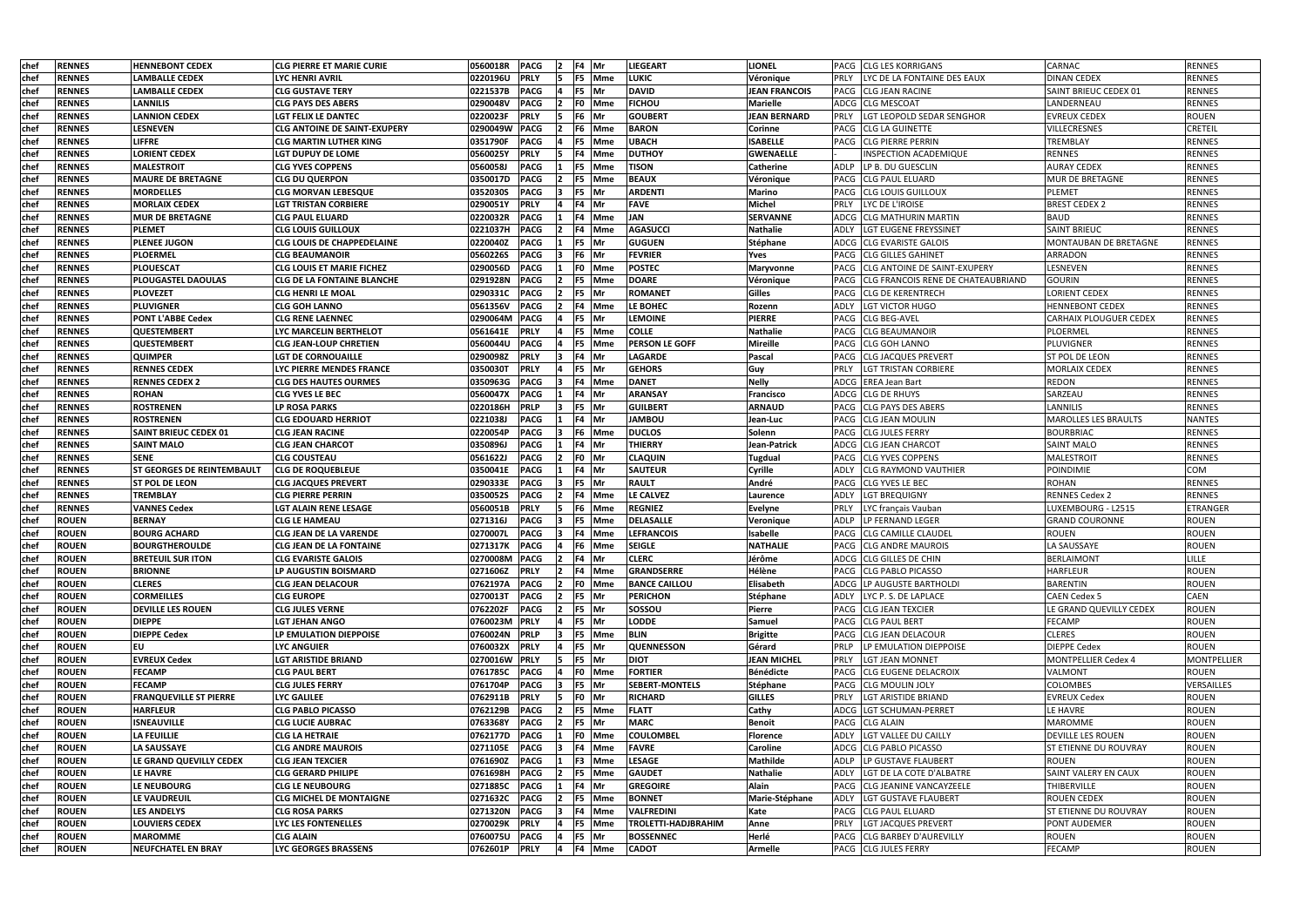| chef        | <b>ROUEN</b>      | <b>NONANCOURT</b>             | <b>CLG JEAN-CLAUDE DAUPHIN</b>     | 0270033P | <b>PACG</b> |     | F5 Mr          |               | <b>KPODEKON</b>         | Crescent               | ADLP<br><b>ILP AUGUSTIN HEBERT</b>            | <b>EVREUX CEDEX</b>           | <b>ROUEN</b>       |
|-------------|-------------------|-------------------------------|------------------------------------|----------|-------------|-----|----------------|---------------|-------------------------|------------------------|-----------------------------------------------|-------------------------------|--------------------|
| chef        | <b>ROUEN</b>      | OFFRANVILLE                   | CLG JEAN COCTEAU                   | 0762125X | <b>PACG</b> |     |                | F5 Mme        | <b>LEFRANCOIS</b>       | <b>Stephanie</b>       | ADLP<br>llP AUGUSTE BARTHOLDI                 | <b>BARENTIN</b>               | <b>ROUEN</b>       |
| chef        | <b>ROUEN</b>      | <b>OISSEL</b>                 | <b>CLG JEAN CHARCOT</b>            | 0760083c | <b>PACG</b> |     | F5 Mr          |               | <b>FOUCRIER</b>         | Jean-Yves              | PACG<br><b>CLG EUROPE</b>                     | <b>CORMEILLES</b>             | <b>ROUEN</b>       |
| chef        | <b>ROUEN</b>      | <b>PONT AUDEMER</b>           | <b>LGT JACQUES PREVERT</b>         | 0271431j | <b>PRLY</b> |     | F4 Mr          |               | <b>GALIMAND</b>         | <b>Philippe</b>        | <b>CLG MICHEL DE MONTAIGNE</b><br>PACG        | LE VAUDREUIL                  | <b>ROUEN</b>       |
| chef        | <b>ROUEN</b>      | <b>ROUEN</b>                  | <b>CLG CAMILLE CLAUDEL</b>         | 0761745j | <b>PACG</b> |     |                | F4 Mme        | <b>DUMAS-LESUEUR</b>    | <b>Florence</b>        | <b>PACG</b><br><b>CLG JEAN CHARCOT</b>        | OISSEL                        | <b>ROUEN</b>       |
| chef        | <b>ROUEN</b>      | <b>ROUEN</b>                  | <b>CLG BARBEY D'AUREVILLY</b>      | 0762178e | <b>PACG</b> |     | F <sub>6</sub> | Mr            | <b>SAUTIER</b>          | Thierry                | <b>CLG LA HETRAIE</b><br>PACG                 | LA FEUILLIE                   | <b>ROUEN</b>       |
| chef        | <b>ROUEN</b>      | <b>ROUEN CEDEX</b>            | LYC BLAISE PASCAL                  | 0760095r | <b>PRLY</b> |     | F4 Mr          |               | <b>EL YOUSFI</b>        | Hassan                 | PRLY<br><b>LYC GEORGES BRASSENS</b>           | NEUFCHATEL EN BRAY            | <b>ROUEN</b>       |
| chef        | <b>ROUEN</b>      | <b>SOTTEVILLE LES ROUEN</b>   | LGT LES BRUYERES                   | 0760109f | <b>PRLY</b> |     | F4 Mr          |               | <b>DELAMARE</b>         | Frédéric               | LP AUGUSTIN BOISMARD<br><b>PRLY</b>           | <b>BRIONNE</b>                | <b>ROUEN</b>       |
| chef        | <b>ROUEN</b>      | <b>ST ETIENNE DU ROUVRAY</b>  | <b>CLG PAUL ELUARD</b>             | 0761647c | <b>PACG</b> |     | F4 Mr          |               | <b>DELABRIERE</b>       | <b>REGIS</b>           | ADCG CLG JEAN DE LA VARENDE                   | <b>BOURG ACHARD</b>           | <b>ROUEN</b>       |
| chef        | <b>ROUEN</b>      | <b>ST ETIENNE DU ROUVRAY</b>  | <b>CLG PABLO PICASSO</b>           | 0762133f | <b>PACG</b> |     |                | F5 Mme        | <b>MIALHE</b>           | <b>Estelle</b>         | <b>CLG EVARISTE GALOIS</b><br>PACG            | <b>BRETEUIL SUR ITON</b>      | <b>ROUEN</b>       |
| chef        | <b>ROUEN</b>      | <b>THIBERVILLE</b>            | <b>CLG JEANINE VANCAYZEELE</b>     | 0271099y | <b>PACG</b> |     |                | F4 Mme        | <b>LEFORESTIER</b>      | <b>Coralie</b>         | <b>LGT SCHUMAN-PERRET</b><br>ADLY             | LE HAVRE                      | <b>ROUEN</b>       |
| chef        | <b>ROUEN</b>      | <b>VALMONT</b>                | <b>CLG EUGENE DELACROIX</b>        | 0760116n | <b>PACG</b> |     |                | F4 Mme        | <b>LANGLOIS</b>         | <b>Maryse</b>          | ADLY<br>LYC CAMILLE SAINT-SAENS               | <b>ROUEN CEDEX</b>            | <b>ROUEN</b>       |
| chef        | <b>STRASBOURG</b> | <b>BRUNSTATT</b>              | <b>CLG PIERRE PFLIMLIN</b>         | 0681957h | <b>PACG</b> |     | F3 Mr          |               | <b>RUDLOFF</b>          | Raphaël                | <b>ICLG PIERRE PFLIMLIN</b><br><b>PACG</b>    | <b>BRUNSTATT</b>              | <b>STRASBOURG</b>  |
| chef        | <b>STRASBOURG</b> | <b>CERNAY</b>                 | LYC GUSTAVE EIFFEL                 | 0681810y | <b>PRLY</b> |     |                | <b>F5</b> Mme | <b>MARCHAND</b>         | Isabelle               | <b>PACG</b><br><b>CLG WOLF</b>                | <b>MULHOUSE</b>               | <b>STRASBOURG</b>  |
| chef        | <b>STRASBOURG</b> | <b>CERNAY CEDEX</b>           | CLG RENE CASSIN                    | 0680006m | <b>PACG</b> |     |                | F4 Mme        | <b>SCHUMACHER</b>       | <b>Nathalie</b>        | LGT ALFRED KASTLER<br>ADLY                    | <b>GUEBWILLER CEDEX</b>       | <b>STRASBOURG</b>  |
| chef        | <b>STRASBOURG</b> | <b>COLMAR CEDEX</b>           | LGT BARTHOLDI                      | 0680007n | <b>PRLY</b> |     | F5             | <b>Mme</b>    | <b>SPIRI</b>            | Corinne                | PRLY<br>LYC LAZARE DE SCHWENDI                | INGERSHEIM                    | <b>STRASBOURG</b>  |
| chef        | <b>STRASBOURG</b> | <b>DETTWILLER</b>             | CLG TOMI UNGERER                   | 0672197z | <b>PACG</b> |     | F4             | Mr            | <b>AMEREIN</b>          | <b>Antoine</b>         | ADLY<br>LYC HENRI NOMINE                      | <b>SARREGUEMINES CEDEX</b>    | <b>NANCY METZ</b>  |
| chef        | <b>STRASBOURG</b> | <b>ECKBOLSHEIM CEDEX</b>      | <b>CLG KATIA ET MAURICE KRAFFT</b> | 0670016d | <b>PACG</b> |     | F5 Mr          |               | <b>BONNAMOUR</b>        | <b>Xavier</b>          | ADCG<br><b>CLG LES SOURCES</b>                | <b>SAVERNE CEDEX</b>          | <b>STRASBOURG</b>  |
| chef        | <b>STRASBOURG</b> | <b>HAGUENAU</b>               | LP ANDRE SIEGFRIED                 | 0670024m | <b>PRLP</b> |     | F4 Mr          |               | <b>HEILI</b>            | Alain                  | <b>CLG LES SOURCES</b><br>PACG                | <b>SAVERNE CEDEX</b>          | <b>STRASBOURG</b>  |
| chef        | <b>STRASBOURG</b> | <b>ILLZACH</b>                | <b>CLG ANNE FRANK</b>              | 0681757r | <b>PACG</b> |     | F4 Mr          |               | LACANAL                 | <b>Mathieu</b>         | CLG GEORGES HOLDERITH<br><b>PACG</b>          | <b>LAUTERBOURG</b>            | <b>STRASBOURG</b>  |
| chef        | <b>STRASBOURG</b> | <b>INGERSHEIM</b>             | LYC LAZARE DE SCHWENDI             | 0681817f | <b>PRLY</b> |     |                | F5 Mme        | <b>MARTIN</b>           | Isabelle               | PACG<br><b>CLG RENE CASSIN</b>                | <b>CERNAY CEDEX</b>           | <b>STRASBOURG</b>  |
| chef        | <b>STRASBOURG</b> | <b>INGWILLER</b>              | <b>CLG D'INGWILLER</b>             | 0670035z | <b>PACG</b> |     | F4 Mr          |               | <b>THIVEL</b>           | Christian              | LP JULES VERNE<br>ADLP                        | <b>SAVERNE CEDEX</b>          | <b>STRASBOURG</b>  |
| chef        | <b>STRASBOURG</b> | <b>LA WALCK</b>               | <b>CLG VAL DE MODER</b>            | 0671598y | <b>PACG</b> |     |                | F0 Mme        | <b>KASCHTE</b>          | <b>Nassira</b>         | LP PHILIPPE-CHARLES GOULDEN<br>ADLP           | <b>BISCHWILLER CEDEX</b>      | <b>STRASBOURG</b>  |
| chef        | <b>STRASBOURG</b> | <b>LAUTERBOURG</b>            | <b>CLG GEORGES HOLDERITH</b>       | 0671688w | <b>PACG</b> |     | F5 Mr          |               | <b>KREMER</b>           | <b>MICHAEL</b>         | ADCG  CLG FULRAD                              | SARREGUEMINES                 | <b>NANCY METZ</b>  |
| chef        | <b>STRASBOURG</b> | <b>MERTZWILLER</b>            | <b>CLG JACQUES TATI</b>            | 0671912p | <b>PACG</b> |     |                | F5 Mme        | <b>CHEVALIER</b>        | <b>Christelle</b>      | LYC BLAISE PASCAL<br>ADLY                     | <b>COLMAR CEDEX</b>           | <b>STRASBOURG</b>  |
| chef        | <b>STRASBOURG</b> | MOLSHEIM                      | LP CAMILLE SCHNEIDER               | 0670043h | <b>PRLP</b> |     | F4 Mr          |               | <b>ONDEMIR</b>          | Altan                  | CLG REMBRANDT BUGATTI<br><b>PACG</b>          | <b>MOLSHEIM</b>               | <b>STRASBOURG</b>  |
| chef        | <b>STRASBOURG</b> | MOLSHEIM                      | CLG REMBRANDT BUGATTI              | 0672606u | <b>PACG</b> |     |                | F4 Mme        | <b>SCHNEIDER</b>        | <b>Brigitte</b>        | <b>PACG</b><br><b>CLG MARCEL PAGNOL</b>       | WASSELONNE                    | <b>STRASBOURG</b>  |
| chef        | <b>STRASBOURG</b> | <b>MULHOUSE</b>               | CLG WOLF                           | 0681284b | <b>PACG</b> |     | F5 Mr          |               | <b>EZZEDGUI</b>         | Rachid                 | ADLY<br>LYC AMELIE ZURCHER                    | WITTELSHEIM                   | <b>STRASBOURG</b>  |
| chef        | <b>STRASBOURG</b> | <b>MULHOUSE</b>               | CLG BOURTZWILLER                   | 0681127f | <b>PACG</b> |     | F0 Mr          |               | <b>MARSAT</b>           | <b>BENOIT</b>          | ADCG<br><b>CLG WOLF</b>                       | <b>MULHOUSE</b>               | STRASBOURG         |
| chef        | <b>STRASBOURG</b> | <b>SAVERNE CEDEX</b>          | <b>CLG LES SOURCES</b>             | 0671986v | <b>PACG</b> |     |                | <b>F5</b> Mme | <b>AUDES REEB</b>       | Caroline               | <b>CLG LOUIS LACHENAL</b><br><b>PACG</b>      | <b>ST LAURENT DE MURE</b>     | <b>LYON</b>        |
| chef        | <b>STRASBOURG</b> | <b>SCHILTIGHEIM</b>           | <b>CLG ROUGET DE LISLE</b>         | 0670066h | <b>PACG</b> |     | F5 Mr          |               | WISSENMEYER             | Michel                 | CLG LES SEPT ARPENTS<br><b>PACG</b>           | SOUFFELWEYERSHEIM             | <b>STRASBOURG</b>  |
| chef        | <b>STRASBOURG</b> | <b>SELTZ</b>                  | <b>CLG CHARLES DE GAULLE</b>       | 0671597x | <b>PACG</b> |     | F5 Mr          |               | <b>ANQUETIN</b>         | Jérôme                 | <b>CLG MARECHAL DE MAC MAHON</b><br>PACG      | <b>WOERTH</b>                 | <b>STRASBOURG</b>  |
| chef        | <b>STRASBOURG</b> | <b>SOUFFELWEYERSHEIM</b>      | <b>CLG LES SEPT ARPENTS</b>        | 06722541 | <b>PACG</b> |     |                | F5 Mme        | <b>LABERGUE-ROTH</b>    | Cathy                  | PACG<br><b>CLG LES SEPT ARPENTS</b>           | SOUFFELWEYERSHEIM             | <b>STRASBOURG</b>  |
| chef        | <b>STRASBOURG</b> | <b>STRASBOURG</b>             | LYC MARCEL RUDLOFF                 | 06728061 | <b>PRLY</b> |     | F5 Mr          |               | <b>RAFFIN MARCHETTI</b> | Rodolphe               | PACG CLG SOPHIE GERMAIN                       | <b>STRASBOURG</b>             | <b>STRASBOURG</b>  |
| chef        | <b>STRASBOURG</b> | <b>STRASBOURG</b>             | LP JEAN-FREDERIC OBERLIN           | 0670127z | <b>PRLP</b> |     |                | F6 Mme        | <b>JEDLICKA</b>         | Françoise              | <b>CLG ROUGET DE LISLE</b><br>PACG            | <b>SCHILTIGHEIM</b>           | <b>STRASBOURG</b>  |
| chef        | <b>STRASBOURG</b> | <b>STRASBOURG</b>             | LP JEAN GEILER                     | 0670129b | <b>PRLP</b> |     |                | F7 Mme        | <b>NIMTZ</b>            | <b>ISABELLE</b>        | <b>CLG BOURTZWILLER</b><br>PACG               | MULHOUSE                      | <b>STRASBOURG</b>  |
| chef        | <b>STRASBOURG</b> | <b>STRASBOURG</b>             | <b>CLG SOPHIE GERMAIN</b>          | 0671590p | <b>PACG</b> |     |                | F6 Mme        | <b>DARQUIE</b>          | Dominique              | <b>CLG MICHEL DE MONTAIGNE</b><br><b>PACG</b> | <b>DOMPAIRE</b>               | <b>NANCY METZ</b>  |
| chef        | <b>STRASBOURG</b> | <b>STRASBOURG Cedex</b>       | <b>CLG FUSTEL DE COULANGES</b>     | 0671742e | <b>PACG</b> |     |                | F4 Mme        | <b>KELLER</b>           | Anne                   | <b>PACG</b><br><b>CLG D'INGWILLER</b>         | <b>INGWILLER</b>              | STRASBOURG         |
| <b>chef</b> | <b>STRASBOURG</b> | <b>THANN</b>                  | LP CHARLES POINTET                 | 06800741 | <b>PRLP</b> | 13. |                | F5 Mme        | <b>GODAR</b>            | <b>Marie-Estelle</b>   | PRLP<br>LP CHARLES POINTET                    | <b>THANN</b>                  | STRASBOURG         |
| chef        | <b>STRASBOURG</b> | <b>WASSELONNE</b>             | <b>CLG MARCEL PAGNOL</b>           | 0671740c | <b>PACG</b> |     |                | F5 Mme        | <b>WECKER LE PANSE</b>  | <b>Christine</b>       | ADCG CLG ROUGET DE LISLE                      | <b>SCHILTIGHEIM</b>           | STRASBOURG         |
| chef        | <b>STRASBOURG</b> | <b>WITTELSHEIM</b>            | LYC AMELIE ZURCHER                 | 0681888h | <b>PRLY</b> |     |                | F5 Mme        | <b>PERRIN</b>           | <b>Marie-Gabrielle</b> | <b>PRLY</b><br>LYC AMELIE ZURCHER             | WITTELSHEIM                   | <b>STRASBOURG</b>  |
| chef        | <b>STRASBOURG</b> | <b>WITTENHEIM CEDEX</b>       | <b>CLG IRENE JOLIOT CURIE</b>      | 0681930d | <b>PACG</b> |     |                | F0 Mme        | <b>POIROT</b>           | Marie-Noëlle           | PACG CLG ANNE FRANK                           | <b>ILLZACH</b>                | <b>STRASBOURG</b>  |
| chef        | <b>STRASBOURG</b> | <b>WOERTH</b>                 | <b>CLG MARECHAL DE MAC MAHON</b>   | 0671596w | <b>PACG</b> |     | F4 Mr          |               | <b>DAVAL</b>            | Christophe             | PACG CLG JACQUES TATI                         | MERTZWILLER                   | <b>STRASBOURG</b>  |
| chef        | <b>TOULOUSE</b>   | <b>AUSSONE</b>                | <b>CLG GERMAINE TILLION</b>        | 0312729y | <b>PACG</b> |     | F4 Mr          |               | <b>PRECIGOU</b>         | <b>PASCAL</b>          | PACG<br><b>CLG DU VAL CEROU</b>               | <b>CORDES SUR CIEL</b>        | <b>TOULOUSE</b>    |
| chef        | <b>TOULOUSE</b>   | <b>BEAUMONT DE LOMAGNE</b>    | <b>CLG THEODORE DESPEYROUS</b>     | 0820067c | <b>PACG</b> |     |                | F7 Mme        | <b>PELISSIER</b>        | <b>Alexandrine</b>     | ADCG CLG OLYMPE DE GOUGES                     | <b>MONTAUBAN CEDEX</b>        | <b>TOULOUSE</b>    |
| chef        | <b>TOULOUSE</b>   | <b>BLAGNAC</b>                | <b>LYC SAINT-EXUPERY</b>           | 0312686b | <b>PRLY</b> |     | F5 Mr          |               | <b>AMEZIANE</b>         | Hervé                  | <b>PRLY</b><br>LGT PIERRE D'ARAGON            | <b>MURET CEDEX</b>            | <b>TOULOUSE</b>    |
| chef        | <b>TOULOUSE</b>   | <b>CADOURS</b>                | <b>CLG JOSEPH REY</b>              | 0310008r | <b>PACG</b> |     |                | F3 Mme        | <b>CAMPS</b>            | <b>Martine</b>         | PACG CLG JEAN JAURES                          | <b>COLOMIERS</b>              | <b>TOULOUSE</b>    |
| chef        | <b>TOULOUSE</b>   | <b>CARAMAN</b>                | <b>CLG FRANCOIS MITTERRAND</b>     | 0311690u | <b>PACG</b> |     | F4 Mr          |               | <b>MERCHET</b>          | <b>Cédric</b>          | PACG CLG JULES FERRY                          | <b>VILLEFRANCHE LAURAGAIS</b> | <b>TOULOUSE</b>    |
| chef        | <b>TOULOUSE</b>   | <b>CASTANET TOLOSAN CEDEX</b> | <b>CLG JEAN JAURES</b>             | 0311266h | <b>PACG</b> |     |                | F4 Mme        | <b>VOIGNIER</b>         | <b>Madeleine</b>       | PACG CLG LEO FERRE                            | <b>SAINT LYS</b>              | <b>TOULOUSE</b>    |
| chef        | <b>TOULOUSE</b>   | <b>CAUSSADE</b>               | <b>CLG PIERRE DARASSE</b>          | 0820007m | <b>PACG</b> |     | F5 Mr          |               | <b>SAUVAGE</b>          | <b>Jean Marc</b>       | PACG CLG P RAMADIER PLUS ANNEXE FIRMI         | DECAZEVILLE                   | <b>TOULOUSE</b>    |
| chef        | <b>TOULOUSE</b>   | <b>COLOMIERS</b>              | LP EUGENE MONTEL                   | 0311092u | <b>PRLP</b> |     |                | F5 Mme        | <b>DE ONA</b>           | Marie-Thérèse          | PACG CLG BELLEVUE                             | <b>TOULOUSE CEDEX</b>         | <b>TOULOUSE</b>    |
| chef        | <b>TOULOUSE</b>   | <b>COLOMIERS</b>              | <b>CLG JEAN JAURES</b>             | 0311238c | <b>PACG</b> |     | F5 Mr          |               | <b>ESTEVE</b>           | Pierre                 | PACG<br><b>CLG LA CHATAIGNERAIE</b>           | LA TRONQUIERE                 | <b>TOULOUSE</b>    |
| chef        | <b>TOULOUSE</b>   | <b>CORDES SUR CIEL</b>        | CLG DU VAL CEROU                   | 0810019f | <b>PACG</b> |     |                | F5 Mme        | <b>CECCATO</b>          | <b>Danielle</b>        | <b>CLG HUBERT REEVES</b><br>PACG              | <b>FLEURANCE</b>              | <b>TOULOUSE</b>    |
| chef        | <b>TOULOUSE</b>   | <b>DECAZEVILLE</b>            | CLG P RAMADIER PLUS ANNEXE FIRMI   | 01206221 | <b>PACG</b> |     | F5 Mr          |               | <b>PEREZ</b>            | Jean-Pierre            | <b>CLG LES QUATRE SAISONS</b><br>PACG         | ONET-LE-CHATEAU               | TOULOUSE           |
| chef        | <b>TOULOUSE</b>   | <b>FERRIERES SUR ARIEGE</b>   | LP JEAN DURROUX                    | 0090003e | <b>PRLP</b> |     |                | F5 Mme        | <b>PARNY</b>            | Laurence               | PACG<br><b>CLG LES GARRIGUES</b>              | MONTPELLIER CEDEX 4           | <b>MONTPELLIER</b> |
| chef        | <b>TOULOUSE</b>   | <b>FONSORBES</b>              | LYC CLÉMENCE ROYER                 | 0312754a | <b>PRLY</b> |     |                | F5 Mme        | <b>ALARY</b>            | <b>GISLAINE</b>        | <b>PRLY</b><br><b>LYC JEAN BAYLET</b>         | <b>VALENCE D'AGEN</b>         | <b>TOULOUSE</b>    |
| chef        | <b>TOULOUSE</b>   | <b>GAILLAC</b>                | <b>LGT VICTOR HUGO</b>             | 0810023k | <b>PRLY</b> | 13  | F6 Mr          |               | <b>LAVEST</b>           | Pierre                 | <b>CLG GEORGES BRASSENS</b><br>PACG           | MONTASTRUC LA CONSEILLERE     | <b>TOULOUSE</b>    |
| chef        | <b>TOULOUSE</b>   | <b>GRATENTOUR</b>             | <b>CLG CLAUDE CORNAC</b>           | 0312478a | <b>PACG</b> |     |                | F4 Mme        | <b>ESTIVAL-DOLIQUE</b>  | <b>GISELE</b>          | <b>ADLP</b><br>LP RAYMOND CORTAT              | <b>AURILLAC CEDEX</b>         | <b>CLERMONT-FD</b> |
| chef        | <b>TOULOUSE</b>   | <b>GRISOLLES</b>              | <b>CLG JEAN LACAZE</b>             | 0820683x | <b>PACG</b> |     | F4 Mr          |               | <b>COLMAGRO</b>         | Gilles                 | PACG CLG JOSEPH REY                           | <b>CADOURS</b>                | <b>TOULOUSE</b>    |
| chef        | <b>TOULOUSE</b>   | <b>LISLE JOURDAIN</b>         | LYC JOSEPH SAVERNE                 | 0320036r | <b>PRLY</b> |     | F5 Mr          |               | <b>BENARD</b>           | <b>Eric-Pierre</b>     | <b>PRLY</b><br>LYC ALAIN-FOURNIER             | <b>MIRANDE</b>                | <b>TOULOUSE</b>    |
| chef        | <b>TOULOUSE</b>   | LA SALVETAT SAINT GILLE       | <b>CLG GALILEE</b>                 | 0312612w | <b>PACG</b> |     | F4 Mr          |               | <b>DENIS</b>            | <b>Vincent</b>         | PACG CLG GERMAINE TILLION                     | AUSSONE                       | <b>TOULOUSE</b>    |
| chef        | <b>TOULOUSE</b>   | <b>LAUZERTE</b>               | <b>CLG DU PAYS DE SERRES</b>       | 0820014v | <b>PACG</b> |     |                | F5 Mme        | <b>LOPEZ</b>            | Isabelle               | ADCG CLG INGRES                               | <b>MONTAUBAN Cedex</b>        | <b>TOULOUSE</b>    |
| chef        | <b>TOULOUSE</b>   | <b>LOURES BAROUSSE</b>        | <b>CLG DE LA BAROUSSE</b>          | 0650017R | <b>PACG</b> |     |                | F4 Mme        | <b>CLOUARD</b>          | <b>Peggy</b>           | ADLY LYCÉE CLIMATIQUE RENE BILLERES           | ARGELES GAZOST Cedex          | <b>TOULOUSE</b>    |
|             |                   |                               |                                    |          |             |     |                |               |                         |                        |                                               |                               |                    |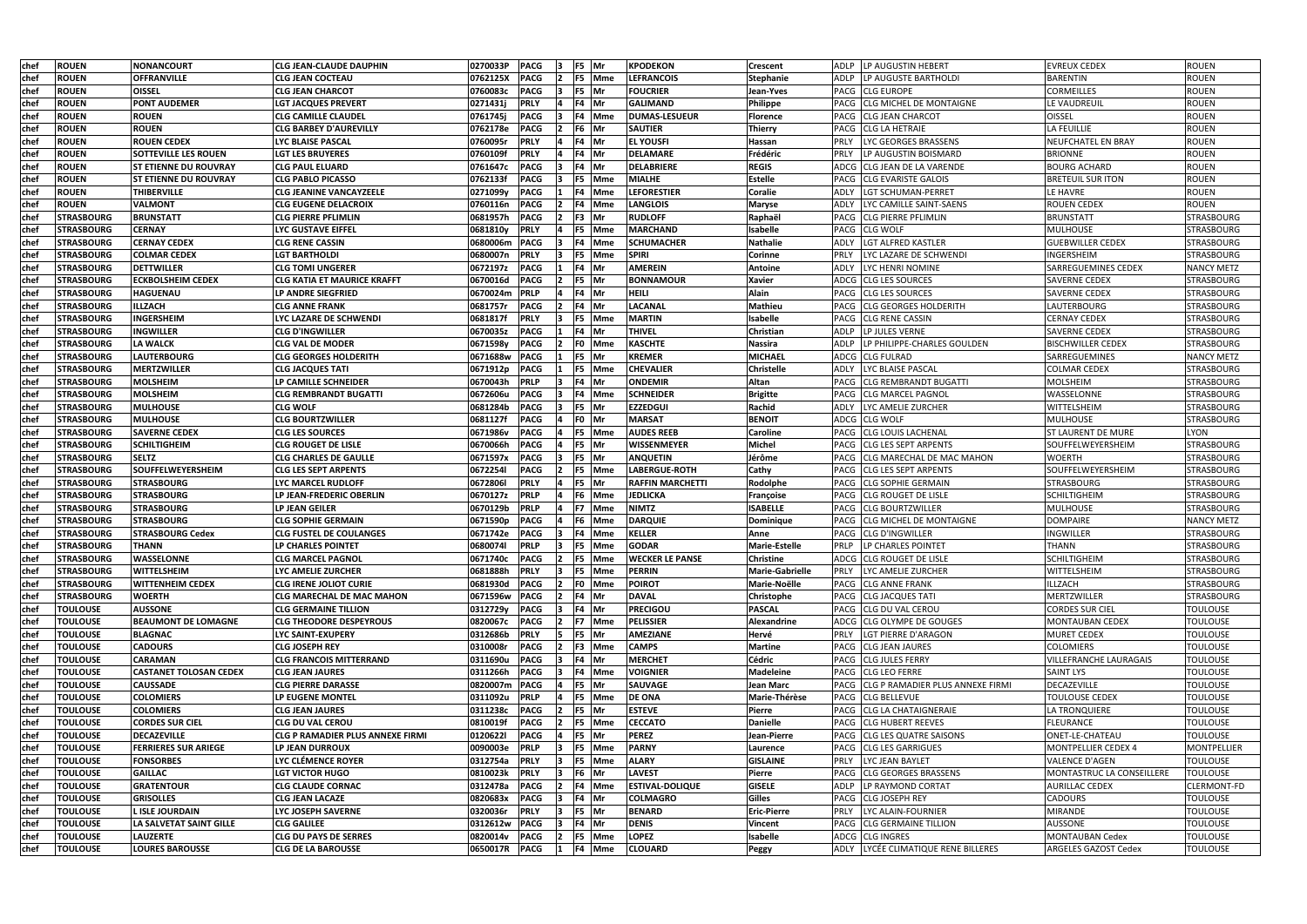| chef         | <b>TOULOUSE</b>                        | <b>MIRANDE</b>                                   | <b>LYC ALAIN-FOURNIER</b>                                    | 0320023B             | <b>PRLY</b>                | $\overline{2}$ | F6 Mr          |                  | <b>MICHEL</b>                          | <b>CEDRIC</b>               | <b>ADLY</b>                | <b>LGT PARDAILHAN</b>                            | <b>AUCH Cedex</b>                               | <b>TOULOUSE</b>                    |
|--------------|----------------------------------------|--------------------------------------------------|--------------------------------------------------------------|----------------------|----------------------------|----------------|----------------|------------------|----------------------------------------|-----------------------------|----------------------------|--------------------------------------------------|-------------------------------------------------|------------------------------------|
| chef         | <b>TOULOUSE</b>                        | MONTASTRUC LA CONSEILLERE                        | <b>CLG GEORGES BRASSENS</b>                                  | 0310021E             | <b>PACG</b>                |                | F5 Mr          |                  | <b>BERTARD</b>                         | Emmanuel                    | PACG                       | <b>CLG PIERRE DARASSE</b>                        | <b>CAUSSADE</b>                                 | <b>TOULOUSE</b>                    |
| chef         | <b>TOULOUSE</b>                        | <b>MURET</b>                                     | LYC CHARLES DE GAULLE                                        | 0312822Z             | <b>PRLY</b>                | 15             |                | F5 Mme           | <b>POYER</b>                           | Marlène                     | <b>PRLY</b>                | LGT VICTOR HUGO                                  | POITIERS CEDEX                                  | <b>POITIERS</b>                    |
| chef         | <b>TOULOUSE</b>                        | <b>MURET CEDEX</b>                               | LGT PIERRE D'ARAGON                                          | 0310024H             | <b>PRLY</b>                |                | F8 Mr          |                  | <b>RIFFAULT</b>                        | <b>CHRISTOPHE</b>           | PRLY                       | LYC JOSEPH SAVERNE                               | L ISLE JOURDAIN                                 | <b>TOULOUSE</b>                    |
| chef         | <b>TOULOUSE</b>                        | <b>ONET-LE-CHATEAU</b>                           | <b>CLG LES QUATRE SAISONS</b>                                | 0121273U             | <b>PACG</b>                |                |                | F5 Mme           | <b>PRATS</b>                           | Anne                        | <b>PACG</b>                | <b>CLG CELESTIN SOUREZES</b>                     | <b>REQUISTA</b>                                 | <b>TOULOUSE</b>                    |
| chef         | <b>TOULOUSE</b>                        | <b>REQUISTA</b>                                  | <b>CLG CELESTIN SOUREZES</b>                                 | 0120019F             | <b>PACG</b>                |                | F5 Mr          |                  | <b>ANTONA</b>                          | <b>Matthieu</b>             | ADCG                       | <b>CLG LEONARD DE VINCI</b>                      | <b>GUIGNEVILLE SUR ESSONNE</b>                  | VERSAILLES                         |
| chef         | <b>TOULOUSE</b>                        | <b>SAINT AMANS DES COTS</b>                      | <b>CLG DE LA VIADENE</b>                                     | 0121295T             | <b>PACG</b>                |                | F4 Mr          |                  | <b>LAUDES</b>                          | Jerôme                      | <b>ADLY</b>                | LYC L'ESSOURIAU                                  | LES ULIS                                        | VERSAILLES                         |
| chef         | <b>TOULOUSE</b>                        | <b>SAINT GIRONS</b>                              | LYC DU COUSERANS                                             | 0090018W PRLY        |                            | $\overline{2}$ | $F2$ Mr        |                  | <b>SOLANA</b>                          | <b>Nicolas</b>              |                            | <b>PACG CLG THEODORE DESPEYROUS</b>              | <b>BEAUMONT DE LOMAGNE</b>                      | <b>TOULOUSE</b>                    |
| chef         | <b>TOULOUSE</b>                        | <b>SAINT JORY</b>                                | <b>CLG SIMONE VEIL</b>                                       | 0312842W             | <b>PACG</b>                | 12             |                | F4 Mme           | <b>BOUISSET</b>                        | Amelia                      |                            | ADCG CLG ROMAIN ROLLAND                          | <b>SAINT JEAN</b>                               | <b>TOULOUSE</b>                    |
| chef         | <b>TOULOUSE</b>                        | <b>SAINT LYS</b>                                 | <b>CLG LEO FERRE</b>                                         | 0311772H             | <b>PACG</b>                |                |                | F5 Mme           | <b>LAPEYRE</b>                         | Florence                    | PACG                       | <b>CLG JOLIMONT</b>                              | <b>TOULOUSE</b>                                 | <b>TOULOUSE</b>                    |
| chef         | <b>TOULOUSE</b>                        | <b>SAINT ORENS GAMEVILLE</b>                     | <b>CLG RENE CASSIN</b>                                       | 0312140H             | <b>PACG</b>                |                | F4 Mr          |                  | <b>MARET</b>                           | <b>Jean Guy</b>             |                            | <b>EREA BREMONTIER</b>                           | <b>SAINT PIERRE DU MONT</b>                     | <b>BORDEAUX</b>                    |
| chef         | <b>TOULOUSE</b>                        | <b>TOULOUSE</b>                                  | <b>LP ROLAND GARROS</b>                                      | 0310052N             | <b>PRLP</b>                |                | F5 Mr          |                  | <b>HUBAUT</b>                          | <b>Damien</b>               | PACG                       | <b>CLG DU PAYS DE SERRES</b>                     | LAUZERTE                                        | <b>TOULOUSE</b>                    |
| chef         | <b>TOULOUSE</b>                        | <b>TOULOUSE</b>                                  | CLG MARENGO                                                  | 0311584D             | <b>PACG</b>                |                |                | F5 Mme           | <b>AMIGUES</b>                         | <b>Virginie</b>             | PACG                       | <b>CLG MARENGO</b>                               | <b>TOULOUSE</b>                                 | <b>TOULOUSE</b>                    |
| chef         | <b>TOULOUSE</b>                        | <b>TOULOUSE</b>                                  | CLG JOLIMONT                                                 | 0311264F             | <b>PACG</b>                |                | F5 Mr          |                  | <b>CONSTANT-GLEYE</b>                  | Philippe                    | <b>ADCG</b>                | <b>CLG DE ST JORY</b>                            | <b>SAINT JORY</b>                               | <b>TOULOUSE</b>                    |
| chef         | <b>TOULOUSE</b>                        | TOULOUSE                                         | CLG JEAN-PIERRE VERNANT                                      | 0310085Z             | <b>PACG</b>                |                | F4 Mr          |                  | <b>LEMAIRE</b>                         | Franck                      | <b>ADLY</b>                | LGT MARCELIN BERTHELOT                           | <b>TOULOUSE</b>                                 | <b>TOULOUSE</b>                    |
| chef         | <b>TOULOUSE</b>                        | <b>TOULOUSE</b>                                  | <b>CLG GEORGE SAND</b>                                       | 0310086A             | <b>PACG</b>                |                |                | F4 Mme           | <b>DELPAL</b>                          | <b>Marie-Christine</b>      | ADCG                       | <b>CLG JACQUES MAURE</b>                         | <b>CASTELGINEST</b>                             | <b>TOULOUSE</b>                    |
| chef         | <b>TOULOUSE</b>                        | <b>TOULOUSE CEDEX</b>                            | CLG BELLEVUE                                                 | 0310092G             | <b>PACG</b>                |                | F5 Mr          |                  | <b>PIEDRA</b>                          | JEAN JOSE                   | <b>ADLY</b>                | LYC RAYMOND NAVES                                | <b>TOULOUSE CEDEX</b>                           | <b>TOULOUSE</b>                    |
| chef         | <b>TOULOUSE</b>                        | <b>TOULOUSE Cedex 1</b>                          | LYC JOSEPH GALLIENI                                          | 0312759F             | <b>PRLY</b>                |                | F5 Mr          |                  | <b>JULE</b>                            | Sébastien                   | PRLP                       | LP ROLAND GARROS                                 | <b>TOULOUSE</b>                                 | <b>TOULOUSE</b>                    |
|              | <b>TOULOUSE</b>                        | <b>VALENCE D'AGEN</b>                            | LYC JEAN BAYLET                                              | 0820899G             | <b>PRLY</b>                | 13             |                | F4 Mme           | <b>BERGOUGNOUX</b>                     | Sabine                      | <b>PACG</b>                | <b>CLG JEAN LACAZE</b>                           | <b>GRISOLLES</b>                                | <b>TOULOUSE</b>                    |
| chef         | <b>TOULOUSE</b>                        | <b>VIC FEZENSAC</b>                              | <b>CLG GABRIEL SEAILLES</b>                                  | 0320033M  PACG       |                            |                |                | F4 Mme           | <b>DI GIUSTO</b>                       | <b>Nathalie</b>             | ADCG                       | <b>CLG D'ARTAGNAN</b>                            | <b>NOGARO</b>                                   | <b>TOULOUSE</b>                    |
| chef         | <b>TOULOUSE</b>                        |                                                  |                                                              |                      | <b>PACG</b>                |                |                | F4 Mme           | <b>LASSERRE</b>                        |                             |                            |                                                  | <b>VIC FEZENSAC</b>                             | <b>TOULOUSE</b>                    |
| chef         | <b>VERSAILLES</b>                      | <b>VILLEFRANCHE LAURAGAIS</b>                    | <b>CLG JULES FERRY</b>                                       | 0311634H             |                            |                |                |                  |                                        | <b>Catherine</b>            | PACG                       | <b>CLG GABRIEL SEAILLES</b>                      |                                                 | VERSAILLES                         |
| chef         |                                        | <b>ACHERES</b>                                   | <b>CLG JEAN LURCAT</b>                                       | 0783248G             | <b>PACG</b>                |                |                | F4 Mme           | <b>MARTIN-JUAN</b>                     | Francoise                   | PACG                       | <b>CLG DES HAUTES RAYES</b>                      | CONFLANS STE HONORINE                           |                                    |
| chef         | <b>VERSAILLES</b>                      | <b>ARGENTEUIL</b>                                | <b>CLG JEAN-JACQUES ROUSSEAU</b>                             | 0951138W             | <b>PACG</b>                |                | F5 Mr          |                  | <b>DRIDI</b>                           | Kamel                       | ADCG                       | <b>CLG LA JUSTICE</b>                            | <b>CERGY</b>                                    | VERSAILLES                         |
| chef         | VERSAILLES                             | <b>ARGENTEUIL CEDEX</b>                          | LYC FERNAND ET NADIA LEGER                                   | 0951811C             | <b>PRLY</b>                |                | F5 Mr          |                  | <b>PLANTE</b>                          | <b>JOEL</b>                 | <b>PRLY</b>                | Lycée français de Bangkok                        | BANGKOK 10310                                   | <b>ETRANGER</b>                    |
| chef         | <b>VERSAILLES</b>                      | <b>ARNOUVILLE GONESSE</b>                        | <b>CLG JEAN MOULIN</b>                                       | 0951143B             | <b>PACG</b>                |                |                | F4 Mme           | <b>ROYER</b>                           | <b>SANDRINE</b>             |                            | ADCG CLG MICHELET                                | <b>SAINT OUEN</b>                               | CRETEIL                            |
| chef         | VERSAILLES                             | <b>ASNIERES SUR SEINE</b>                        | <b>CLG VOLTAIRE</b>                                          | 0921547G             | <b>PACG</b>                |                |                | F5 Mme           | <b>QUEYRAUD</b>                        | <b>Sandrine</b>             | PACG                       | <b>CLG MAURICE GENEVOIX</b>                      | <b>MONTROUGE</b>                                | VERSAILLES                         |
| chef         | <b>VERSAILLES</b>                      | <b>ASNIERES SUR SEINE</b>                        | CLG AUGUSTE RENOIR                                           | 0921622N             | <b>PACG</b>                |                |                | F4 Mme           | <b>DIALLO</b>                          | <b>YVELYNE</b>              | PACG                       | <b>CLG JEAN MACE</b>                             | <b>SURESNES</b>                                 | VERSAILLES                         |
| chef         | <b>VERSAILLES</b>                      | <b>ATHIS MONS</b>                                | LYC CLEMENT ADER                                             | 0910676R             | <b>PRLY</b><br><b>PRLY</b> |                | F5 Mr          | F6 Mme           | <b>REMOND</b><br><b>VALERI</b>         | Véronique                   | <b>PACG</b>                | CLG ANDRE DUNOYER DE SEGONZAC                    | <b>BOUSSY SAINT ANTOINE</b><br><b>DRAVEIL</b>   | VERSAILLES                         |
| chef         | <b>VERSAILLES</b>                      | <b>ATHIS MONS</b>                                | LGT MARCEL PAGNOL                                            | 0910623H             |                            |                |                |                  |                                        | Sébastien                   | <b>PACG</b>                | <b>CLG ALPHONSE DAUDET</b>                       |                                                 | VERSAILLES                         |
| chef         | <b>VERSAILLES</b>                      | <b>BAGNEUX</b>                                   | <b>CLG ROMAIN ROLLAND</b>                                    | 0921168V             | <b>PACG</b>                |                |                | F5 Mme           | <b>MARTINEAU</b>                       | Evelyne                     | <b>PACG</b>                | <b>CLG CLAUDE-NICOLAS LEDOUX</b>                 | LE PLESSIS ROBINSON                             | VERSAILLES                         |
| chef         | <b>VERSAILLES</b>                      | <b>BEAUCHAMP</b>                                 | <b>CLG MONTESQUIEU</b>                                       | 0952086B             | <b>PACG</b>                | 12<br>14       | F6 Mr          |                  | <b>LE BRUN</b>                         | Pierre                      | <b>ADLY</b>                | <b>LGT VAN GOGH</b>                              | <b>ERMONT</b>                                   | VERSAILLES                         |
| chef         | <b>VERSAILLES</b>                      | <b>BEZONS</b>                                    | <b>CLG HENRI WALLON</b>                                      | 0950888Z<br>0922443F | <b>PACG</b><br><b>PRLY</b> |                | F5 Mr          | F5 Mme           | <b>LOMBARDO</b>                        | Françoise                   | <b>PACG</b>                | <b>CLG DE TARAVAO</b>                            | <b>TARAVAO</b>                                  | COM<br>VERSAILLES                  |
| chef         | <b>VERSAILLES</b><br><b>VERSAILLES</b> | <b>BOULOGNE BILLANCOURT</b>                      | LYC ETIENNE-JULES MAREY                                      |                      | <b>PACG</b>                | $\overline{2}$ |                | F5 Mme           | <b>BENZEMRA</b>                        | Benamar                     | PRLP                       | LP VASSILY KANDINSKY<br>PACG CLG ALFRED DE VIGNY | <b>NEUILLY SUR SEINE</b>                        | VERSAILLES                         |
| chef         |                                        | <b>BOULOGNE BILLANCOURT</b>                      | <b>CLG LANDOWSKI</b>                                         | 0921236u             |                            | 12.            |                |                  | <b>BARRAUD-GAUTHIER</b>                | <b>MARIE LAURE</b>          |                            |                                                  | <b>COURBEVOIE Cedex</b>                         |                                    |
| chef         | <b>VERSAILLES</b>                      | <b>BOULOGNE BILLANCOURT</b>                      | <b>CLG BARTHOLDI</b><br><b>CLG ANDRE DUNOYER DE SEGONZAC</b> | 0921237V             | <b>PACG</b><br><b>PACG</b> |                |                | F6 Mme           | <b>CHABERT</b>                         | Anouk                       | <b>ADLY</b>                | <b>LGT RABELAIS</b>                              | <b>MEUDON</b><br><b>UTUROA RAIATEA</b>          | VERSAILLES<br>COM                  |
| chef<br>chef | VERSAILLES<br><b>VERSAILLES</b>        | <b>BOUSSY SAINT ANTOINE</b><br><b>BRAY ET LU</b> | <b>CLG ROSA BONHEUR</b>                                      | 0911022S<br>0952079U | <b>PACG</b>                |                | F5 Mr          | F5 Mme           | <b>CRESSENT BASILE</b><br><b>MASSE</b> | <b>Nathalie</b><br>Philippe | <b>ADLP</b><br><b>ADLY</b> | LP DE UTUROA<br>LYC PAUL-EMILE VICTOR            | <b>OSNY</b>                                     | VERSAILLES                         |
| chef         | <b>VERSAILLES</b>                      | <b>BRETIGNY SUR ORGE</b>                         | CLG PAUL ELUARD                                              | 0911039K             | <b>PACG</b>                |                | F5 Mr          |                  | ZANUTTA                                |                             |                            | ADCG CLG LES PYRAMIDES                           | <b>EVRY</b>                                     | VERSAILLES                         |
| <b>chef</b>  | <b>VERSAILLES</b>                      | <b>BRIIS SOUS FORGES</b>                         | <b>CLG JEAN MONNET</b>                                       | 0911920T             | <b>PACG</b>                | $\overline{2}$ |                | <b>F5</b> Mme    | <b>LERAY</b>                           | Laurent<br>Isabelle         |                            | ADLY LGT VALLEE DE CHEVREUSE                     | <b>GIF SUR YVETTE</b>                           | VERSAILLES                         |
| chef         | <b>VERSAILLES</b>                      | <b>BURES SUR YVETTE</b>                          | <b>CLG LA GUYONNERIE</b>                                     | 0910967G PACG        |                            | $\overline{2}$ | F5 Mr          |                  | <b>BOISSIERE</b>                       | Pascal                      |                            | ADLY  LGT JULES VERNE                            | <b>LIMOURS</b>                                  | VERSAILLES                         |
|              | <b>VERSAILLES</b>                      | <b>CARRIERES SOUS POISSY</b>                     | <b>CLG CLAUDE MONET</b>                                      | 0781817B             | <b>PACG</b>                |                |                | F5 Mme           | <b>MURBACH</b>                         | Juliette                    |                            | PACG CLG ANDRE DERAIN                            | CHAMBOURCY                                      | VERSAILLES                         |
| chef         | <b>VERSAILLES</b>                      | <b>CARRIERES SUR SEINE</b>                       |                                                              |                      | <b>PRLY</b>                |                |                |                  | <b>VERGELY</b>                         |                             |                            | PACG ICLG HONORE DAUMIER                         |                                                 |                                    |
| chef         |                                        |                                                  | LYC LES PIERRES VIVES                                        | 0781860Y             |                            |                |                | F4 Mme<br>F4 Mme | <b>CLEMENT</b>                         | Anne<br>Gaëlle              |                            | PACG CLG JEAN MOULIN                             | <b>MARTIGUES</b>                                | <b>AIX MARSEILLE</b><br>VERSAILLES |
| chef         | <b>VERSAILLES</b>                      | <b>CARRIERES SUR SEINE</b>                       | <b>CLG LES AMANDIERS</b>                                     | 0780033M PACG        |                            |                |                |                  |                                        |                             |                            |                                                  | <b>CROISSY SUR SEINE</b>                        |                                    |
| chef         | <b>VERSAILLES</b>                      | <b>CERGY</b>                                     | <b>CLG LA JUSTICE</b>                                        | 0951401G PACG        |                            | 13.            | F5 Mr<br>F5 Mr |                  | <b>LEBAILLY</b>                        | Jean Louis                  |                            | ADCG CLG MAUBUISSON                              | <b>BESSANCOURT</b><br><b>GARGES LES GONESSE</b> | VERSAILLES                         |
| chef         | <b>VERSAILLES</b>                      | <b>CERGY PONTOISE CEDEX</b>                      | <b>LGT ALFRED KASTLER</b>                                    | 0951399E PRLY        |                            | 14             |                |                  | <b>BUATOIS</b>                         | Christophe                  | <b>PRLY</b>                | LYC ARTHUR RIMBAUD                               |                                                 | VERSAILLES                         |
| chef         | <b>VERSAILLES</b>                      | <b>CERGY ST CHRISTOPHE</b>                       | <b>CLG GERARD PHILIPE</b>                                    | 0951617S PACG        |                            |                | F5 Mr          |                  | <b>MERRIEN</b>                         | Gilles                      |                            | PACG CLG HENRI WALLON                            | <b>BEZONS</b>                                   | VERSAILLES                         |
| chef         | <b>VERSAILLES</b>                      | <b>CHAMBOURCY</b>                                | <b>CLG ANDRE DERAIN</b>                                      | 0781683F             | <b>PACG</b>                |                |                | F5 Mme           | <b>BOUZIDI</b>                         | Fazia                       |                            | ADCG CLG ST EXUPERY                              | ANDRESY                                         | VERSAILLES                         |
| chef         | <b>VERSAILLES</b>                      | <b>CHATOU</b>                                    | <b>CLG PAUL BERT</b>                                         | 0780575B             | <b>PACG</b>                |                |                | F5 Mme           | <b>LEPERT</b>                          | Annabelle                   |                            | ADCG CLG NAVARRE                                 | <b>EVREUX Cedex</b>                             | <b>ROUEN</b>                       |
| chef         | <b>VERSAILLES</b>                      | <b>CLICHY</b>                                    | <b>CLG VINCENT VAN GOGH</b>                                  | 0922595W             | <b>PACG</b>                |                | F5 Mr          |                  | <b>POITOU</b>                          | Sylvain                     | ADLY                       | LYC SANTOS DUMONT                                | SAINT CLOUD                                     | VERSAILLES                         |
| chef         | <b>VERSAILLES</b>                      | <b>COIGNIERES</b>                                | <b>CLG LA MARE AUX SAULES</b>                                | 0781511U             | <b>PACG</b>                | 12.            | F5 Mr          |                  | <b>VANDEVOORDE</b>                     | Eric                        |                            | ADCG CLG J-FRANCOIS CHAMPOLLION                  | <b>VOISINS BRETONNEUX</b>                       | VERSAILLES                         |
| chef         | <b>VERSAILLES</b>                      | <b>COLOMBES</b>                                  | <b>LGT GUY DE MAUPASSANT</b>                                 | 0920137Z             | <b>PRLY</b>                |                |                | F5 Mme           | <b>BORGHESE</b>                        | <b>MARIE FLORE</b>          | <b>PRLY</b>                | LGT MICHEL ANGE                                  | <b>VILLENEUVE LA GARENNE</b>                    | VERSAILLES                         |
| chef         | <b>VERSAILLES</b>                      | <b>COLOMBES</b>                                  | <b>CLG MOULIN JOLY</b>                                       | 0920592U             | <b>PACG</b>                |                |                | F4 Mme           | <b>SALMON</b>                          | Carole                      |                            | PACG CLG DE LA MONTCIENT                         | GAILLON SUR MONTCIENT                           | VERSAILLES                         |
| chef         | <b>VERSAILLES</b>                      | <b>COLOMBES</b>                                  | <b>CLG GAY LUSSAC</b>                                        | 0921494z             | <b>PACG</b>                |                |                | F5 Mme           | <b>PIRES</b>                           | Fatima                      |                            | PACG CLG JEAN-JACQUES ROUSSEAU                   | ARGENTEUIL                                      | VERSAILLES                         |
| chef         | <b>VERSAILLES</b>                      | <b>CONFLANS STE HONORINE</b>                     | <b>CLG DES HAUTES RAYES</b>                                  | 0781985j             | <b>PACG</b>                |                |                | F5 Mme           | <b>LAPLANCHE</b>                       | Agnès                       | <b>ADLY</b>                | LGT JOLIOT-CURIE                                 | <b>NANTERRE Cedex</b>                           | VERSAILLES                         |
| chef         | <b>VERSAILLES</b>                      | <b>CORBEIL ESSONNES</b>                          | LYC ROBERT DOISNEAU                                          | 0910620e             | <b>PRLY</b>                | 15.            | F6 Mr          |                  | <b>NGUYEN DUC LONG</b>                 | Dominique                   | <b>PRLY</b>                | <b>LGT JACQUES PREVERT</b>                       | LONGJUMEAU                                      | VERSAILLES                         |
| chef         | <b>VERSAILLES</b>                      | <b>CORBEIL ESSONNES</b>                          | <b>CLG LE CHANTEMERLE</b>                                    | 0910752y             | <b>PACG</b>                |                |                | F5 Mme           | <b>DELGUTTE</b>                        | <b>Celine</b>               |                            | ADCG CLG DENIS DIDEROT                           | <b>MASSY</b>                                    | VERSAILLES                         |
| chef         | <b>VERSAILLES</b>                      | <b>CORMEILLES EN PARISIS</b>                     | <b>COLLEGE</b>                                               | 0952236P             | <b>PACG</b>                |                |                | F5 Mme           | <b>GEROMEGNACE</b>                     | Sandrine                    |                            | ADCG CLG CLAUDE MONET                            | ARGENTEUIL                                      | VERSAILLES                         |
| chef         | <b>VERSAILLES</b>                      | <b>COURBEVOIE Cedex</b>                          | <b>CLG ALFRED DE VIGNY</b>                                   | 0921550k             | <b>PACG</b>                |                | F4 Mr          |                  | <b>TEMPLIER</b>                        | <b>HERVE</b>                |                            | ADCG CLG ALBERT CAMUS                            | <b>BOIS COLOMBES</b>                            | VERSAILLES                         |
| chef         | <b>VERSAILLES</b>                      | <b>CROISSY SUR SEINE</b>                         | <b>CLG JEAN MOULIN</b>                                       | 0780847x             | <b>PACG</b>                |                |                | F4 Mme           | <b>LESOEUR</b>                         | <b>Therese</b>              | <b>ADLY</b>                | LGT JEAN-PIERRE VERNANT                          | <b>SEVRES</b>                                   | VERSAILLES                         |
| chef         | <b>VERSAILLES</b>                      | <b>DOURDAN CEDEX</b>                             | <b>CLG EMILE AUVRAY</b>                                      | 0911940p             | <b>PACG</b>                |                | F4 Mr          |                  | <b>COLUCCI</b>                         | <b>SEBASTIEN</b>            |                            | ADCG CLG FELIX ESCLANGON                         | <b>VIRY CHATILLON</b>                           | VERSAILLES                         |
| chef         | <b>VERSAILLES</b>                      | <b>DRAVEIL</b>                                   | <b>CLG ALPHONSE DAUDET</b>                                   | 0910016Y             | <b>PACG</b>                |                |                | F5 Mme           | <b>EL MOHALHIL</b>                     | <b>Martine</b>              |                            | ADCG CLG LOUIS PASTEUR                           | <b>BRUNOY CEDEX</b>                             | VERSAILLES                         |
| chef         | <b>VERSAILLES</b>                      | <b>EAUBONNE</b>                                  | <b>LYC LOUIS ARMAND</b>                                      | 0951974E             | <b>PRLY</b>                |                | F5 Mr          |                  | <b>MOUYEN</b>                          | <b>Cédric</b>               | PRLY                       | LYC PAUL-EMILE VICTOR                            | <b>OSNY</b>                                     | VERSAILLES                         |
|              | adjoint VERSAILLES                     | <b>EPINAY SOUS SENART</b>                        | <b>CLG LA VALLEE</b>                                         | 0911397z ADCG        |                            | 14             | F4 Mr          |                  | <b>THIBERT</b>                         | Eric                        |                            | PRLY LYC CLEMENT ADER                            | <b>ATHIS MONS</b>                               | VERSAILLES                         |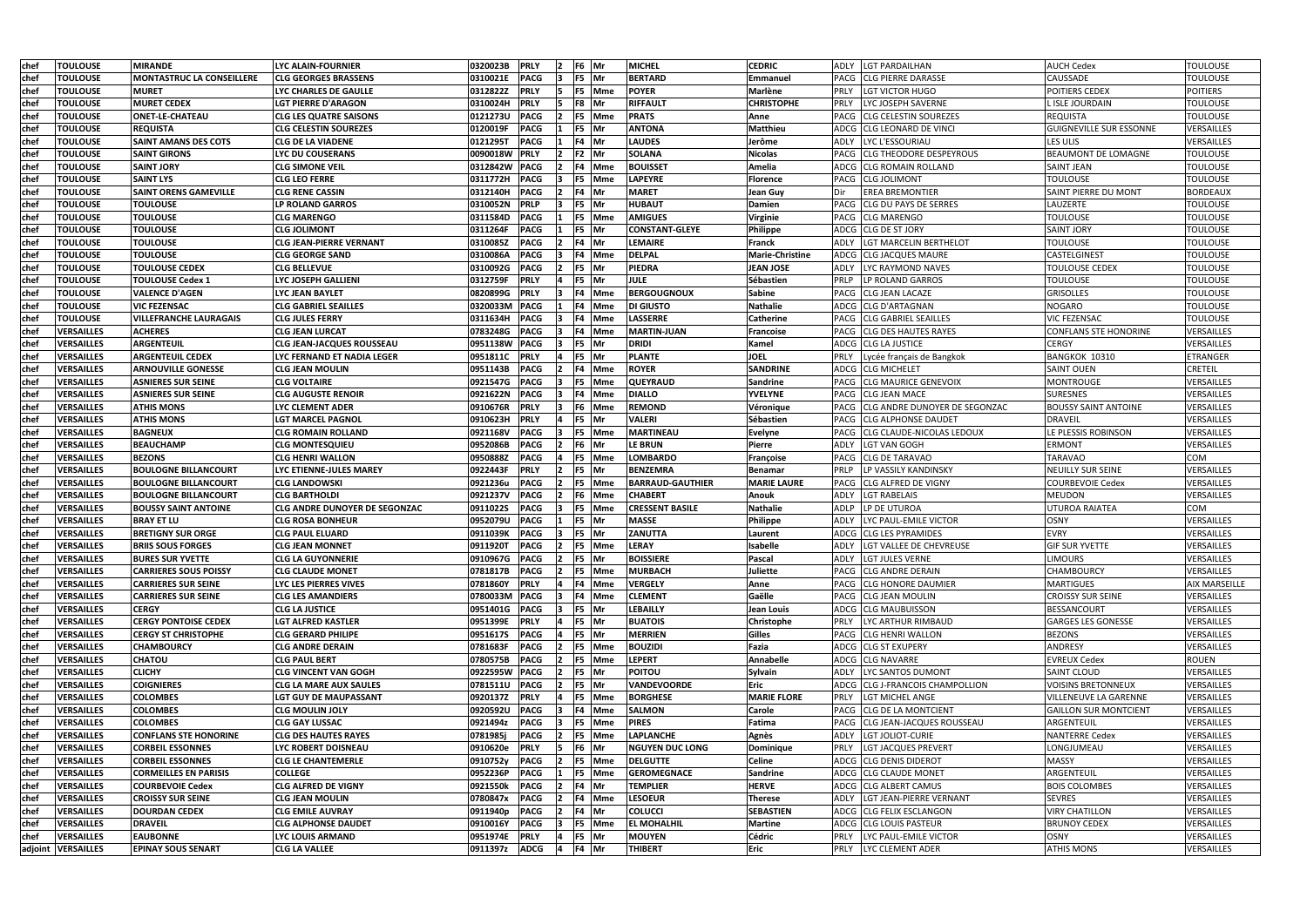| <b>chef</b> | VERSAILLES        | <b>EPINAY SUR ORGE</b>           | <b>CLG ANDRE MAUROIS</b>            | 0910017z | <b>PACG</b> |                | F5 Mme     | <b>BONFANTI-SERBAT</b> | <b>Catherine</b>       | <b>PACG CLG PAUL BERT</b>               | <b>SAVIGNY SUR ORGE</b>     | VERSAILLES           |
|-------------|-------------------|----------------------------------|-------------------------------------|----------|-------------|----------------|------------|------------------------|------------------------|-----------------------------------------|-----------------------------|----------------------|
| chef        | VERSAILLES        | EPONE                            | <b>CLG BENJAMIN FRANKLIN</b>        | 0780656p | <b>PACG</b> |                | F5 Mme     | <b>LEMESLE-GRENIER</b> | Laëtitia               | ADCG CLG ARTHUR RIMBAUD                 | AUBERGENVILLE               | VERSAILLES           |
| chef        | <b>VERSAILLES</b> | <b>ERMONT</b>                    | <b>CLG ANTOINE DE SAINT EXUPERY</b> | 0950739M | <b>PACG</b> | F <sub>5</sub> | <b>IMr</b> | <b>SIMAO</b>           | Samuel                 | ADCG  CLG PAUL ELUARD                   | <b>GARGES LES GONESSE</b>   | VERSAILLES           |
| chef        | <b>VERSAILLES</b> | <b>EVRY</b>                      | <b>LP AUGUSTE PERRET</b>            | 0911343R | <b>PRLP</b> |                | F5 Mme     | <b>YRIUS</b>           | Chantal                | <b>CLG ROMAIN ROLLAND</b><br>PACG       | <b>BAGNEUX</b>              | VERSAILLES           |
| adjoint     | <b>VERSAILLES</b> | <b>FRANCONVILLE</b>              | LYC JEAN MONNET                     | 0951722f | <b>ADLY</b> |                | F5 Mme     | <b>GRENON</b>          | <b>Christine</b>       | ADLY<br>LYC JEAN MONNET                 | <b>FRANCONVILLE</b>         | VERSAILLES           |
| chef        | VERSAILLES        | <b>GAILLON SUR MONTCIENT</b>     | <b>CLG DE LA MONTCIENT</b>          | 0783464S | <b>PACG</b> |                | F5 Mme     | <b>VIE</b>             | <b>Marie-Chantal</b>   | LP ADRIENNE BOLLAND<br>ADLY             | <b>POISSY</b>               | VERSAILLES           |
| chef        | VERSAILLES        | <b>GARCHES</b>                   | <b>EREA Jean Monnet</b>             | 0920810F | <b>EREA</b> |                | F5 Mme     | <b>URVOY</b>           | Valerie                | ADCG ILP PAUL PAINLEVE                  | <b>COURBEVOIE</b>           | VERSAILLES           |
| chef        | <b>VERSAILLES</b> | <b>GARGES LES GONESSE</b>        | <b>LYC ARTHUR RIMBAUD</b>           | 0951787B | <b>PRLY</b> |                | F5 Mr      | <b>THOMAS</b>          | Yannick                | PACG CLG MARTIN LUTHER KING             | <b>VILLIERS LE BEL</b>      | VERSAILLES           |
| chef        | <b>VERSAILLES</b> | <b>GARGES LES GONESSE</b>        | <b>CLG PAUL ELUARD</b>              | 0950711G | <b>PACG</b> |                | F4 Mme     | <b>DAM-VAN</b>         | Sylvie                 | <b>CLG FRANCOISE DOLTO</b><br>PACG      | <b>MARLY LA VILLE</b>       | VERSAILLES           |
| chef        | VERSAILLES        | <b>GONESSE</b>                   | <b>CLG FRANCOIS TRUFFAUT</b>        | 0951920w | <b>PACG</b> |                | F6 Mr      | <b>PATRIS</b>          | Raphaël                | ADCG CLG JEAN LURCAT                    | <b>SARCELLES</b>            | VERSAILLES           |
| <b>chef</b> | <b>VERSAILLES</b> | <b>GOUSSAINVILLE</b>             | <b>LYC ROMAIN ROLLAND</b>           | 0950667j | <b>PRLY</b> |                | F5 Mr      | <b>TROUCAT</b>         | Christophe             | LYC français internat. Pompidou         | <b>DUBAI UAE</b>            | <b>ETRANGER</b>      |
| chef        | VERSAILLES        | HERBLAY CEDEX                    | <b>LGT MONTESQUIEU</b>              | 0951723g | PRLY        |                | F5 Mme     | <b>SOUFI</b>           | Djamila                | LYC FERNAND ET NADIA LEGER<br>PRLY      | <b>ARGENTEUIL CEDEX</b>     | VERSAILLES           |
| chef        | VERSAILLES        | ISSOU                            | <b>CLG JACQUES CARTIER</b>          | 0781885a | <b>PACG</b> |                | F4 Mr      | <b>TROUILLER</b>       | Khadija                | ADLY<br>LGT LE CORBUSIER                | <b>POISSY</b>               | VERSAILLES           |
| chef        | VERSAILLES        | <b>JOUY LE MOUTIER</b>           | LYC DE L HAUTIL                     | 0951824s | <b>PRLY</b> |                | F5 Mr      | <b>LESELLIER</b>       | <b>Manuel</b>          | <b>CLG JEAN-CLAUDE CHABANNE</b><br>PACG | <b>PONTOISE</b>             | VERSAILLES           |
| chef        | <b>VERSAILLES</b> | <b>JUVISY SUR ORGE CEDEX</b>     | <b>CLG FERDINAND BUISSON</b>        | 0911028y | <b>PACG</b> |                | F5 Mr      | <b>BARATIER</b>        | <b>LAURENT</b>         | LYC GEORGES BRASSENS<br>ADLY            | <b>COURCOURONNES</b>        | VERSAILLES           |
| chef        | VERSAILLES        | LA CELLE ST CLOUD                | <b>CLG PASTEUR</b>                  | 0780504z | <b>PACG</b> |                | F5 Mme     | <b>ILARY</b>           | <b>Karine</b>          | LYC LEONARD DE VINCI<br>ADLY            | <b>ST GERMAIN EN LAYE</b>   | VERSAILLES           |
| chef        | <b>VERSAILLES</b> | LA GARENNE COLOMBES              | <b>CLG LES VALLEES</b>              | 0921162n | <b>PACG</b> | F6             | <b>Mme</b> | <b>PASTUREAUD</b>      | <b>Sandrine</b>        | ADLY<br>LYC DE PAUL GAUGUIN             | <b>PAPEETE</b>              | COM                  |
| chef        | VERSAILLES        | LARDY                            | <b>CLG GERMAINE TILLION</b>         | 0912276e | <b>PACG</b> | F <sub>5</sub> | <b>Mme</b> | <b>LUX</b>             | Eliane                 | LGT JACQUES PREVERT<br>ADLY             | LONGJUMEAU CEDEX            | VERSAILLES           |
| chef        | VERSAILLES        | LE MESNIL ST DENIS               | <b>CLG PHILIPPE DE CHAMPAIGNE</b>   | 0780512h | <b>PACG</b> |                | F5 Mme     | <b>TAPIA</b>           | <b>ANNE MARIE</b>      | PACG ICLG LA GRANGE DU BOIS             | <b>SAVIGNY LE TEMPLE</b>    | <b>CRETEIL</b>       |
| chef        | <b>VERSAILLES</b> | LE PLESSIS ROBINSON              | <b>CLG ROMAIN ROLLAND</b>           | 0920624d | <b>PACG</b> |                | F5 Mme     | <b>DELAMOTTE</b>       | <b>Marie</b>           | PACG CLG JEAN MOULIN                    | <b>VERRIERES LE BUISSON</b> | VERSAILLES           |
| chef        | <b>VERSAILLES</b> | LE PLESSIS ROBINSON              | <b>CLG CLAUDE-NICOLAS LEDOUX</b>    | 0920883k | PACG        | F <sub>5</sub> | <b>IMr</b> | <b>BAGLIN</b>          | <b>Sebastien</b>       | LYC MAURICE GENEVOIX<br>ADLY            | <b>INGRE CEDEX</b>          | <b>ORLEANS TOURS</b> |
| chef        | VERSAILLES        | LE VESINET                       | <b>CLG LE CEDRE</b>                 | 0781105c | <b>PACG</b> |                | F5 Mme     | <b>MALNAR</b>          | Valérie                | <b>CLG LES AMANDIERS</b><br>PACG        | <b>CARRIERES SUR SEINE</b>  | VERSAILLES           |
| chef        | <b>VERSAILLES</b> | <b>LES MUREAUX</b>               | <b>LYC VAUCANSON</b>                | 0781984h | <b>PRLY</b> | F5             | <b>IMr</b> | <b>LEROY</b>           | <b>Patrice</b>         | PACG<br><b>CLG DE HAO</b>               | OTEPA - HA                  | COM                  |
| chef        | <b>VERSAILLES</b> | <b>LES MUREAUX</b>               | <b>LGT FRANCOIS VILLON</b>          | 0780422k | <b>PRLY</b> |                | F5 Mr      | PERRILLAT-MERCEROT     | <b>VINCENT</b>         | <b>CLG MAURICE RAVEL</b><br>PACG        | MONTFORT L'AMAURY           | VERSAILLES           |
| <b>chef</b> | <b>VERSAILLES</b> | LES MUREAUX                      | <b>CLG JEAN VILAR</b>               | 0781914g | <b>PACG</b> |                | F5 Mr      | <b>PIVETEAU</b>        | Christophe             | <b>CLG BENJAMIN FRANKLIN</b><br>PACG    | <b>EPONE</b>                | VERSAILLES           |
| chef        | VERSAILLES        | LONGJUMEAU CEDEX                 | <b>LGT JACQUES PREVERT</b>          | 0911577v | <b>PRLY</b> |                | F6 Mme     | <b>BERNARD-GUELE</b>   | <b>SIMONE</b>          | <b>PRLP</b><br>LP JEAN PERRIN           | <b>ST CYR L'ECOLE</b>       | VERSAILLES           |
| chef        | VERSAILLES        | MALAKOFF                         | <b>CLG HENRI WALLON</b>             | 0921165s | <b>PACG</b> | F6             | Mme        | <b>COLLET FAURE</b>    | Stéphanie              | <b>LGT JACQUES PREVERT</b><br>ADLY      | <b>BOULOGNE BILLANCOURT</b> | VERSAILLES           |
| chef        | VERSAILLES        | <b>MANTES LA VILLE</b>           | <b>CLG LES PLAISANCES</b>           | 0780116c | <b>PACG</b> | F <sub>5</sub> | <b>Mme</b> | <b>MOEVI</b>           | <b>Dorine</b>          | <b>CLG DE GASSICOURT</b><br>ADCG        | <b>MANTES LA JOLIE</b>      | VERSAILLES           |
| <b>chef</b> | <b>VERSAILLES</b> | <b>MANTES LA VILLE</b>           | <b>CLG LA VAUCOULEURS</b>           | 0780569v | <b>PACG</b> | F <sub>5</sub> | <b>Mr</b>  | <b>CHEVALLIER</b>      | <b>Eric</b>            | ADCG CLG JEAN VILAR                     | <b>LES MUREAUX</b>          | VERSAILLES           |
| chef        | <b>VERSAILLES</b> | MARCOUSSIS                       | <b>CLG PIERRE MENDES FRANCE</b>     | 0911032c | <b>PACG</b> |                | F5 Mme     | <b>SUFFISSEAU</b>      | Claudine               | ADCG CLG PAUL ELUARD                    | <b>BRETIGNY SUR ORGE</b>    | VERSAILLES           |
| chef        | <b>VERSAILLES</b> | MARLY LA VILLE                   | <b>CLG FRANCOISE DOLTO</b>          | 0951919v | <b>PACG</b> |                | F4 Mr      | <b>AUZELY</b>          | Emmanuel               | LYC LOUIS ARMAND<br>ADLY                | <b>EAUBONNE</b>             | VERSAILLES           |
| chef        | VERSAILLES        | <b>MAROLLES EN HUREPOIX</b>      | <b>CLG SAINT EXUPERY</b>            | 0911572p | <b>PACG</b> |                | F5 Mr      | <b>LEPRETTE</b>        | <b>DAVID</b>           | ADCG CLLG LE ROUSSAY                    | <b>ETRECHY</b>              | VERSAILLES           |
| chef        | <b>VERSAILLES</b> | <b>MASSY</b>                     | <b>CLG DENIS DIDEROT</b>            | 0911031b | PACG        |                | F3 Mme     | <b>COLLIN-DESSANS</b>  | <b>Karine</b>          | LP AUGUSTE PERRET<br>ADLP               | <b>EVRY</b>                 | VERSAILLES           |
| chef        | <b>VERSAILLES</b> | <b>MENNECY CEDEX</b>             | LYC MARIE LAURENCIN                 | 0911962n | <b>PRLY</b> | F <sub>5</sub> | <b>Mme</b> | <b>BACON</b>           | Marie Hélène           | PACG CLG LA VALLEE                      | <b>EPINAY SOUS SENART</b>   | VERSAILLES           |
| <b>chef</b> | VERSAILLES        | <b>MEUDON</b>                    | <b>CLG ARMANDE BEJART</b>           | 0922701  | <b>PACG</b> |                | F4 Mme     | <b>DUPONT</b>          | Elisabeth              | ADCG CLG GAY LUSSAC                     | <b>COLOMBES</b>             | VERSAILLES           |
| chef        | <b>VERSAILLES</b> | MEULAN                           | <b>CLG HENRI IV</b>                 | 0780571x | <b>PACG</b> |                | F5 Mme     | <b>TEIXEIRA</b>        | Marie-Thérèse          | PACG CLG JACQUES CARTIER                | <b>ISSOU</b>                | VERSAILLES           |
| chef        | VERSAILLES        | <b>MONTFORT L'AMAURY</b>         | <b>CLG MAURICE RAVEL</b>            | 07802621 | PACG        | F5             | Mme        | <b>CORNU-MALVAUD</b>   | Françoise              | <b>CLG RAYMOND POINCARE</b><br>PACG     | VERSAILLES                  | VERSAILLES           |
| chef        | VERSAILLES        | MONTIGNY LE BRETONNEUX           | LYC EMILIE DE BRETEUIL              | 0781819d | <b>PRLY</b> | F5             | Mme        | <b>BERTON</b>          | <b>SYLVIE</b>          | PRLY<br>LYC SIMONE WEIL                 | CONFLANS STE HONORINE       | VERSAILLES           |
| chef        | <b>VERSAILLES</b> | <b>MONTMORENCY</b>               | <b>CLG CHARLES LE BRUN</b>          | 0951799p | <b>PACG</b> | $\mathbf{12}$  | F5 Mme     | <b>HUBERT</b>          | <b>ANNE</b>            | ADCG CCLG MARC CHAGALL                  | <b>GASNY</b>                | <b>ROUEN</b>         |
| chef        | <b>VERSAILLES</b> | <b>MONTROUGE</b>                 | <b>CLG MAURICE GENEVOIX</b>         | 0921504k | <b>PACG</b> |                | F5 Mme     | <b>NICOLAI</b>         | <b>Christine</b>       | ADCG CLG MARECHAL LECLERC               | PUTEAUX                     | VERSAILLES           |
| <b>chef</b> | <b>VERSAILLES</b> | <b>MONTROUGE</b>                 | <b>CLG HAUT MESNIL</b>              | 0921190u | <b>PACG</b> |                | F4 Mme     | <b>PRONO</b>           | Valérie                | ADCG CLG PAUL ELUARD                    | <b>CHATILLON</b>            | VERSAILLES           |
| <b>chef</b> | <b>VERSAILLES</b> | <b>MORANGIS</b>                  | <b>CLG MICHEL VIGNAUD</b>           | 0910041a | <b>PACG</b> |                | F7 Mme     | <b>SAUX</b>            | <b>Blandine</b>        | LP PAUL BELMONDO<br>ADLP                | ARPAJON                     | VERSAILLES           |
| chef        | <b>VERSAILLES</b> | <b>MORSANG SUR ORGE</b>          | <b>CLG JEAN ZAY</b>                 | 0910042b | <b>PACG</b> |                | F6 Mme     | <b>GUETTA</b>          | <b>SOPHIE</b>          | PACG CLG LE CHANTEMERLE                 | <b>CORBEIL ESSONNES</b>     | VERSAILLES           |
| chef        | <b>VERSAILLES</b> | <b>NEUILLY SUR SEINE</b>         | LP VASSILY KANDINSKY                | 0920166f | <b>PRLP</b> |                | F2 Mme     | MUTIO-DESVALLEES       | <b>Clotilde</b>        | ADCG CLG PAUL ELUARD                    | <b>NANTERRE</b>             | VERSAILLES           |
| chef        | <b>VERSAILLES</b> | <b>ORSAY</b>                     | <b>CLG ALAIN FOURNIER</b>           | 0910968h | <b>PACG</b> |                | F6 Mr      | <b>DJEMAOUI</b>        | Ali                    | PACG CLG PIERRE MENDES FRANCE           | <b>MARCOUSSIS</b>           | VERSAILLES           |
| chef        | <b>VERSAILLES</b> | <b>OSNY</b>                      | <b>LYC PAUL-EMILE VICTOR</b>        | 0951937p | <b>PRLY</b> |                | F6 Mr      | <b>GREC</b>            | Ronald                 | PACG CLG LES COUTURES                   | PARMAIN                     | VERSAILLES           |
| chef        | <b>VERSAILLES</b> | <b>PALAISEAU</b>                 | <b>CLG CESAR FRANCK</b>             | 0911034e | <b>PACG</b> |                | F5 Mme     | <b>GRAVELEAU</b>       | <b>MARIE CHRISTINE</b> | PACG CLG ALAIN FOURNIER                 | <b>ORSAY</b>                | <b>VERSAILLES</b>    |
| chef        | <b>VERSAILLES</b> | <b>PARAY VIEILLE POSTE</b>       | <b>CLG PIERRE RONSARD</b>           | 0911441x | <b>PACG</b> |                | F4 Mr      | <b>BASILE</b>          | Sébastien              | <b>LGT DE UTUROA</b><br>ADLY            | <b>UTUROA</b>               | COM                  |
| chef        | <b>VERSAILLES</b> | <b>PARMAIN</b>                   | <b>CLG LES COUTURES</b>             | 0951279z | <b>PACG</b> |                | F5 Mr      | <b>MORIN</b>           | Jerome                 | <b>ADLP</b><br>LP JEAN MERMOZ           | <b>MONTSOULT</b>            | VERSAILLES           |
| chef        | <b>VERSAILLES</b> | POISSY CEDEX                     | <b>LGT CHARLES DE GAULLE</b>        | 0781898P | <b>PRLY</b> |                | F5 Mme     | <b>NATTA</b>           | <b>DOMINIQUE</b>       | PRLY<br><b>LGT EVARISTE GALOIS</b>      | SARTROUVILLE                | VERSAILLES           |
| chef        | VERSAILLES        | <b>PONTOISE</b>                  | <b>CLG Simone VEIL</b>              | 0950895G | <b>PACG</b> |                | F4 Mr      | <b>BRUN</b>            | <b>Gilles</b>          | ADCG   CLG JEAN-JACQUES ROUSSEAU        | ARGENTEUIL                  | VERSAILLES           |
| chef        | <b>VERSAILLES</b> | <b>PONTOISE</b>                  | <b>CLG JEAN-CLAUDE CHABANNE</b>     | 0950894F | <b>PACG</b> |                | F4 Mr      | <b>TADJER</b>          | <b>FARID</b>           | ADCG<br>LYC FERNAND ET NADIA LEGER      | <b>ARGENTEUIL CEDEX</b>     | VERSAILLES           |
| chef        | <b>VERSAILLES</b> | <b>PUTEAUX</b>                   | LP VOILIN                           | 0921500f | <b>PRLP</b> |                | F4 Mr      | <b>LAINE</b>           | <b>Stephane</b>        | <b>ADLP</b><br>LP DE PRONY              | <b>ASNIERES SUR SEINE</b>   | VERSAILLES           |
| <b>chef</b> | <b>VERSAILLES</b> | <b>RAMBOUILLET</b>               | <b>CLG CATHERINE DE VIVONNE</b>     | 0781886b | <b>PACG</b> |                | F5 Mr      | <b>DALION</b>          | <b>Dominique</b>       | PRLY<br>LYC JEHAN DE BEAUCE             | <b>CHARTRES</b>             | <b>ORLEANS TOURS</b> |
| chef        | <b>VERSAILLES</b> | <b>RIS ORANGIS</b>               | <b>CLG ALBERT CAMUS</b>             | 0910049j | <b>PACG</b> |                | F5 Mme     | <b>DUBOIS-GIRY</b>     | <b>Brigitte</b>        | PACG CLG PIERRE RONSARD                 | <b>PARAY VIEILLE POSTE</b>  | VERSAILLES           |
| chef        | <b>VERSAILLES</b> | <b>SAINT ARNOULT EN YVELINES</b> | <b>CLG GEORGES BRASSENS</b>         | 0780712a | <b>PACG</b> |                | F5 Mme     | <b>LECAILTEL</b>       | <b>Marie-Laure</b>     | PACG CLG DENIS DIDEROT                  | <b>MASSY</b>                | VERSAILLES           |
| chef        | <b>VERSAILLES</b> | <b>SAINT CLOUD</b>               | <b>CLG EMILE VERHAEREN</b>          | 0921591e | <b>PACG</b> |                | $F4$ Mr    | <b>GAZON</b>           | <b>GILLES</b>          | PACG CLG BARTHOLDI                      | <b>BOULOGNE BILLANCOURT</b> | VERSAILLES           |
| chef        | <b>VERSAILLES</b> | <b>SAINT GERMAIN LES CORBEIL</b> | <b>CLG LA TUILERIE</b>              | 0911341N | <b>PACG</b> |                | F5 Mme     | <b>PRE</b>             | Hélène                 | PACG CLG EMILE AUVRAY                   | <b>DOURDAN CEDEX</b>        | VERSAILLES           |
| chef        | <b>VERSAILLES</b> | <b>SAINT GRATIEN</b>             | <b>CLG LANGEVIN-WALLON</b>          | 0951190C | PACG        |                | F5 Mme     | <b>MENARD</b>          | Marie-Noëlle           | PACG CLG JEAN LURCAT                    | <b>ACHERES</b>              | VERSAILLES           |
| chef        | VERSAILLES        | <b>SAINT OUEN L'AUMONE</b>       | <b>CLG LE PARC</b>                  | 0950039B | <b>PACG</b> |                | F6 Mme     | <b>BREILLAT</b>        | Nadia                  | ADLY<br><b>LGT GALILEE</b>              | <b>CERGY ST CHRISTOPHE</b>  | VERSAILLES           |
| chef        | <b>VERSAILLES</b> | <b>SARCELLES</b>                 | <b>CLG CHANTEREINE</b>              | 0950943J | PACG        |                | F5 Mr      | <b>SOLER</b>           | <b>FABRICE</b>         | PACG CLG FRANCOIS TRUFFAUT              | <b>GONESSE</b>              | VERSAILLES           |
| chef        | <b>VERSAILLES</b> | <b>SARCELLES CEDEX</b>           | LYC JEAN-JACQUES ROUSSEAU           | 0950650R | PRLY        |                | F5 Mr      | <b>AUCOUTURIER</b>     | <b>FLORENT</b>         | PACG CLG PAUL ELUARD                    | <b>GARGES LES GONESSE</b>   | VERSAILLES           |
| chef        | <b>VERSAILLES</b> | <b>SARTROUVILLE</b>              | <b>LGT EVARISTE GALOIS</b>          | 0782924E | <b>PRLY</b> |                | F6 Mme     | SAINT-PIERRE           | <b>CORINE</b>          | PRLY<br>LGT FRANCOIS VILLON             | <b>LES MUREAUX</b>          | VERSAILLES           |
|             |                   |                                  |                                     |          |             |                |            |                        |                        |                                         |                             |                      |